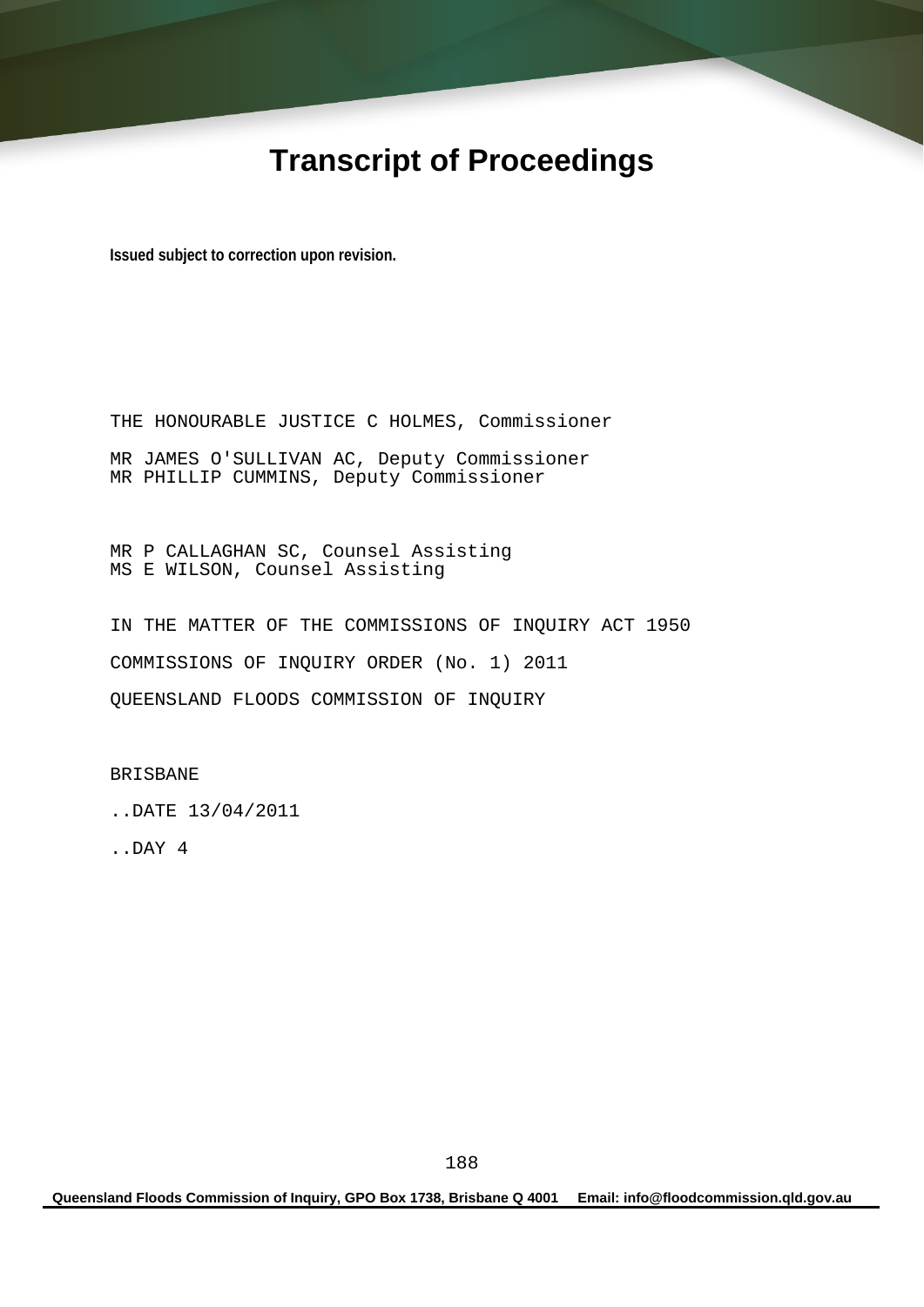| 13042011 d4T(1)1/KHW QUEENSLAND FLOODS COMMISSION OF INQUIRY<br>THE COMMISSION RESUMED 10.01 A.M.                                                                                                                                                                                                                                                                                                                | $\mathbf{1}$    |
|------------------------------------------------------------------------------------------------------------------------------------------------------------------------------------------------------------------------------------------------------------------------------------------------------------------------------------------------------------------------------------------------------------------|-----------------|
| ROBERT ARNOLD AYRES, CONTINUING:                                                                                                                                                                                                                                                                                                                                                                                 |                 |
| MR CALLAGHAN: I'm sorry, Madam Commissioner, may I just as a<br>preliminary matter tender a document, namely a letter on<br>behalf of the Crown Solicitor to the Executive Director of the<br>Floods Commission of Inquiry? It concerns the issue of<br>Mr Robertson's claim of Parliamentary privilege and there were<br>already two items of correspondance on that topic tendered.<br>This completes the set. | 10 <sup>°</sup> |
| COMMISSIONER: All right. That will be Exhibit 35, thank you.                                                                                                                                                                                                                                                                                                                                                     |                 |
| ADMITTED AND MARKED "EXHIBIT 35"                                                                                                                                                                                                                                                                                                                                                                                 | 20              |
| COMMISSIONER: Mr Rangiah?                                                                                                                                                                                                                                                                                                                                                                                        |                 |
| MR RANGIAH: Mr Ayre, yesterday afternoon we were dealing with<br>events that occurred on the 11th of January, which is the<br>Tuesday?-- Yes.                                                                                                                                                                                                                                                                    | 30              |
| Could I take you back to your supplementary statement,<br>paragraph 146? Do you have that?-- Yes, I have that.                                                                                                                                                                                                                                                                                                   |                 |
| You have noted there that Strategy W4 was implemented at<br>8 a.m. on the Tuesday?-- Yes.                                                                                                                                                                                                                                                                                                                        |                 |
| And at that stage dam safety became a priority over urban<br>flooding, didn't it ?-- It did, yes.                                                                                                                                                                                                                                                                                                                |                 |
| And that resulted in a series of rapidly escalating release<br>rates?-- I describe it as incremental increasing release<br>rates, yes.                                                                                                                                                                                                                                                                           | 40              |
| So, the release rates that were implemented are contained in<br>Schedule 1A to your statement?-- Yes, that's correct.                                                                                                                                                                                                                                                                                            |                 |
| If we could turn to that? On the second page of the<br>Schedule 1A, the entries start with the 11th of January, don't<br>they?-- I'm not sure I am necessarily on the same page, but,<br>yes, I have a copy.                                                                                                                                                                                                     | 50              |
| Is yours large enough to decipher?-- It's fairly small, but I<br>do have larger set here, but there's not enough room to<br>actually lay those out, so I will struggle on with the fine<br>print.                                                                                                                                                                                                                |                 |
| All right. So, the third column contains the date and then<br>the time?-- Yes.                                                                                                                                                                                                                                                                                                                                   |                 |

XN: MR RANGIAH 189 WIT: AYRE R A **60**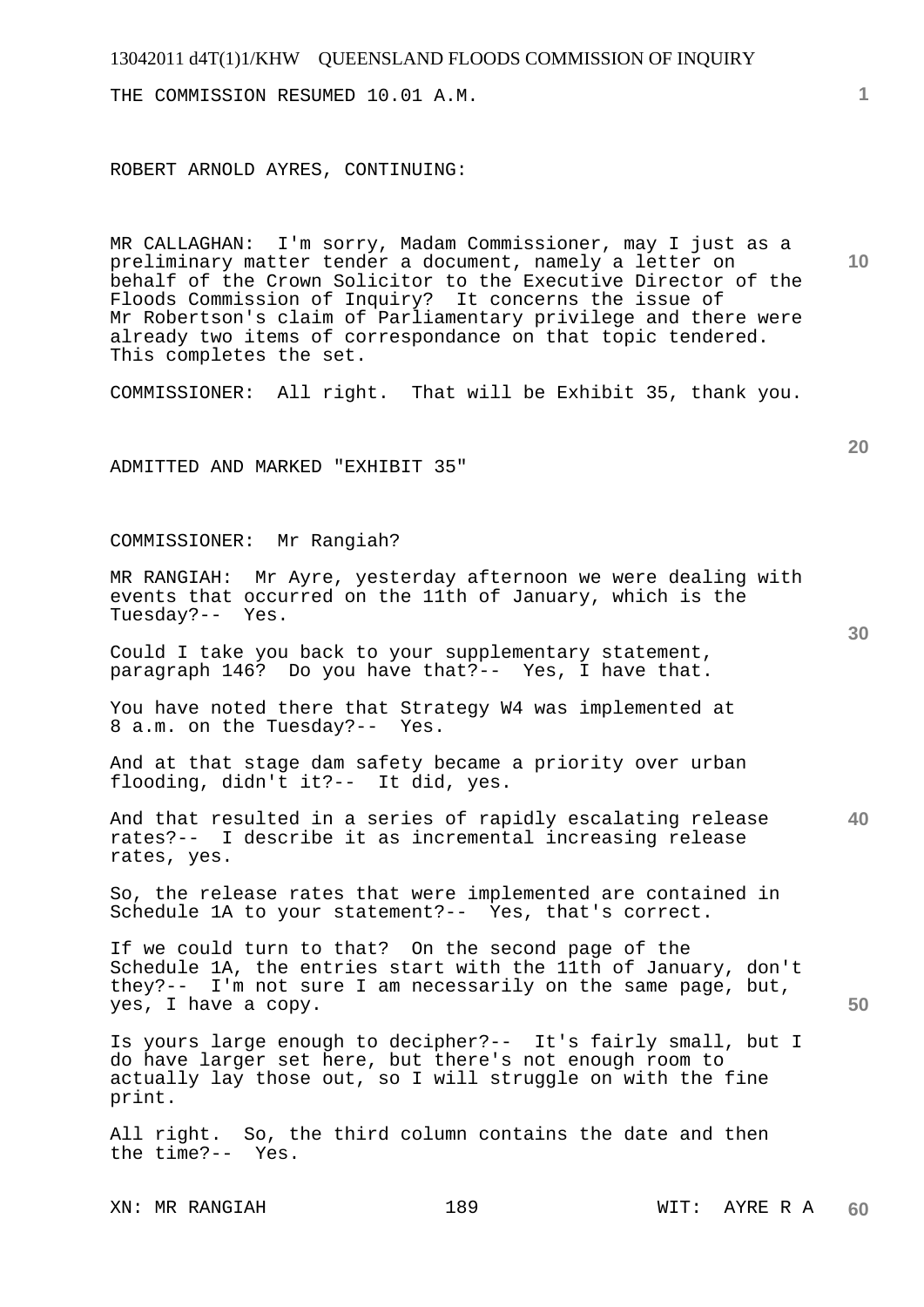**1 10 20 30 40 50**  All right. And then further over there's column that says, "Total Release."?-- Yes, that's correct. And that's measured in cubic metres per second?-- Yes, that's right. And what this shows is that at 8 o'clock the release rate was 2,753?-- Yes. And by 10 o'clock, it had increased to 3,347?-- Yes. By 12 o'clock to 3,367?-- 3,667, I think, yes. And then there's a rapid increase after that, so that at 3 p.m. or by 3 p.m. the release rate had reached 5,167?-- Yes. By 5 p.m. it was 6,432?-- Yes. By 7 p.m., 7,464 cubic metres of water was being released per second?-- That's correct, yes. And that was the peak release rate?-- That, indeed, was the maximum rate that we achieved, yes. And the same rate was released at 8 p.m.?-- Yes. And the release rate remained at over 7,000 until just after 11 p.m.?-- Yes, that's correct. And then there was a rapid decline of release rates until it reached 3,000 by 9 a.m. on Wednesday the 12th?-- We reduced it down to 2,547 CUMECS, yes, by 8 p.m., yes. Now, if you could go back to paragraph 174 then? You set out in that paragraph a situation report prepared at about 6 p.m. on Tuesday the 11th of January?-- Sorry, I'm almost there. Yes. That was prepared by Terry Malone?-- Yes. And Mr Malone noted that at 7.30 Wivenhoe Dam was 74.92 metres and rising slowly and releasing about 6,700?-- Yes. And then he said that, "The current expectations that the dam will reach a steady state, that is outflow equals inflow, within the next three hours without further significant rain rainfall. At this time release from the dam will be about 8,000 cubic metres per second."?-- Yes. And then over the page, as to my note of it, "The dam was expected to peak below 75.5 metres."?-- That's correct, yes. Which is below the first fuse plug initiation level. Now, that expectation that it would peak below 75.5 metres was because of the very high rates of release that had already occurred and were going to continue to occur?-- As required

XN: MR RANGIAH 190 190 WIT: AYRE R A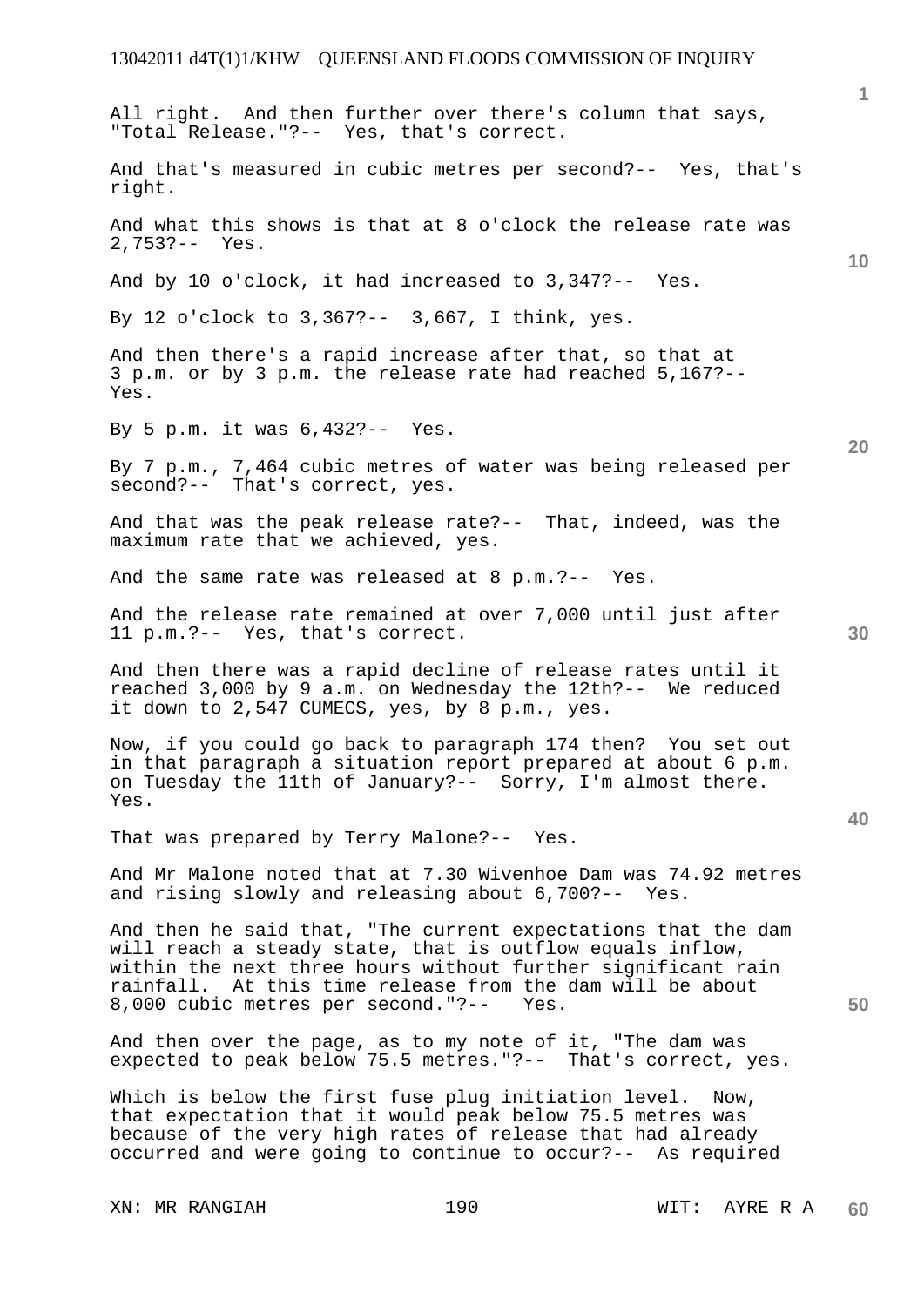under the strategy W4, yes.

And up to 8 a.m. on that Tuesday, the highest rate of release had been 2,753?-- Yes.

Now, according to the manual, releases above 4,000 - I'm sorry, releases up to 4,000 cubic meters per second would produce minor flooding in Brisbane?-- Yes.

And releases of over 7,000 cubic meters per second would certainly produce flooding in Brisbane, wouldn't it?-- Yes, it would.

And would it produce major flooding - would releases at those rates produce major flooding of its own, of itself?-- Yes, I believe it would.

So, do you accept that the rapid increase in releases on Tuesday the 11th and Wednesday the 12th did make a contribution to the major flooding that occurred in Brisbane?-- Yes.

And to the major flooding that occurred in Fernvale?-- Yes.

And you accept that those high release rates contributed to the scarring and erosion of riverbeds?-- Indeed. It's the accelerated gate openings that we were utilising. I would expect that bank slumping and erosion would occur. However, we noted that based on observations of television coverage, particularly of the Lockyer Creek, that this particular flood event appeared to be a very high energy naturally occurring flood anyway, and so both factors would have contributed.

And the rapid drawdown of release rates would have also contributed to bank slumping?-- It's quite likely it did. However, our objective in undertaking those reductions was to actually try and mimic the natural recession on the inflow hydrograph, which I think we did reasonably well. So, we would suggest that we were effectively just replicating nature in terms of that recession.

Do you accept that if there had been higher levels of water released but at levels below 4,000 cubic meters per second from Saturday the 8th of January then lower releases would have been required to avoid triggering of the fuse plugs?-- I don't believe, based on the information we had at hand on the Saturday, that necessarily higher releases were justified.

But do you accept that if there had been higher releases starting from the Saturday, lower releases would have been required on the Tuesday and the Wednesday?-- Yes, I accept that would be the case.

At paragraph 363 you refer to suggestions made that more water should have been released from the Saturday and you reject those suggestions. Do you have that paragraph?-- Sorry, that was paragraph 363, is it?

XN: MR RANGIAH 191 WIT: AYRE R A

**20** 

**10** 

**40**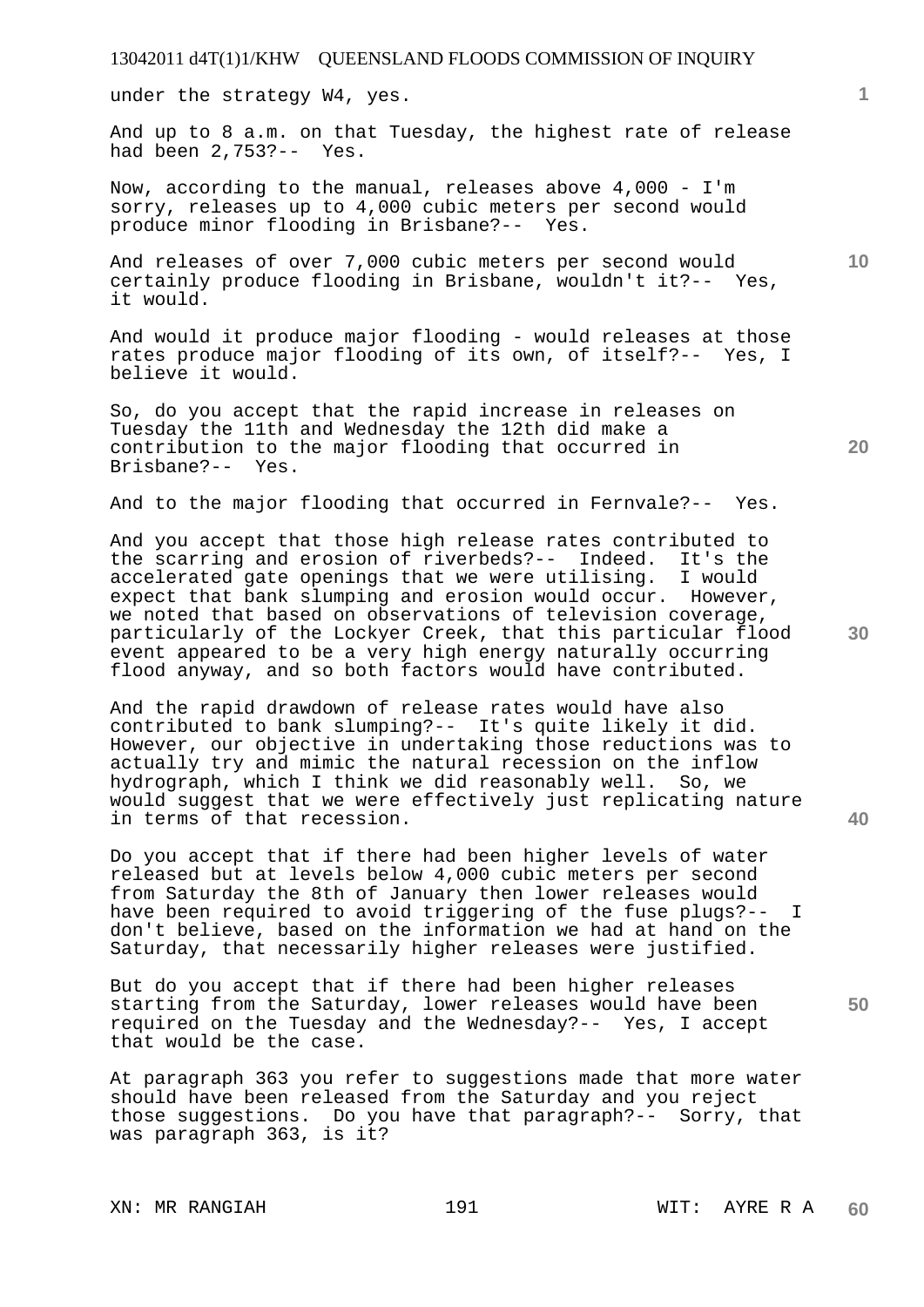Yes. And you give a number of reasons for rejecting that criticism. Among them, in paragraphs D and E, you refer again to issues of premature inundation of the Fernvale bridge and the Mt Crosby Weir Bridge?-- Yes, I do.

And that's a recurring theme throughout your evidence, isn't it?-- As I have indicated previously, we are very cognisant of both issues of closing bridges and inundating property and we don't take those decisions lightly.

And you have accepted, I think, that by about 8 p.m. on Saturday the 9th of January, you'd recognised the need to increase releases to about 3,000?-- Yes, that was the release strategy at that time.

And releases didn't, in fact, reach 3,000 until about 10 a.m. on the 11th of January?-- That was because of the uncertainty associated with the events unfolding in the Lockyer on the Monday afternoon and Monday evening.

There was a delay of something like 38 hours before that rate of release was reached?-- The rate of release that was required on the Sunday evening we are talking about now? If I can refer back to my Schedule 1A? So, the required rates of release was indeed 3,000 cubic meters per second but not required until 1 p.m. on the 11th.

Now, I want to suggest squarely to you that you gave keeping open the Fernvale Bridge and Mt Crosby Weir priority from the Saturday at the expense of the primary consideration under the W3 strategy of protecting urban areas from inundation?-- The information we had at hand on the Saturday I don't believe suggested that we were necessarily required to make releases up to the maximum release rate under Strategy W3.

And I suggest that you gave - that you got those priorities wrong because you were confused about when the strategy changed from W1 to W2 or W3?-- No, I believe we were fully aware of the period of transition and were, in fact, progressing through that transition accordingly.

COMMISSIONER: How long do you expect a period of transition to take?-- The gate operation strategies are incrementally changed, so they're not necessarily, as I said yesterday, a step/jump type process, so it really depends on how the situation is involving as to just how long we would transition through those strategies.

So, it could be an hour or it could be 36 hours?-- It could longer, yes, and it really relates to, again, confirmation of the fact that bridges have been closed, communities have been evacuated as necessary, or, indeed, people who - certainly provisions have been made for the isolated communities.

Thank you.

MR RANGIAH: Well, if you get back to those strategies, strategy W1 is engaged as the first strategy when the releases

**10** 

**1**

**20** 

**40** 

**50**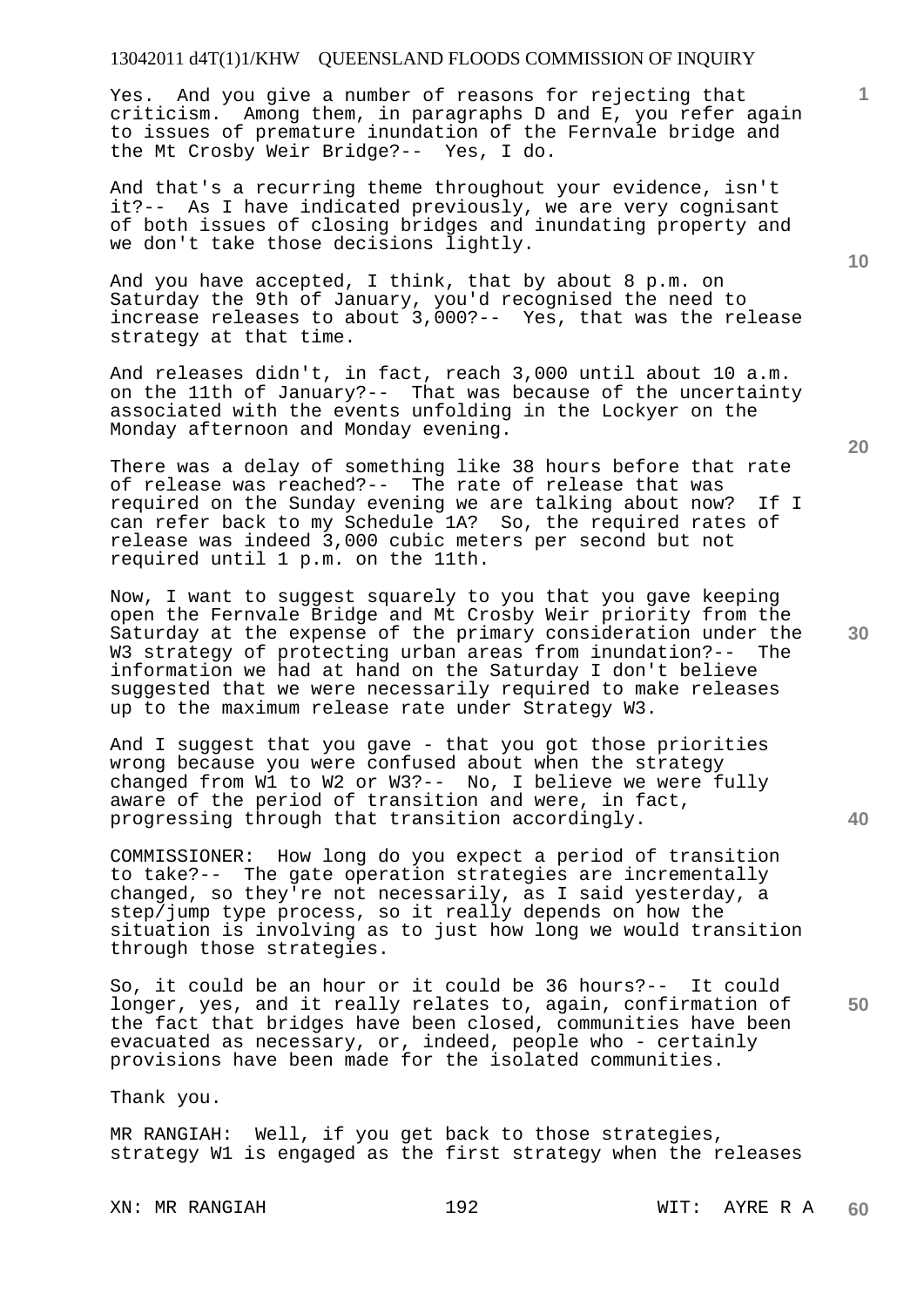are required?-- It's the entry point, yes.

So, at that point, you definitely are in strategy W1 and there's no issue of any transition there?-- Only between the substrategies in W1, yes.

All right. And then you then get to Strategy W2 and Strategy W2 is itself a transition strategy, isn't it?-- That's what it's described as, yes.

So, that's a period of time in which you're in transition from W1 to W3, in effect?-- Yes.

But once you get to W3, I suggest that there's no question of transition any more, you're in W3?-- We are. However, it depends on the actual lake levels in the dam and downstream tributary flows as to whether a maximum release rate is necessary, also keeping in mind requirements to return full supply back to - return the level back to full supply within the seven day drainage phase.

So, what you mean by "transition" when you are talking about transitioning from W1 to W3, is that a reference to the strategy under W2?-- No, not necessarily, it's really we - in the past, I guess, we have not necessarily captured the strategies as they're numbered in our situation reports, which is effectively where we describe to others what we're - our current operating philosophy is, and the reason being is that most of the other agencies, whilst they have a copy of the manual, don't necessarily recognise what W1 may mean, and so when we talk about our strategies we identify the actual objectives that we're trying to achieve at any particular time and recognising that there are a sliding scale, if you like, of those objectives.

But there is a definite point, isn't there, at which you are no longer in Strategy W2 and you're now in Strategy W3?-- Well, the point at which that occurs is where the releases exceed the naturally occurring flows from the downstream tributaries.

Well, the point here at which W3 was engaged was 8 a.m. on the Saturday?-- Yes, and, indeed, that's when the releases exceeded our estimates of naturally occurring flows.

And I suggest to you that the particular relevance of the point in time at which you move from one strategy to the next is that the primary consideration changes?-- Primary consideration does shift in focus, yes.

And while you might still release water at the same rates as under the previous strategy, what is important is that your primary focus is now different?-- Yes, that's true.

So, I suggest to you that there is no question of a period of transition from one strategy into the next?-- Well, I disagree. I think if you have got a water level in Wivenhoe which has only just exceeded EL68.5, that's a very different

**20** 



**30** 

**40** 

**50** 

**10**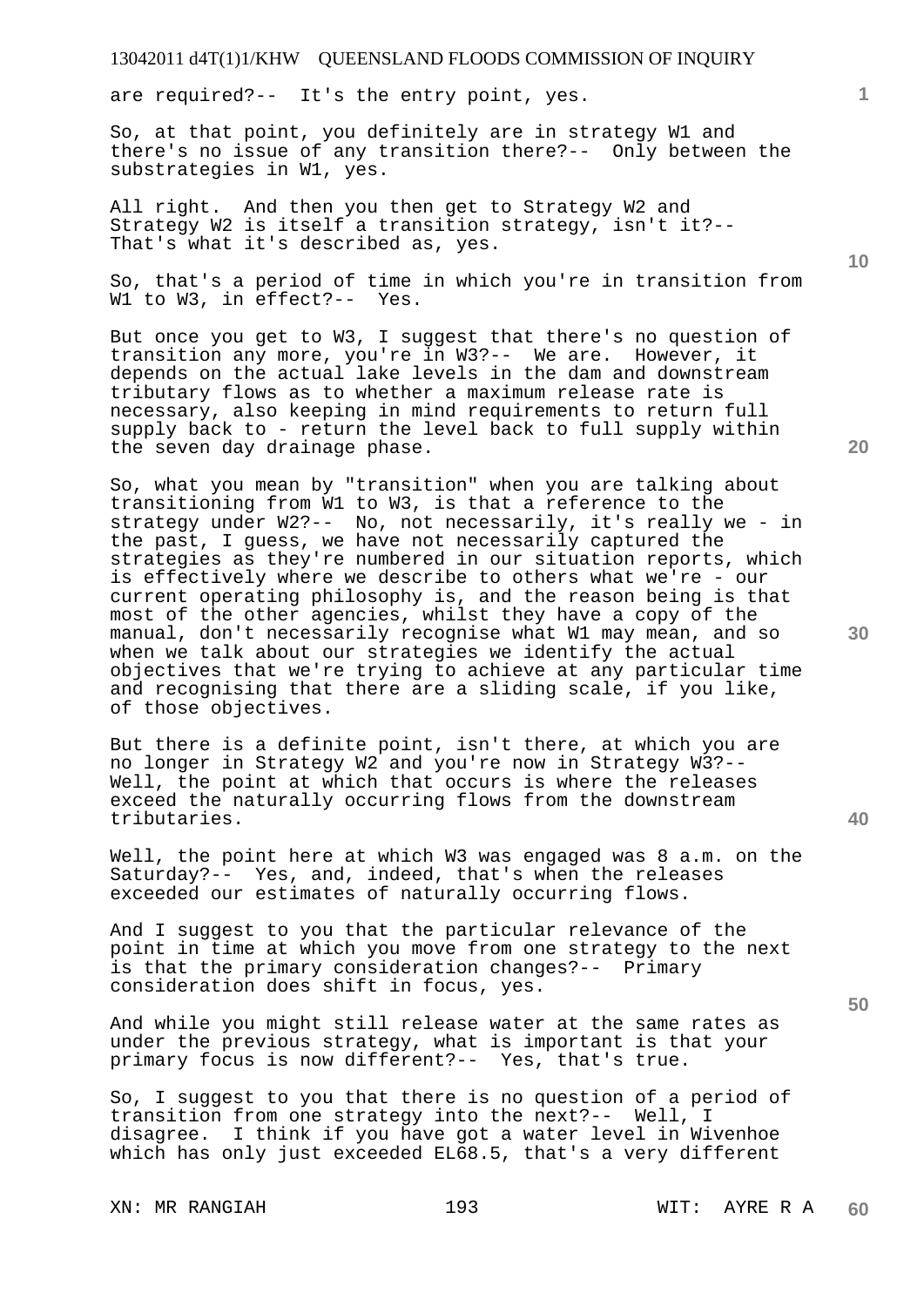# 13042011 d4T(1)1/KHW QUEENSLAND FLOODS COMMISSION OF INQUIRY **1 10 20 30 40**  scenario to if you have lake level which is just below EL74 yet they're both within the zone of Strategy W3. Yes, but once Strategy W3 is engaged, it's engaged?-- Yes. And there's no question of transition into Strategy W3?-- But it's a progression through that strategy. Yes. So, in other words the rates of release might change?-- Exactly, yes. And it's only a transition to that extent that you might increase rates of release?-- Yes. Or you might leave them the same?-- Yes. But what is important is that the priority changes?-- That's correct, yes. And there's no question of transition then of - there's no question of a period of transition in relation to the priority changing?-- It's a progression through that particular strategy, if you like. All right. Now, can I take you to the manual to page 26? Just at the bottom of page 26 under, "Strategy W1E.", in bold is the statement, "If the level reaches EL68.5 AHD in Wivenhoe Dam switch to Strategy W2 or W3 as appropriate."?-- Yes. And I'm not intending this as a criticism, but I just want to ask you, is that inconsistent with the flowchart on page 23?-- There is a discrepancy in the flowchart that needs to be amended, yes. So, is it more correct to say that the statement on page 26 should be amended rather than the flowchart?-- No, I believe the flowchart is actually - does actually reflect how we operate, and I have made suggestions to that change in my statement. All right. The change I suggest in terms of - so, do you say the statement under paragraph 26 is correct then and it should remain the same?-- I believe so, yes. All right. And then page 29, the second paragraph under the box, "Conditions."-----?-- Mmm-hmm.

**50**  -----talks about Strategy W4 and says, "This strategy normally comes into effect when the water level in Wivenhoe Dam reaches 74 metres AHD." Is that inconsistent with the first of the conditions that Wivenhoe storage level is predicted to exceed 74?-- No, I think that statement actually reinforces that, and I take that to mean actual lake levels, and I think it reinforces the point I made yesterday, that you have to be confident that you are actually going to exceed EL74 before you implement Strategy W4.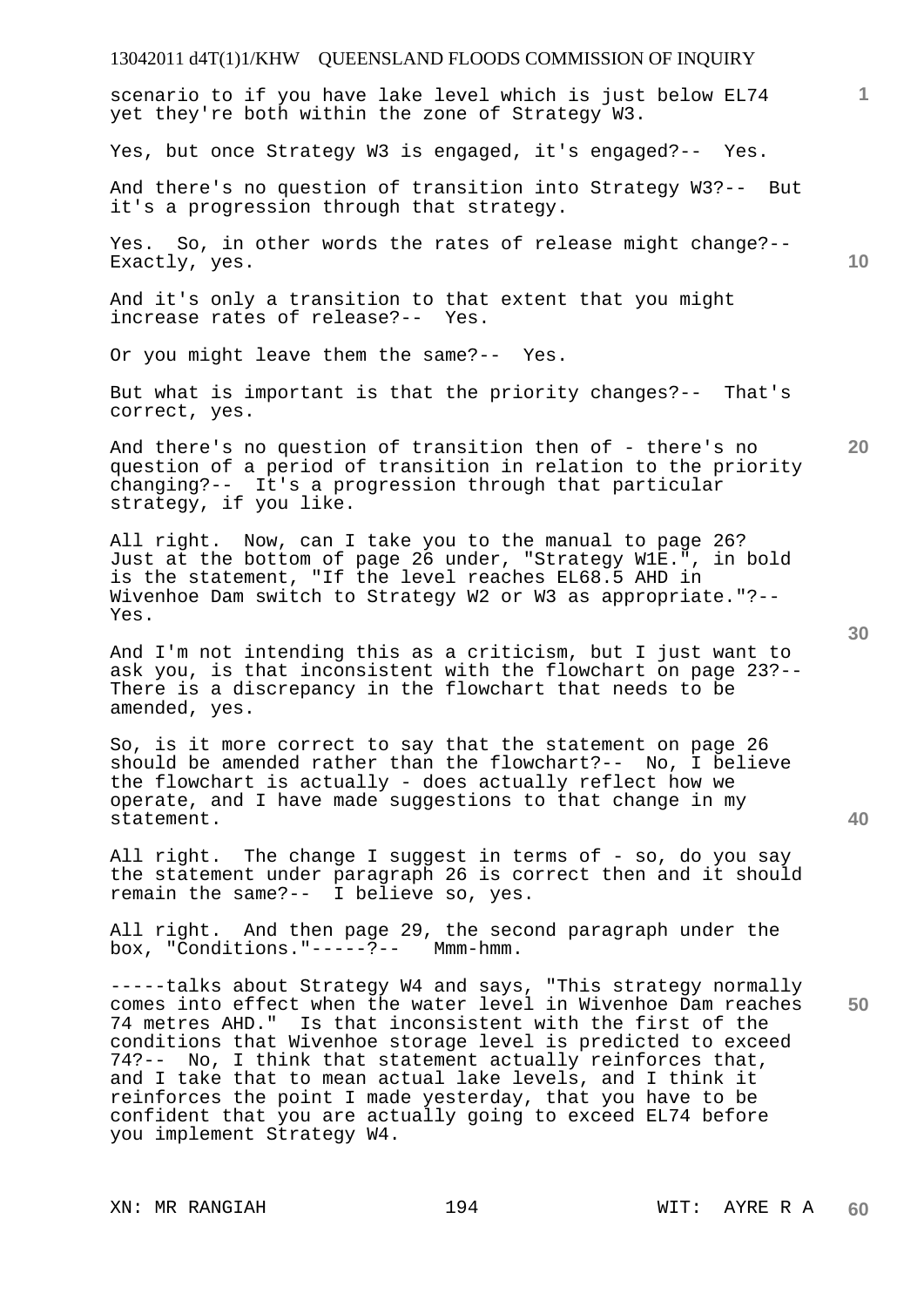But Strategy W4, is that engaged when the water level reaches 74 metres, or when it's predicted to exceed 74 metres?-- I believe the manual gives you the flexibility to use either interpretation as is appropriate to the situation at hand.

At page 15 of the manual there is a reference to communications. Just under the heading 6.2, "Dissemination of Information.", it's indicated in summary that there are agencies other than Seqwater that have responsibility for advice to the public associated with flood events?-- Yes.

And it requires Seqwater to provide adequate and timely information to the responsible agencies?-- Yes.

And the relevant agencies are shown in the table below, and one of the agencies is Somerset Regional Council and it has responsibility, according to this, for flooding level information upstream of Somerset Dam and upstream and downstream of Wivenhoe Dam?-- It doesn't have responsibility for it, they require that information.

All right. But in 6.2 it's indicated that agencies other than Seqwater have responsibilities for advice to the public?-- Yes, that's correct.

And in that context, that's what the table refers to?-- It does, yes.

And just above the table, it's indicated that, "Seqwater must liaise and consult with these agencies with a view to ensuring all information relative to the flood event is consistent and used in accordance with the agreed responsibilities."?-- Yes.

And do you take that to mean that there's an agreement in place between the councils and Seqwater about who assumed responsibility for the dissemination of information to the public?-- I believe that's the case. There is an emergency action plan where members of the Southern Regional Council are nominated and they're the contact persons to which the Flood Operations Centre direct information.

So, when you prepare a situation report, that appears to be e-mailed to a distribution list?-- Yes.

And the people on the distribution list are the nominated contact from each of the agencies-----?-- They are indeed.

-----that are referred to in the table?-- Yes.

And the agencies that are listed don't include the Department of Main Roads?-- No, they're not.

And certainly there's a contact or - I'm sorry, I will start that again. Certainly the situation reports are e-mailed to the contact from the Somerset Regional Council?-- Yes, usually accompanied by a phone call.

**10** 

**1**

**20** 

**30** 

**50**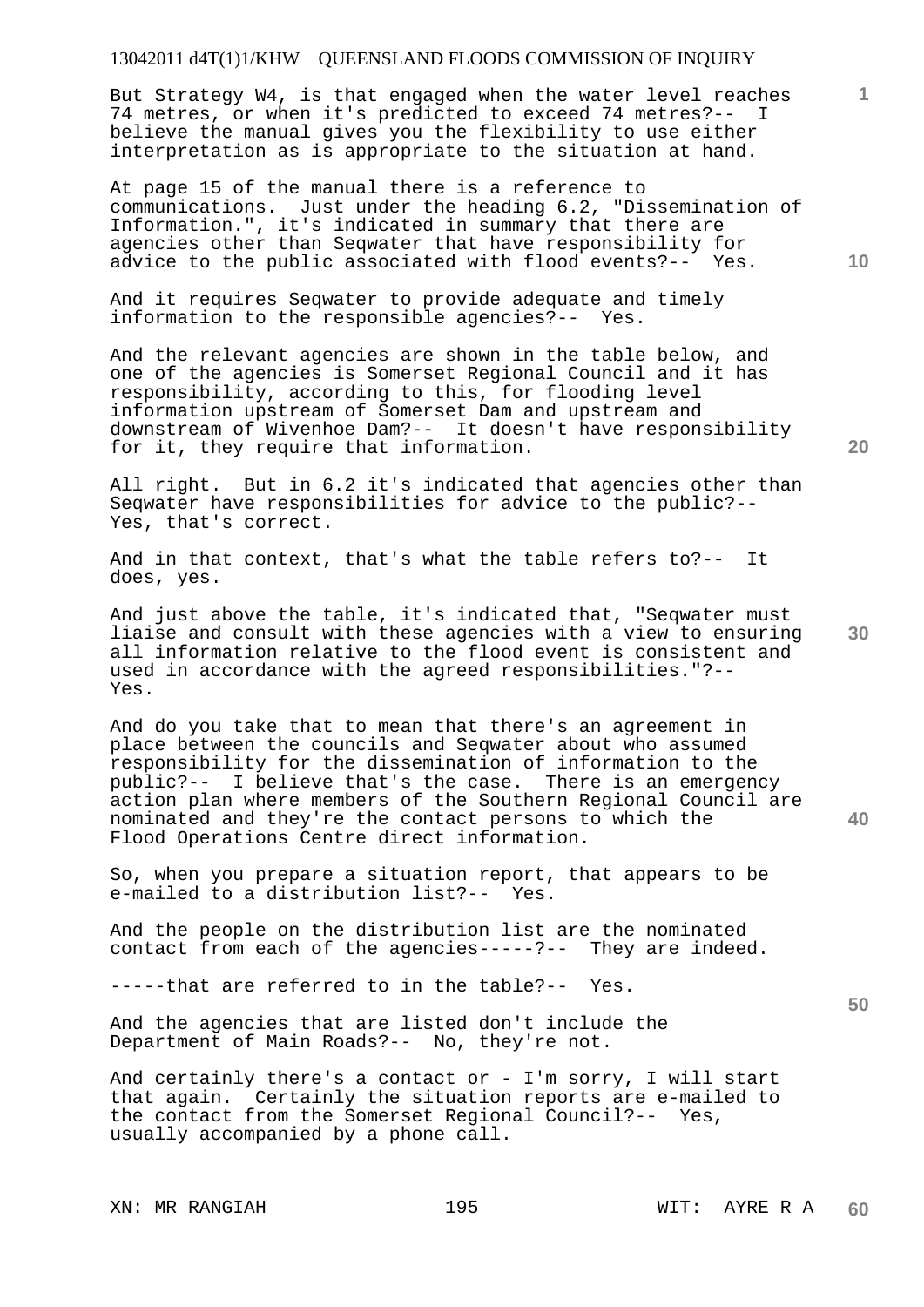I see. Now, can I just refer to the report on the operation of Somerset Dam and Wivenhoe Dam? Now, that was a report prepared principally by you and the other three Flood Operations duty engineers?-- Yes.

Do you accept there may have an been unconscious bias towards justifying your actions in the operation of events?-- The purpose of the report was for us to describe what actions we undertook.

You certainly accept it wasn't an independent report?-- It's never been intended to be an independent record, it's a report required under the manual to the Dam Safety Regulator.

And you and the other flood duty engineers reached a consolidated view that you hadn't breached the manual?-- Yes, that's correct.

Was that consistent with your e-mail of the 14th of January saying that you should all reach a consolidated view?-- That e-mail was not in relation to the report, because the report hadn't been produced, we were still operational at that stage. It was simply in response to the misinformation, in my view, that was occurring in the media and I just wanted to make sure that information leaving the Flood Operations Centre was consistent and didn't add to the misinformation that was being promulgated.

You were asked some questions yesterday about the second statement of Terry Malone?-- Yes.

Mr Malone conducted modelling based on a theoretical release strategy of 3,000 CUMECS from just after midnight on Monday, the 10th of January?-- Yes, he did.

He used a hydrological model, didn't he?-- He did.

And is that a model using a software program URBS or URBS?-- Yes, it is.

You didn't use a hydrodynamic model?-- No, he didn't.

And there is software for a hydrodynamic model available, isn't there, called Mike-11?-- There is a Mike-11 model, amongst others, available for Brisbane River, yes.

And was the Mike-11 software used to test the effectiveness of the auxiliary spillway when it was constructed?-- It was developed as part of the Wivenhoe Alliance Design Project, yes.

And is it the case that the Mike-11 software would - I'm sorry, I will start that again. Is it the case that the URBS software is cruder than the Mike-11 software?-- I wouldn't necessarily say cruder, it's a different model in terms of it's a hydrologically based model, so it's uses conceptual storage routing as opposed to a hydrodynamic model which uses - I think a combination of momentum and mass as the primary

XN: MR RANGIAH 196 196 WIT: AYRE R A

**10** 

**20** 

**30** 

**50**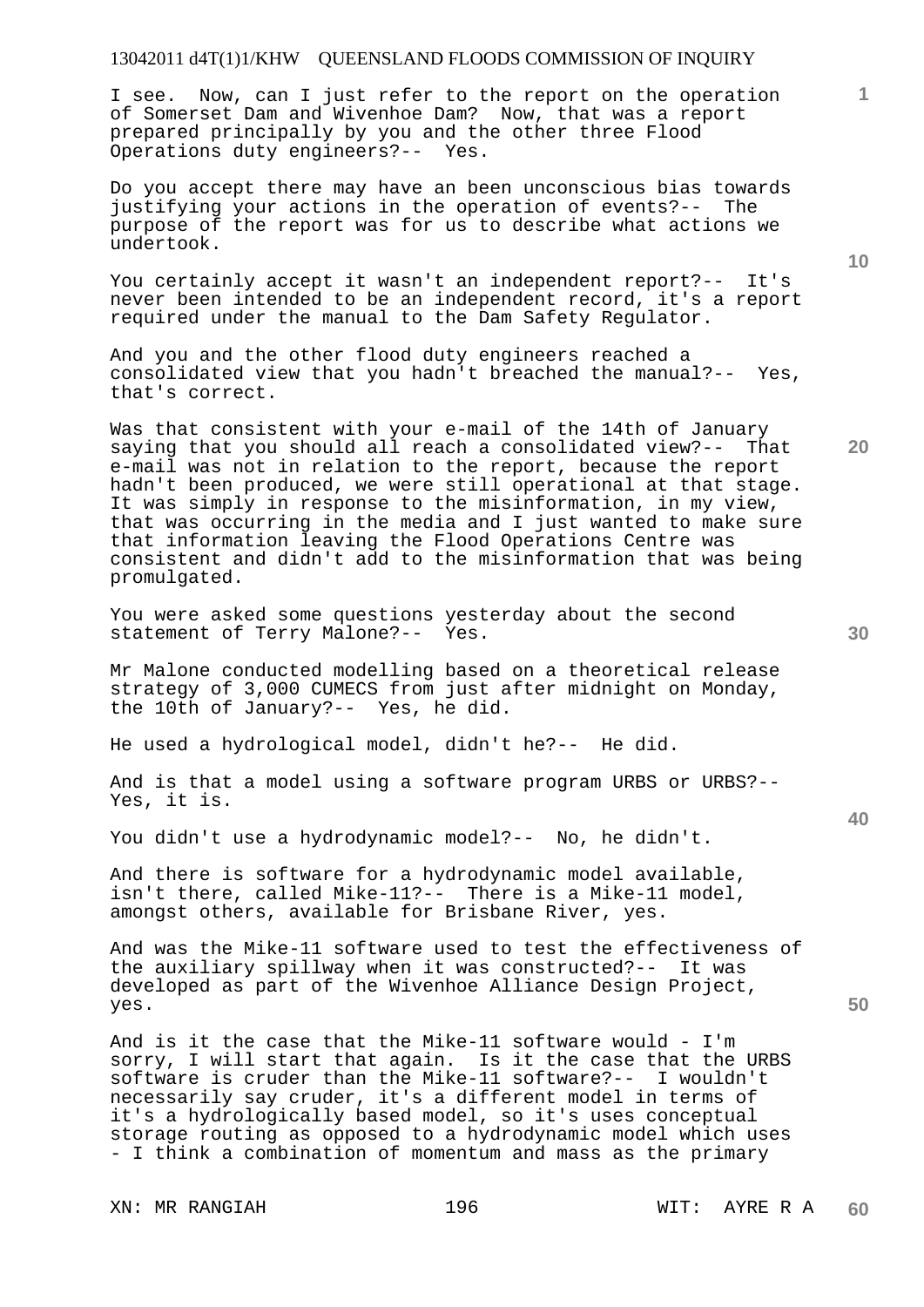equation, so it's more physically based.

And one of the factors that the Mike-11 model takes into the account that the URBS doesn't is water height?-- Well, in URBS you can actually incorporate a rating curve for areas of specific interest, but URBS is predominately a model which converts rainfall into a flow and then by the rating curves you can get height information out of it, whereas the hydrodynamic model, it uses flows as its major input and determines velocities and flows along the river system.

**20** 

**1**

**10**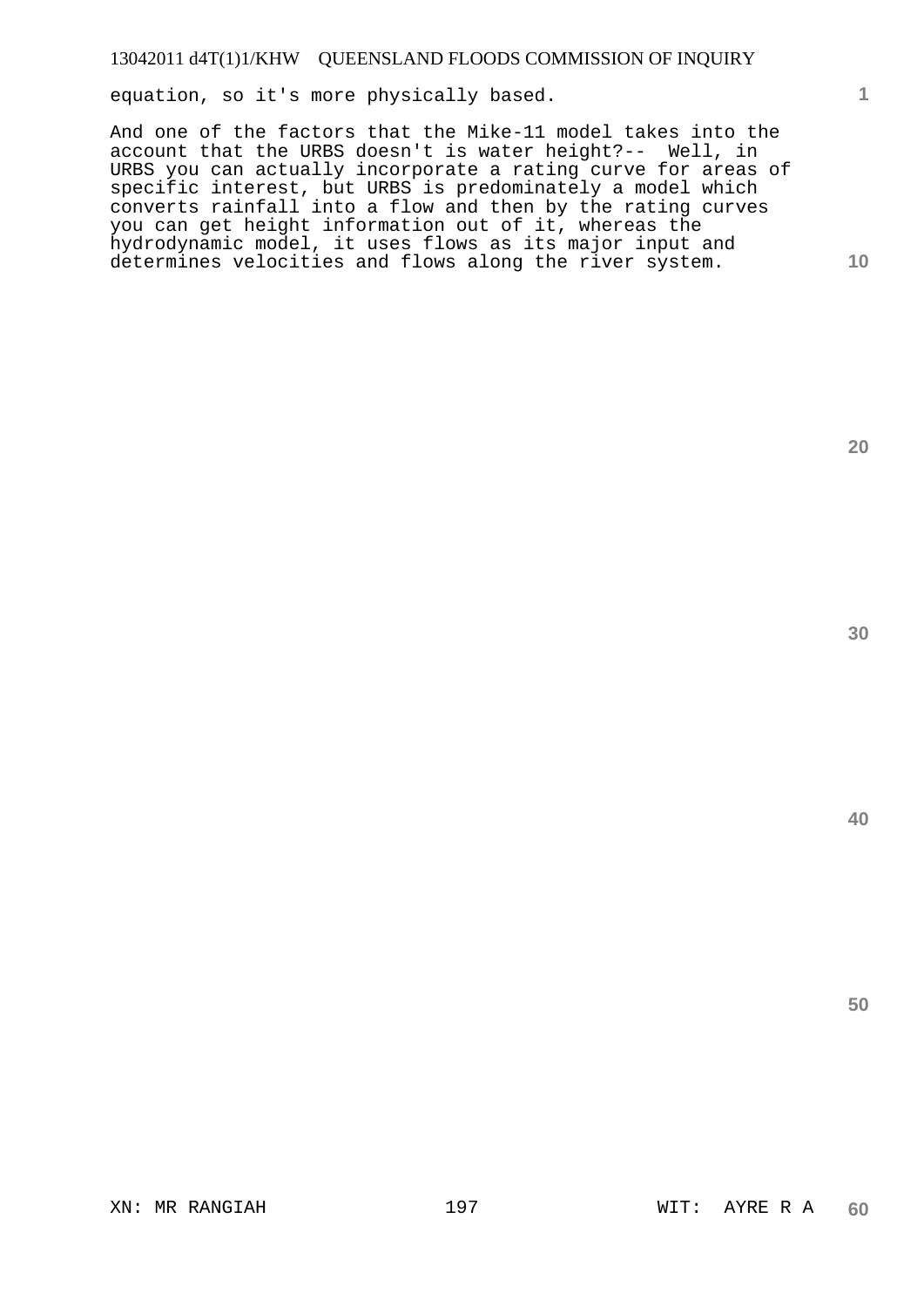Would you agree that the Mike-11 model is likely to produce a more accurate result than the URBS system?-- If it was properly calibrated, yes.

Now, is it the case that no modelling has been done about the effect of potential earlier releases on the overall flooding in the Fernvale area?-- For a hydrodynamic model are we talking about?

**10**  Well, for any model?-- Well, the URBS model does take that into account, yes.

So Mr Malone should have those results?-- Yes.

Now, Mr Malone did conclude that earlier releases - earlier larger releases would have provided some reduction in the peak river level in Brisbane?-- That's correct, yes.

So it would have made some difference to the extent of the flood damage?-- Yes.

In other words, some houses might not have flooded at all?-- It is possible that would be the case, yes.

And others might have had less damage?-- Indeed, yes. Well, not necessarily because the duration of the flooding changed. So there was a longer duration above 4,000 CUMECS, so, indeed, there may have been worse damage using that operational strategy.

Now, you were the senior flood duty operations engineer during this flooding event?-- I was, yes.

And when you were on duty, the decisions that were made as to release strategy were ultimately yours?-- I had the overall responsibility for directing the strategies, yes.

**40**  But when you were on duty, the decisions that were made were your decisions in the end, weren't they?-- When I was - not necessarily. It depends who was nominated as the actual duty engineer. When we were doing dual shifts, John Ruffini and I alternated as to who was actually signing the directives. So we shared those responsibilities. John is also a senior flood operations engineer.

Was he at the time?-- Yes, he is, yeah. John is actually the longest serving duty engineer on the team.

Thank you. I have nothing further.

COMMISSIONER: I think Mr Dunning is next on the list.

MR DUNNING: I am, thank you, Commissioner.

**20** 

**1**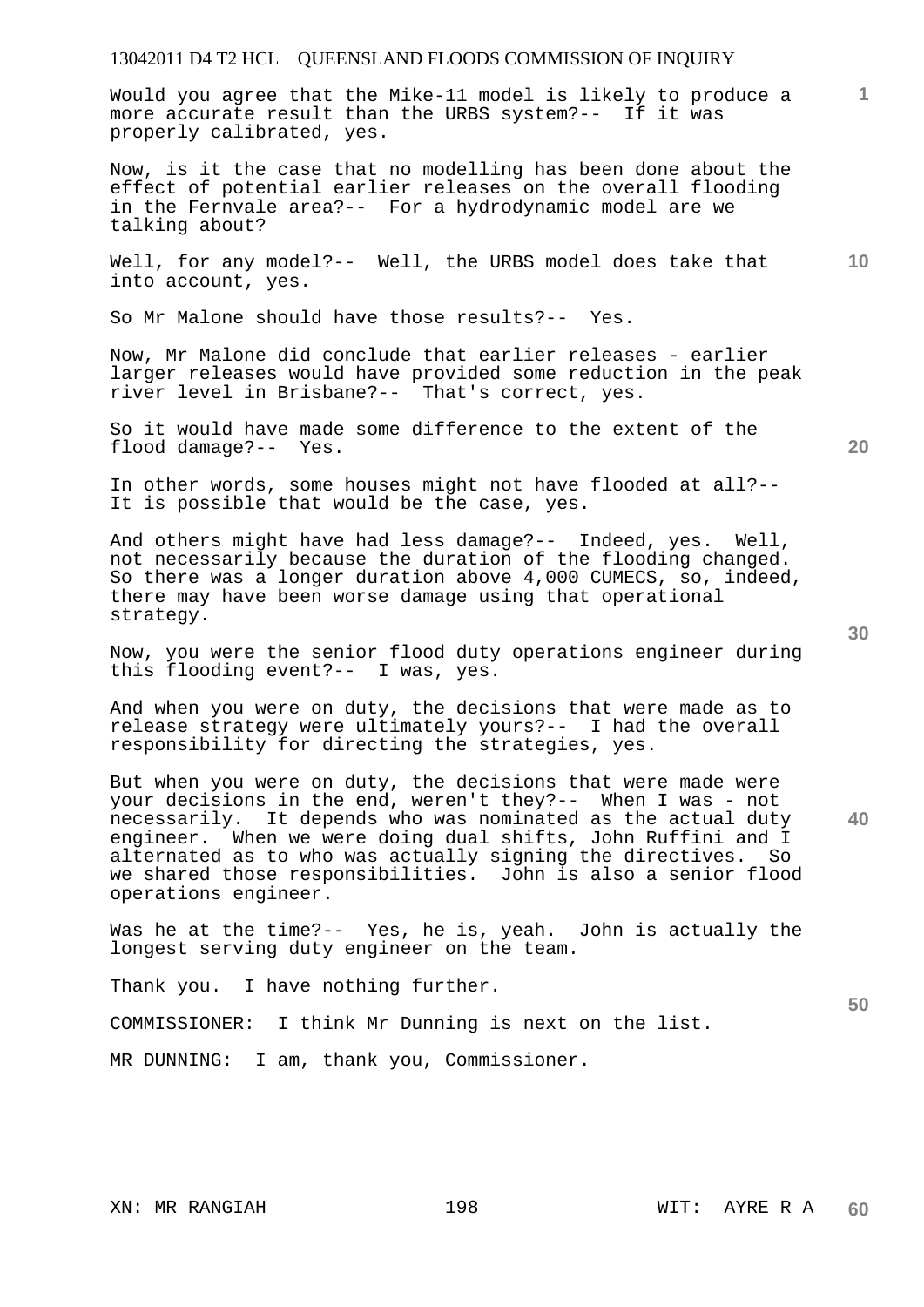MR DUNNING: Mr Ayre, I would like to start with the topic of compliance with the manual, but before I do - Commissioner, may Mr Ayre please have his four statements which are exhibits 17 through to 20, and the manual for Wivenhoe and Somerset was Exhibit 21. It might be convenient if he just has all of them with him.

COMMISSIONER: Do you have them already?-- I have them.

MR DUNNING: All right, thank you.

Can we start, please, Mr Ayre with the manual which is Exhibit 21? Now, you have already been asked a lot of questions about what appears on page 22 of that manual. Can I ask you to go to that for me? And I will endeavour to do this without revisiting at unnecessary length those topics already covered, and with a view to doing this as expediently as possible, I am going to suggest a series of things to you, and if you just agree with them, I want you to tell me you agree with them, or if you don't agree or if you think they need qualification, I want you to add your qualification, all right?-- Yes.

Okay. Now, can I suggest to you that when we get to these flood operation strategies that are set out at 8.4 on page 21 and are further expanded upon in the strategies that commence on the pages following, it might be observed that 8.4, in effect, summarises matters more fully set out in the passages that precede it. Would you agree with that?-- I agree, yes.

In particular, can I take you please to the - sorry, can I just make one other thing clear at the outset: I don't, at least for my part, want answers as to what you think the document means. Ultimately, that's for others to determine. My questions are focussed at when you were discharging your functions in accordance with the manual, is this how you used the manual for your purposes. Do you understand?-- Yes, I understand.

Okay, thank you. Can I take you, please, to the first paragraph under 8.4 where it refers to, "There are four flood strategies used when operating Wivenhoe during a flood event. These strategies are based on the flood objectives of this manual." Can I ask you, please, then to turn to page 9 of Exhibit 21, which is part 3? And can I suggest to you that part 3 sets out in considerably more detail what those objectives are?-- Yes, I agree.

Thank you. And, in particular, if we go to 3.2, that it makes structural safety of the dam the first consideration in its operation?-- I agree, yes.

Right. And whilst we're dealing with that, in all but extreme circumstances, the safety of the dam won't be an issue presently of concern?-- There is a very small risk. That's the case, yes.

Thank you. And there is a procedure for dealing with it when that occasion arises?-- That's correct, yes.

XN: MR DUNNING 199 WIT: AYRE R A

**10** 

**1**

**20** 

**40** 

**50**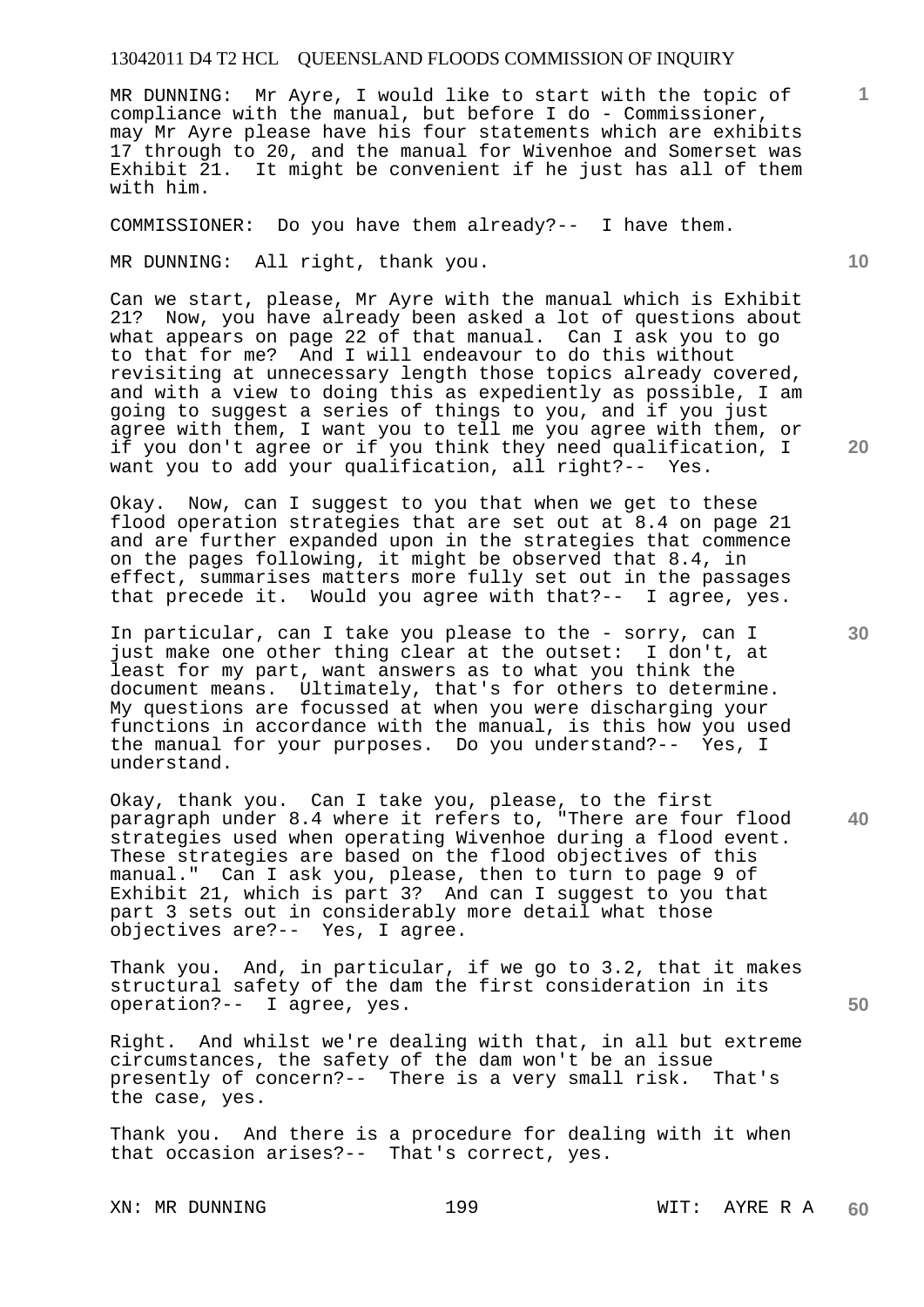Thank you. Then if we go to 3.3 on page 10, it records there that "The prime purpose of incorporating flood mitigation into Wivenhoe is to reduce flooding in urban areas, the floodplains below." Agree?-- I agree, yes.

And that when we go to those operational strategies that we're talking about on page 22, you took it to be and you acted under the manual as if that was informed by the fact that that was the primary purpose of those objectives?-- Yes.

Thank you. Then can I take you, please, to the second full paragraph on page 22, and you will see there that it talks about within those strategies, "Consideration is always given to these objectives in this order when making the decision on dam releases." Now, can I suggest to you the way that you and your colleagues in the FOC operated was that if a particular if we go to those dot points that appear in the first paragraph, if the highest in the hierarchy was not a matter of present concern, you focussed on the next most senior?-- Yes, I agree.

So that the practical consequences is - is other than those exceptional circumstances where dam safety becomes an issue, and thus takes primacy. Otherwise, your primary concerns remain with the optimum protection of urbanised areas from inundation?-- Yes.

**30**  And you operated the manual understanding the relevant distinction between optimum protection on the one hand and the avoiding of all inundation on the other?-- Yes, that's correct.

Because the former might necessarily involve some of the latter?-- Yes.

Thank you. Can I take you, please, to the third paragraph on page 22 where it speaks of, "The strategy chosen at any point will depend on the actual levels in the dams and of the following predictions which are to be made using the best forecast rainfall and stream flow." Now, our learned friend Mr Devlin took you to page 13 of part 5 and I understood from your answers to be that just as part 3, as you explained to me, or agreed with me sets out in detail what appears in the first paragraph, part 5 sets out in detail what appears in that third paragraph?-- I agree, yes.

All right, thank you. And that in particular the topic that has occupied some interest at best rainfall forecast and stream flow information is informed in a material way by what's set out in 5?-- Yes, that's correct.

Thank you. While I am on that point you were asked some questions about this might seem odd to the ordinary person reading this document. It is the case, isn't it, this is a controlled document?-- It is indeed, yes.

The only persons permitted to make changes to it are within

XN: MR DUNNING 200 WIT: AYRE R A

**10** 

**1**

**20** 

**40**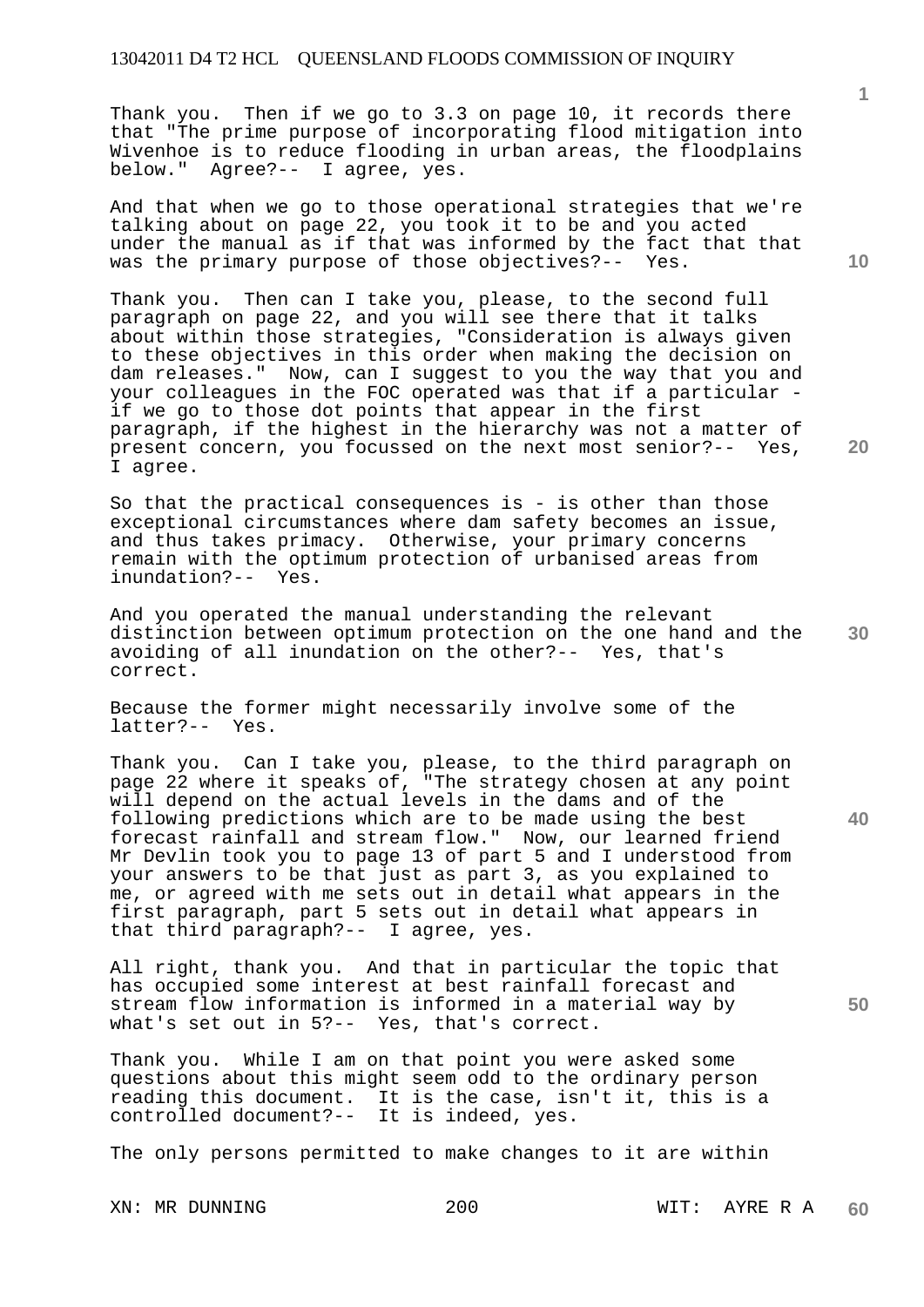Seqwater?-- Yes, that's correct.

Indeed, because of its sensitive nature, not even all of the parties have an unedited copy of it, correct?-- That's correct, yes.

And apart from the fact that it is only to be amended by Seqwater, it is also the case that it is only circulated to a very limited number of people?-- I believe so, yes.

Yes. And those are persons who have some involvement in the professional response to a flood event, agreed?-- Yes, that's correct.

Thank you. So it is the case, isn't it, that the average person will never really be troubled to be called upon to tell us what it means?-- That's true, yes.

Can I then, please, move to the next paragraph, paragraph 4, "Strategies are likely to change during a flood event as forecasts change and rain is received in the catchment", and then over a sentence, "Strategies are changed in response to changing rainfall forecasts and stream flow considerations to maximise the flood mitigation benefits to the dam." Insomuch as that paragraph refers to forecasts and predictions, did you operate the manual on the basis that such forecasts and predictions were as informed by what we see in part 5?-- Yes, the predictions come out of the Real Time Flood Operations Model.

All right, thank you. And you have on a number of occasions talked about there being no stepped procedure for changing between strategies?-- That's correct. We progressively or incrementally change the release rates to accommodate the change in objectives.

And, in effect, there is no bright line between when you have ceased to be in one strategy and you are in the next?-- Indeed. Yes, I agree with that.

And there are a series of reasons for that - and without suggesting this is an exhaustive list, some of the more important are you are always keeping the strategy you are in and the strategy you might move to under constant view?-- That's correct, yes.

And that's informed by changes in the weather?-- It is based on observations collected through the real time data, yes.

**50**  And expectations as to how that might move in the future?-- Yes.

And what's being presently experienced?-- Yes, that's correct.

In terms of run-off and the like?-- Mmm.

Thank you. Now, can I then take you to just a couple of other

XN: MR DUNNING 201 WIT: AYRE R A

**10** 

**20** 

**1**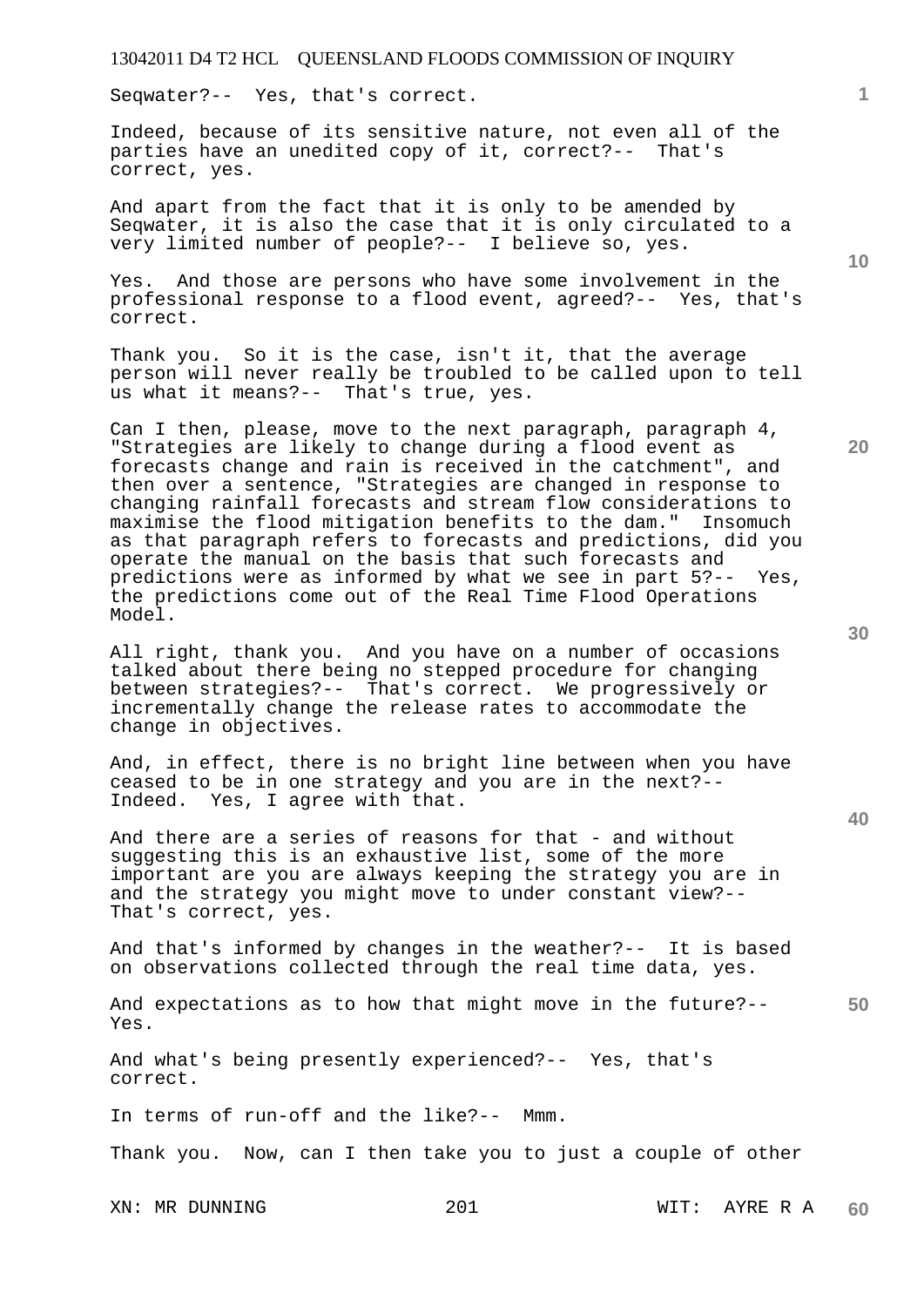features of Exhibit 21 before we leave that? Can I ask you, please, to go to page 1 of it, the first two paragraphs of 1.1. Just read them to yourself for the moment. You have read that?-- Yes, I have.

Now, it is the case, isn't it, that not only is this document a document that is acted upon within a very small group of professional persons and provided for information to another small group of interested professional persons, it is, in fact, the product of iterative learning dating back about 40 years?-- It is, yes. It does draw on previous experiences.

And if I can then take you, please, to page 3 and part 1.3, and can I direct your attention, please, to that second paragraph and just ask you to read that to yourself for a moment?-- Yes.

So can I suggest to you that insofar as you sought to discharge your functions pursuant to the manual, you did so as it compelled you by recognising that whatever decisions you made had to recognise the limitations of, in particular, obtaining accurate forecasts for rainfall?-- Yes, that's correct.

And similarly accurate forecasts for run-off?-- Yes.

All right, thank you. If we go to that third dot point where it talks of "identify all potential flood hazards and their likelihood", that - and related to that is the fourth, "the removal or reduction of community vulnerability to flood hazards", that insomuch as you have been asked quite a number of questions about concerns regarding inundation of bridges and the like, that in operating under this manual you were cognisant of your obligation there to achieve the flood mitigation while being mindful of risks, not only to property but persons, which included the risks attendant with discharges, by, for example, closing bridges, isolating communities?-- Yes, that's true. Public safety is certainly paramount in our thoughts.

Thank you. Now, may I then ask you, please, to return to 8.4 on page 22? Now, can I suggest to you that the more fulsome account of what is required of those strategies described in 8.4 in the parts that precede it is also informed by the parts that follow it and the particular summaries of the different strategies?-- Yes, I agree.

And you operated the manual at least to suggest on the basis that those strategies, as they are recorded on the following pages, are also informed by that more detailed account that appears earlier in the manual?-- Yes, I believe so.

Thank you. Can I take you, please, to page 23? Now, I don't need to take you to it unless you want me to but in your first statement, which is Exhibit 17, at page 301, you talk of a need to make a change to the box that appears in the middle of that flowchart where you say the word "and" should be the word "or"?-- That's correct, yes.

XN: MR DUNNING  $202$  202 WIT: AYRE R A

**10** 

**1**

**20** 

**30** 

**40**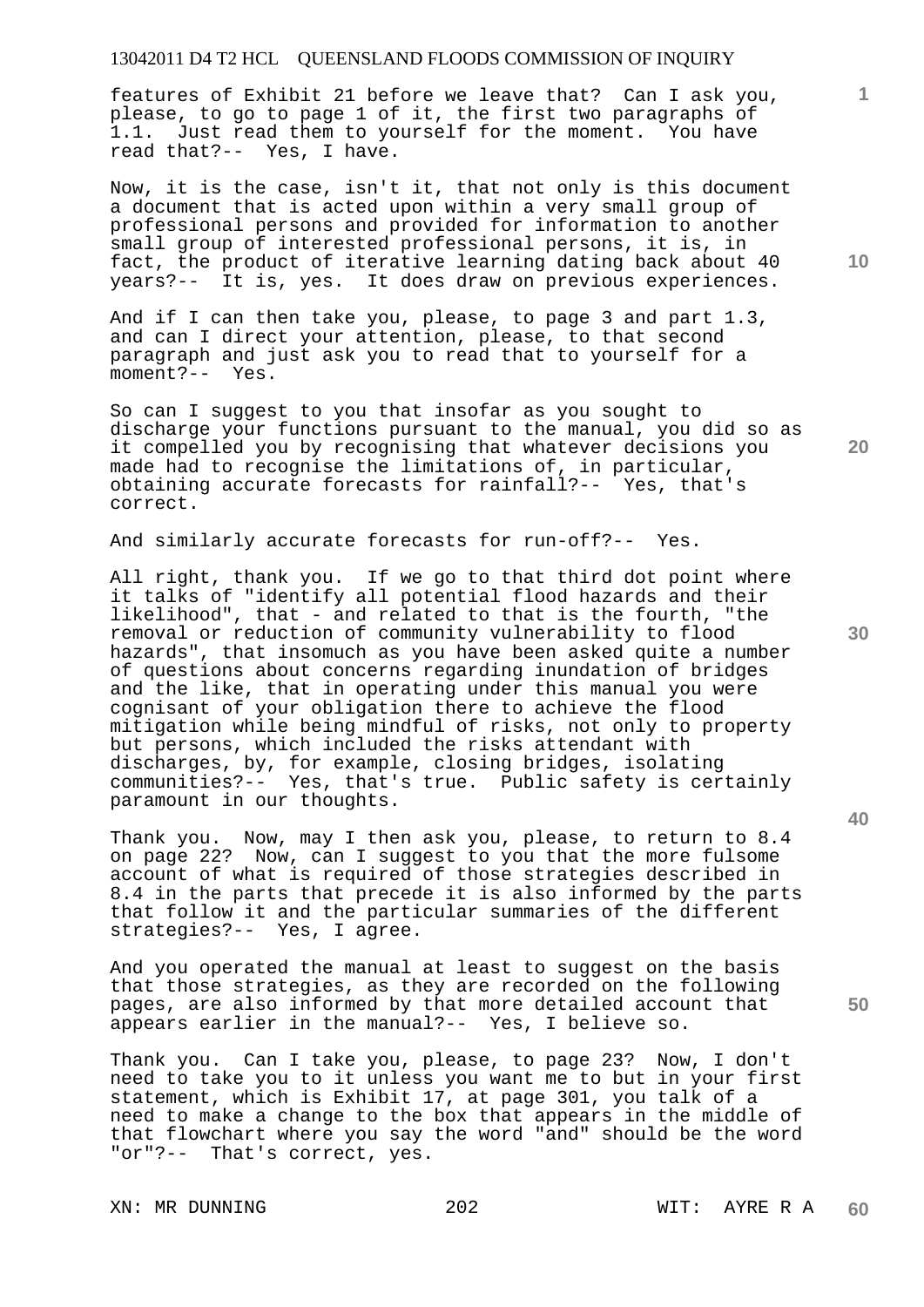You don't need me to take you to that passage?-- No, no, I recall that.

Thank you. But it is the case, isn't it, that the movement from strategy 1 - or W1 through to strategy W2 or W3, in particular is an area where there is no clear demarcation?-- Well, it depends on what criteria you are using. If you're using actual levels, then W1 does have a series of defined levels.

But once it becomes apparent you are going to leave W1, as to whether you are going to W2 or W3 will really depend on the particular rain event you are dealing with, won't it?-- It does, yeah. It will relate to the estimates of what the naturally occurring flows are-----

Yes?-- -----emanating from the downstream catchments.

**20**  Because once you get to the sort of level of rainfall that you are talking of in W2 or W3, it might be you're dealing with an event that would move you straight to W3?-- Yes, that's correct.

Now, can I then ask you, please, to - sorry, can I suggest to you that in the operation of the manual that's not only your understanding but how it was reflected at the foot of page 26?-- Yes.

Thank you. Then can I suggest to you that in terms of how you operated under the manual during this event, the distinction between whether you were in W2 or W3 was not of itself of great moment?-- I don't believe it was materially important as such, no.

And one of the reasons, can I suggest to you, for that is that unlike the tenor, perhaps, of some of the questions that have already been asked, the aim is not to get as close to the below which figure in strategy 2 or 3, but rather to keep your discharge rates as low as possible?-- That's right, to achieve full mitigation, you want as low a release as possible.

Thank you. And in your professional opinion is the relevant point of inquiry not how high you can get them to achieve it, but rather how low you could get them to achieve flood mitigation?-- Yes, it certainly is an indication of efficiency.

All right. Now, can I then take you to another matter in relation to W2 and W3? It has been suggested to you many times that the maximum release rates were 3,500 and 4,000, and I am not suggesting much turns on it but, as you operated it and as it literally says there, the maximums are under those figures?-- That's correct, yes.

Now, there is the topic of what appears in W3 but we will return to deal with that in a moment - a little later in these

XN: MR DUNNING 203 WIT: AYRE R A **60** 

**10** 

**1**

**30** 

**50**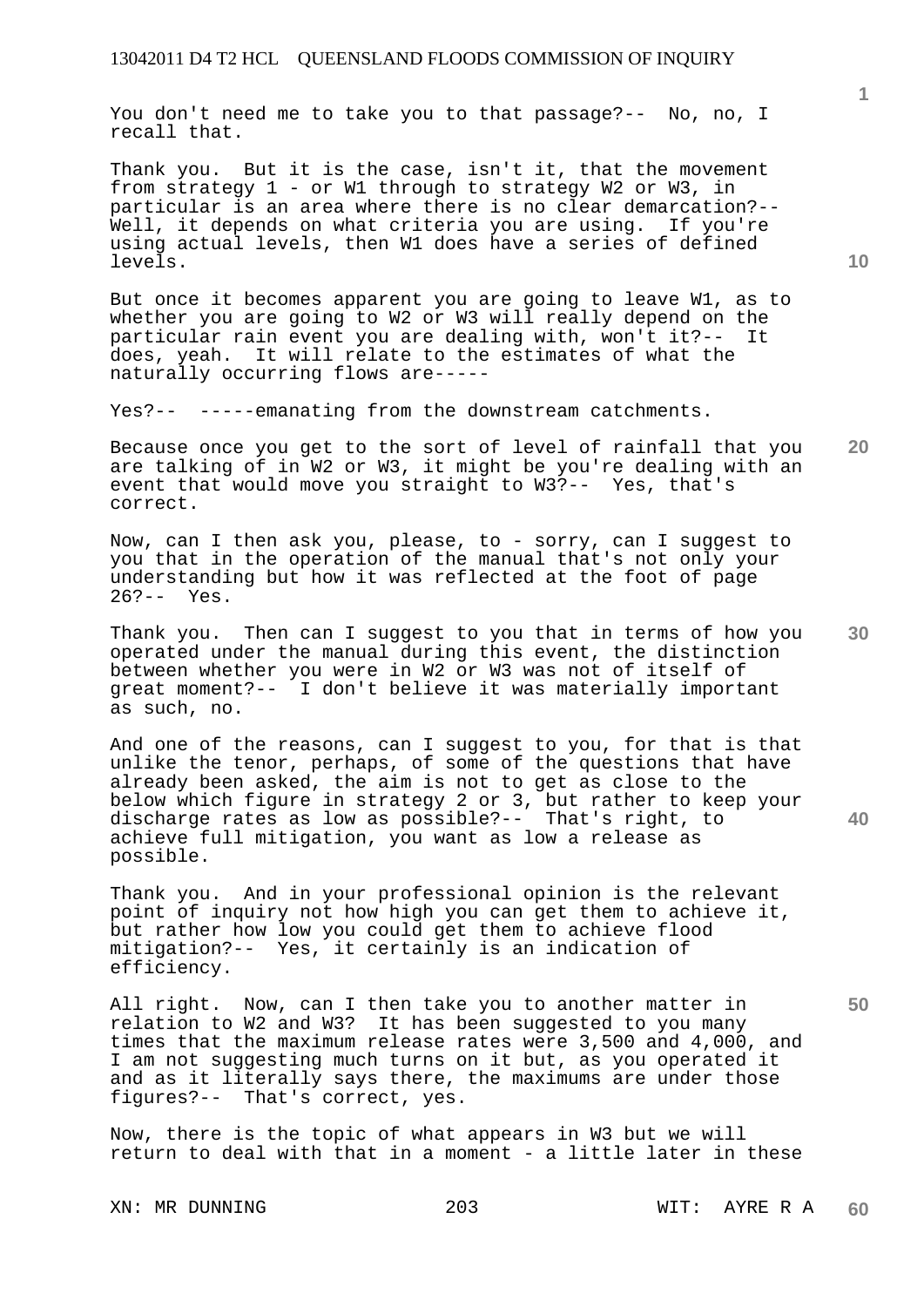questions. Could I then take you, please, to page 29 and to W4? And you have been asked a number of questions about the prediction - effectively the first dot point of conditions, the prediction that Wivenhoe will exceed 74 AHD. Can I suggest to you these things, and you tell me whether you agree or disagree: as you operated the manual, you have operated it by reference to what appears in the first of the paragraphs after the highlighted paragraph starting "the intent", and in particular this sentence: "The strategy normally comes into effect when the water level in Wivenhoe Dam reaches 74 AHD"?-- That's my understanding, yes.

That's how you operated under the manual?-- Yes, that's how we operated, yeah.

Thank you. And you operate in that way because the decision to go to W4 is a major one?-- It is the decision that has the highest consequence, yes.

Because you ceased being able to determine your flow rate primarily on the basis of the minimisation of downstream urban damage and your primary focus becomes the integrity of the dam?-- Indeed. It is basically aimed at minimising the increases in lake level.

Thank you. Now, you have been asked some questions to the effect, oh, well, you can go to W4 but you are not obliged to have a higher rate of release; you have got complete discretion. But can I suggest to you that's not right because once you have put yourself in the W4 situation, you are bound to have such releases as you might need to achieve its requirements of dam security?-- That's correct. In my interpretation in a flood, the threat to the structural security of the dam is, indeed, the rising lake level and, as indicated in the paragraph there, that under strategy W4 the release rate is increased as the safety of the dam becomes the priority. Opening of the gates to occur generally in accordance with the requirements of the gate opening sequences in section 8.6 until the storage level of Wivenhoe Dam begins to fall. So I don't think there is any option except to keep increasing gate openings until you achieve that.

And as you have operated under these procedures and their predecessors, you have operated on the basis that that discretion given to you at around 74 AHD is so as to allow you to avoid having to make maximum releases if at all possible?-- Yes, that's correct.

**50**  And insomuch as there have been questions about the precautionary principle or precautionary higher releases, the practical consequences in the event - in this event and, indeed, in most where you are talking of rainfall of the volume that was falling in the lead-up to the events of Monday the 10th and Tuesday the 11th, a precautionary release is really code for some precautionary flooding of the people downstream, isn't it?-- Yes.

Thank you. Now, can I then, please, move to another topic,

**10** 

**1**

**20** 

**30**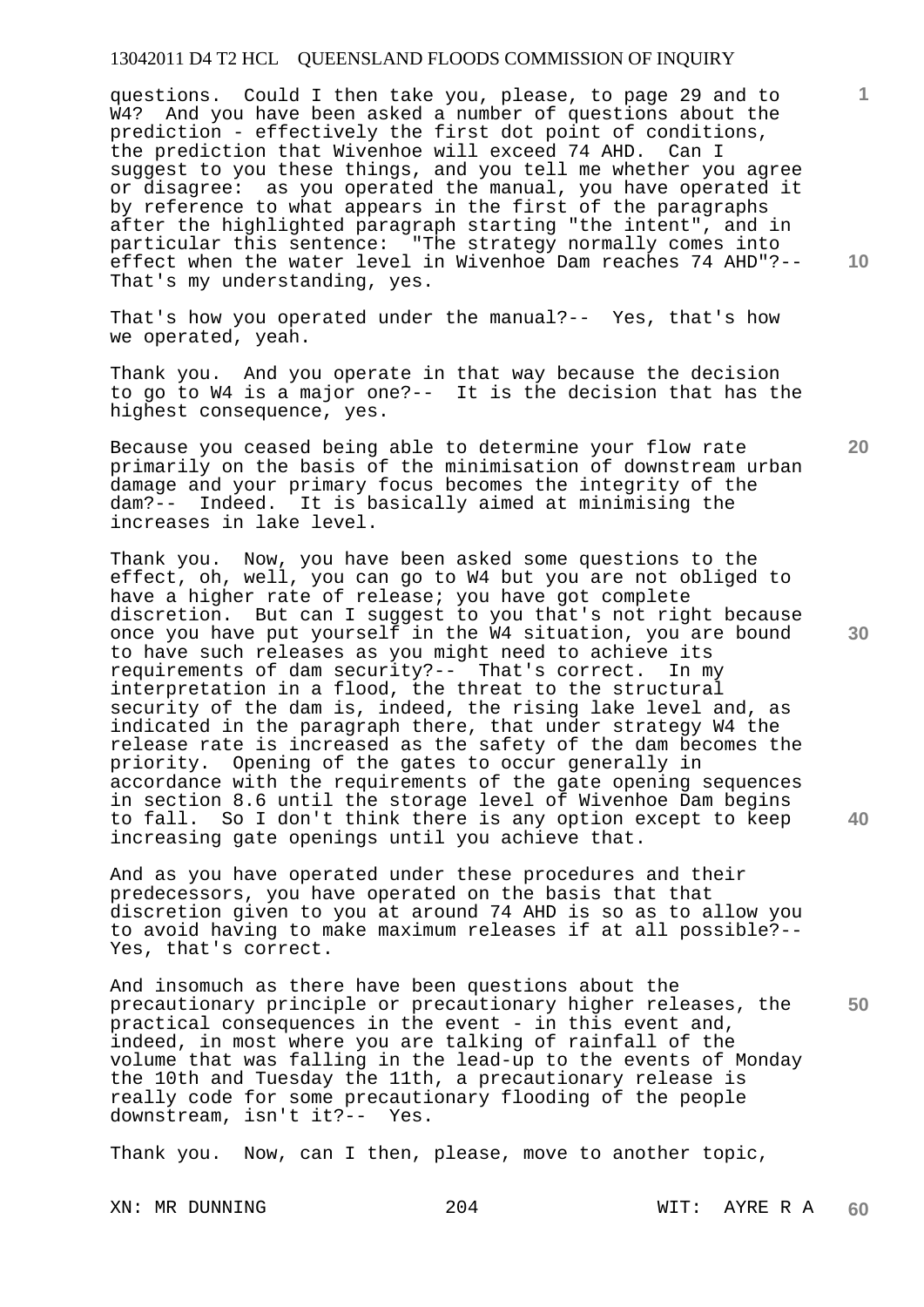and that is the topic of rainfall forecasts, and you might remember yesterday afternoon Commissioner Holmes asked you one or two questions on this topic, and it is really to that particular issue that I want to return, and, again, what I want you to do to the extent you disagree with this I want you to tell me. Can I suggest to you that a summary of how you go about this process is as follows: the decision to move between strategies and, more particularly, the decision as how to execute a particular strategy is one ultimately of judgments upon which there will typically be a number of reasonable alternatives, and that operators have to choose one?-- I would agree, and it is an incremental change, as such.

All right. And, indeed, there would be, amongst those options, options upon which reasonable minds might differ as to which will be the best?-- Yes.

And because of their incremental nature and the dynamic nature of what's unfolding, there is not only room but with a view to the best response you may actually look to tweak or alter at the fringes a particular strategy that you had originally considered?-- We certainly endeavour to keep a degree of flexibility available, yes.

All right. Now, when you go about - and that judgment that is exercised is in a great part science but to some part it is art, isn't it?-- I would put it down to experience, as such, or in terms of interpretation of the information available.

All right. Well, let's call it some part science and some part experience. But there is a non-quantifiable but rather there is an element of judgment and feeling that comes in there?-- There is certainly an element of judgment, yes.

So the process is one that's both quantitative and qualitative?-- Yes.

Now, in particular, it is quantitative in the sense that you have at your disposal a series of bespoke models that are designed to give you predicted lake levels?-- Yes, that's correct.

And you govern the inputs that you can put into those models?-- We take account of the accuracy of that information, yes.

Certainly. And what you do is you, it seems, run the model with a no further rainfall scenario, and an alternative with some predicted rainfall?-- Yes, that's correct.

And then - so it is quantitative in that sense and it is qualitative in the sense that once you have those figures at your disposal, you make a judgment as to which is the most useful figure to inform your strategy at that moment in time?-- Indeed. The model results are not necessarily truth. A comparison of the performance of the models was supplied in appendix B, I think, of the Flood Event Report. It does

XN: MR DUNNING 205 WIT: AYRE R A

**30** 

**20** 

**40** 

**1**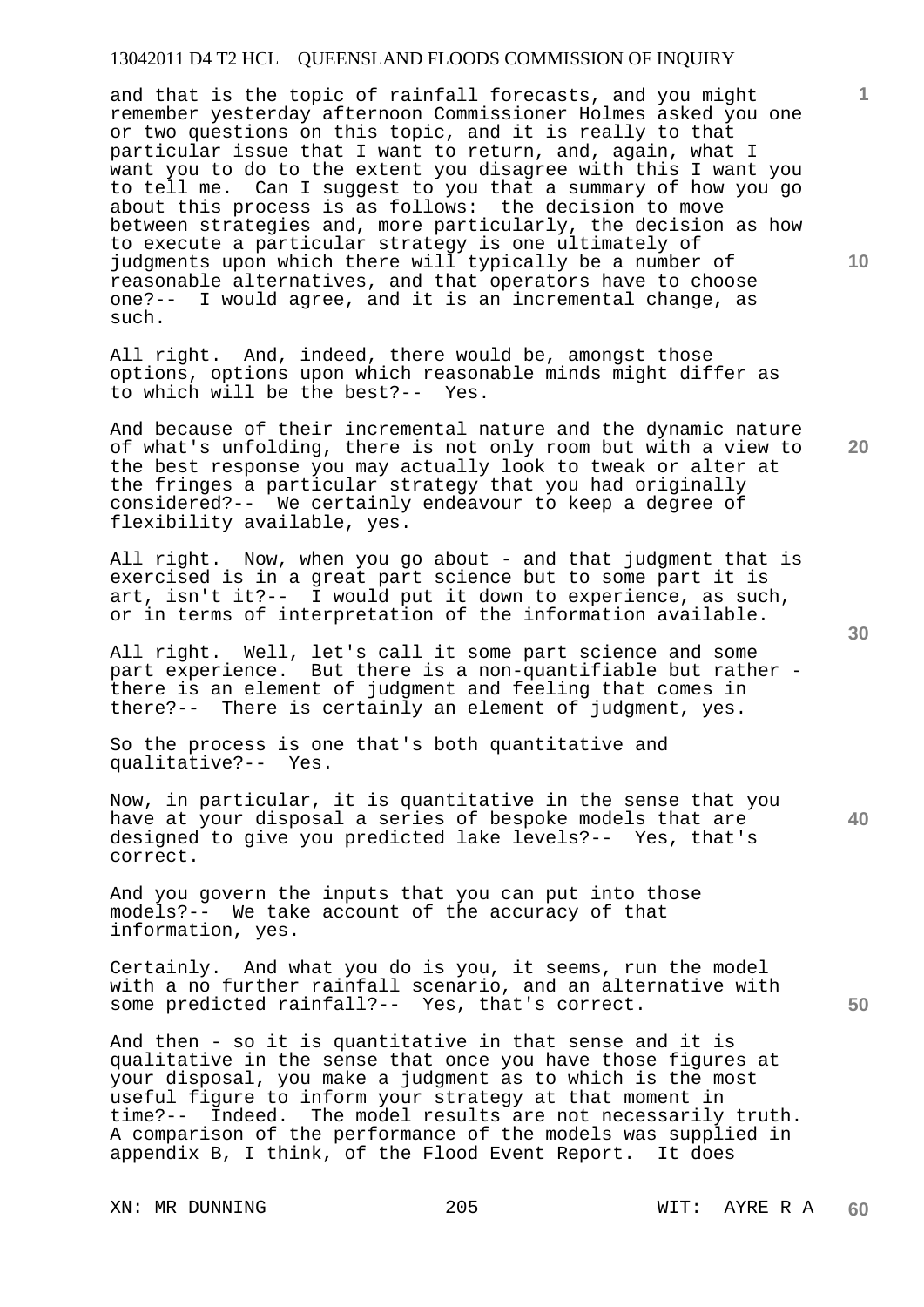demonstrate the validity of the performance of the models, as such.

If we can get particularly to the question that the Commissioner - that topic the Commissioner raised with you yesterday, on a quantitative level you run these models and, typically, at least, you use the no rainfall result as the predicted dam level that you are going to base your strategy on?-- Yes, that's correct.

But you haven't actually ignored the predicted rainfall because you've typically modelled it as well?-- We do, and I guess that information is used to inform us as to what the difference is between the two results to give us an idea of what sort of change we may need to undertake on the basis of if that forecast rainfall does arrive in the location it is predicted to arrive and in the time-frame it is predicted to arrive.

I want to explore that quickly with you, Mr Ayre. So you once you've got that the quantitative information, you really make a qualitative judgment that I am going to use the no rainfall to give me my predicted flood level, correct?-- Yes.

But you don't leave it at that and you don't ignore the other result that you've got, that is with the predicted rainfall. What you then do is say, "Well, I am going to take that as my predicted lake level because experience tells me that that's the - and history tells me that that's the most reliable, but I am also going to take into account that either no further rainfall is predicted or some rainfall predicted, or in this case a lot of rainfall is predicted and I am going to use that to inform how I execute the strategy that I am in"?-- Yes, I agree with that.

And to foreshadow the prospect that I may need to move to another strategy if that predicted rainfall comes to pass?-- Yes, indeed. That's the case. And when we are in periods where there is an escalation of activity, we will actually increase the frequency at which we do the modelling to take account of those changes.

All right. That's to allow you to make both those qualitative assessments - those quantitative assessments and qualitative judgments that are necessary to inform your overall decision?-- Yes, that's correct.

COMMISSIONER: Can I just clarify, so I am sure that I have understood? You look at the with rainfall model to foreshadow what changes you may need to make if the rainfall actually happens?-- Well, we base our operational strategy on the no rainfall model, so we devise the directives on the basis of that particular model, but we're informed by the forecast rainfall model as to incrementally what we could expect if rainfall does occur.

**10** 

**1**

**30** 

**20** 

**40**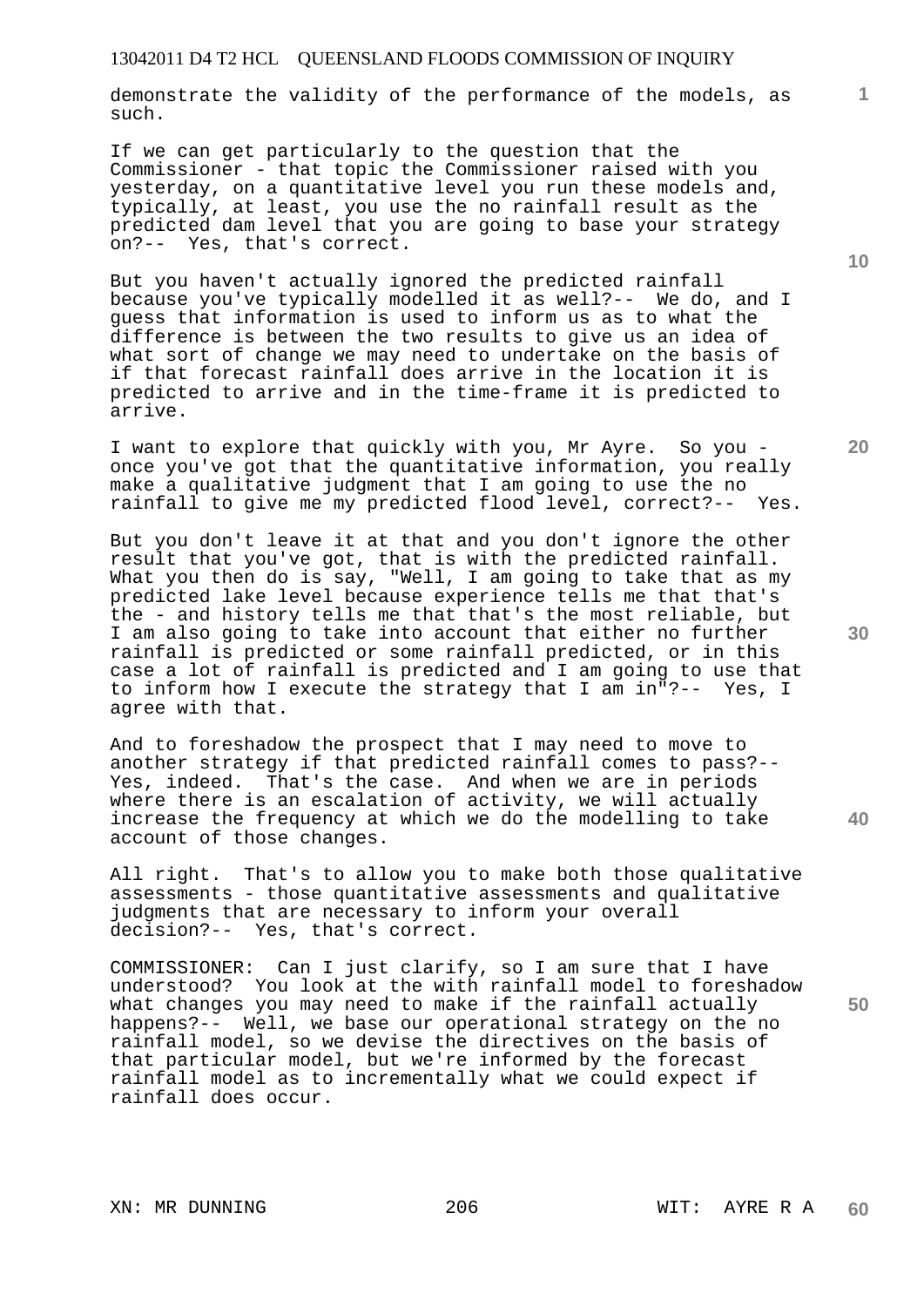All right. But that's a case of really seeing if it does happen, then you will do something about it; is that right?--As the rain falls and, indeed, the forecast is proved true or otherwise, we can adjust the strategy accordingly.

All right. That's one leg of what you said, but you also agreed with Mr Dunning that it would inform how you executed your strategies, and that's the bit I wanted clarification on?-- In terms of informing how we - how that informs the strategies, it really is just a - seeing how closely bound those two estimates are. If they're consistent and - then we recognise that we are fairly comfortable within the particular operational strategy, but if they're fairly diverse, then that gives us an idea that potentially we will have to be revising the strategy as we progress.

So, it does not much more for you than tell you something may be coming up, you don't act on it, but you recognise things may be going to change effectively?-- We don't necessarily act on it, but we do incorporate the information we take from the forecast models into our situation reports, and that information is really used as a heads-up, if you like, to the response agencies in terms of informing them of potential bridge closures or, indeed, areas of inundation.

Thank you. Thanks, Mr Dunning.

MR DUNNING: Is it effectively a forewarned is forearmed approach?-- We attempt to provide as much lead time to the response agencies as is possible based on those forecasts.

All right. Thank you. And there's another issue that sits in amongst this in relation to the topic of forecasts and this qualitative and quantitative analysis that you engage in in not only deciding what strategy you are in but how to execute it, and that is there's a time lag factor as well, isn't there?-- Yes, there's certainly a time factor to be built in, yes.

Yes, so that when you release water from Wivenhoe, your ultimate inquiry, if downstream inundation is your concern, is not what is the situation at the moment I decide to release or increase my release, but what will be the situation when that water arrives in those downstream locations?-- Indeed. There is an approximate travel time between Wivenhoe Dam and Moggill of some 16 hours. That can be shorter in the larger floods, but - and it's 26 hours from Wivenhoe to Brisbane City, for instance, so that time factor has to be accounted for.

And not only does it have to be accounted for, but it is outside that range which by history and experience you found the Bureau of Meteorology to be most reliable on?-- It's certainly on the upper limit of those forecast horizons, yes.

COMMISSIONER: Can I just ask something there too so I have got it clear? With your Real Time Flood Model, are you factoring in Bureau of Meteorology information or-----?-- We - when we do our hydrologic analysis, we do incorporate the

XN: MR DUNNING  $207$  WIT: AYRE R A

**10** 

**1**

**20** 

**40**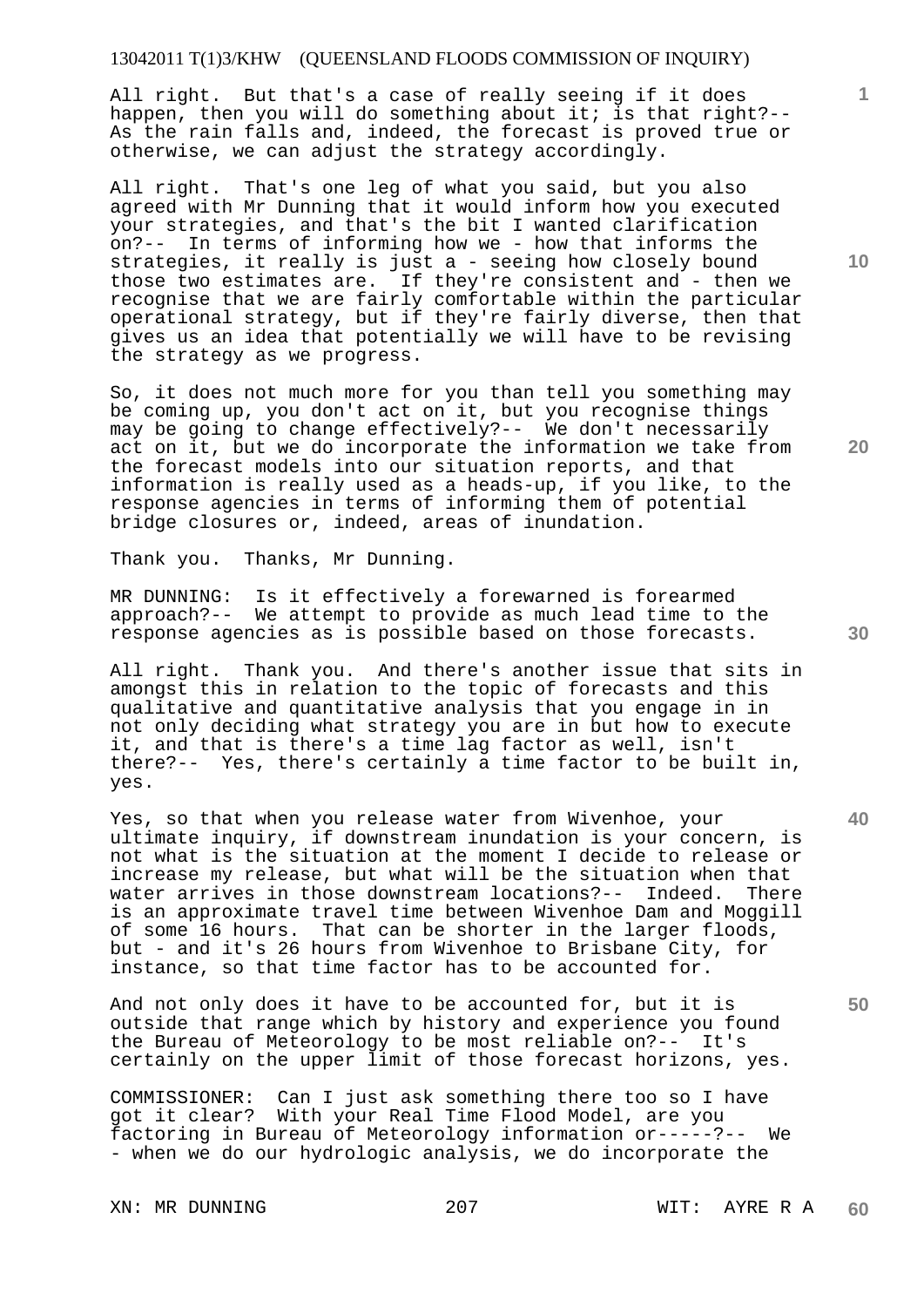rainfall forecast information. So, the with forecast rainfall does include the information from the Bureau, yes.

Bureau of Meteorology, and do you use their forecasts independently of that? If they say to you, "You have got four days of rain coming.", do you look at that, apart from looking at what's come out of your Real Time Flood Model?-- Well, we can do longer sequence runs, so we have - in this particular event we used the three day forecast estimates to try and get a longer planning horizon, if you like, as to what the floods were going to be.

I am just trying to understand whether you always feed their information into your modelling or whether you use it independently of the modelling at all?-- Well, we do use it, both quantitatively and qualitatively, yes.

Thanks, Mr Dunning.

MR DUNNING: Well, just dealing, though, with the Commissioner's question, do you actually use it independently of it, that is, when you say qualitatively, do you mean by that that apart from putting it into the model, you are cognisant of the forecast that you have received and how you might exercise your judgment when you receive the product of that model analysis?-- Yes. Certainly with respect to movement of the storm throughout the catchment and certainly on occasions during Tuesday the 11th we were aware the forecast was suggesting that the rainfall was actually contracting to the coast and moving south, so effectively moving over the Bremer River catchments and metropolitan Brisbane.

All right. Now, you have been asked a number of questions, not only by me but by some of my learned friends, and as a consequence, you have had the chance to renew your acquaintance with really all aspects of the manual now. It's been suggested to you by others that your conduct and those of your colleagues over this time was noncompliant with the manual. With the benefit of all of those questions I asked you and thinking about it fairly but also those topics I have now raised with you, I take it you maintain your earlier answers to my learned friends that you did operate in accordance with the manual?-- It's my belief that we did, yes.

Now, happily, Mr Ayre, we might move to another topic, and the first topic that I now want to address with you is the differing roles in a flood event between the members of the FOC, such as yourselves, and relevant in particular to me the Brisbane City Council for whom I appear. Now, I think you will agree with me, won't you, that it's the case and it's recognised in how you acquit your duties that there are different roles and interests of the Brisbane City Council and Seqwater and, in particular, the Brisbane City Council's interests, amongst other things, is to be effective in its response to a flood event in Brisbane; do you agree?-- I agree, yes.

XN: MR DUNNING 208 WIT: AYRE R A **60** 

**30** 

**1**

**10** 

**20** 

**40**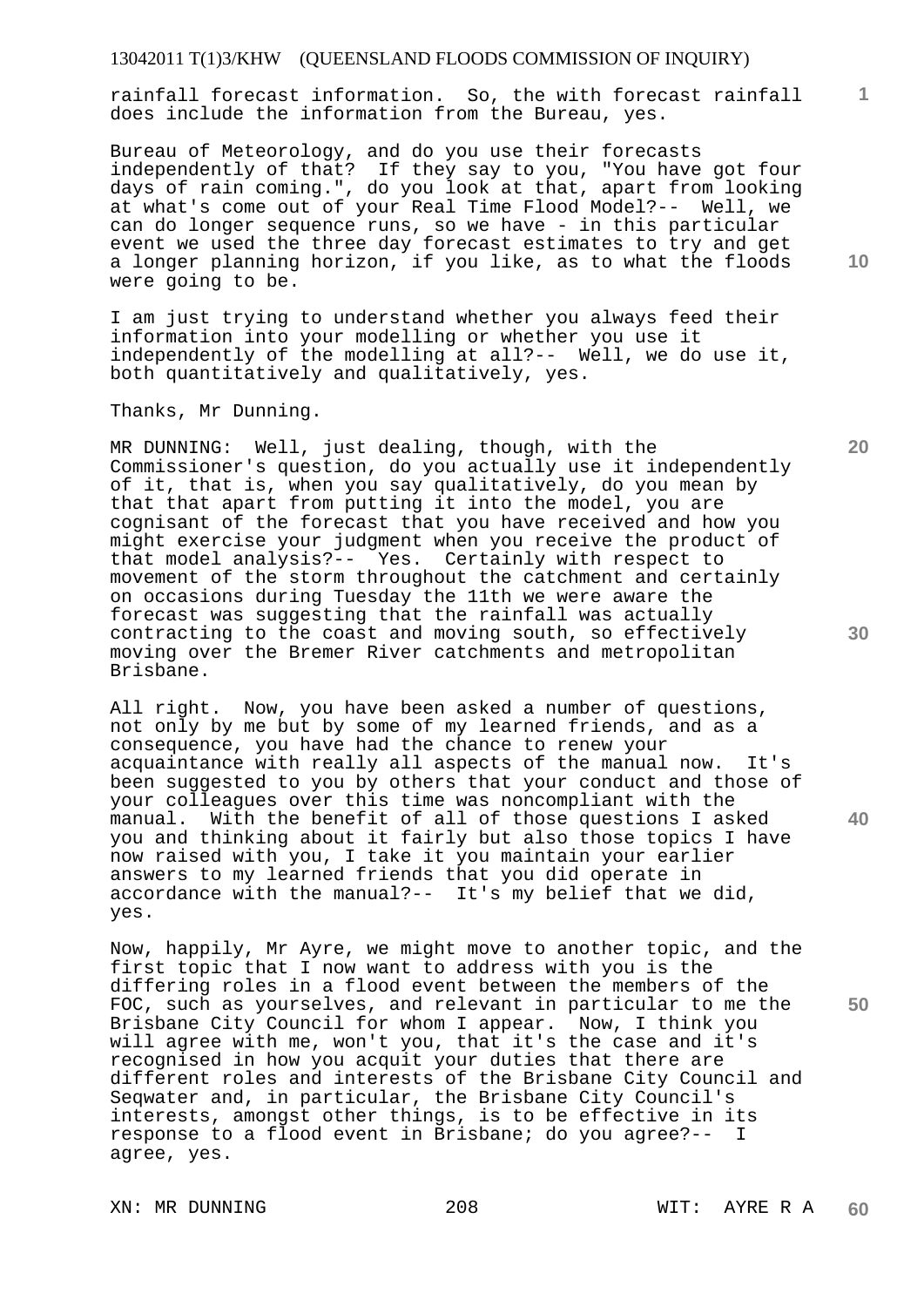Whereas the Seqwater's interest and role is the operation of the dam, which has a central function of minimising downstream effects, but obviously not only in Brisbane?-- Yes, that is correct.

Can I ask you, please, to go to your first statement, which is Exhibit 17, and paragraph 302 of that statement, which you will find starting on page 63. Now, you have set out there a summary of the four strategies which I have taken you to in a little more detail, but nothing in the discussion you and I have just had over the last little while affects what you say in the paragraph 302?-- No, I don't believe so, no.

And it follows from that that your aim in setting those strategies is to achieve the lowest level of discharge, not the highest?-- Yes, that's correct.

**20**  Thank you. Now, it's right, isn't it, that once you get to the situation of W2 and W3, you are dealing with a significant rain event?-- Yes, there is certainly a significant volume of inflow to reach those trigger points, yes.

And there will already have been damage and inconvenience as a result?-- Obviously depending on where the rain falls, but, yes, generally speaking it would be a fairly broad event to reach those trigger points.

Yes, certainly. And as to whether you move to W2 or W3 and as to whether you remain within them and as to your decisions about transitioning, that will not be governed by the sort of lengthy considered approach that we're going to here, but it will largely be governed by the amount of rain that's presently falling, won't it?-- Yes, that's right.

Thank you. Now, you will be aware, Mr Ayre, that an issue has been raised as to the reference in the Wivenhoe and Somerset Manual in W3 noting 4,000 CUMECS at Moggill as the upper limit of nondamaging downstream flooding?-- Yes, I am aware.

And that's a topic that you touch upon at paragraph 409 of your first statement. Now, we've already agreed and it is, in fact, reported at page 147 of the statement, that the manual, and in particular the part that's concerned with W3, could only be changed by Seqwater?-- Yes, that's correct.

**50**  Thank you. And to the extent the Brisbane City Council provided a copy and had some involvement in the consultation with it, that's all it did, it had no control over how it was described in the manual?-- No, that is correct.

Nor did it purport to be a reflection of its operating procedures?-- No.

Thank you. And you have been asked some questions about the review of it in - the review of revision 7 and you have told us that you were aware of the Brisbane City Council 2007 flood

**10** 

**1**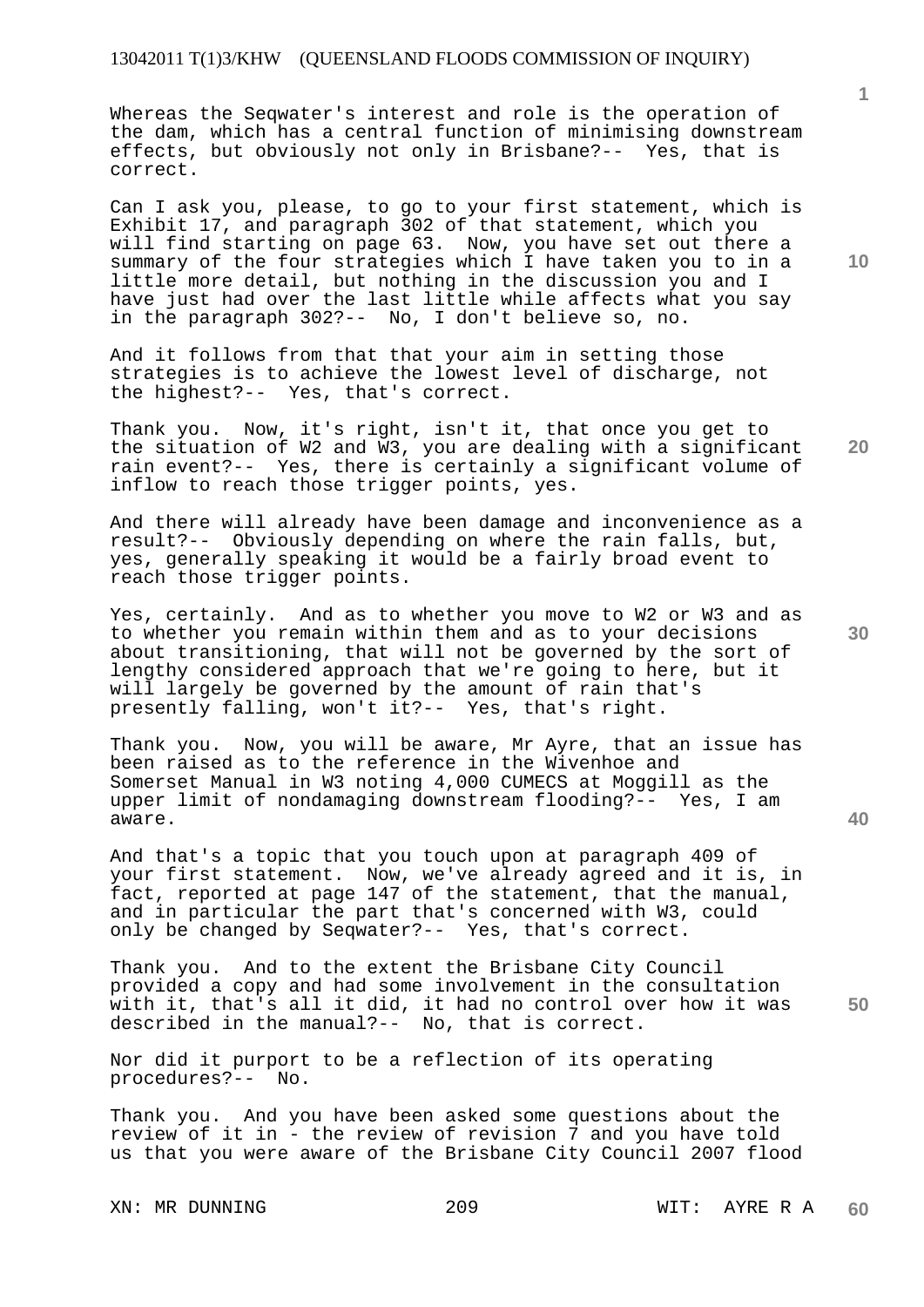damage report?-- Yes, that's correct.

All right. And, in fact, it was the topic, it seems of some discussion by yourself and your colleagues who were responsible for revision 7 at the time?-- Yes, that's correct.

Thank you. So, the decision to leave the flow rate at less than 4,000 in the model was an informed one, made knowing of the 2007-----?-- It was a panel interpretation based on the information contained in that report, yes.

Thank you. Now, that panel was the one that I think you described to us in evidence yesterday at page 104 of the transcript. I won't trouble you to be shown it, but, as I understand it, that it was the four duty engineers and Peter Allen, Director of Dam Safety, and possibly Ron Guppy?-- Yes, that's correct.

And that's the panel to which you refer?-- It is, yes.

And that's the panel that considered, amongst other things, the 2007 flood damage report in finalising revision 7 of the manual?-- It did, yes.

Now, I am going to come back to this expression of 4,000 that is also a topic that occupies a fair bit of interest, but before I do, I have got a couple of other questions. Remember I asked you a little before about these distinctions between roles between the council and Seqwater. I want to suggest to you that they - those distinctions and roles inform why 3,500 is a figure of significance to the Brisbane City Council, but 4,000 CUMECS is the settled figure in W3?-- Yes, I agree with that.

You'd agree with that?-- Yes.

I take it you'd agree that - or you have no difficulty understanding why Brisbane City Council see 3,500 as a significant figure for them, because their researches show that that will be where damaging - property damage in floods will start to occur?-- Yes.

But the position for Seqwater is a little different. I should have made that clear, that that's damage to habitable areas?-- Mmm-hmm.

The position for Seqwater is somewhat different, because what it's looking to do at that 4,000 figure is set the less than figure for the W4 strategy - W3 strategy?-- W3, yes.

Which is itself related to its W2 strategy, which sets it a little higher, at less than 3,500?-- Yes, that's correct.

And it's an important figure for Seqwater because what it's aiming to do is arrive at a figure or a less than figure that will, in effect, allow it to stay within W3?-- That's correct, yes, it maximises the benefit of the flood mitigation

**10** 

**1**

**20** 

**30** 

**40**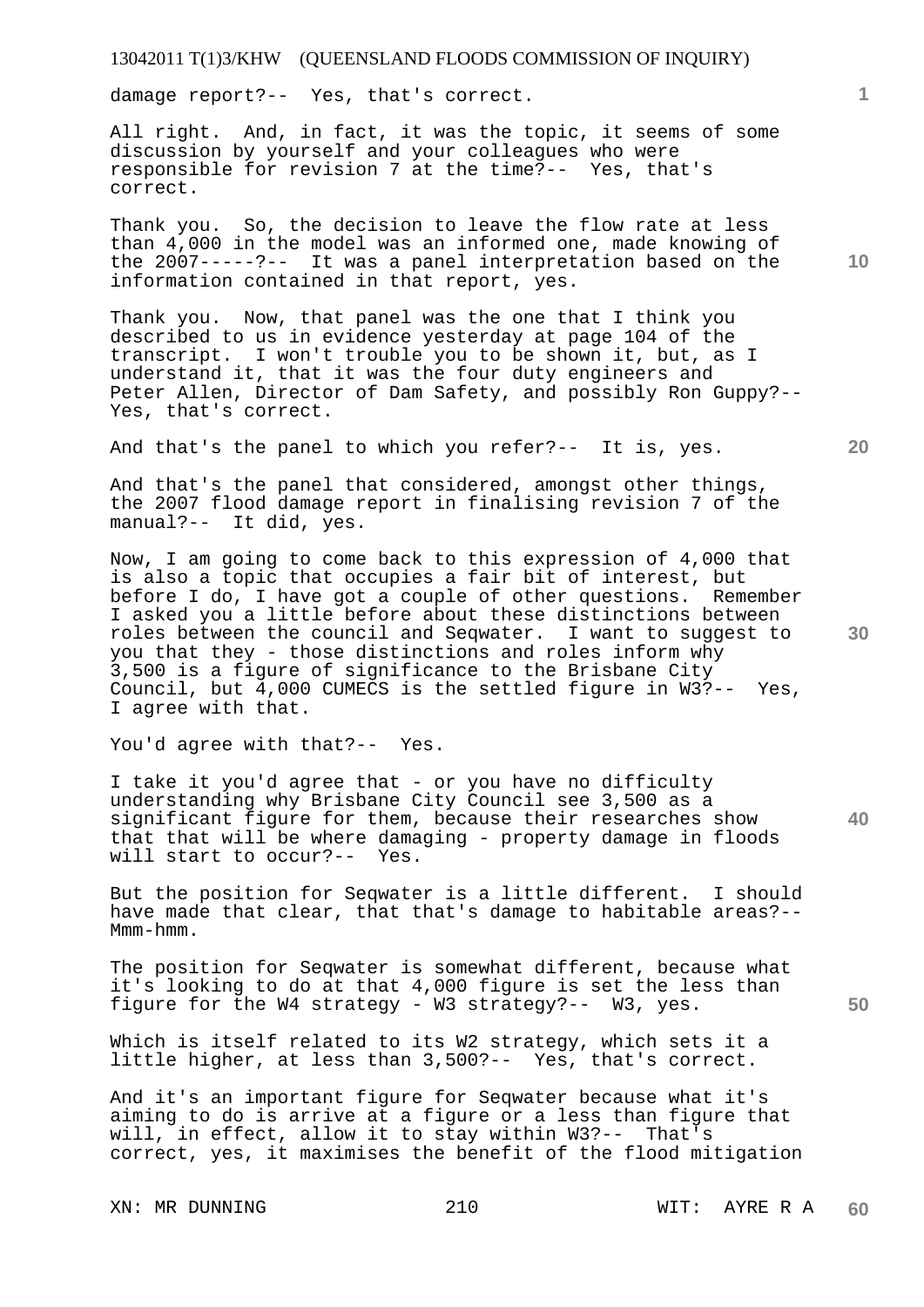factor.

Yes, because as soon as you fail to be able to stay within W3 and move to W4, the interests of flood mitigation get subrogated to the protection of the dam?-- That's correct, yes.

And you're then, as you have explained to us earlier, in a position where you become bound to releases at whatever rates are necessary to return the dam to a particular level?-- Yes, that's correct.

Now, it's with that in mind, can I suggest to you, that knowing of the Brisbane City Council three and a half thousand CUMECS beginning of habitable damage, that you set your level a little higher than that?-- I guess - well, I think the 4,000 value was an historic value, it was originally derived out of the 1985 investigations.

But it remained, didn't it, a useful level to keep at because you would tolerate some minor level of nonetheless significant downstream flooding if it avoided you having to go into a situation where you had to subrogate that concern for protection of the dam?-- Yes, that would be preferable.

Thank you. Now, once one sees it in that context, there's nothing particularly wrong with the 4,000 figure?-- No, I don't believe so.

Or surprising in its inclusion?-- No.

And I can take you to W3. Why don't we go back to W3, which appears on page 28, and whilst there's been a good deal of interest in how felicitously expressed it is, the only real criticism of what appears there is not the reference to 4,000, but rather that it carries those added words, "Is the upper limit of nondamaging floods downstream", rather than perhaps "is the lower limit of damaging floods downstream"?-- Yes, yes.

That's all there is to this point?-- Yes.

Thank you. And on a practical level, whether you are at 3,500 or 4,000 is never going to be a matter of choice, in a practical sense it will be what's falling from the sky and gathering at Wivenhoe that ultimately determines that?-- That's correct, yes.

**50**  Thank you. Mr Ayre, can we move to another topic, please, and you will be aware that an issue has arisen in relation to the removal of a reference to that 3,500 being the limit of nondamaging flows in the situation report issued by the FOC?-- I am. I wasn't involved directly in the phone call, but John Ruffini did inform me of that, yes.

Certainly. Now, you have discussed this matter in paragraphs 88 and 388 of your second statement, which is Exhibit 18. Now, can I suggest to you that the fact that an

**10** 

**1**

**30**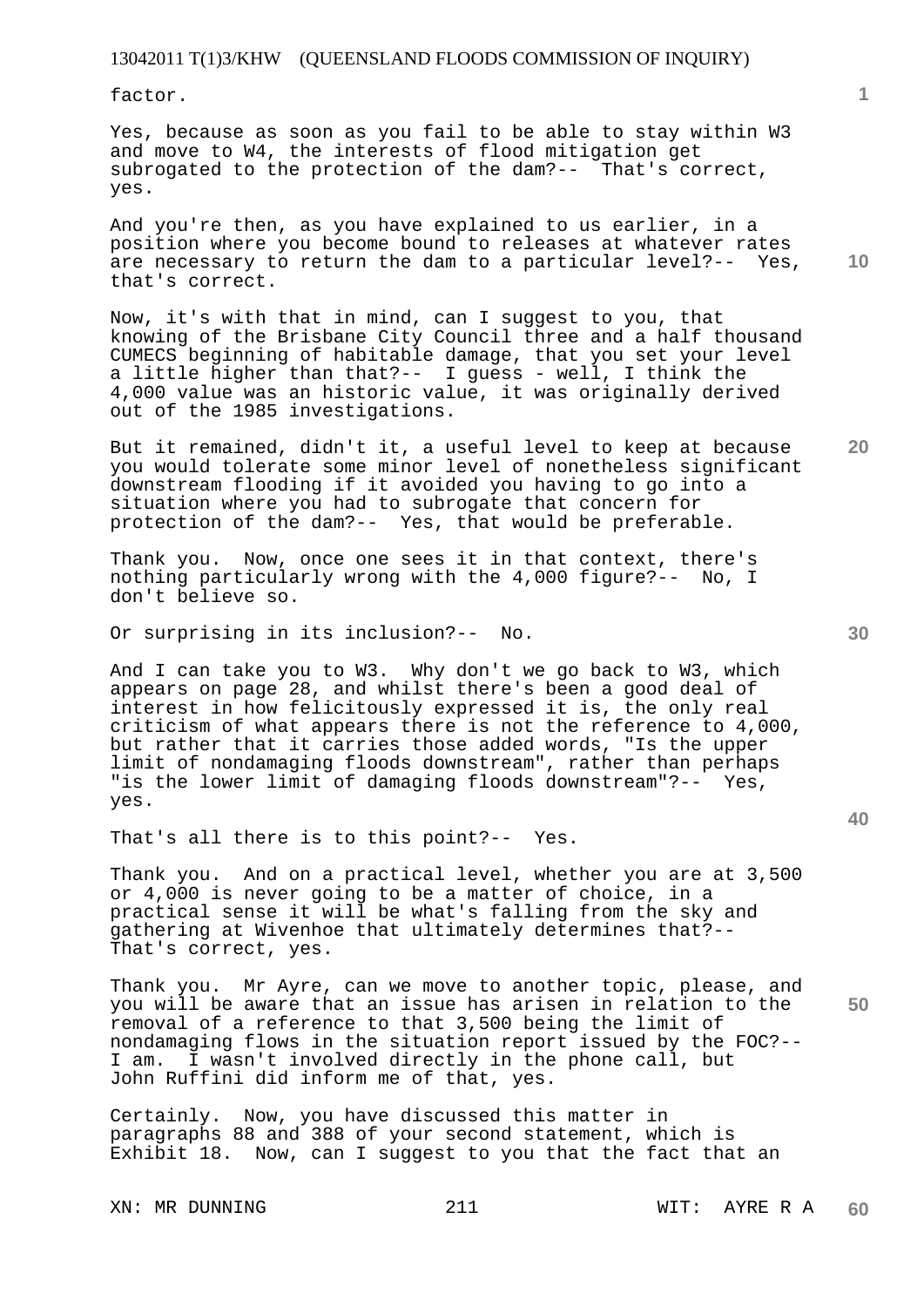officer of Brisbane City Council raised this with your colleagues in the FOC and the fact that they acted upon it in the way they did reflects the protocol arrangements that were in place regarding communications?-- Yeah, I believed it was entirely appropriate, yes.

And it produced the desirable outcome of that protocol that there be consistent and robust information provided?-- Yes.

All right. Thank you. And you would agree with me that an assessment of whether rates of flow will produce damage in Brisbane is probably a matter for the judgment of the Brisbane City Council?-- Yes.

All right. Thank you. And, finally, the discussion that was had in the decision to remove that reference is also consistent with what you say at paragraph 229 of your first statement, in Exhibit 17, in that it has the advantage of keeping the FOC limited in focus in the provision of information role that it does have in its charge?-- Yes, that's correct.

Can I move to, then, please, to the final topic, and that is this issue of the decision to release for a period of time at 2000 CUMECS rather than 2,600 CUMECS. You are familiar with that issue?-- I am, yes.

Thank you. Now, I won't take you to it, but for the record, it's dealt with in Mr Ayres' statement number 2 as Exhibit 18 at paragraphs 386 to 389, and in statement 3, which is Exhibit 19, at paragraphs 9 and 12. Now, again, I want you to tell me do you agree with these propositions or if you disagree with them I want you to tell me how you disagree with them. Can I suggest to you that the discussions that you have referred to between the council officers and your colleagues in the FOC about the flow rates were the sort of interagency communications that are part of achieving the best overall result from an event like this?-- I believe it is, yes.

Right. Thank you. Those sorts of discussions are the discussions that the FOC routinely has with not only the Brisbane City Council, but with other interested agencies?-- Yes, that's correct.

Right. And in terms of achieving those responsibilities with which it is charged under the manual, which I have taken you to in a little detail earlier, you need to have those discussions so that you can achieve the optimum flood mitigation result on the basis of the information you presently have to hand?-- It certainly helps to inform them of those decisions, yes.

Indeed, it's part of that information and intelligence gathering exercise?-- Yes, that's correct.

Thank you. And, in particular, can I suggest to you that in terms of the decision that your colleagues in FOC made with the benefit of that information being provided by the Brisbane

XN: MR DUNNING 212 WIT: AYRE R A **60** 

**10** 

**1**

**20** 

**30** 

**40**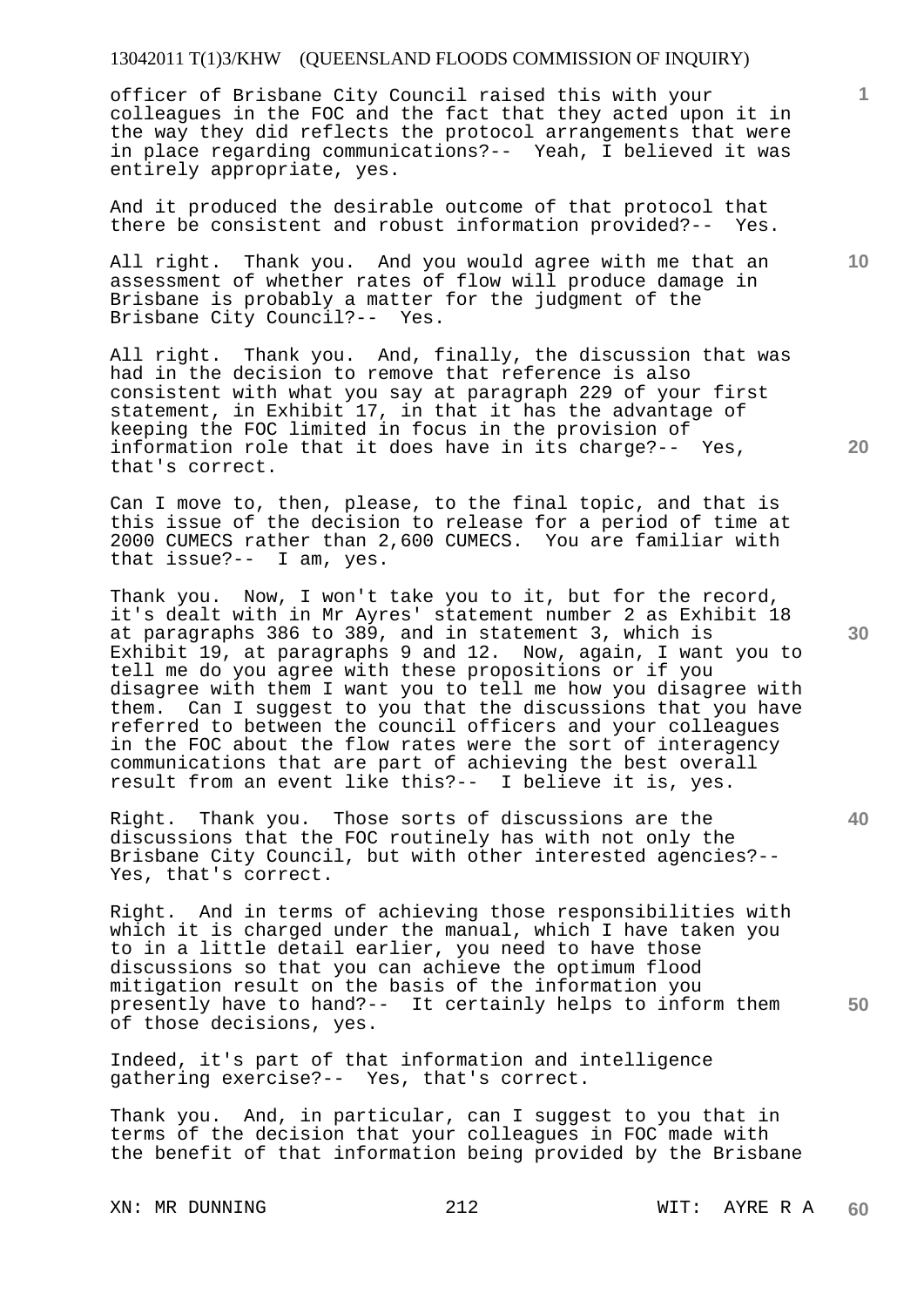City Council, that was a decision that was not only open to them but calculated to best give effect to Strategy 3 on the then information available?-- Yes, I agree.

All right. Thank you. And it follows that it was a proper interagency communications?-- I believed it's to be so, yes.

All right. Thank you. And when it became clear that that particular consideration could no longer be accommodated along with other more important considerations as events had unfolded, the FOC acted accordingly?-- Yes, I believe John and Terry, who were the duty engineers at the time, acted on the basis of the developing situation and recorded the entries.

Just as their decision to accommodate it for as long as they could was a proper one, you agree with me their decision to cease accommodating it was also a proper one?-- Yes.

Now, can I suggest to you that in light of all of the answers you have just given me, you would in terms reject that the discussions with the Brisbane City Council in any way amounted to any improper influence on the operations of the FOC?-- Yes, that's correct. I reject that assertion.

Yes. And, indeed, you would accept, wouldn't you, that not only was there nothing improper in it, but they were very proper discussions and acted upon properly to achieve the best overall outcome in the difficult circumstances that then pertained?-- Yeah, I believe so, yes.

All right. Thank you. Mr Ayre, thank you for your attention to my questions. Commissioners, that's the cross-examination.

COMMISSIONER: Thank you. Can I just ask you a broader question, which I think you have pretty much avoided in your statements on the basis that it it's really a political issue, but you might be able to help me with some Police practical implications. Is there, in your view, any practicable benefit from the point of view of the job you have to do in having a temporary lowering of the FSL when there is contemplated an extraordinary wet season so that you get, say, a 75 per cent level for a particular season which would give you, on my calculations, about 300,000 megalitres extra buffer?-- The 300,000 number is indeed correct. I believe the temporary reduction that occurred after the January flood was indeed appropriate in terms of the context in helping the recovery process. I have a little bit of difficulty assessing or accepting the fact that you would necessarily do it on a seasonal basis, only on - the problem about actually how do you assess or what sort of criteria would you use? I think the seasonal outlooks that are provided by the Bureau of Meteorology are very good in terms of providing awareness or the likelihood of events, but they don't necessarily actually quantify or, indeed, identify when those events are likely to occur. I think having a predefined set of rules under which to operate the dam is important and the full supply level is one of those factors in those rules.

**10** 

**20** 

**1**

**30** 

**40**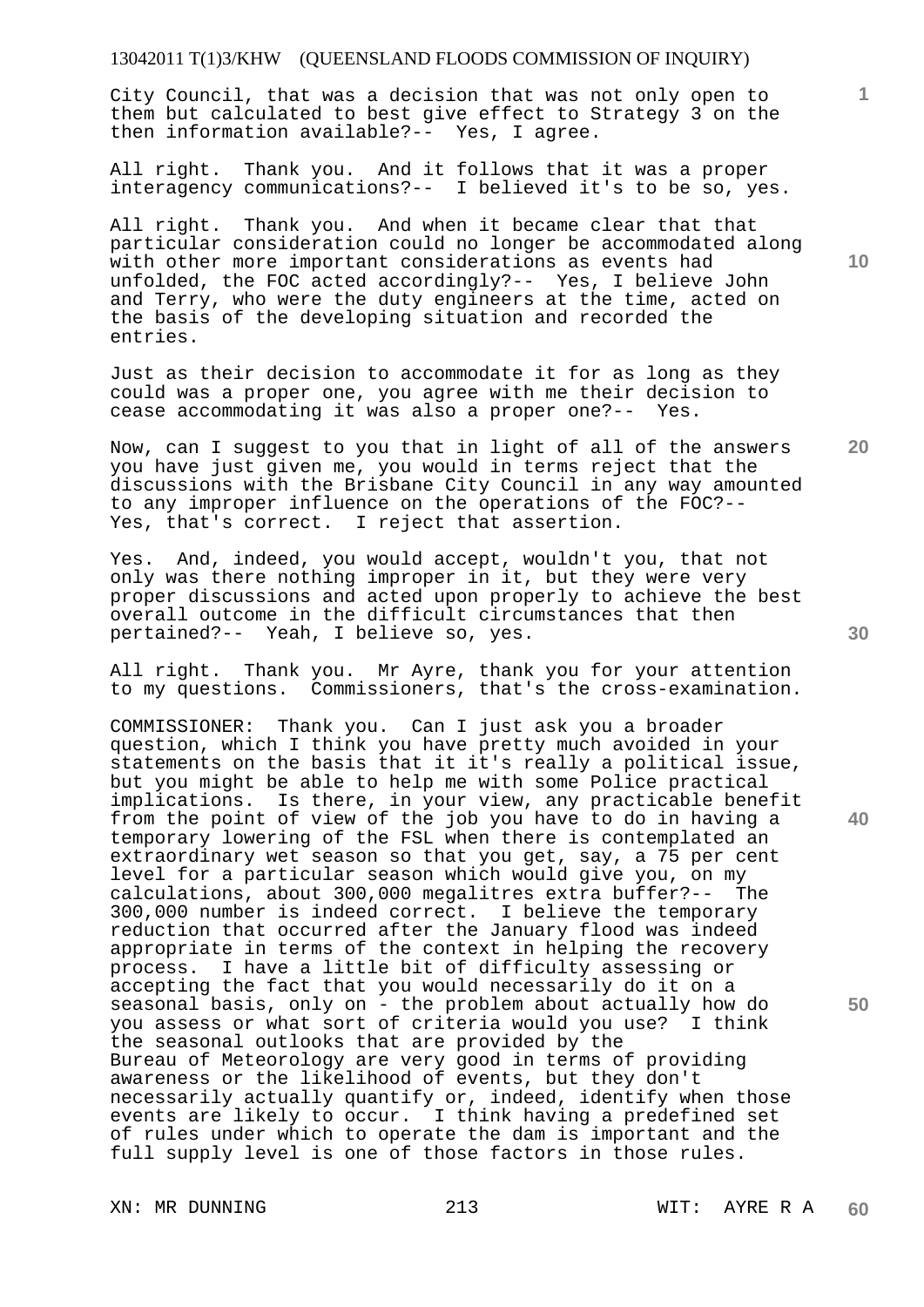So, you really don't like the idea about a season by season approach?-- I don't necessarily think it would assist. In an event like we just had, the magnitude of this particular flood and the preceding events, I think, would have really not made the lowering particularly effective.

Well, that may be true for this particular flood, it remains to be seen about Mr Malone's modelling, but we have to think also about other events which mightn't be of quite this magnitude?-- Yes.

There's a range of possibilities?-- It certainly would have an improvement on managing the smaller events. I guess the other side of the coin is then what impact does that have on the water security aspect, but I don't have anything to do with it.

I am asking you as a flood engineer and what you think about the prospect. You think it's all a bit too uncertain to be worth it effectively; is that it?-- Yes, yes.

All right. Thank you for that. We will resume at quarter to.

THE COMMISSION ADJOURNED AT 11.27 A.M.

**30** 

**50** 

**1**

**20**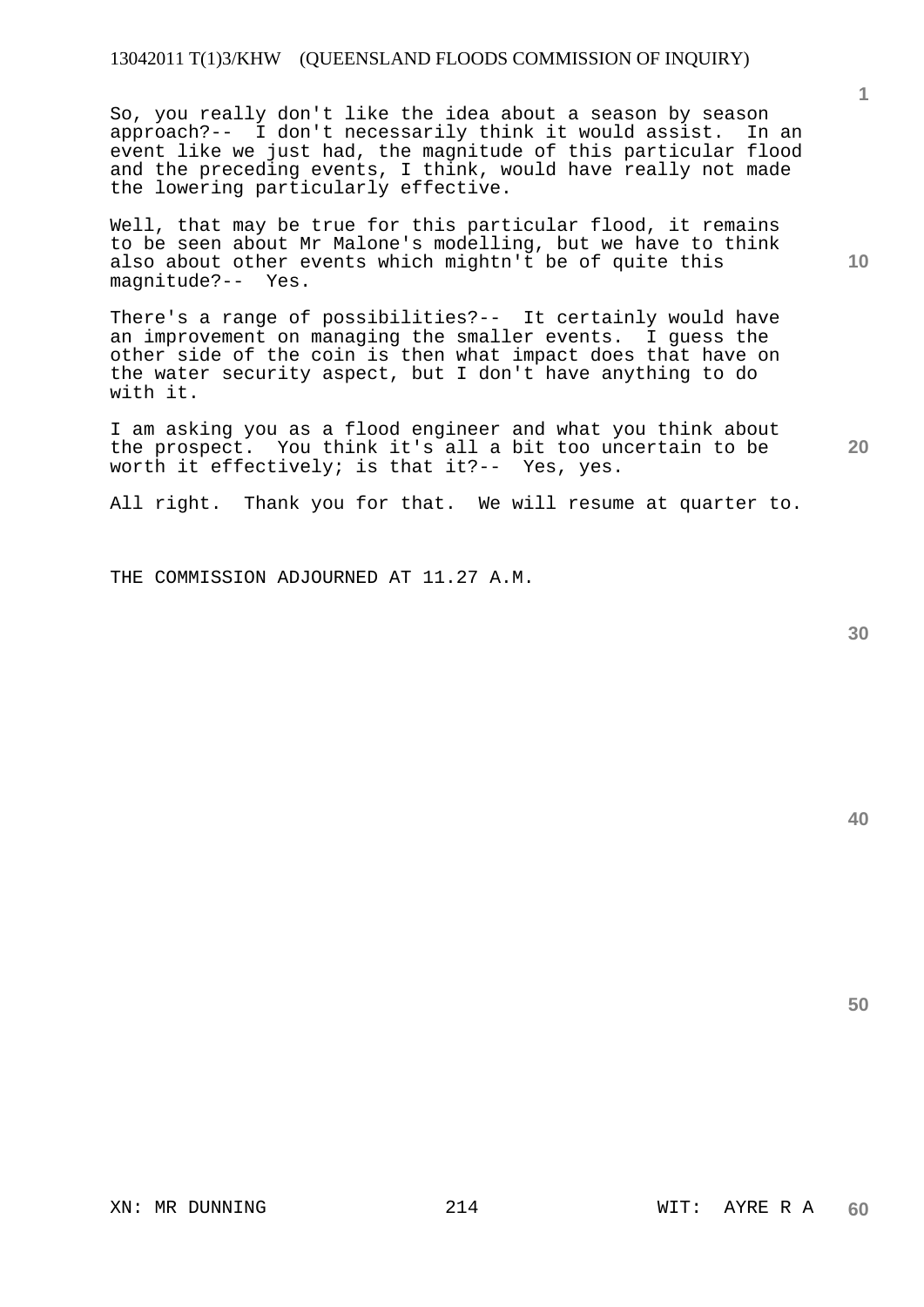THE COMMISSION RESUMED AT 11.45 A.M.

ROBERT ARNOLD AYRE, CONTINUING:

COMMISSIONER: Mr Flanagan?

MR FLANAGAN: Mr Ayre, can I take you to paragraph 142 of your supplementary statement, exhibit 18?-- Yes, I have it.

This refers to a situation report sent by Mr Ruffini at 6.12 a.m. on 11 January 2011. This is a report that you assisted in?-- That's correct, yes.

**20**  Thank you. May I take you to the section that deals at page 51 with the impacts downstream of the Wivenhoe Dam?-- Yes, I have it.

And you will see the paragraph that reads - or the sentence that reads: "Water levels in the lower Brisbane River will be impacted by the combined flows of the Lockyer Creek, Bremer River, local run-off and release from Wivenhoe Dam"?-- Yes.

**30**  You agree that the assessment of these impacts in this particular situation report were based, at least in part, on release rates from the dam of 2,750 CUMECS?-- It would have been in accordance with the last model run done, yes.

And you will see that modelling is contained under the heading "Wivenhoe Dam full supply level"?-- Yes.

You will see there the reference to 2,750?-- I do, yes.

**40**  Now, the impacts which you and Mr Ruffini identified in this situation report appear to be in relation to water levels in the lower Brisbane River, is that correct?-- Yes.

It does not contain any detail as to the potential impact of releases on the Bremer River itself or the general Ipswich area, does it?-- No, it doesn't.

Is there a reason for this?-- The hydrologic models that we use don't satisfactorily account for backwatering effects, so in that context we were not able to readily assess those impacts.

Right. At paragraph 139 of your supplementary statement, which is in the same document, you state that at 4 a.m. on the 11th of January 2011 you did some further modelling in the Flood Operations Centre?-- Yes.

What was the purpose of this particular modelling?-- At that point in time we were trying to accommodate the flows that

**1**

**10**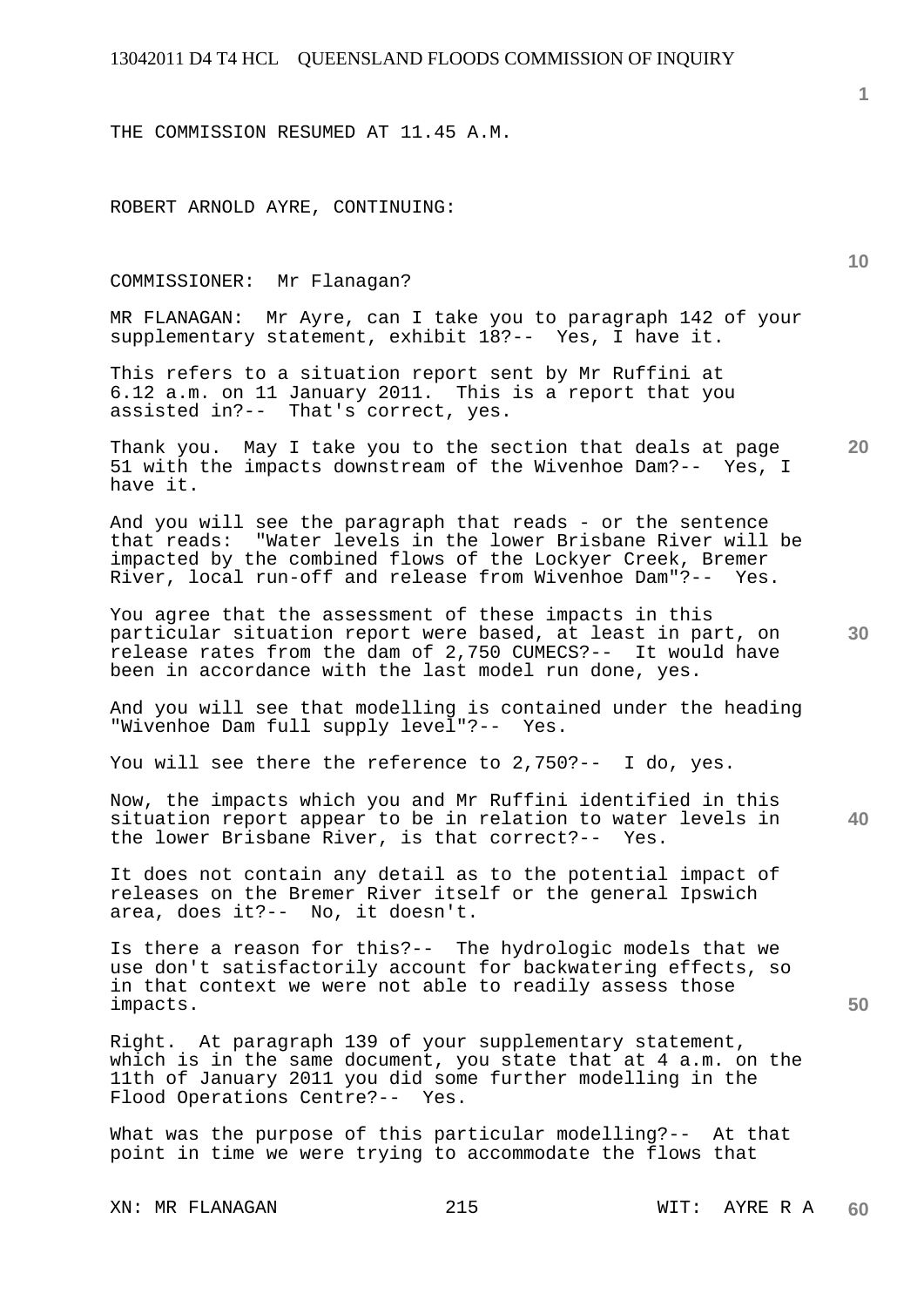were emanating out of Lockyer Creek, and adjust the release rates accordingly from Wivenhoe Dam.

Is your modelling or this type of modelling that you did on this occasion provided to the Bureau of Meteorology?-- Yes. We provide actual and projected releases on a regular basis to both the Flood Warning Centre at the bureau and, indeed, Brisbane City Council Flood Information Centre.

Again, Mr Ayre, is there any part of this modelling which you carried out which sought to predict the possible impact of dam releases on the Bremer River and the Ipswich area?-- No, it was focussed on the Brisbane River.

May I take you then to paragraph 174 of your supplementary statement? This is a situation report for 6 p.m. on the 11th of January 2011. This is in circumstances where W4 stage had been reached by 8 a.m. on that same day, is that correct?-- That's correct, yes.

It notes in this situation report an increase of the release from Wivenhoe of 2,750 CUMECS to 6,700 CUMECS and subsequently to 8,000 CUMECS. Do you see that?-- Yes.

Was any modelling done prior to these increases on the 11th January 2011 with a view to determining the potential impact of these releases on the Bremer River and the Ipswich area?-- No, there wasn't.

COMMISSIONER: Is there anything to be done about that, the fact that you don't have the capacity to model for that flow into the Bremer?-- It would be useful, certainly in these circumstances, to have the hydrodynamic model available to undertake those assessments.

Any steps underway to make sure that you do for the future?-- Yes, we now have the alliance model which is being currently recalibrated to this particular event.

MR FLANAGAN: And, Mr Ayre, I take it that prior to January 2011 no modelling had in fact been undertaken by Seqwater in relation to possible impacts of differing releases from the Wivenhoe Dam in relation to the Bremer River and its tributaries?-- Not that I am aware of, no.

Whilst it is not stated at paragraph 174, the situation report issued at 6 p.m. also dealt with the impacts downstream of the Wivenhoe Dam, but rather than take you to the document, can you accept from me that it dealt with the impacts in exactly the same way as the previous reports had?-- I would believe that, yes.

So the impact that was identified was that water levels in the lower Brisbane River will be impacted by the combine flows of the Lockyer Creek, the Bremer River, local run-off and releases from Wivenhoe Dam?-- Yes. releases from Wivenhoe Dam?--

Now, whilst there is a reference here to the Bremer River,

**20** 

**1**

**10** 

**40**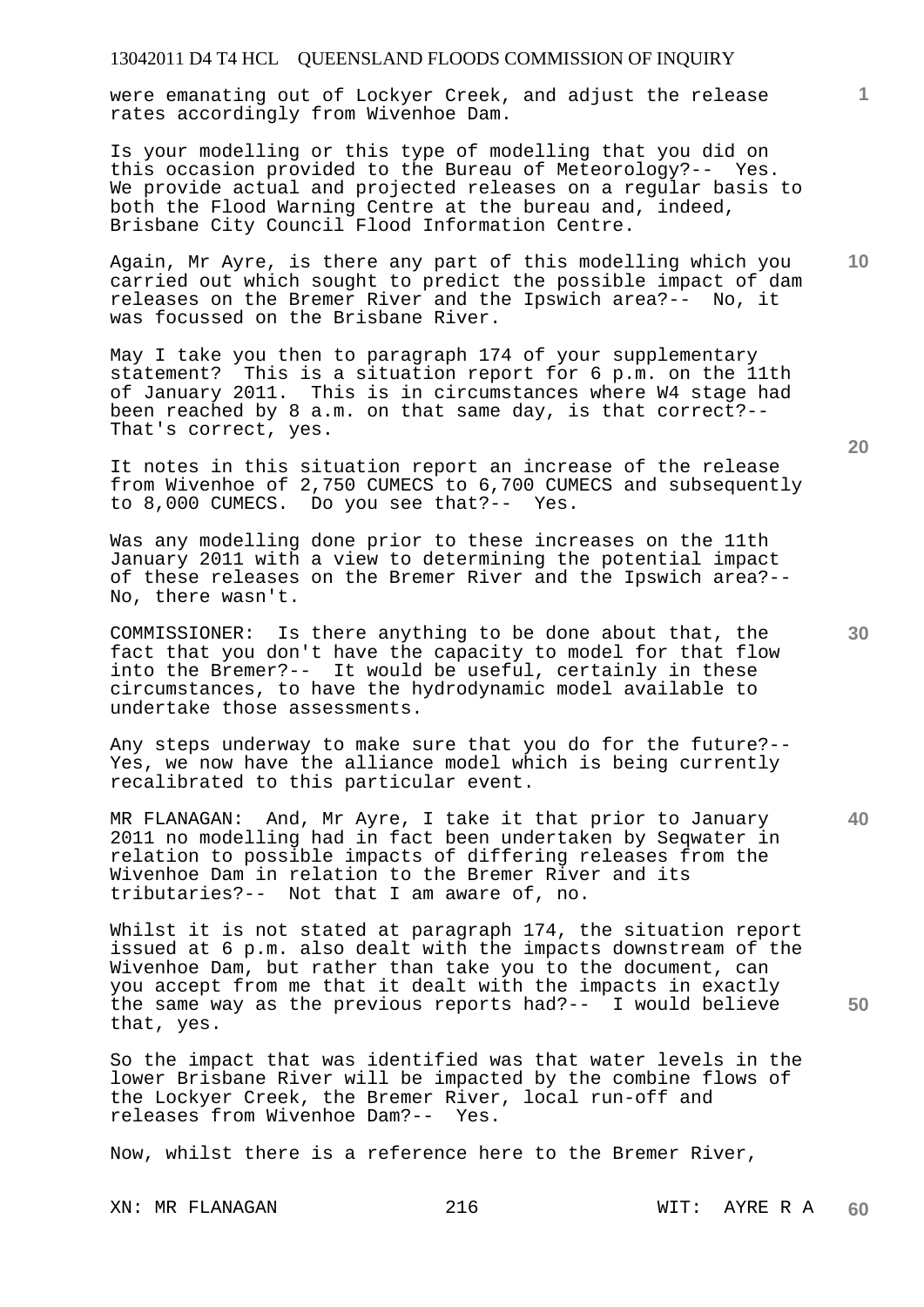would you agree with me that it is in respect to the Bremer River's flow into the Brisbane River?-- Yes, that's correct.

Indeed, no part of that warning or that situation report would inform the Ipswich local disaster coordinator of any potential impacts from W4 releases from the Wivenhoe Dam on the Bremer River itself or its tributaries?-- That's correct, yes.

Now, what's the purpose then of issuing these types of situation reports with this little - or this information or this type of information to the Ipswich City Council?-- It is included in the protocol we have, to keep the local disaster members informed, but I agree there is scant information from which they can utilise.

Would you agree with me that the situation reports issued by Seqwater for the purposes of this event gave very little information to the Ipswich City Council for the purposes of planning?-- Yes, I agree.

Now, did you discuss with the three other engineers the possible impact - this is among yourselves - the possible impact that the increased W4 releases may have on the Bremer River itself?-- We did have discussions and were, indeed, referring to reports we had in association with the January 1974 flood, where it was evident there was backwatering effects in the Bremer.

Was it at all contemplated by yourself and the three other engineers that the size of the W4 releases on Tuesday the 11th and Wednesday the 12th of January could result in a back-up effect from the Brisbane River in the lower Bremer area?-- We were aware that that impact was likely to occur but we didn't feel we had appropriate means to assess or quantify that impact.

**40**  Do you recall that either yourself or the other engineers made a request to the bureau to examine scenarios of  $9,000$  and 10,000 CUMECS peak outflows from the Wivenhoe Dam?-- I believe John Ruffini and Terry Malone did request that of the bureau, yes.

And do you recall that you were also asked to request of the bureau some modelling as to how this or these proposed releases - at this stage theoretical releases, but we will come back to that - would affect predicted flood levels at Brisbane?-- Yes, we did have access to the bureau's registered user web page which provides copies of their model results.

Was this request also made in respect to Ipswich?-- The basin actually includes the Bremer River, so the Bremer River information is included in that access.

Rather than guess, can I show you - for the purpose of giving your evidence, have you familiarised yourself with the bureau's report to the Commission of Inquiry?-- No, I haven't, in fact, at this stage.

XN: MR FLANAGAN 217 217 WIT: AYRE R A

**20** 

**1**

**10** 

**30**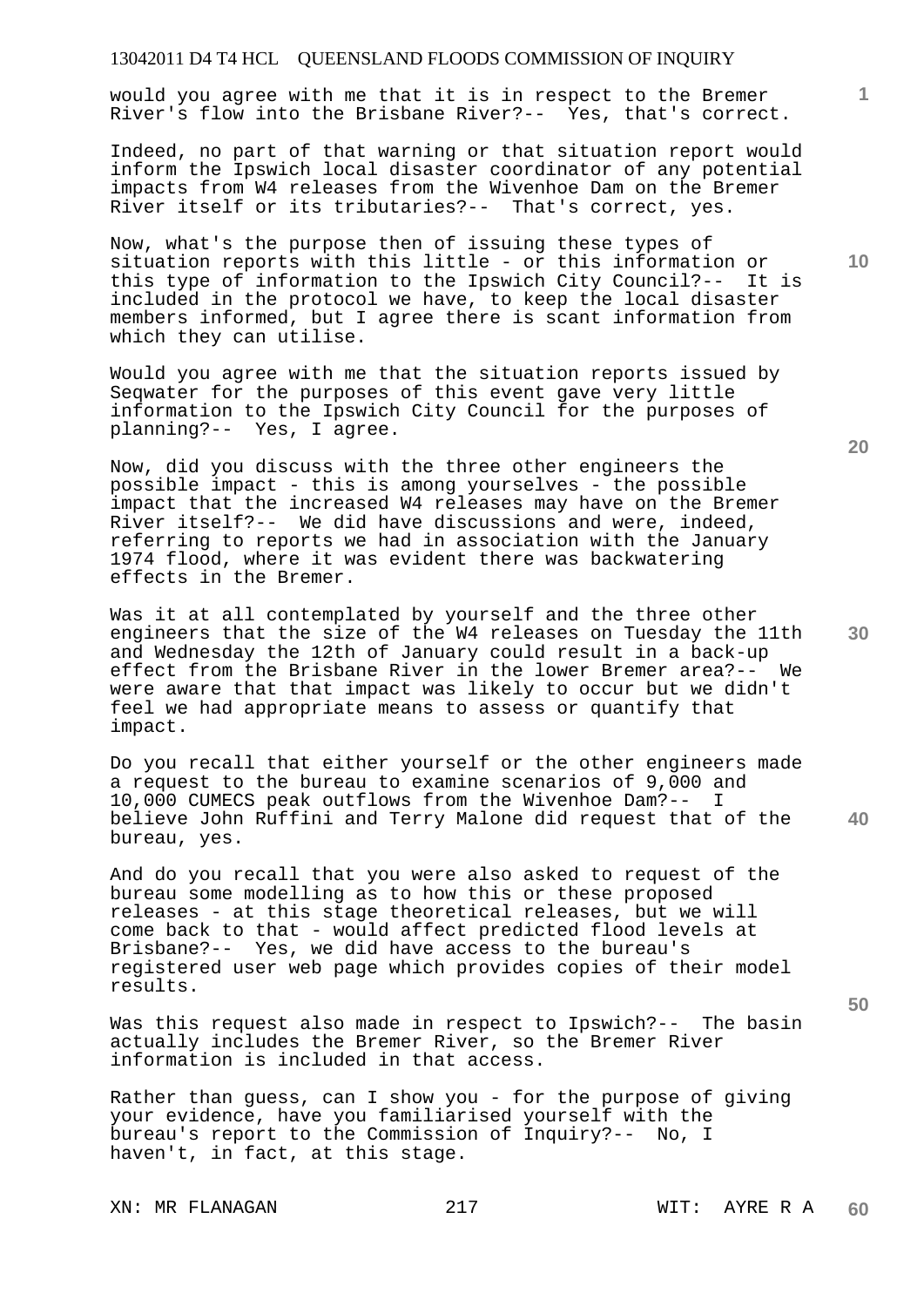In any event, may I refer the Commission at this stage to paragraph 242 of the bureau's report to the Commission of Inquiry dated 4 March 2011? And if it is convenient, Commissioner, may I have that on the screen? This is in fact annexure JD1 to Mr Davidson's statement. Could you just read that passage commencing with the words "The bureau used the Seqwater advice of actual and projected releases in its Brisbane River flood forecasting model during the process of developing and updating predicted flood levels for Brisbane and Ipswich Cities." Do you see that?-- Yes.

Was it the case that you and the other engineers fed to the bureau information about actual releases from the Wivenhoe Dam?-- Yes, we did.

And predicted releases from the Wivenhoe Dam?-- We call them projected releases in that context, but yes.

Thank you. For the purposes of assisting the bureau in modelling the likely flood peaks for both the Brisbane River and the Bremer River?-- Yes, that's correct.

If you read on from there you will see that, "The bureau was also requested to examine scenarios of 9,000 and 10,000 CUMECS peak outflows from Wivenhoe Dam and how this would affect predicted flood levels for Brisbane and Ipswich." Do you see that?-- Yes.

To your own knowledge when was that request made?-- That would have been during the morning or mid-afternoon of Tuesday the 11th of January.

May I take you to the flood event log then, Mr Ayre, which is Exhibit 21? May I take you to the entry of 11 January at 1.26 p.m.? It reads: "Seqwater CEO called and requested the FOC request to the BOM to consider if Wivenhoe is releasing 9,000 CUMECS." Do you see that entry?-- Yes, I do.

**40**  Just so we can translate it into English, the Seqwater CEO is Mr Borrows, is it not?-- That's correct, yes.

So he called and requested yourself and the other four engineers to request the bureau to consider if Wivenhoe is releasing 9,000 CUMECS?-- I did not take that call personally, but, yes, I was aware of it.

Who took it?-- I can't recall whether it was John Tibaldi or Terry Malone at that stage.

Did they discuss the request with you?-- No, not at that stage.

When did you come to know that the CEO of Seqwater was requesting modelling to be done from the bureau in relation to this size of releases?-- It was probably around about 2 o'clock when we were doing the modelling.

**1**

**20** 

**10**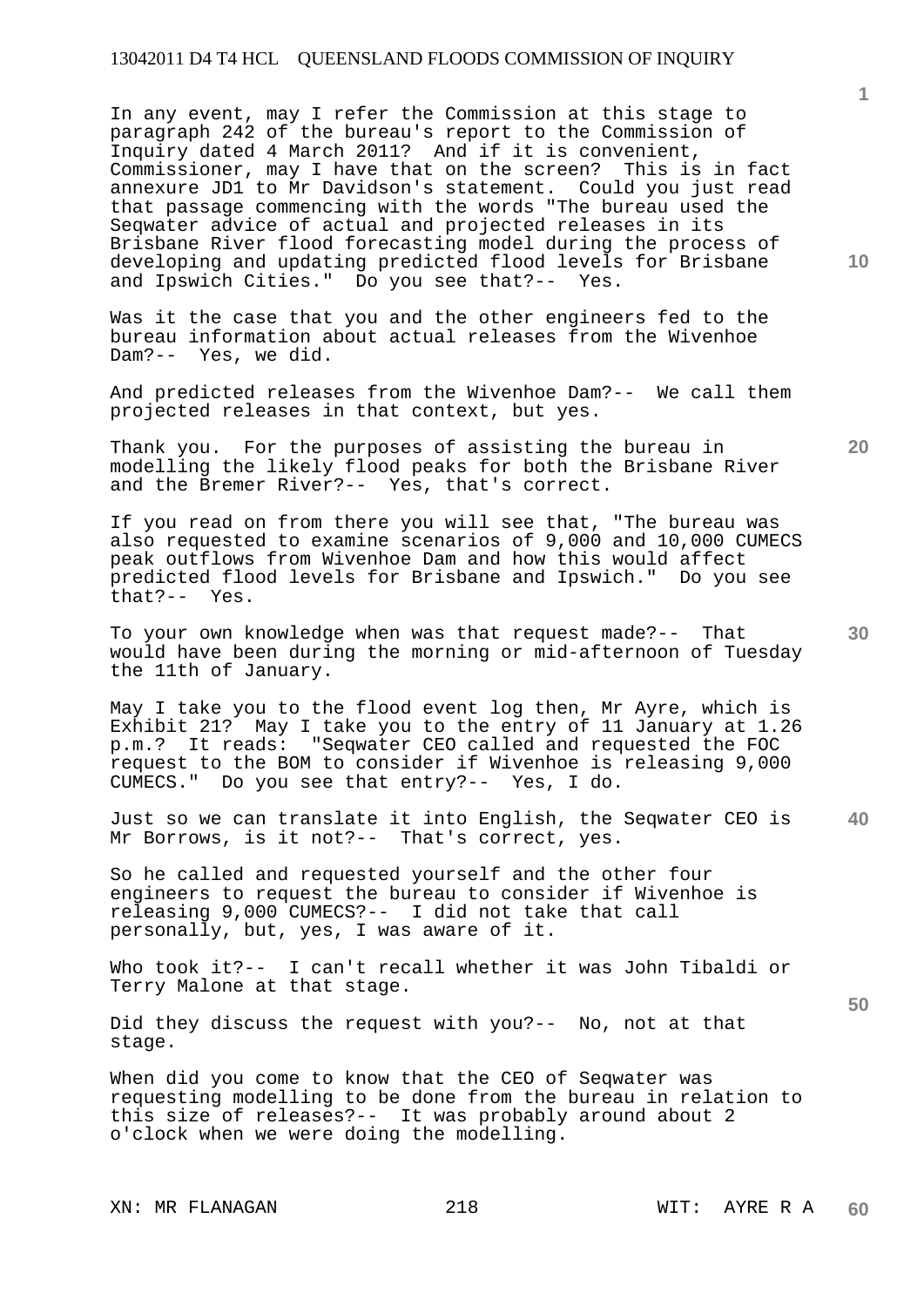**1** If you look beside that log you will see flood officer 4 is recorded as the person who took the telephone call?-- Yes.

And that's Mr Tibaldi, is it not?-- Flood officer 4 is David Beccaria.

Thank you. Do you recall that the impacts sought from Mr Borrows was the impacts on both Brisbane and Ipswich?-- I can't recall, no. I can't recall that detail.

Now, if we put this into perspective, that's an entry for 1.26 p.m., is it not?-- Yes.

As at 1.26 p.m. on 11 January 2011, directives 15 and 16 had been issued, hadn't they?-- They had, yes.

According to paragraph 146 of your supplementary statement, you identify those directives but you don't tell us what the actual outflow from the Wivenhoe Dam was, but if we have reference to schedule 1A of your-----?-- Statement, yes.

-----statement, I think we can agree that the actual outflow from the Wivenhoe Dam at the time that Mr Borrows makes this request is approximately 4,250 CUMECS, is that correct?-- Cubic metres per second, yes.

Thank you?-- Yes.

Now, from your own knowledge and, indeed, your knowledge gained from speaking to the other three engineers, the modelling that was sought by Mr Borrows through you of the bureau in relation to Wivenhoe Dam releasing 9,000 CUMECS, did this reflect a view that the actual release rate as at 1.26 p.m. on 11 January was insufficient for the purposes of ensuring dam safety?-- Yes, we had not arrested the rate of rise in Lake Wivenhoe so we recognised that greater releases were needed.

**40**  May I take you then to the next relevant flood event log entry, which is 3.14 p.m. on the same day? This one states "Seqwater CEO called to discuss the proposed release of 10,000 CUMECS." Do you see that?-- Yes.

"Engineer 4 and engineer 2 explained the release strategy is constantly being revised." Who is engineer 4?-- That's John Tibaldi.

And engineer 2 you have told us?-- Terry Malone, yes.

**50**  Thank you. This is again a call from Mr Borrows, the CEO of Seqwater, is that correct?-- That's correct, yes.

Now, at this stage the request is not for 9,000, it is actually for 10,000, is it not?-- It is, yes.

Again, does this reflect the view that the release rate as at 3.14 p.m. was insufficient for the purposes of ensuring dam safety?-- Yes, that's correct.

**10** 

**20**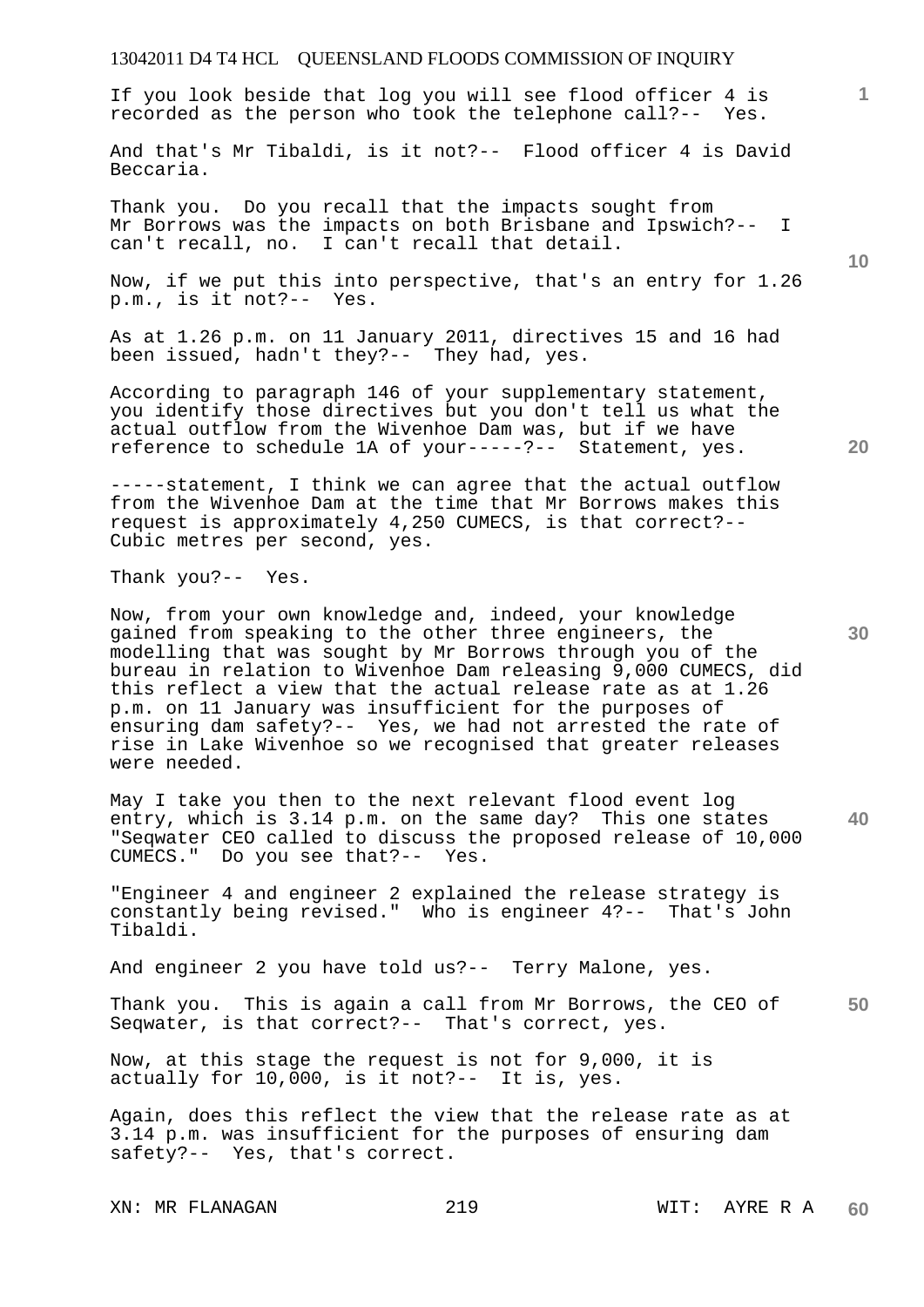Now, was that discussed between yourself and the other engineers?-- The call from Peter Borrows?

Yes?-- Yes, I was made aware that Peter had put that request in.

Now, by this stage did you then become aware yourself that what was being considered was releases in the order of 9 to 10,000 CUMECS?-- We were still trying to ascertain that number but it was certainly escalating quite rapidly at that stage.

Is the only reason we didn't get to this point of 9 or 10,000 CUMECS that by act of God it stopped raining on 12 January?-- No, I believe our increased - well, our strategy of reassessing every half an hour and making appropriate increases in the gate releases finally equalised the inflow and the release.

Only because it stopped raining?-- Not necessarily. The flows were still coming in from the rain that had already occurred.

Did you participate in these discussions with Mr Borrows directly?-- No.

Now, if we put this into perspective, at 3.14 p.m. you agree that directive 17 and 18 had been made. That's referred to in paragraph 159 and 160 of your supplementary statement?-- Yes.

Rather than you guess, can you accept from me that the release rate at this time according to schedule 1A to your statement was approximately 7,464 CUMECS?-- Yes.

You will see that immediately after the conversation with Mr Borrows at 3.14 p.m. that you report in paragraph 163 that at 3.15 p.m., almost as soon, it seems, as the phone is hung up, Wivenhoe Directive 19 was issued by Mr Malone?-- Yes.

Which was followed at 3.30 p.m. by Directive 20?-- Yes, that's correct.

Now, can you tell us as at - well, you have already told us or agreed that the release rate at this time with Directives 19 or 20 was 7,464, is that correct?-- I will just confirm that release rate wasn't achieved until 7 p.m., so I think the release rate was slightly less. So at 3 p.m. the release rate was 5,167 CUMECS.

**50** 

**10** 

**20** 

**1**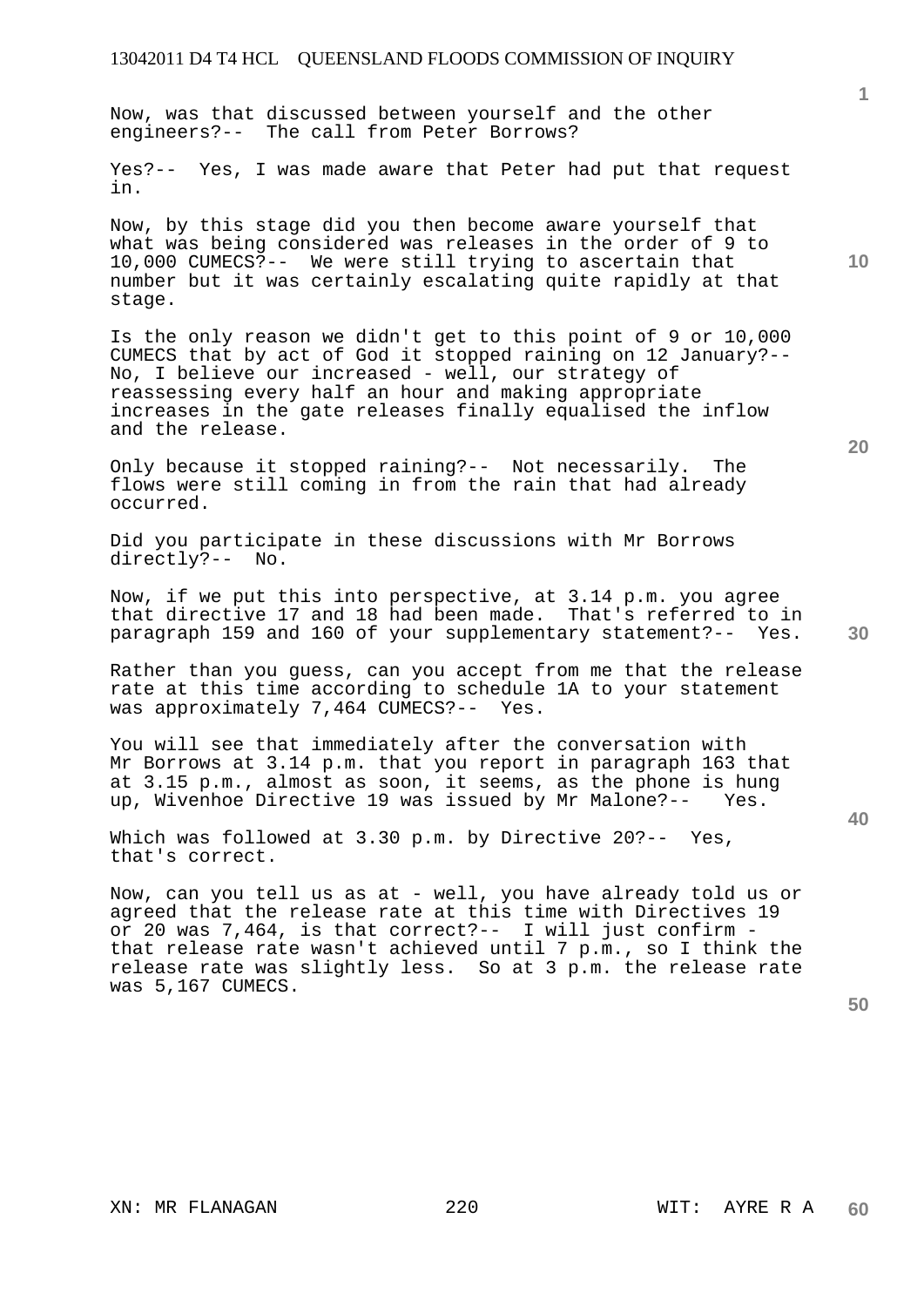Thank you. And the maximum release rate of 7,464 CUMECS was not reached till 7.30 p.m. on the night of the 11th of January 2011; is that correct?-- That's correct, yes.

Now, I take you to the third entry on the Flood Event Log which is for 3.49 p.m., which states that, "The BOM" - sorry, do you have that, Mr Ayre?-- Yes.

**10**  States that, "BOM", the Bureau, "had a conference with Engineers 1, 2, 3 and 4." Does that include yourself?-- Yes, it does, yes.

Thank you, "About current release strategy and a possible maximum release scenario of 10,000 CUMECS." Do you see that?-- Yes.

It's the case, is it not, that the four engineers, including yourself, were seriously contemplating the release rate up to 10,000 CUMECS?-- We were certainly considering that it could actually achieve that magnitude, yes.

And prior to that contemplation, it is the case, is it not, that no modelling had been done by Seqwater or, indeed yourself or other persons, to your knowledge, that could have estimated the potential impact on both the Brisbane River and the Bremer River of such a release?-- That's correct.

Now, the Bureau did, however, in this telephone conversation give you some idea of what sort of impact that would have had, didn't they?-- They did. They made reference to the February 1893 flood peak at the Brisbane Port Office gauge.

And that's the 1893 event?-- 1893 event.

Can I ask you if you're asking the Bureau to model the scenes of 9,000 and 10,000 CUMECS, you are doing so in the context that both yourselves and the Bureau are in a crisis situation, aren't you?-- We were in - well, we were heading to strategy W4, so the situation was ensuring the security of the dam.

My point is this: the request for the Bureau to model possible releases of 9,000 and 10,000 were not theoretical, were they?-- No, they were in places potential contingency plans to allow as much advance planning as possible.

And by the engineers seeking modelling from the Bureau in relation to such releases, it was implicitly recognised that such releases would have impacts on the Bremer River, its tributaries, and the Ipswich City Council area?-- Yes.

From your own experience with this event, what was the event that caused the engineers to be able to avoid such massive releases from the Wivenhoe Dam?-- The event was our continual reviewing of the rate of rise of the storage and our reverse routing calculations determinate - to determine an appropriate release rate.

**20** 

**30** 

**40** 

**50**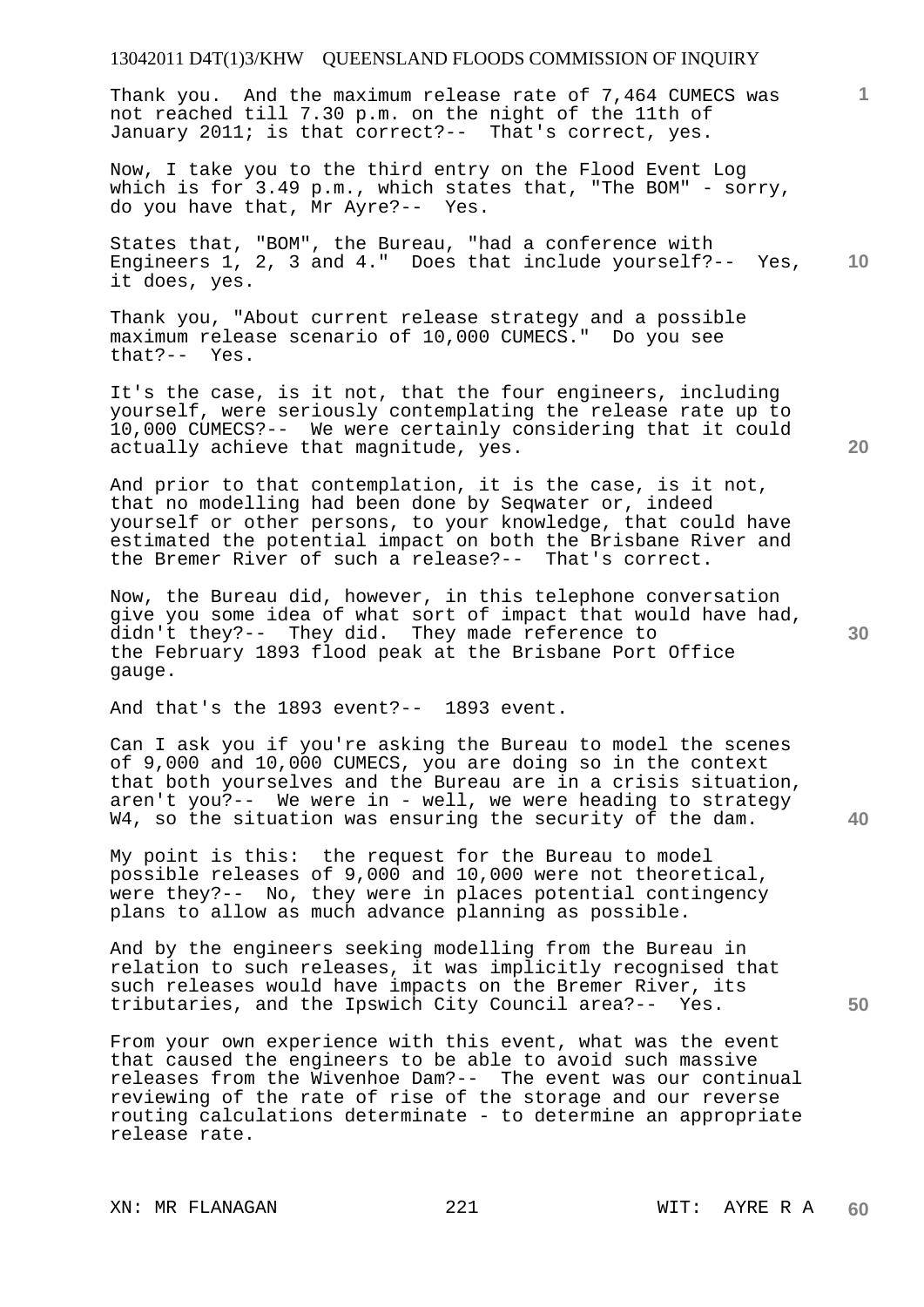Intuitively, did the weather have anything to do with it?-- The fact that the intense rainfall did desist in the upstream areas and, in particular, on the immediate environs of the lake, certainly it was useful, yes.

Now, in your discussion with the Bureau of Meteorology in which you participated with the other engineers, you accept that the consequences of such releases on the Ipswich area, the Bremer River and the Brisbane River were discussed and contemplated?-- Yes.

And would you accept that the advice you were receiving from the Bureau is that such releases would have had a catastrophic effect both on Ipswich and Brisbane?-- Certainly we were aware of the magnitude and severity of those releases, yes.

Now, I need to ask you this: the advice from the Bureau, was that simply based on a scenario given the size of the releases, or was it modelling based on other issues such as the peak flow from the Lockyer Creek, the peak flow from the Bremer River, and local run-off?-- I believe it incorporated all of those factors, yes.

Now, do you accept that the reason that Ipswich was being considered in these discussions with the Bureau was because it was recognised by yourself, by you and the other engineers, that these releases do impact and have traditionally or historically impacted on the Bremer River and its tributaries?-- Yes.

Now, when you went to W4, did you and the other engineers have any idea from any information or any modelling how these releases were going to impact on the Bremer River at Ipswich?-- We had reference to previous hydraulic modelling studies that John Ruffini and I had both participated in, so we were aware of the potential for backwatering impacts into Ipswich, yes.

What were the age of these studies?-- They were conducted in the early 1990s, from around 1992 through to 1994.

And were these the studies that were actually commissioned by the Ipswich City Council itself?-- No, these were studies commissioned or - by the then Brisbane Area Water Board.

Thank you. May I move, then, to your statement of the 11th of April 2010, which is Exhibit 20? I wish to start with paragraph 52, Mr Ayre. May I refer you to the sentence - are you right?-- Sorry, this is the supplementary statement?

It's your statement of the 11th of April 2010, which is your response to Mr O'Brien. Paragraph 52, may I direct you to the sentence where you say, "It is correct to say that the high flow rates in the Brisbane River will result in a backwater effects in Lockyer Creek and the Bremer River and any other tributary for that matter." That's simply stating what's historically true, isn't it?-- That's correct, yes.

**10** 

**20** 

**1**

**30**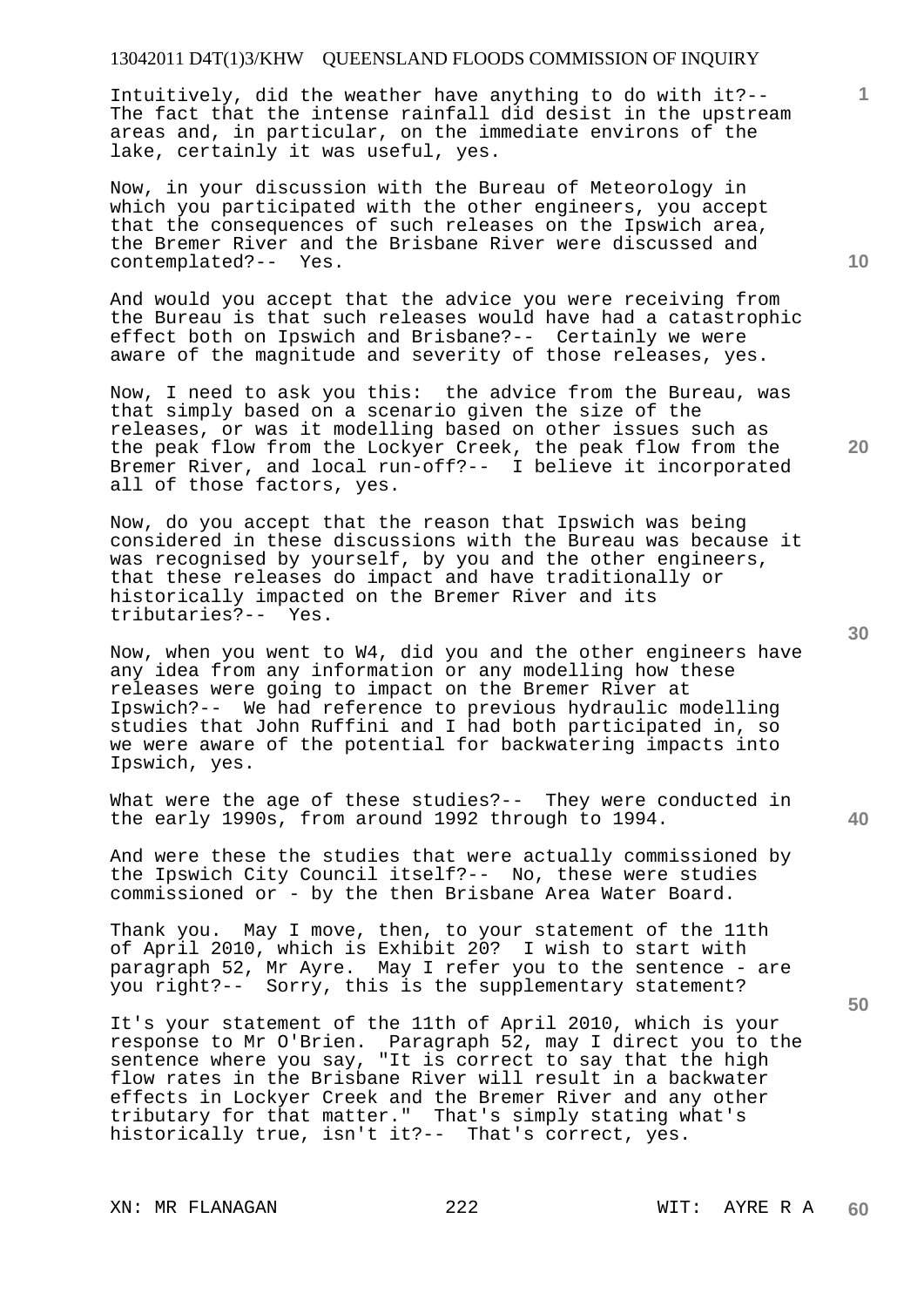At paragraph 52, you state this, "It is not possible to conclude that releases from the Wivenhoe Dam increase flooding in Lockyer Creek and Bremer River without further hydraulic analysis."?-- Yes.

And this hydraulic analysis, we take it, has yet to be carried out?-- That's correct, yes.

If such an analysis had not been carried out, why is it, Mr Ayre, that you proceed in paragraphs 53 to 58 to seek to identify the impact of the releases from the Wivenhoe Dam on the Bremer River so as to conclude at paragraph 58, "Accordingly, the Wivenhoe Dam releases were timed so as to avoid the peak in Lockyer Creek and Bremer River and hence any possible backwater effects were limited."?-- Well, the peak out of the Bremer River occurred some, I think, 13 hours in advance of those releases - sorry, 13 hours after those releases.

I think my question is quite different?-- Sorry.

Having identified that one needs a hydraulic analysis to properly assess the releases from the Wivenhoe Dam and their effect on the Bremer River and Ipswich area, having identified that correctly, I might say, why do you go on to try to establish that "the effects from the releases were limited"?-- Yes, I guess probably the word "limited" is a bad choice, yes. They're unquantifiable at this point in time, from my perspective.

Understandably you may have stung by the criticism from Mr O'Brien. Were you simply seeking to answer that particular criticism?-- Yes, I was, yes.

All right. If we go to the conclusion, though, "hence any possible backwater effects were limited", can we understand that conclusion as simply saying this, is that even though you were in a W4 situation on the 11th of January, you were tempted to time the releases from the Wivenhoe Dam so that they did not coincide with the Lockyer Creek peak and the Bremer River peak?-- Well, we don't necessarily take into account the downstream tributaries when we are at strategy W4, so the timing thereof is circumstantial to some extent in that context.

I would have thought so. Isn't the timing of the W4 releases entirely predicated on dam safety?-- Yes.

**50**  Because if the dam was to fail, the 1893 flood would not appear as catastrophic as such an event as the dam failing?-- That's correct, yes.

So, was any attempt made to time the releases from the dam so as not to coincide with the Bremer River peak and the Lockyer Creek peak?-- I agree that that statement's is misleading. What I should have said properly was that the timing of those releases didn't necessarily coincide with the naturally occurring peak coming out - or emanating from the

XN: MR FLANAGAN 223 WIT: AYRE R A

**20** 

**10** 

**1**

**30**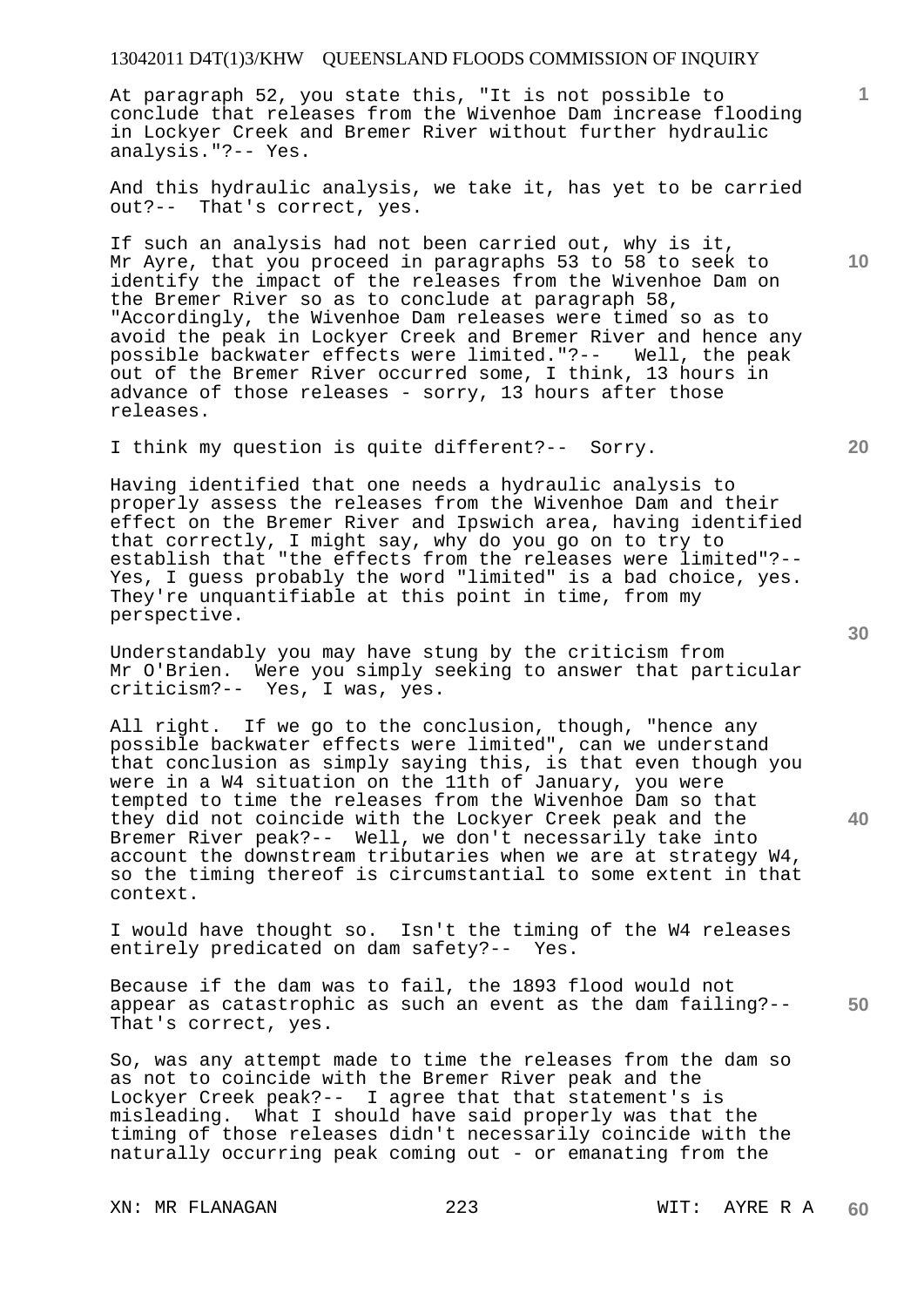Bremer River.

And may I suggest a more accurate statement was that you simply don't know until modelling is done as to what effect these releases had on the Bremer River?-- Yes, I'd agree with that.

To that extent do you draw the conclusion in paragraph 58?-- Yes, I would.

Thank you. In the last sentence of paragraph 55, you state that the estimated peak flows from the Bremer River was 2,793 CUMECS at about 9 p.m. on the Tuesday, the 11th of January 2011?-- Yes.

Which was before the peak releases from Wivenhoe Dam, and we know that the peak release from Wivenhoe Dam was 7.30 p.m.-----?-- Yes, that's correct.

-----on the 11th; is that correct?-- Yes.

And what you seem to be saying is that because of the 16 hour difference between the releases from the dam, they could not have had much of an impact on the Bremer River and the City of Ipswich; is that correct?-- I was indicating the concurrence of the peaks weren't necessarily coinciding.

When you refer to the peak flow in the Bremer River, so that we may understand it, are you referring to the peak flood level of the Bremer River?-- No, it's the flow rate, yes.

So, when you identify the peak flow for the Bremer River at 9 p.m. on Tuesday, the 11th of January, you will accept that the peak flood as advised by Bureau was, in fact, 16 metres?-- Yes.

And that the Bremer River itself did not peak until 1 p.m. to 5 p.m. on the 12th of January 2011 at 19.4 metres?-- Yes, I would agree with that.

Now, when it peaked at 19.4 metres, that is well and truly 16 hours after the releases under the W4 arrangements from the Wivenhoe Dam, aren't they?-- Yes.

So, one can't say or infer from what you have said here that the peak of the Bremer River, in terms of its flood peak, did not directly coincide with the releases from the dam?-- In terms of flood peak, in height, yes.

Having identified that, why did you use the term "peak flow" rather than "flood peak"?-- Because peak flow is the hydrologic modelling estimates I had.

In any event, you really can't assist this Inquiry as to the conclusions you have drawn until hydrological-----?-- Hydrologic - sorry, hydraulic modelling is done.

Indeed, a hydrodynamic modelling?-- One and the same thing,

XN: MR FLANAGAN 224 WIT: AYRE R A

**10** 

**20** 

**1**

**40** 

**30**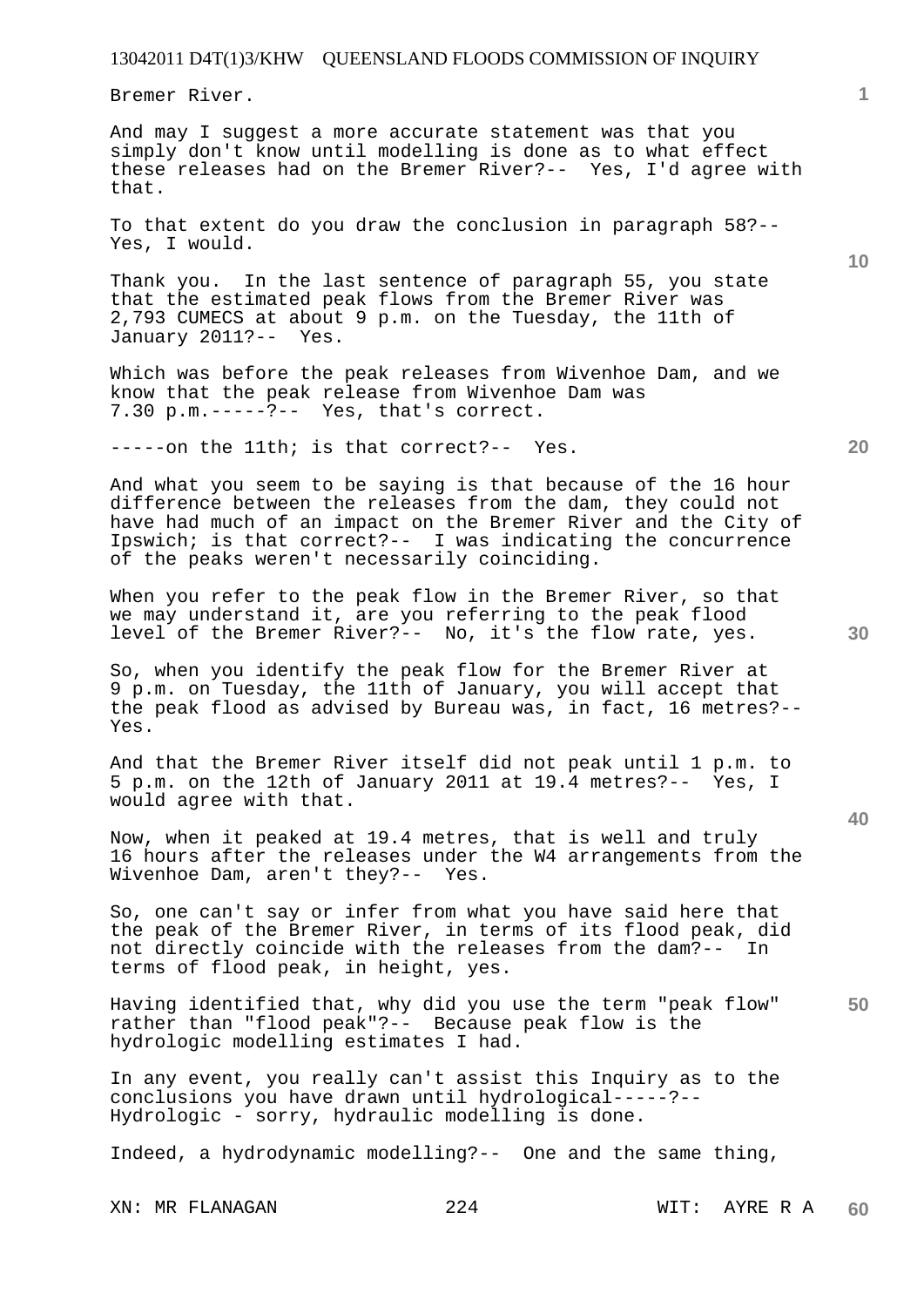yes.

May I turn to a slightly different topic, then, which is the modelling of Mr Malone which I understand from the evidence you gave to my learned friend, Mr Devlin, that you've adopted; is that correct?-- That's modelling that I'm aware of, yes.

I'm sorry, I thought your evidence was different, I thought you had adopted it? I might be mistaken on that, but I thought you agreed with it?-- I do agree with it, yes.

May I take you, then, to Mr Malone's statement, which is Exhibit 33? Have you got that in front of you?-- No, I do not have you a copy.

May I present you with a copy or it will be on the screen, in any event. While that's coming, would you agree that Mr Malone, Mr Ayre, has undertaken a modelling analysis to investigate and to refute two propositions: the first proposition which he seeks to refute by his modelling is that if the Wivenhoe releases were increased to 3,000 CUMECS at midnight on Sunday the 9th of January 2011, the peak of the flood in the lower Brisbane River, Moggill, would have been significantly lower. That's the first thing he models?-- Yes.

And the second suggestion is that if the level in the Wivenhoe Dam was at 75 per cent FSL, that is Full Supply Level, at the commencement of the January 2011 flood event, then the peak of the flood in the lower Brisbane River Moggill would have been significantly lower. You agree that they're the two criticisms made by Mr O'Brien that Mr Malone's modelling was seeking to refute?-- Yes.

Can we start with the first theory then? If you look at paragraph 3 of Mr Malone's statement, in relation to the analysis in paragraph 3, do you agree with this proposition, that analysis is based on the Wivenhoe Dam being at 100 per cent FSL?-- Yes.

Just to make it clear, we're not talking about releases commencing on the 9th of January where the dam is at 75 per cent FSL, it's where the dam is at 100 per cent FSL?-- Sorry, whereabouts in paragraph 3 are we looking?

What I'm suggesting is that the whole of paragraph 3 is based on that assumption?-- The whole of paragraph 3 is, indeed, based on the assumption that was in accordance with how the January 2000 event played out, so the starting level was, indeed - should have been 67.09 metres AHD.

Is that 100 per cent?-- It's slightly over.

It's slightly over 100 per cent. But it's still, for the purposes of our understanding Mr Malone's modelling, it's 100 per cent or over 100 per cent of FSL?-- Yes.

And would you also agree that the modelling is only based on

**1**

**20** 

**10** 

**30** 

**40**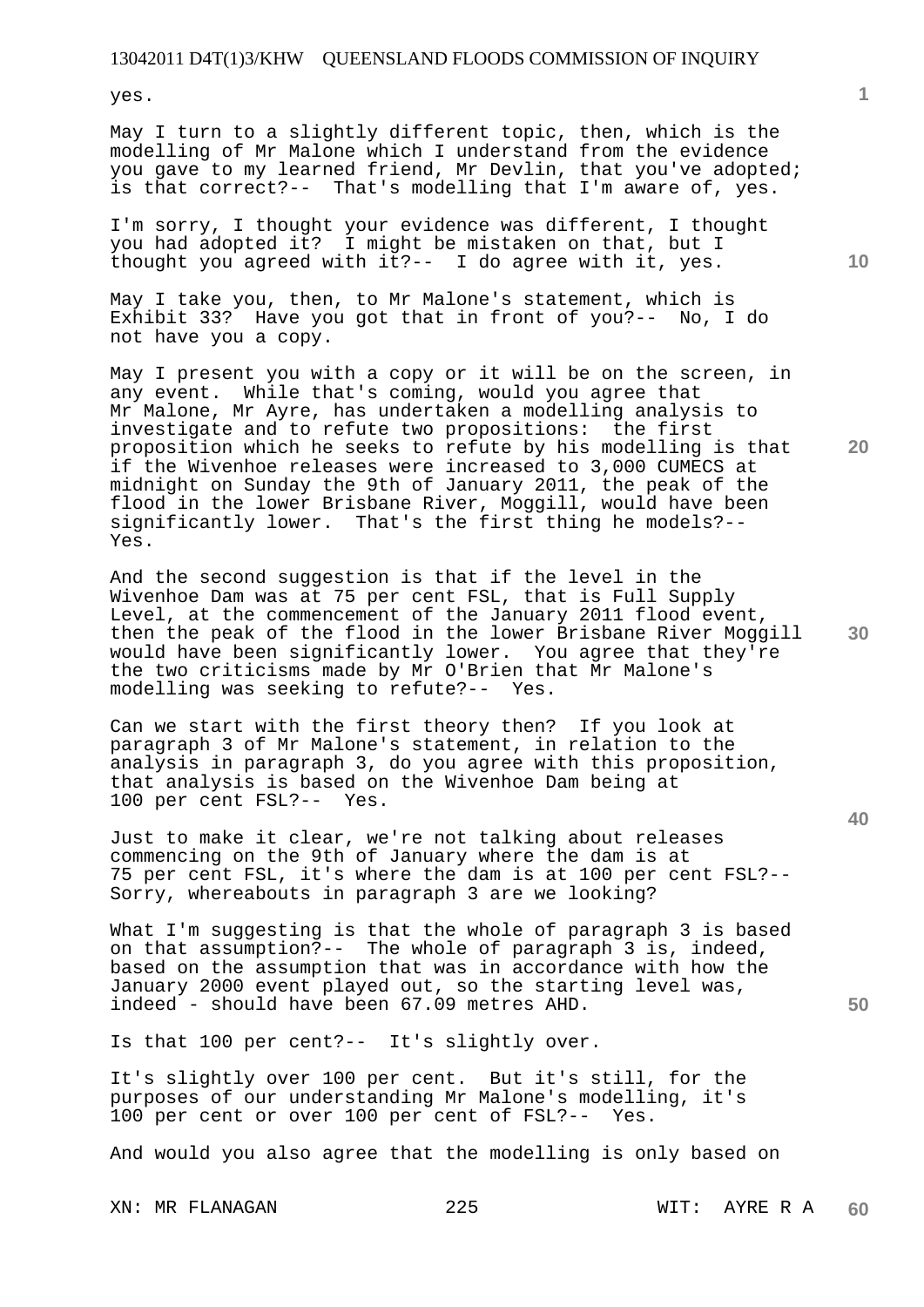increasing releases from the 9th of January 2011 and no earlier?-- That's correct.

Whereas in effect or, in fact, as you well know you had commenced releases from the Wivenhoe Dam prior to the 9th of January 2011?-- And I will retract that actually. By looking at the plots in figure 1, the modified release rates actually track the adopted release rates up to that point in time.

**10**  I see. Thank you. But, in any event, it's releases from the 9th of January 2011 that the model is based on?-- The model incorporates the entire hydrograph and - but includes that modification to that time.

That was all very good, but I don't quite understand the answer. Is it the case that the modelling is based on releases only from the 9th of January-----?-- No, I don't believe so, it incorporates the entire event.

The entire event?-- Yes.

In relation to paragraph 5, the modelling of Mr Malone, if we look at that's 5(b) - if you read that first then I will ask you this question. It says, "Modelling of inflows to the dam shows that this deficit would have been filled and gate trigger level reached on early Sunday morning without any releases up to that time."?-- There were two separate models conducted here.

Yes?-- One was the adjusted release rates which are - was highlighted in figure 1, and then the second set of modelling was - is highlighted in figure 4, and figure 4 does, indeed, show it was storage deficit incorporated in accordance with the 75 per cent starting level.

Yes. But may I suggest this, that the modelling of Mr Malone is based on this fact, that you start at 75 per cent, you wait till that deficit of 25 per cent is filled so that one reaches 100 per cent FSL, then you start to release?-- Yes, that's correct.

Now, that modelling is, in fact, quite different to what was adopted by the government in relation to the operation of the Wivenhoe Dam from February 2011 to the 31st of March 2011, wasn't it?-- I am unaware of the modelling actually. I have not seen it.

May I just show you this document, and I need to go to Mr Borrow's statement for this purpose, and may we have up on the screen PB28? I might have been a bit loose in my language, Mr Ayre. I probably shouldn't have said modelling that led to the Government's position in relation to the February and March operation of the Wivenhoe Dam, certainly some study that was done in relation to what should be done?-- As I said, I'm unaware of the contents of that statement.

You weren't involved in that process?-- I was not, no.

XN: MR FLANAGAN 226 WIT: AYRE R A

**20** 

**1**

**30** 

**40**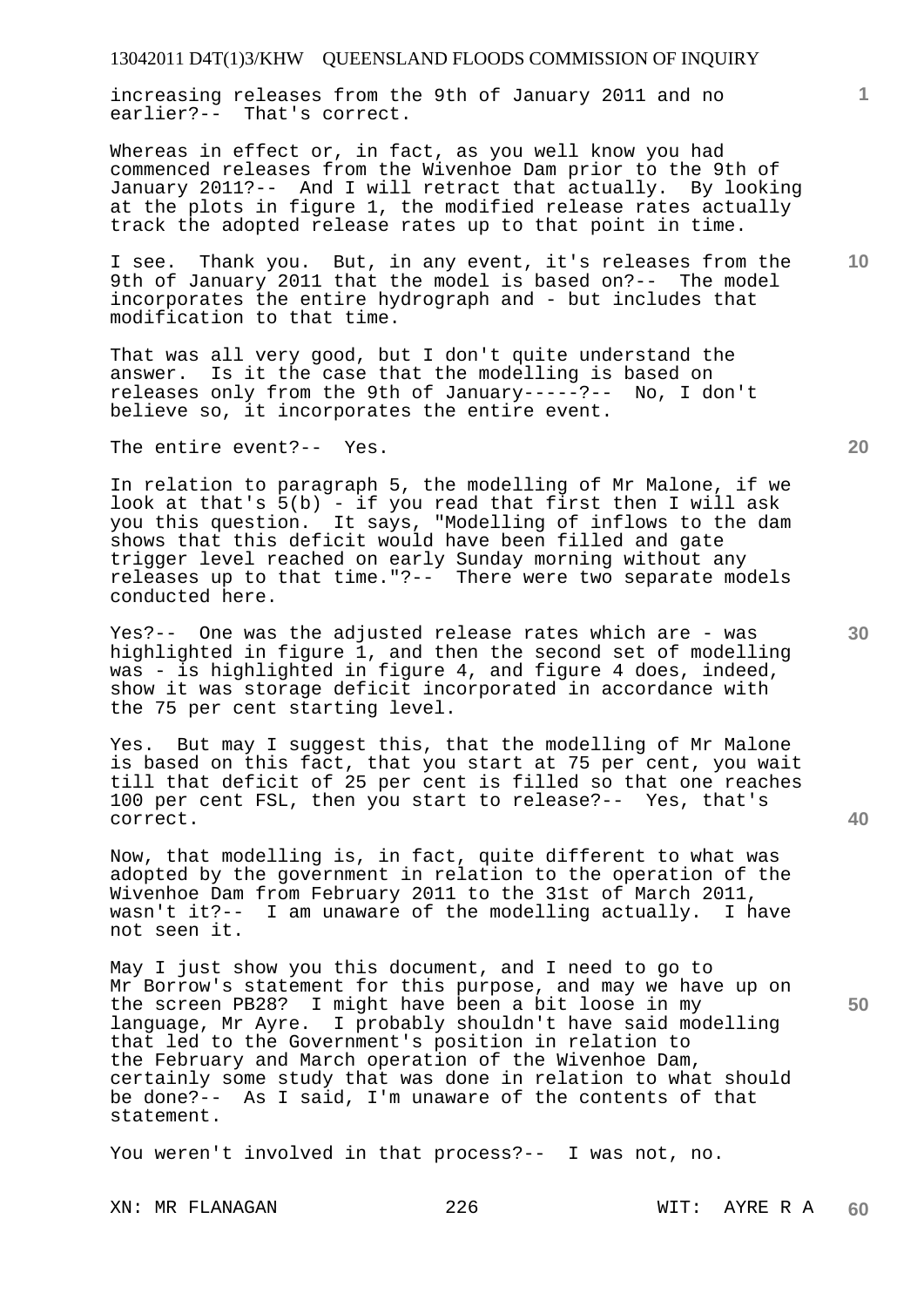You weren't invited to be involved in that process?-- No. Is that surprising to you?-- Not necessarily. Have you got that on your screen?-- Yes.

I am just using you now as a flood engineer, nothing more, so as a flood engineer, if you read that letter, you will see that under the heading, "The Revised Interim Program.", so there was a revised interim program done for the purposes of advising the government as to how the operation - how the dam should operate on an interim basis for February and March 2011; correct?-- Yes.

Were you involved in that process?-- No, I was not.

"If approved, it would authorise releases to affect the initial reduction in the water storage level of Wivenhoe Dam to an interim security supply level, being 75 per cent of its FSL from the 20th of February 2011." Can I just understand that first dot point? Is that saying that you initially release sufficient water from the dam, no doubt in a measured way, to achieve 75 per cent FSL?-- The arrangements that were put in place were the lake was drained over a period of nine days-----

Yes?-- -----as a release rate of approximately 400 cubic meters per second.

What was achieved was 75 per cent FSL at the end of that process?-- Pretty close, yes, not quite.

And Mr Ayre, if you read there - if you read on then, it says, "Thereafter on the 31st of March 2011", so we can take it that the dam is no longer being operated this way, at least up to the 31st of March 2011, "To bring Wivenhoe Dam back to the interim security supply level where inflows occur after the initial reduction", again, if we can put that into English, if you can agree with me, what that means is that you, by measured releases from Wivenhoe Dam, ensure that the dam remains at 75 per cent FSL; is that correct?-- They were operational releases undertaken by Seqwater, yes.

**30** 

**20** 

**50** 

**40** 

**1**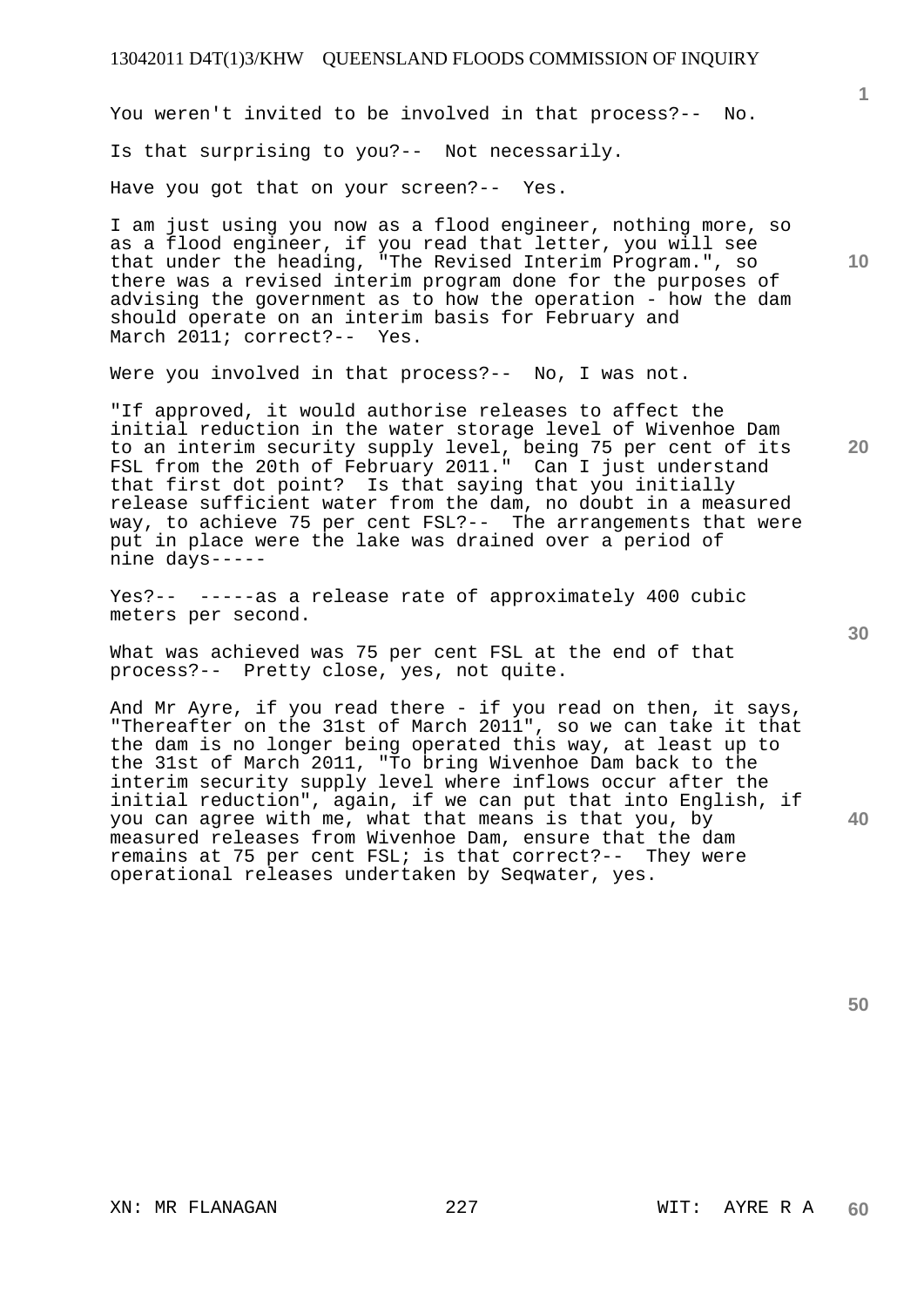For the purpose of maintaining the dam at 75 per cent FSL?-- Yes, that's correct.

Now, that's the major difference, is it not, between this interim program and Mr Malone's modelling. Mr Malone's modelling waits for the dam to fill to 100 per cent FSL before any releases are made?

MR O'DONNELL: Commissioner, I object to the question. In my submission the question is on a wrong premise. My learned friend, if he looks at Borrows exhibit 27, he will see the legislative instrument under which the drawdown of the dam level was made. If he reads it carefully he will see it performs exactly to Mr Borrows' model. It is exhibit 27.

COMMISSIONER: We will have to look at that but I rather thought that Mr Ayre had accepted that there were being releases made to keep it at 75 per cent during this later<br>period. So it doesn't matter very much what the legislat So it doesn't matter very much what the legislative requirement is if, in fact, it was done in this way, does it? It doesn't mean that-----

MR O'DONNELL: No, no, the legislative instrument contemplates what happens if a flood event occurs while the level is drawn down. It says the manual applies. In other words, you don't start releasing in a flood event until the water rises back up to 67.

COMMISSIONER: But I had understood Mr Ayre to say - and I may be wrong about this - that when the 75 per cent level was achieved, it was maintained; that releases were made to maintain the 75 per cent level. Is that right, Mr Ayre, or not?-- Yes, I believe that's the case. That operational releases were made to maintain the 75 per cent during that particular time-frame.

COMMISSIONER: So that the premise of Mr Flanagan's question seems right.

MR O'DONNELL: No, the exercise Malone does is say what happens if a flood event occurs while the dam is drawn down to 64. And under the interim program if a flood event occurs, the water rises back up to 67 and it is only then that you start releasing.

COMMISSIONER: Well, that's fine, but I can't see the problem with Mr Flanagan's question. He is saying that what happened in practice here is different from what Mr Malone has modelled. What's wrong with that?

MR O'DONNELL: The talk of what happened in practice is maintaining it at 64 in the absence of a flood event. What Malone models is what happens if there is a flood event when it has been drawn down to 64.

COMMISSIONER: Sorry, Mr O'Donnell, you just haven't succeeded in clarifying to me what the problem is. I think the

XN: MR FLANAGAN 228 WIT: AYRE R A

**1**

**20** 

**10** 

**30** 

**40**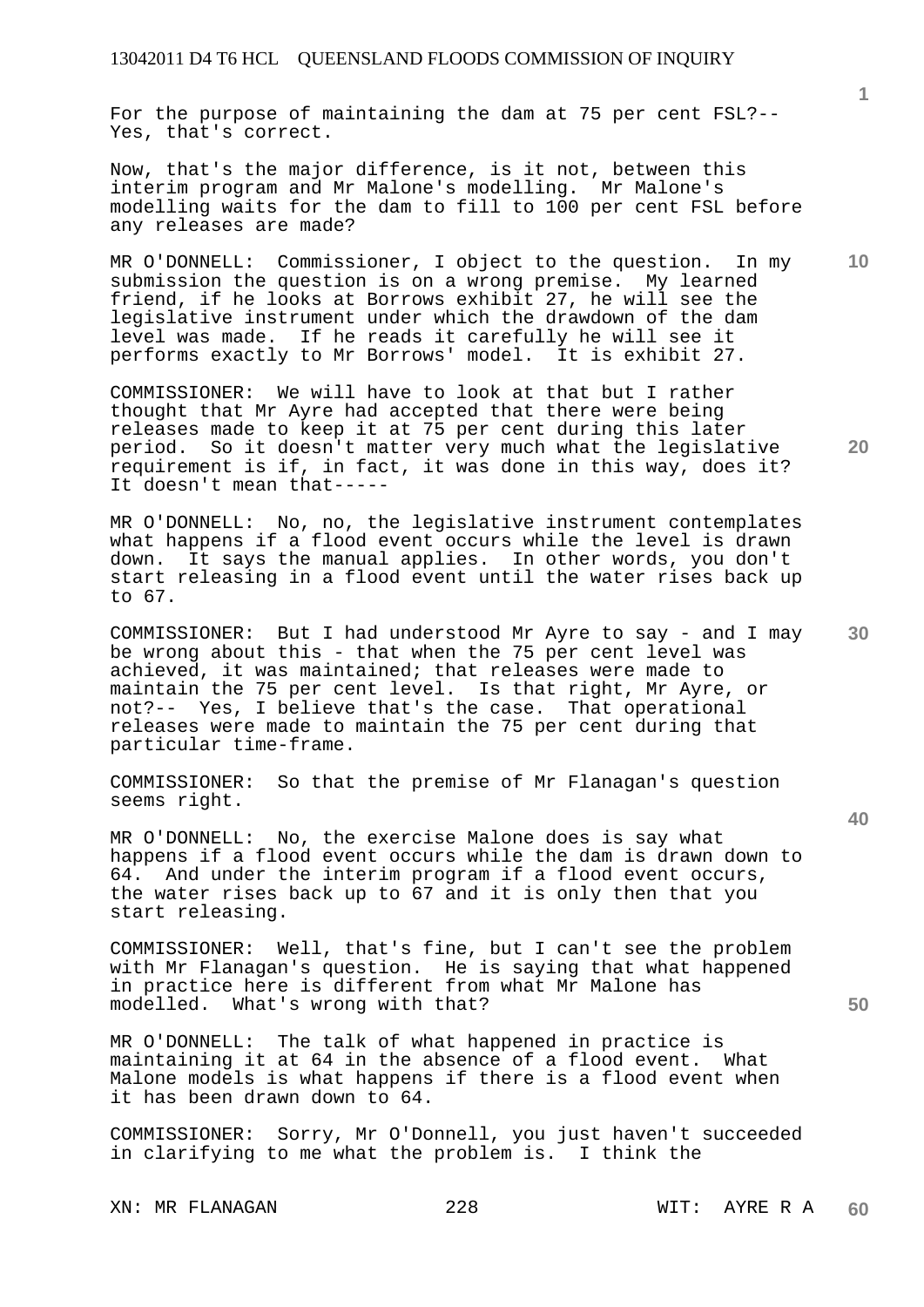question-----

MR O'DONNELL: I think it is my fault. I am obviously not communicating it correctly to you.

COMMISSIONER: I propose to let Mr Flanagan continue. It may<br>become clearer. Mr Flanagan, I am not sure, do you appreciate Mr Flanagan, I am not sure, do you appreciate the difference?

MR FLANAGAN: Not presently, but I had great difficulty hearing my learned friend. So, with respect to him, there may well be a difference but he can correct that, if necessary, in his examination of this witness.

COMMISSIONER: Thank you. You can continue.

MR FLANAGAN: Because he goes after me.

COMMISSIONER: Yes.

MR FLANAGAN: It is the case, is it not, Mr Ayre, that in relation to the operation of the Wivenhoe Dam, it had never before, until 8 a.m. on the 11th of January 2011, reached a W4 stage?-- That's correct. That's the first time we have operated in that strategy.

And you agree that once W4 is reached, the dam's flood mitigation function is greatly reduced?-- Well, the objective is dam security, and so flood mitigation is certainly a secondary consideration.

And, as I understood your evidence before, even in trying to time releases from the dam so as not to coincide with peak flows from other waterways, such as the Lockyer Creek or the Bremer River, that's just a matter of coincidence rather than good planning because you are at W4?-- That's correct, yes.

It was the case, Mr Ayre, wasn't it, that having reached W4, yourself, the other engineers and Mr Borrows were seriously contemplating releases from the Wivenhoe Dam that would have equated with other flow events as modelled by the bureau to an 1893 flood event?-- It would have been a very significant magnitude flood, yes.

Do you agree that for future purposes one primary object - or one primary objective has to be that the Wivenhoe Dam operates in such a way that the dam engineers are not faced with going into the W4 phase?-- I don't believe so. I think the design of the dam is such that it only has a finite capacity to handle extreme flood events even. So it would be inevitable that at some future time that you would actually have to invoke strategy W4. It is effectively only a matter of time.

As a matter of practice, though, isn't it better that steps are taken so as to take all precautionary steps to avoid such a situation arising again?-- I don't believe - I don't see how that can happen at this point in time.

XN: MR FLANAGAN 229 WIT: AYRE R A

**20** 

**50** 

**30** 

**10**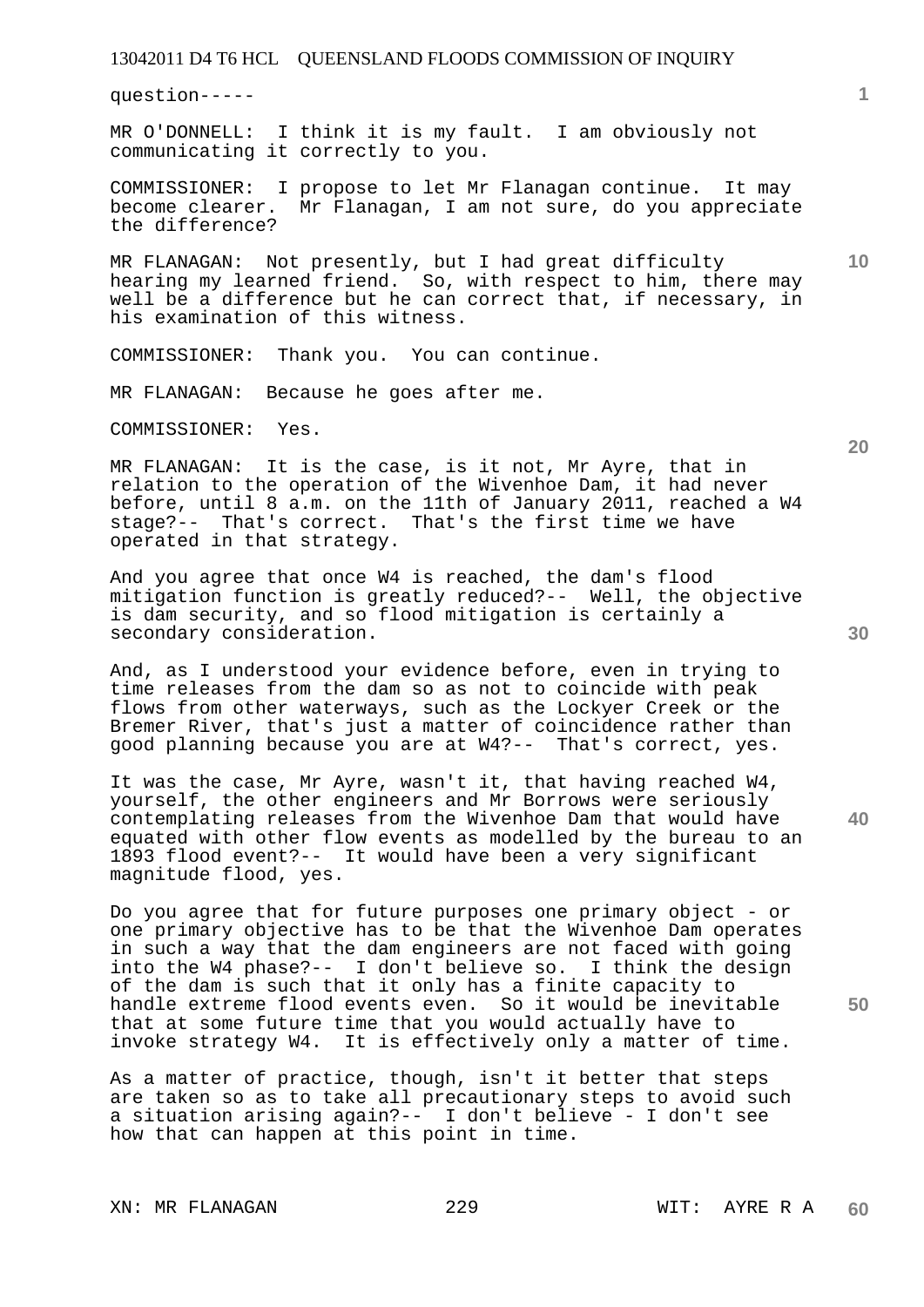I won't go any further because your Honour has already asked the crunch question.

COMMISSIONER: I am so sorry.

MR FLANAGAN: It is all right.

COMMISSIONER: You might want to explore it a little more, Mr Flanagan. Feel free.

MR FLANAGAN: No, your Honour. It was covered by, with respect, your Honour's question. That's the cross-examination of Mr Ayre. Thank you, Mr Ayre.

COMMISSIONER: Thank you. Mr MacSporran?

MR MacSPORRAN: Thank you, your Honour. Mr Ayre, you agreed with Mr Dunning earlier, I think, that when you and your fellow engineers make decisions as to which strategy to employ, and, indeed, how you will transition between the strategies, you make a number of quantitative assessments and qualitative judgments?-- Yes, that's correct.

What I would like to do briefly, if I could, is take you to what I hope you will agree are a couple of clear examples of where you have employed that strategy. Can I take you firstly to your first supplementary statement, exhibit 18? And take you to paragraph 97. And this deals with, does it not, the situation report at 6.30 in the morning of Monday the 10th of January?-- Yes, that's correct.

We can see what is set out in the situation report about the dam levels, the weather, impacts downstream of the Wivenhoe Dam. Then at paragraph 98 you set out a number of subparagraphs dealing with the key points you take from the situation report?-- Yes.

Then you say in paragraph 99, do you not: "At this stage we were aware of the possibility of further significant rainfall and that the situation could deteriorate rapidly over the next 24 hours if the heavy rainfall continued." And then critically in paragraph 100, you talk about "The best forecast information...that was available at that stage indicated that the rainfall producing system was moving south and contracting towards the coast, so our expectation at that stage was the metropolitan Brisbane and the Bremer River would bear the brunt of the rainfall on Monday and Tuesday and that was another reason why we did not want to greatly increase the rate of releases considering that downstream Brisbane may well have significant flows from rainfall in the local catchments."?-- Yes, that's correct.

So is what you are saying there this: you do your modelling without reference to the rainfall that may or may not fall in the future, firstly?-- No, we - well, we do the two scenarios as discussed, and are aware of the synoptic situations that

XN: MR MacSPORRAN 230 WIT: AYRE R A

**20** 

**10** 

**1**

**30** 

**40**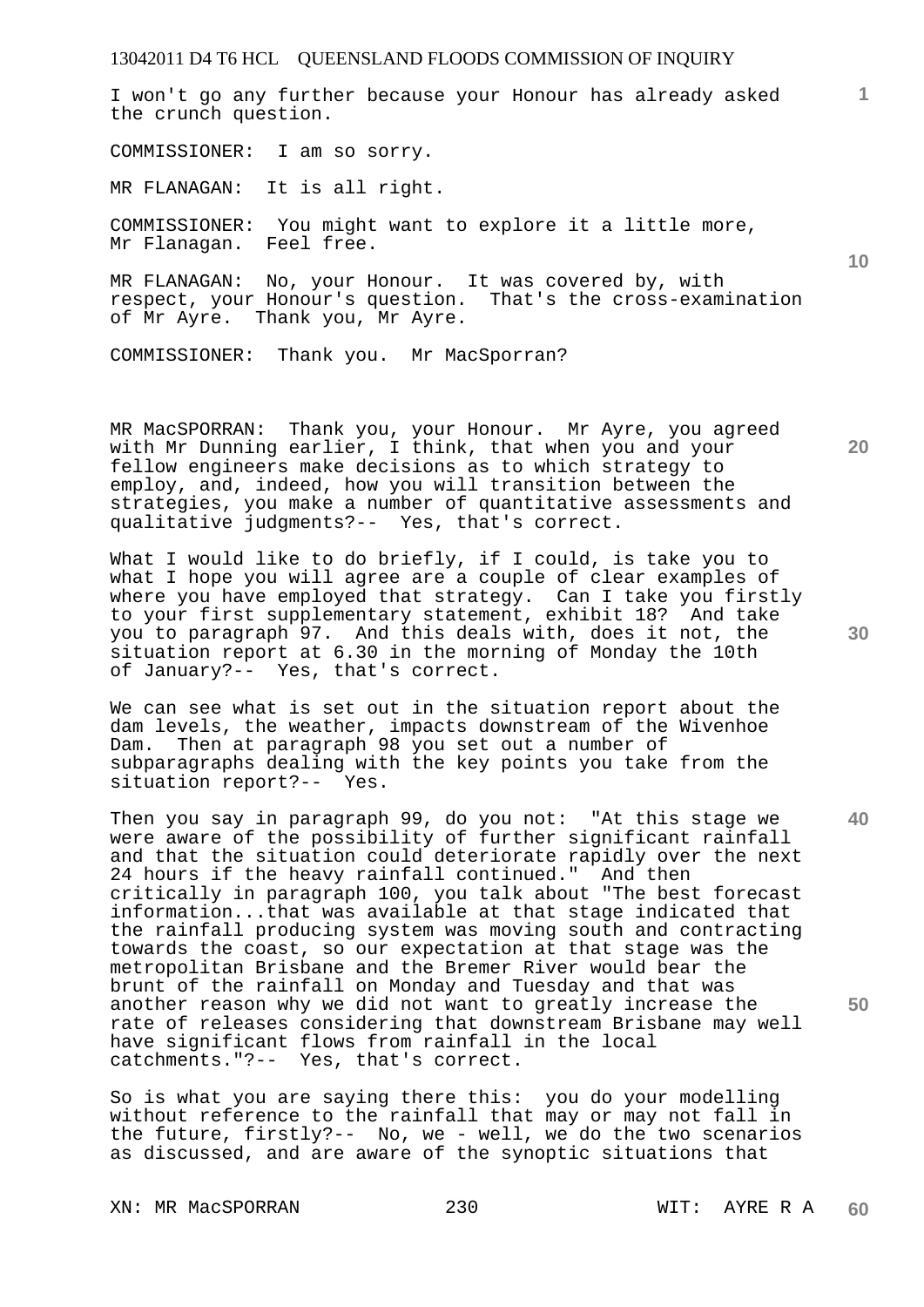surround the forecasts.

Sorry, what I meant to say, I suppose, is one of the models you do is without rainfall. We have seen that in your material?-- Yes.

And that's the hard figure, if you like, that you look at to initially success quantitatively what sort of releases are justified at that point in time from the dam?-- Yes.

But in doing so, you also factor in the forecasts and the likely effect - you make a qualitative judgment of the likely effect of those releases taking into account those other factors?-- The with forecast rainfall models do provide some information in terms of the interpretation of forecast. So that is taken into account, yes.

And is this paragraph 100 a good example of that process-----?-- Yes.

-----where you don't increase the releases that you determined were appropriate quantitatively based on the without rainfall figures because of the predicted rainfall downstream of the dam?-- Yes, it would be.

Because if you increased the releases that might have been permissible on the quantitative analysis, you could potentially have caused a serious inundation that wasn't justified downstream in Brisbane, Ipswich?-- We're certainly aware of the issues I have identified yesterday that we wish to avoid unnecessarily flooding or exacerbating flood conditions in catchments downstream of the dam.

So in the process you adopt, you do take into account the forecasts in that way?-- Yes.

Is another example - can I take you briefly to it - paragraph 139, I think it is, in the same statement? This deals with the following day. It is Tuesday the 11th. It refers to another model run at 4 a.m. And we see in subparagraph (c) the reference to the predicted maximum release rate which wasn't required until 2 o'clock the following afternoon, and was very close to what was then being released, and the figures are given there, 2,970 CUMECS as opposed to the then current release rate of 2,750?-- Yes, that's correct.

And you had it in your mind that the difference in those two rates could easily be made up in a single directive in a short space of time if needed?-- Yes.

You go on to say at subparagraphs (e) and (f) that you took into account the best forecast information that was available at that stage?-- Yes.

And that that indicated that the rainfall producing system was moving south and was contracting towards the coast. Now, that's the same system that you have taken into account the previous day in paragraph 100, isn't it?-- It is part of that

XN: MR MacSPORRAN 231 WIT: AYRE R A

**10** 

**1**

**20** 

**30** 

**40**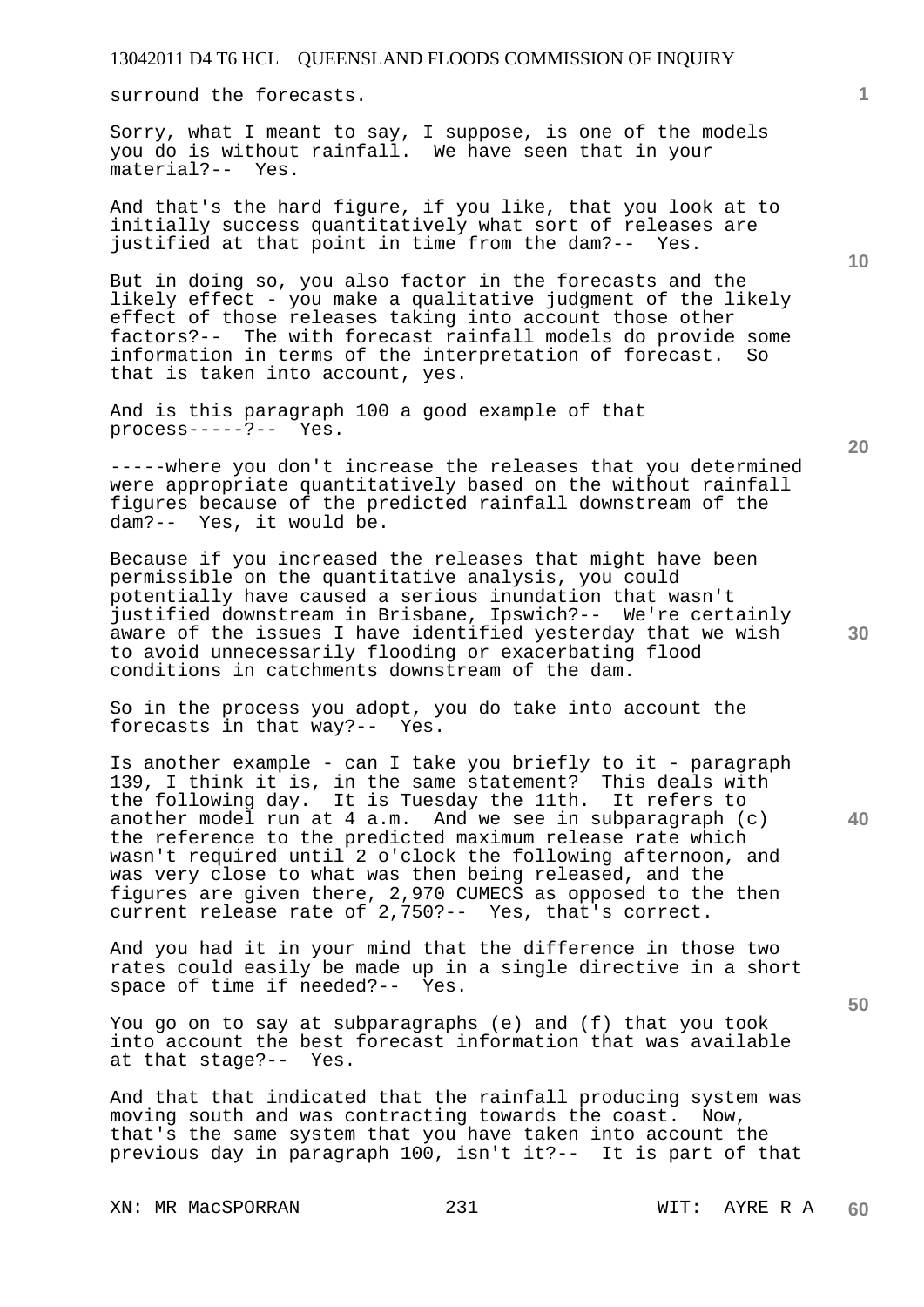system, yes.

Which is an indication that you need to take that into account because it will impact upon the total quantity of water coming to Ipswich and Brisbane?-- Yes, that's correct.

From releases from Wivenhoe?-- Yes.

**10**  So in both of those examples, you have applied the quantitative assessments as well as the qualitative judgments that you make taking into account, as much as you can, the forecasts?-- Yes.

Now, the forecasts themselves, for reasons you have articulated earlier, have to be treated with some caution because of their demonstrated unreliability?-- Yes.

**20**  And the figures that you have referred to in your various statements of predicted and actual rainfall clearly demonstrate that reasoning, don't they?-- That quantifies the variation in the depths, yes.

And provides a very sound reason why you couldn't rely upon the forecasts alone to quantify actual release rates from Wivenhoe?-- Yes.

The bureau itself recognises the unreliability of that sort of forecasting, doesn't it?-- They have acknowledged that, yes.

Could the witness see, your Honour - it is a slide presentation that is attached to Mr Davidson's statement, I think.

COMMISSIONER: Did you say something about unreliability of forecasting?

MR MacSPORRAN: Yeah.

**40**  COMMISSIONER: Isn't that really a matter for submission, Mr MacSporran, rather than getting this witness to look at something that exists as an exhibit and say, "Yes, it is there."

MR MacSPORRAN: Your Honour, ordinarily it would be. I only seek to draw attention to it because this is a public Inquiry. There has been a lot of media reporting, which in our submission has been informed about the science.

COMMISSIONER: All right. You would like to have a look at this now?

MR MacSPORRAN: Just very quickly. It is one slide, in effect, or two slides. I don't think they are paginated. But if the witness could have a hard copy, and perhaps if it is available electronically - it is section 6 of the slide presentation of 8 April 2011, and it is section 6 in that, and by my calculations the sixth and seventh slides in that section. It is a slide headed "Quantitative Precipitation

XN: MR MacSPORRAN 232 WIT: AYRE R A

**30**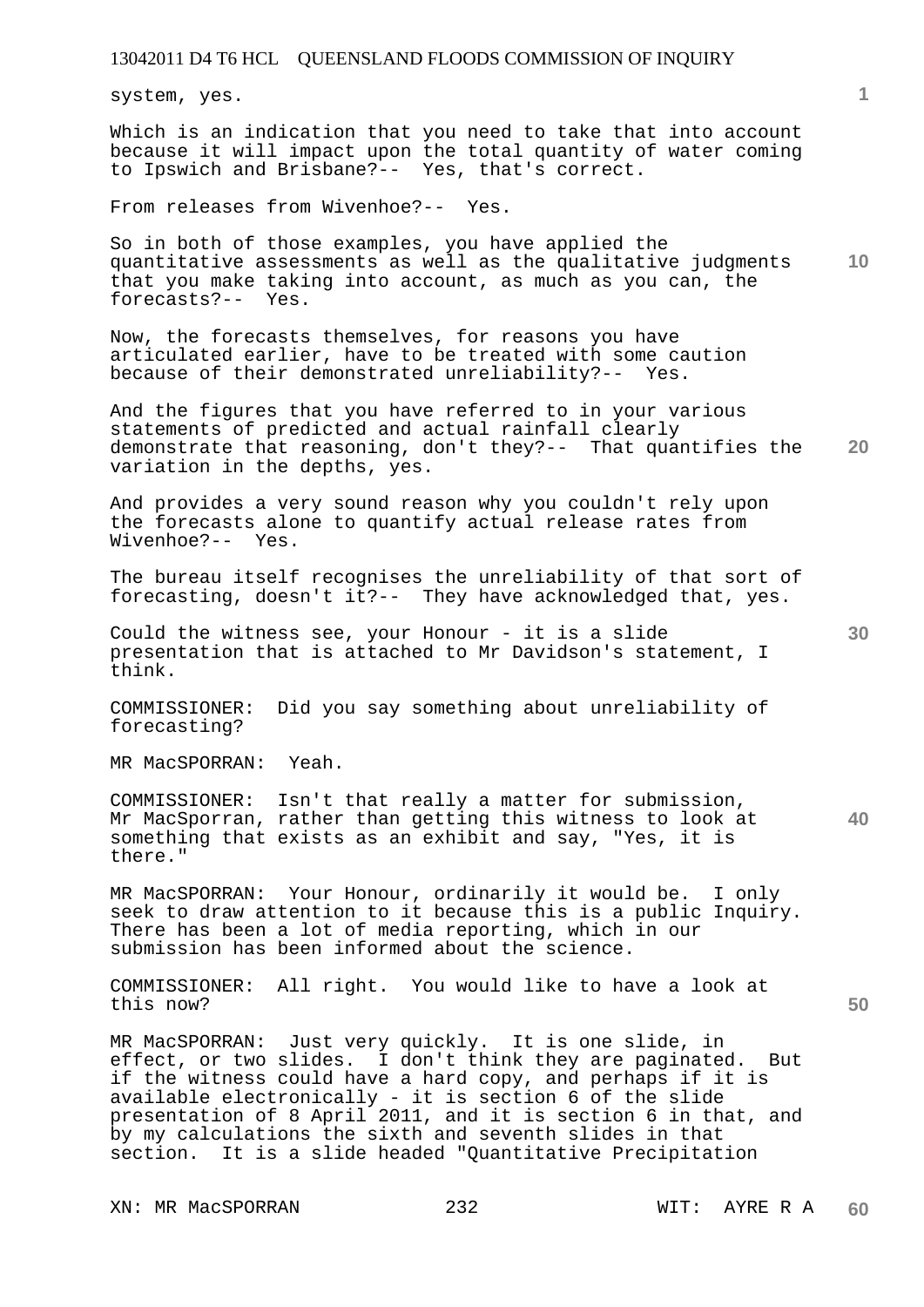Forecasts". Now, it is the third of those three statements that I want to draw your attention to, Mr Ayre. It clearly recognises the difficulty in relying upon such forecasts, doesn't it?-- It does, yes.

And is that the basis upon which you have not relied upon them, because of that unreliability factor?-- It is indeed, yes.

Can we just go quickly to the next slide, please, number 7? We see the last two highlighted paragraphs essentially make the same statement, do they not?-- They do indeed, yes.

One of the real difficulties you have is that the forecast of where the rain is going to fall, in particular, and, secondly, the intensity when it does fall in that area, can be very unreliable?-- That's correct, yes.

Now, can I take you quickly - you told Mr Devlin, I think, that the flood mitigation capacity of Wivenhoe was demonstrated to be alive and well during the January event?-- Yes, I believe it to be so.

And you have set out in your statement some figures that demonstrate that fact clearly, haven't you?-- Yes.

Could I take you then to your statement, exhibit 17, to paragraph 356? You talk there about the flood event in January this year actually consisted of two separate flood peaks arriving within close proximity of each other in the dam, is that so?-- That's correct, yes.

And that, in effect, caused the real difficulty with managing this event?-- Indeed. The second peak was effectively responsible for sending us into strategy W4.

W4, yes. The first peak was contained, the second peak couldn't be contained and you had to transition into W4?-- Yes.

You go on to say, as we've heard in the evidence already, on page 77, the bottom part of paragraph 356, "The peak water level in the dam was 74.97 metres"?-- Yes.

And that was reached at 7 p.m. on the Tuesday evening?-- I actually think it was 7.30 p.m., but yes.

Approximately that?-- Yes.

**50**  Then you mention key points in paragraph 357 after the diagram refers to those two peaks. You say - and you have mentioned this figure earlier, I think, that the mitigation capacity meant that the dam was 40 per cent lower than the peak - the outflow from the dam was 40 per cent lower than the inflow?-- Yes.

And that equates to the figures of the outflow at the peak was 7,464 CUMECS?-- Yes.

XN: MR MacSPORRAN 233 WIT: AYRE R A

**20** 

**10** 

**1**

**30**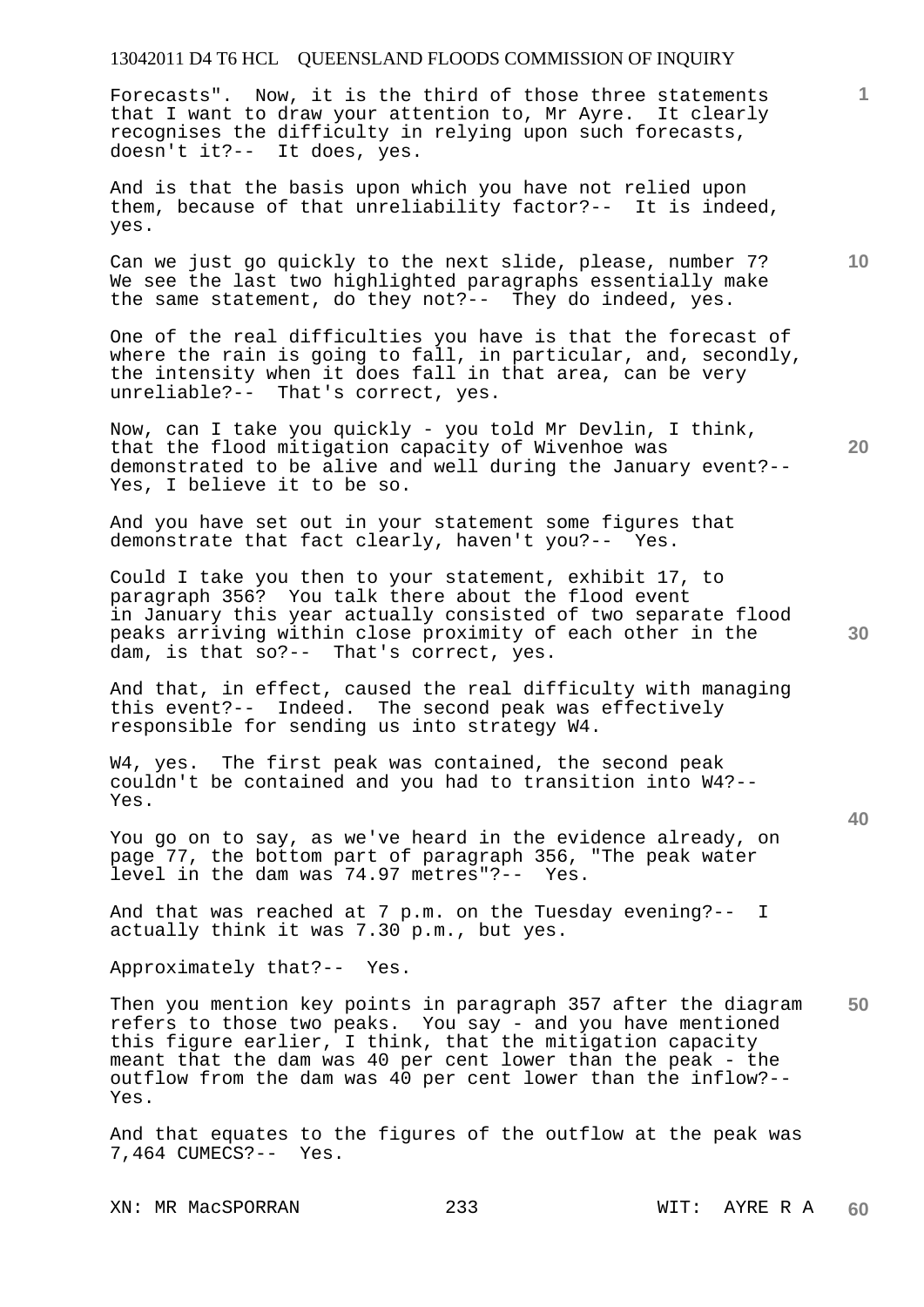Whereas the peak inflow was 11,600 CUMECS?-- Yes, that's correct.

That's the flood mitigation capacity of the dam working as it should?-- Indeed. Even in strategy W4, yes.

You go on to refer to some modelling you did, and it has been done, at paragraph 371 of that same statement, and you give some indication of the - of some case studies that refer to various scenarios. We see (a) is the actual downstream estimated flow during the January event?-- Yes.

The second case is Wivenhoe could have retained all of the water which flowed into the lake-----?-- Yes.

-----as opposed to any releases being factored in. Case 3 is releases from the dam only, excluding flows downstream from Lockyer Creek, Bremer River, and rainfall in the Brisbane catchment, and case 4 and 5 for that fact referring to cases where neither Wivenhoe nor Somerset Dam actually existed?-- Yes, typically this was an extract of our Flood Event Report, and typically in Flood Event Reports we try to demonstrate the performance of the dam during flood events. So, indeed, we include those hypothetical cases where the dams are removed from the catchment.

And, as you say in paragraph 373, had the dams not existed that's cases 4 and 5 in your modelling - the damaging flood would have lasted for about 12 hours longer in the Brisbane area?-- Yes.

And caused significant more damage for that reason alone?-- And including the peaks, yes.

And that equates, as you say in 377, as I interpret it, that the level at the Port Office gauge would have been about seven metres?-- Yes, that's our estimate, yes.

**40**  As opposed to - what was it in the event? 4-----?-- 4.46 metres.

4.46. So the 74 flood was 5.5, or thereabouts?-- 5.45 metres, yes.

And the 1893 event was just over 8?-- 8.36.

At 7 we get an idea of how damaging the flood level would have been absent those two dams?-- It would have been very substantial, yes.

But you go on to say at 377(b) that if there had been no releases from Wivenhoe - that's case 2 in your modelling scenario - there would still have been a moderate flood at the Brisbane gauge?-- Yes.

Is there any work that equates that moderate flood, as you refer to it, to an actual height at the gauge?-- It is - it

XN: MR MacSPORRAN 234 WIT: AYRE R A

**10** 

**20** 

**1**

**30**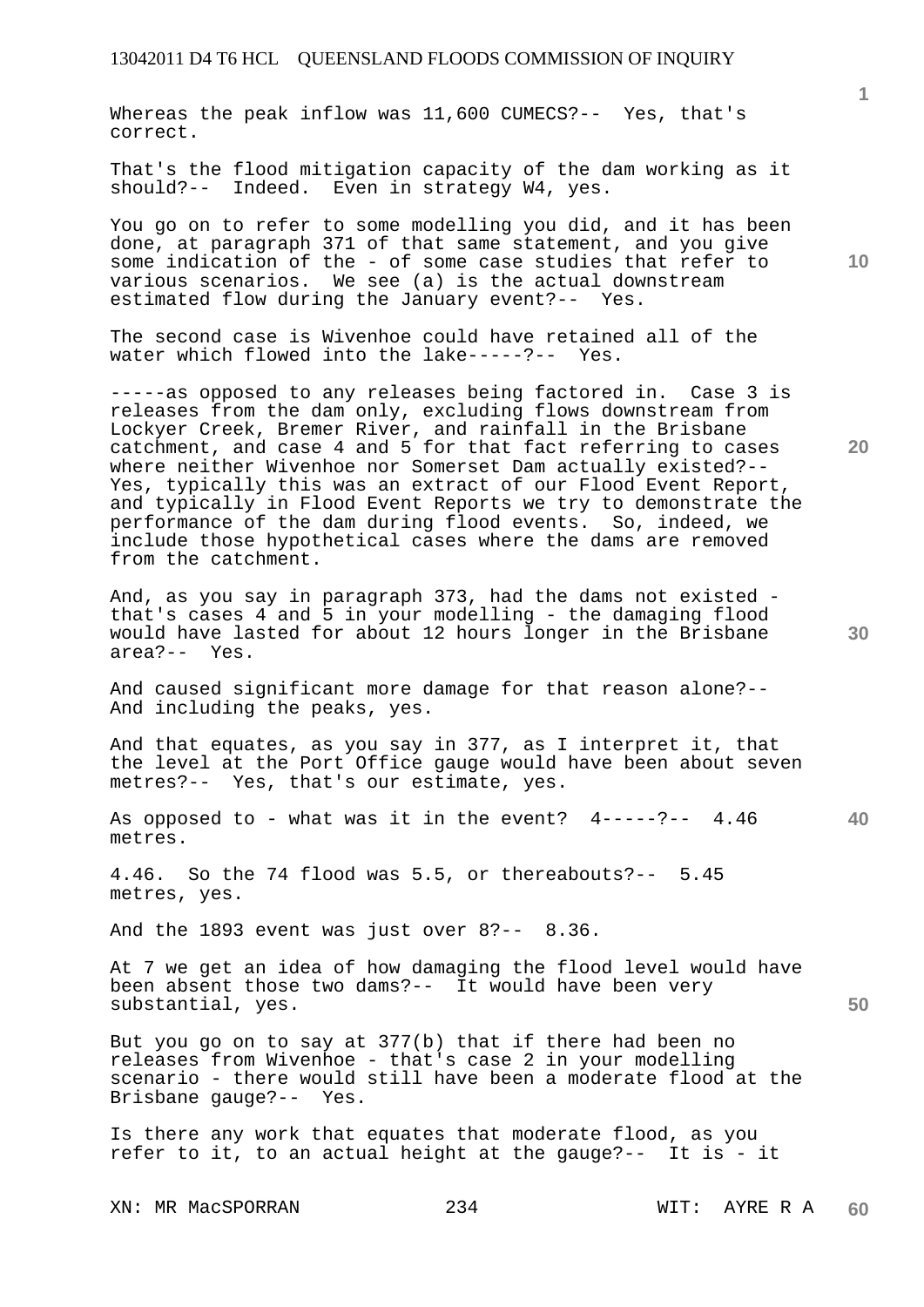is reference to the Bureau of Meteorology's standard flood classification. So that's 2.6 metres at the Brisbane gauge.

Finally, can I ask you this: in terms of Mr Malone's modelling relating to the dam level being 75 per cent FSL?-- Yes.

As you understand it, is it the case that in that modelling he has taken the dam as being 75 per cent full but on the basis that if a flood event occurred, the dam, in accordance with the manual, would require the filling of the dam to 67 point whatever it is, the usual FSL-----?-- Yes.

-----before any releases commenced from the dam?-- It is my understanding that the interim arrangements were as such, that the normal Flood Operation Manuals would apply but only after the lake level had actually achieved the required gate trigger of 67.25.

**20**  So if you are lowering the dam to 75 per cent or 64 metres or so, all you are doing is providing a greater flood mitigation capacity by that flood storage area?-- It is the storage deficit, yes.

Of three point something metres, whatever it is, before the other operation comes into effect?-- Yes.

It would be a different scenario to model starting at an FSL of 75 per cent of the usual value and starting your releases as soon as the rain started, in effect, in a flood event?-- Yes, that would be a-----

A different outcome?-- -----different set of rules, basically, yes, so the gate trigger levels would all have to be adjusted accordingly.

And the modelling for that, as far as you know, hasn't at this stage been done?-- I am not aware of it at this stage, no.

All right. That's all I have, thank you.

COMMISSIONER: Thanks, Mr MacSporran. Ms McLeod, I think you are next.

MS McLEOD: Thank you, your Honour. Mr Ayre, I appear for the Commonwealth, in this case the Bureau of Meteorology. Could I ask you some more general questions about the reliability of forecasts and predictions, and you address these issues in your first statement in paragraph 199. I take it from the evidence you've given this morning, and leading into this afternoon, that as a general statement you agree that bureau forecasts, warnings and communications provide useful guidance to dam operators but they are not determinative of decisions about release or retention of water in the dams?-- Yes, they are extremely useful in forming, in general terms, the conditions that apply.

**10** 

**1**

**30**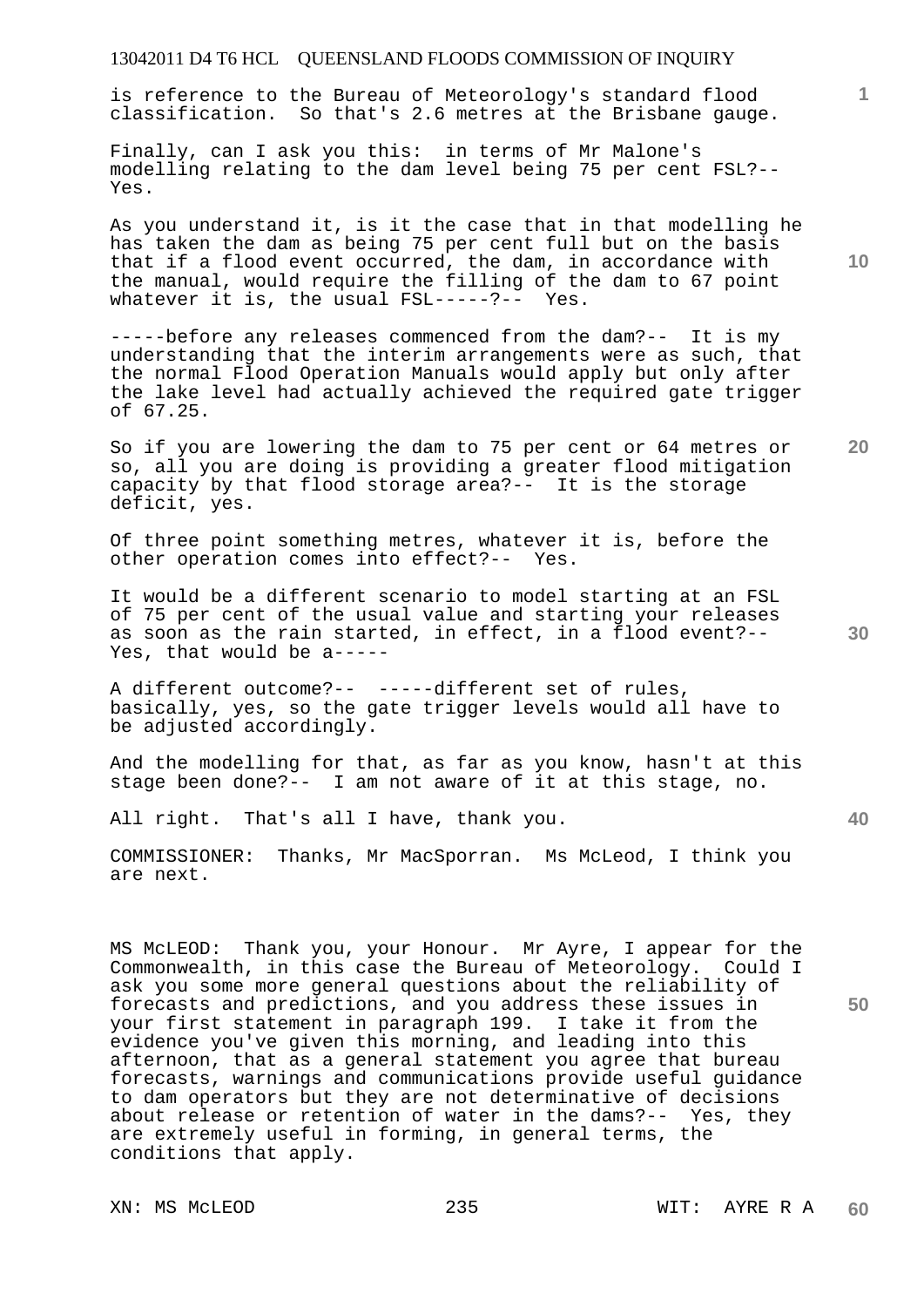Now, if you look at paragraph 202 of your statement you are not saying, you make clear, that "The bureau or its staff failed in the performance of their jobs in any manner or that they lack any expertise; it is simply a function of the unpredictable nature of weather systems and the technology that's available to predict and quantify expected rainfall." If your evidence or the Seqwater report has been interpreted as being critical of the bureau, that would be wrong, would it not?-- That's correct, yes.

It is, as you point out in paragraph 203, the issues of uncertainty that surround the measurement of weather data, the interpretation of that data, and generally the science of forecasting?-- Yes.

Can I put it simply: forecasts point to a potential; they do not guarantee a result?-- Yes, I agree with that.

Do I understand you as saying that the differences in forecasts and actual rainfall is simply a function of - you point out unpredictable - that unpredictable nature of weather systems - let's look at that first. We will hear from Mr Davidson next but do I take it you are talking in this context about the strength of the La Nina?-- Yes.

You are talking about the fact that sea surface temperatures were very high-----?-- Yes.

**30**  -----from last year. The enhancement of the monsoon?-- Yes.

And extreme rainfall in south east Queensland?-- Yes.

Which obviously impacted on the saturation of the catchments?-- Yes, it contributed to the run-off generated, yes.

Now, you said it would be helpful to have some more information about unusual meteorological events?-- Yes.

Are you aware that the bureau forecasters are available directly to queries from Seqwater about meteorology?-- I am, yes.

Do you agree that the lines of communication between the Flood Operations Centre and the bureau are very good?-- Yes, I believe they are excellent and serve their purpose well.

**50**  You also in paragraph 202 point out to issues with technology and that could include, for example, malfunctioning measuring devices-----?-- Yes.

-----that fail to transmit data for one reason or another?-- Yes, that's true.

Or that might send inaccurate data?-- Corruption of the data is always an issue, yes.

**10** 

**1**

**20**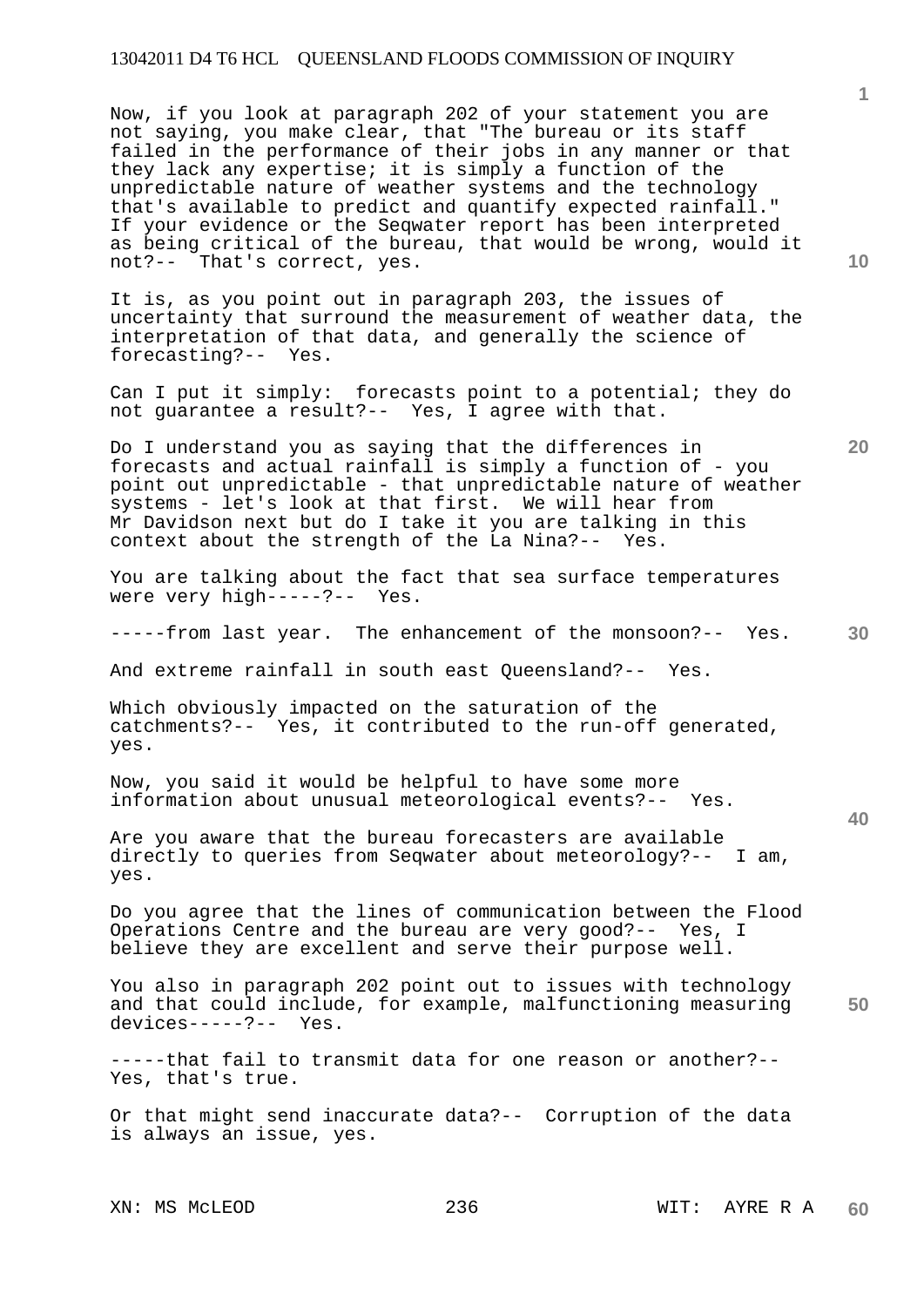**1** In fact, in your statement you mention one of the gauges that was inundated?-- Yes.

They can include faults in relaying the information from the measuring device or station back to the base?-- Yes.

They can include the known limitations or margin of errors with each of those diagnostic tools and models that you list in paragraph 204?-- Yes.

And each has their own peculiar limitations, don't they?-- They do, yes.

And you are aware that the bureau is constantly working to improve the technology and reduce those margins of error?-- Yes.

However, the limitations remain?-- They do, yeah.

**20**  And those limitations are well known to Seqwater?-- Yes, they are.

The best way to assess as a general proposition what will happen with floods and the impact of floods is to review the actual rainfall data instead of the projections of rainfall, is that correct?-- Yes.

**30**  There are still then issues, once you have the actual data about rainfalls with extrapolating, or perhaps it is interpolating the data from a specific site or the gauge to a broader area?-- Yes, the interpolation is certainly one of the factors that can jump you to the uncertainty.

As you said yesterday, there are issues of uneven falls across a particular area?-- Yes.

Not just in the temporal distribution but in terms of the uneven intensity of falls?-- Yes.

**40**  There could be more falling between the gauges or there could be less?-- Yes, not all of the intense rainfall was necessarily captured.

And I think we all have that experience of seeing heavy rain in one suburb and less in the next suburb. That's just an effect of rainfall?-- Yes.

All of that impacts upon the flow of water in streams and rivers and into dams?-- Yes.

The data is then interpreted using various models and, again, there are a number of variables or uncertainties in the model parameters that are built into forecasts, assuming, for example, that historical conditions will be replicated?-- Yes, that's true. The model calibrations parameters are, indeed, based on historical events and not necessarily of the same magnitude as the ones experienced.

**50**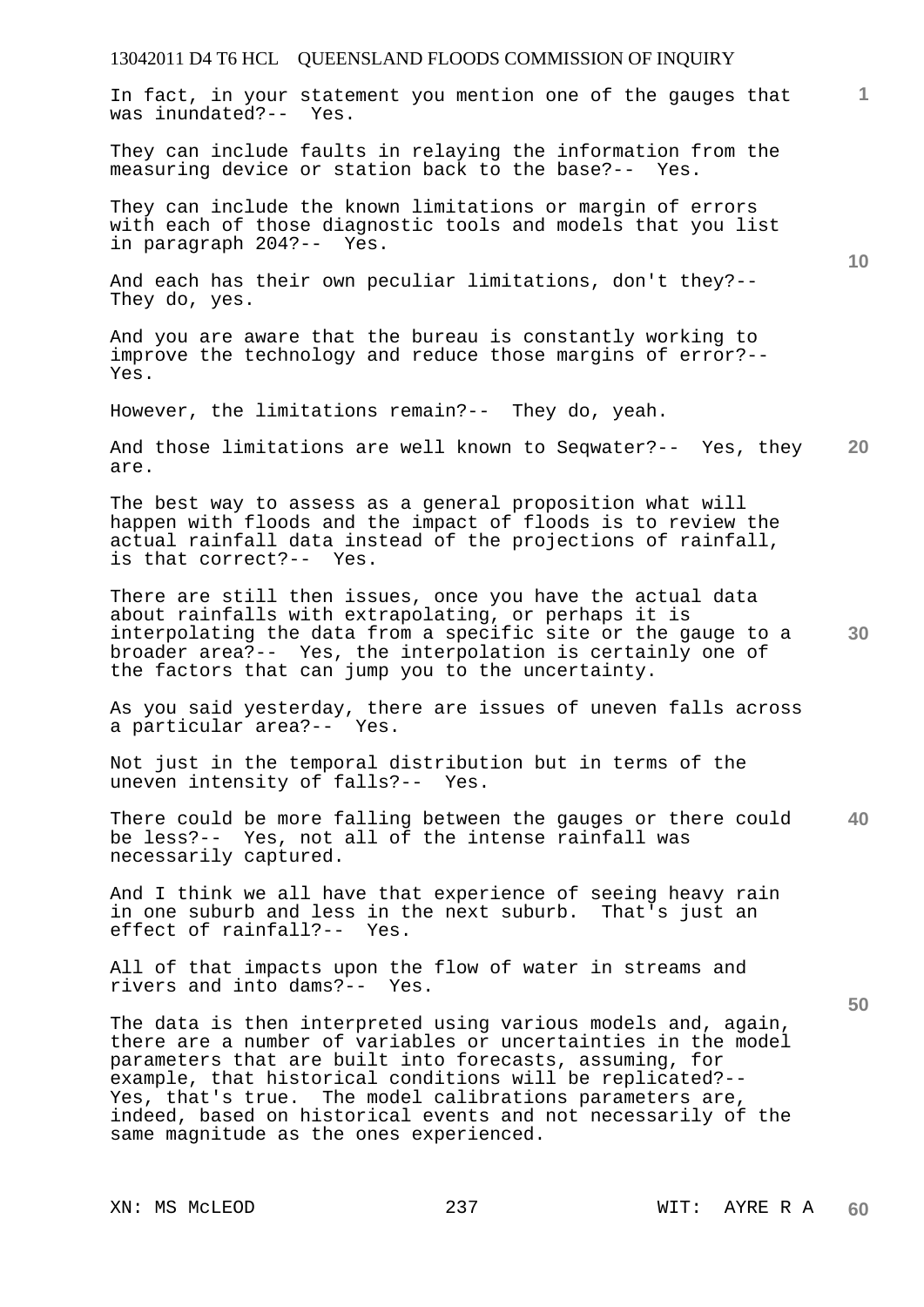So in paragraph 204 you list the various tools that are available to you or available on the bureau website. You also receive the bureau warning products?-- Yes, we do.

The manual does not prescribe one diagnostic tool or model over another?-- No, it doesn't.

And the bureau doesn't - it might express cautions or limitations with each model but it doesn't tell you to prefer one model over another?-- No, it doesn't.

The quantitative precipitation forecasts are preferred by Seqwater for a number of reasons you mention. As you noted yesterday, they are issued twice daily for a shorter lead time of 24 hours?-- Yes.

And that compares with a three or four day outlook, or a seasonal outlook, or the general warnings?-- Yes.

**20**  You also noted they are specific to the catchments?-- Yes, that's the big advantage.

And they have another big advantage, I suggest, because they have the input of senior meteorologists?-- They do, yes.

And because they are quantitative as opposed to qualitative, they give you a measure or a range of expected rainfall?-- Yes, they do.

You will often see them expressed in terms of a range; for example, next 24 hours expect 50 to 100 mm of rainfall?-- Yes, that's correct.

And as I understand your evidence in the last hour or so, what you do is run two simultaneous inputs once you have those QPFs, one is based on rainfall as measured on the ground, which gives you a base level from which to make predictions about run-off based on what is known?-- Yes.

**40**  And simultaneously you will run the second based on a number within the estimated range of rainfall?-- Yes.

The QPFs, are you aware, are produced by the meteorologists who reconcile approximately five different models of rainfall?-- I understand they are based on an ensemble of orders, yes.

And the excess model that you refer to is also one of those models that is fed in?-- Yes.

Okay. Just to make the point, if you had a four day forecast for, say, the 9th or 10th of January of 400 to 600 mm of rain, that would tell you that there is an enormous volume of rain coming but it wouldn't tell you when?-- That's correct, yes.

If you had a QPF for the same day or the next day, say, of 100 to 150 mm in the catchment, that gives you precise information about what you should do in the next 24 hours?-- Yes.

**10** 

**1**

**30**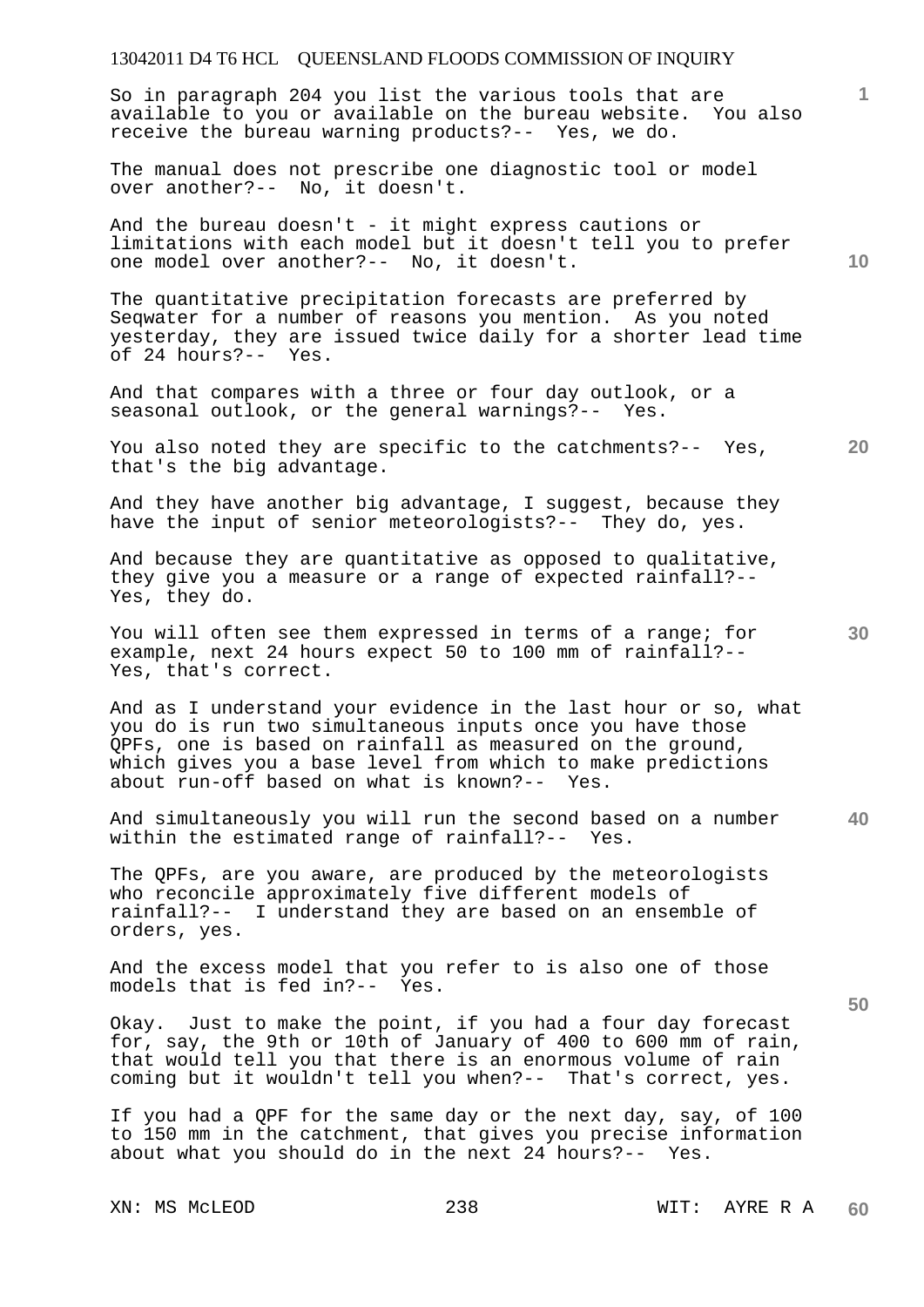You don't factor it in, as I understand, to your operations, but you do, as I understood your answer to her Honour, take it into account when you are moving towards a new strategy?-- Yes. And, indeed, the 24 hour forecast period is really the time-frame in terms of how far we look ahead in setting our operational - or the actual releases, as such.

Okay. You also have the various qualitative products that the bureau publishes and the various tools that you can read for yourselves?-- Yes, we do.

Like the radar results and the satellite results, things like that?-- Yes.

**20** 

**40** 

**50** 

**1**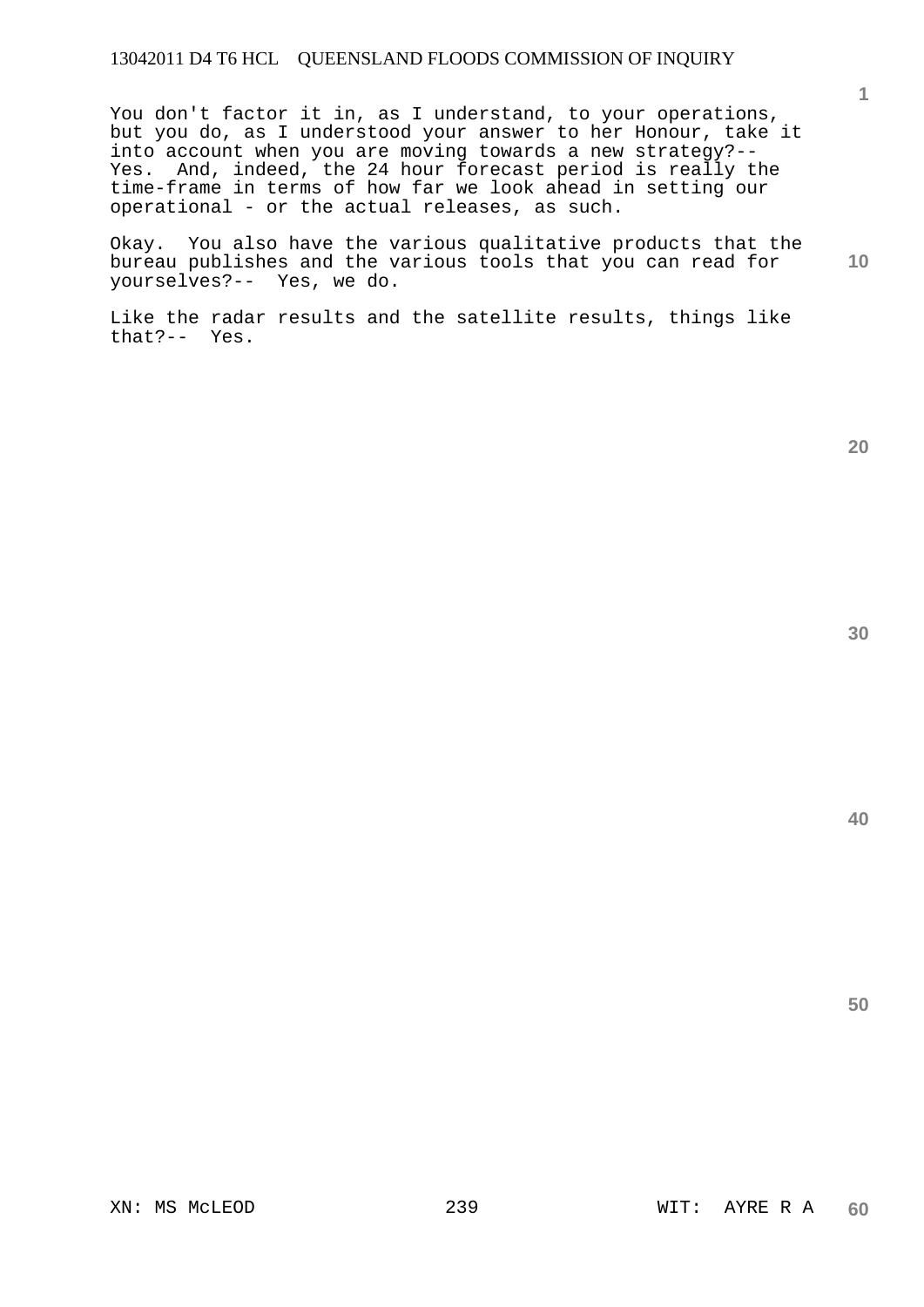The QPFs give you an indication not of volume of falls within a particular timeframe, but just the rainfall over that 24 hours?-- It's a catchment average rainfall, yes.

And as we've already covered, it doesn't give you an indication of where within the catchment the rain is likely to fall?-- No, that's correct, yes.

Each of which is relevant, of course, to working out from your point of view what's going to flow into dams and what's going to flood into rivers below dams?-- Yes.

The various tools that the BOM provide are published as we know. Are you familiar with water and land forecasts known as WATL?-- Yes, I am.

Sometimes depending on what information Seqwater is after, those tools, like ACCESS and the WATL products are preferred by you?-- Yes.

Depending on what you're looking for?-- Yes.

So, for example, when you are looking at where a system is likely to impact, you might look to those tools rather than the QPFs?-- Yes, that's correct.

Or, for example, where one tool might take into account more recent Bureau data, so, for example, if you have a QPF issued at 4 p.m. and you're looking for flood predictions based at 5 a.m. in the morning, you might look at more recent publications?-- Yes, that's correct.

COMMISSIONER: Ms McLeod, can I just ask you, how much longer do you think you will be? I don't want to bind you to anything, I just want to know whether we should take the lunch break?

**40**  MS McLEOD: I think we should take a break actually, your honour, because there are some matters raised by Mr Flanagan I do need to get some instructions about, communications with the BOM offices and so on.

COMMISSIONER: We will adjourn then until 2.30.

THE COMMISSION ADJOURNED AT 1.02 P.M. TILL 2.30 P.M.

**50** 

**20** 

**10**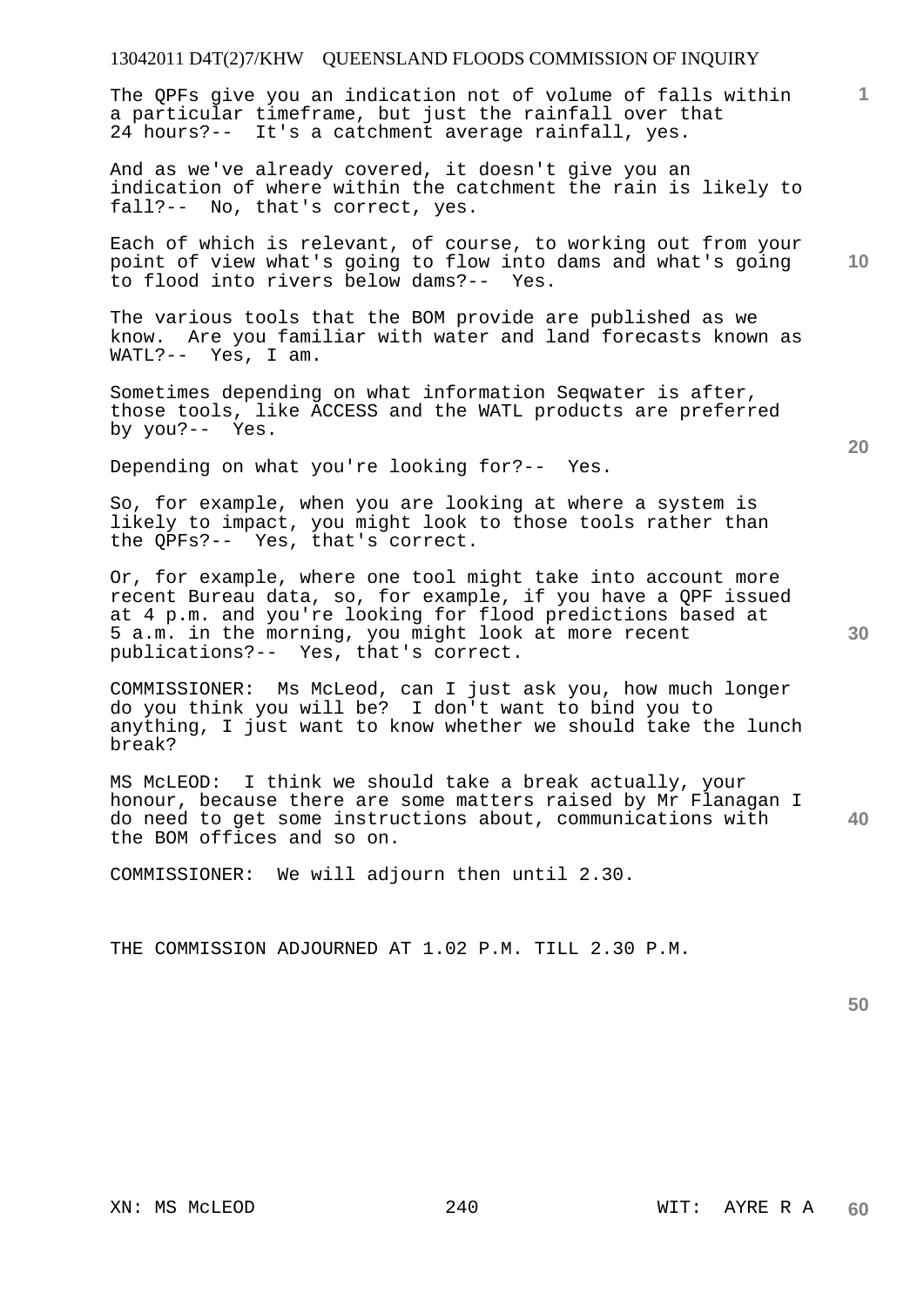THE COMMISSION RESUMED AT 2.32 P.M.

ROBERT ARNOLD AYRE, CONTINUING:

#### COMMISSIONER: Ms McLeod?

MS McLEOD: Thank you, your Honour. Mr Ayre, I was asking you about various Bureau products that are available to Seqwater and the Flood Operations Centre. These published tools and warnings are also supplemented during floods by a frequent and direct e-mail and telephone communications with Bureau Flood Warning Centre, are they not?-- They are indeed, yes.

Now, I have mentioned the Bureau cautions in terms of reliance on forecasts and your own awareness of the limitations of forecasts on small catchment areas. You were taken yesterday by Mr Devlin to an e-mail from Mr Baddiley to Mr Drury sent in December last year?-- Yes.

Please tell me if you want to see it again, but it appears in various places, if the Commission pleases, including Mr Tibaldi's statement, JT1, an e-mail of the 1st of December last year. Now, that e-mail was sent, as you understand it, was it not, in the context of discussions with the Bureau about the availability of short term forecasts of large rainfall events?-- Yes.

And Mr Baddiley produced the response that he and Mr Bergin had prepared on the 24th of July 2006, and Mr Devlin took you to that as well?-- Yes.

In summary - the letter speaks for itself, of course, but in summary, back in 2006 the Bureau was emphasising this cautionary approach to both a quantitative precipitation forecast, the use of them, and the numerical weather prediction models?-- Yes, they do.

The Bureau noted back in 2006 that they showed considerable error or uncertainty in the prediction of location, amount and timing of rainfall events at the catchment scale, despite improvements at the larger scale?-- I can recall that, yes.

Did you participate in the technical meetings in October /November last year between Seqwater and the Bureau?-- No, I did not.

Okay. Do you understand the purpose of those technical meetings was to discuss and refine technical capabilities and arrangements in flood prediction and warning for the Brisbane River?-- Yes.

I should say the Brisbane City Council participated in those as well. The Bureau noted their concerns then by reproducing **1**

**10** 

**20** 

**40** 

**30**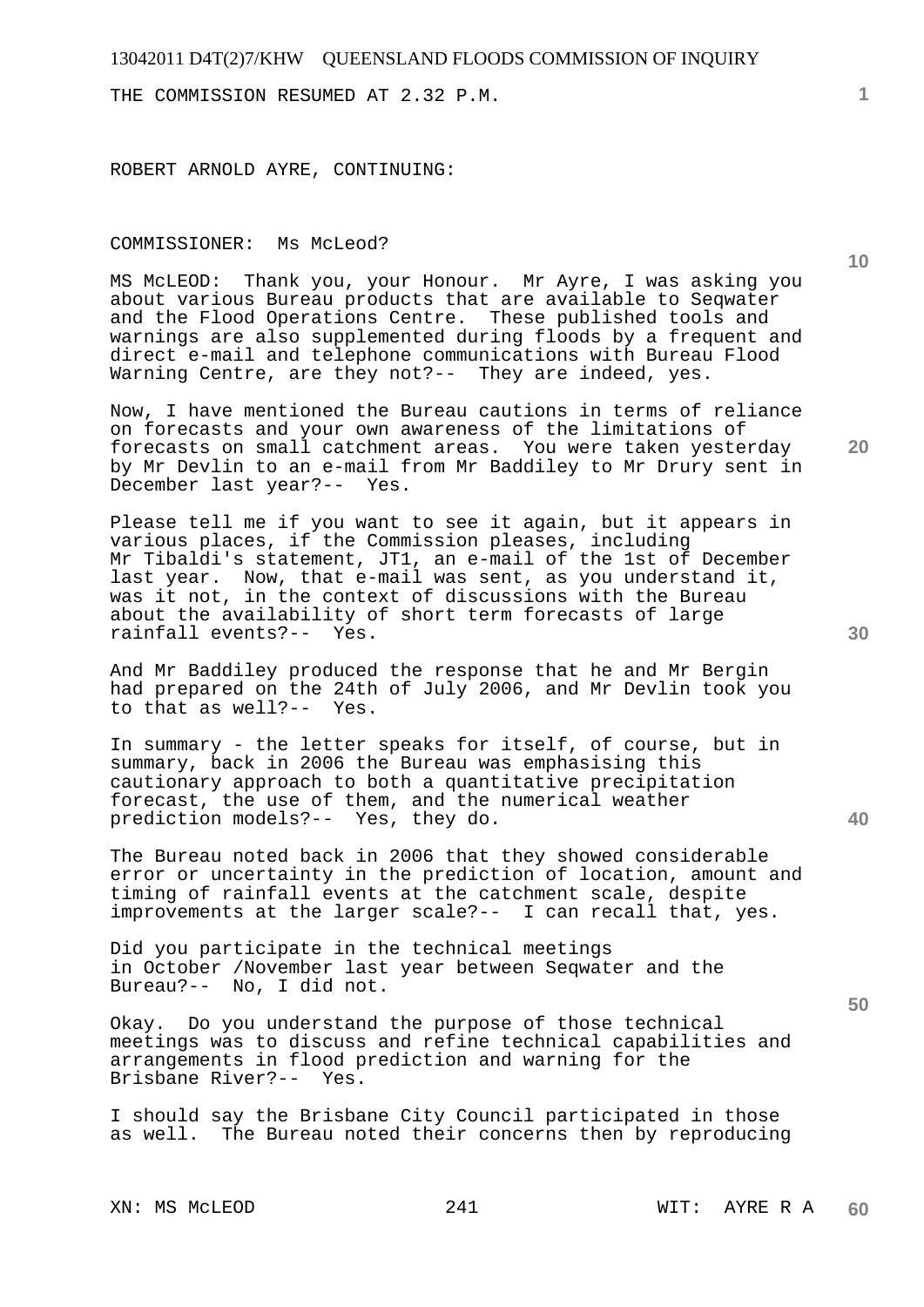this letter of 2006 about the state of accuracy or inaccuracy of the QPFs-----?-- Yes.

COMMISSIONER: Ms McLeod, is there much point asking Mr Ayre if he wasn't there?

MS McLEOD: I will move on, your Honour. In summary, it's the aim of both organisations to continue to improve these capabilities and the arrangements on an ongoing basis; would you agree with that?-- Yes.

In your second statement, at paragraph 109, you mention an e-mail - if you have that paragraph now, you refer to an e-mail from the Bureau Flood Warning Centre which noted flash flooding in the Lockyer Creek?-- Yes.

And you mentioned the discussion between the Flood Operations Centre and the Flood Warning Centre at paragraph 114 onwards?-- Yes.

Those discussions concerned the magnitude and the timing of the arrival of the peak of the flood in the Lockyer Creek, did they not?-- They did, yes.

The Flood Operations Centre needed to take those flows into account for an assessment of the impact of releases on the Brisbane River levels overnight on the 10th and 11th of January?-- That's correct, yes.

And that was about 8 p.m., was it?-- Around about 8 p.m. that evening, yes.

Were you aware at that time there had been issued on the 10th of January a flood warning at 4.16 p.m. which specifically mentioned Brisbane City?-- Yes, I was aware.

Okay. Incidentally, are you aware that the flash flood warning posted by the Bureau on 10th of January is not a usual Bureau product?-- Yes, I am.

You would, therefore, know that the Bureau does not issue flash flood warnings?-- Yes, I'm aware of that.

Do you understand why?-- Yes.

Could you tell the Commission why they don't do that?-- It's just such short response and on such localised scales that reporting that sort of information is very difficult.

In terms of the short scale, a flash flood is considered to be one that develops within six hours of rainfall?-- Yes.

In terms of the local knowledge, that can include topography, the creek systems, infrastructure and things that the Bureau is simply not aware of at a local scale?-- That's correct, yes.

**40** 

**50** 

**10**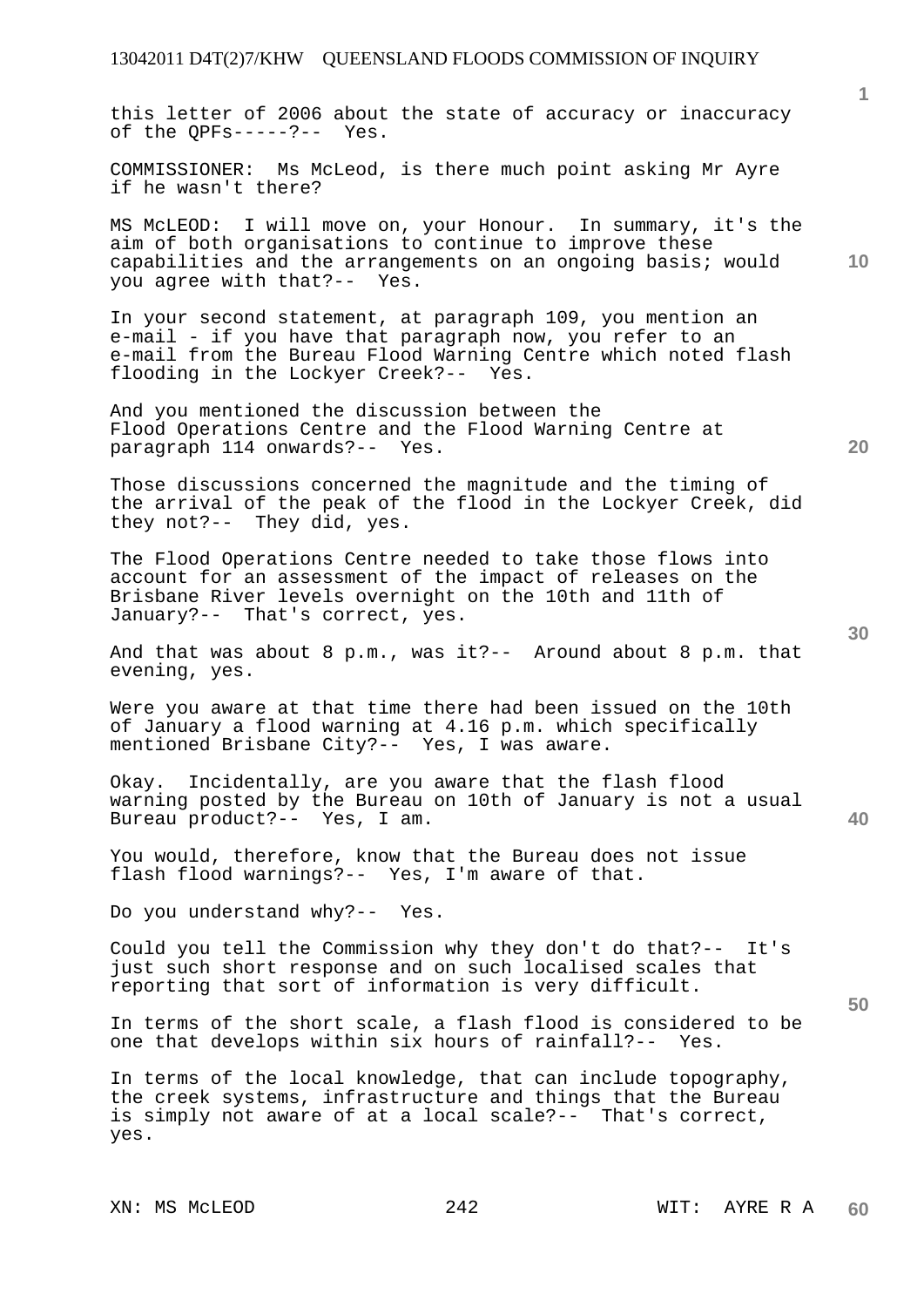Okay. The Bureau predictions are for catchments across

Queensland, not for individual creek systems, are they?-- That's correct.

COMMISSIONER: Ms McLeod, wouldn't all this be better put to your witness when he turns up, not that he's your witness actually, but Mr Davidson? I understand you want to get this across to the public, but I don't really see the point of doing it through Mr Ayre, who is a flood engineer, not someone employed by the Bureau.

MS McLEOD: I think I have finished that line of questions, anyway, your Honour. The last thing I need to ask you about is at paragraph 165. You refer to a teleconference with the Bureau on the 11th of January at 3.49 p.m.?-- Yes.

Now, there had been at approximately 1.30 p.m. on the 11th of January a communication to the Bureau of a significant change to the release strategy that was signalled. You are aware of that?-- I am aware of that.

And the difference was essentially an increase from - an expected peak of between 3 and 4,000 CUMECS to around six and a half thousand CUMECS?-- Yes.

You'd also asked the BOM to consider the impact of around 9,000 CUMECS at around that 1.30 p.m. time?-- Not me personally, but the Flood Operations Centre.

Yes, I'm sorry, I should have specified that. The Bureau proceeded to model the outcomes of that new six and a half thousand CUMECS maximum peak and produced - discussed that with the Flood Operations officers at 3.49?-- Yes.

Prior to the issuing - just before that teleconference, they had issued a flood warning at 3.24 p.m.. Were you aware of that?-- I can't recall that one, no.

I should ask: you did you participate in that teleconference at 3.49 p.m.?-- Yes, I believe I was there.

The 3.24 flood warning issued by the Bureau for the Lockyer, Bremer, Warrill and Brisbane River below Wivenhoe, including Brisbane City, made mention at that time of the 1974 flood peak expected at Brisbane City gauge and, for Ipswich, reaches of at least 22 metres during Wednesday and further rises. So, do you recall whether those matters were discussed in the teleconference with the Bureau?-- I do have a recollection of those numbers, yes.

And those were predicated upon the releases of six and a half thousand CUMECS?-- I believe that to be so, yes.

You indicated, I think, in your evidence that it wasn't - you didn't need to proceed with a 9,000, 10,000 CUMECS releases

XN: MS MCLEOD 243 WIT: AYRE R A **60** 

**10** 

**1**

**20** 

**40**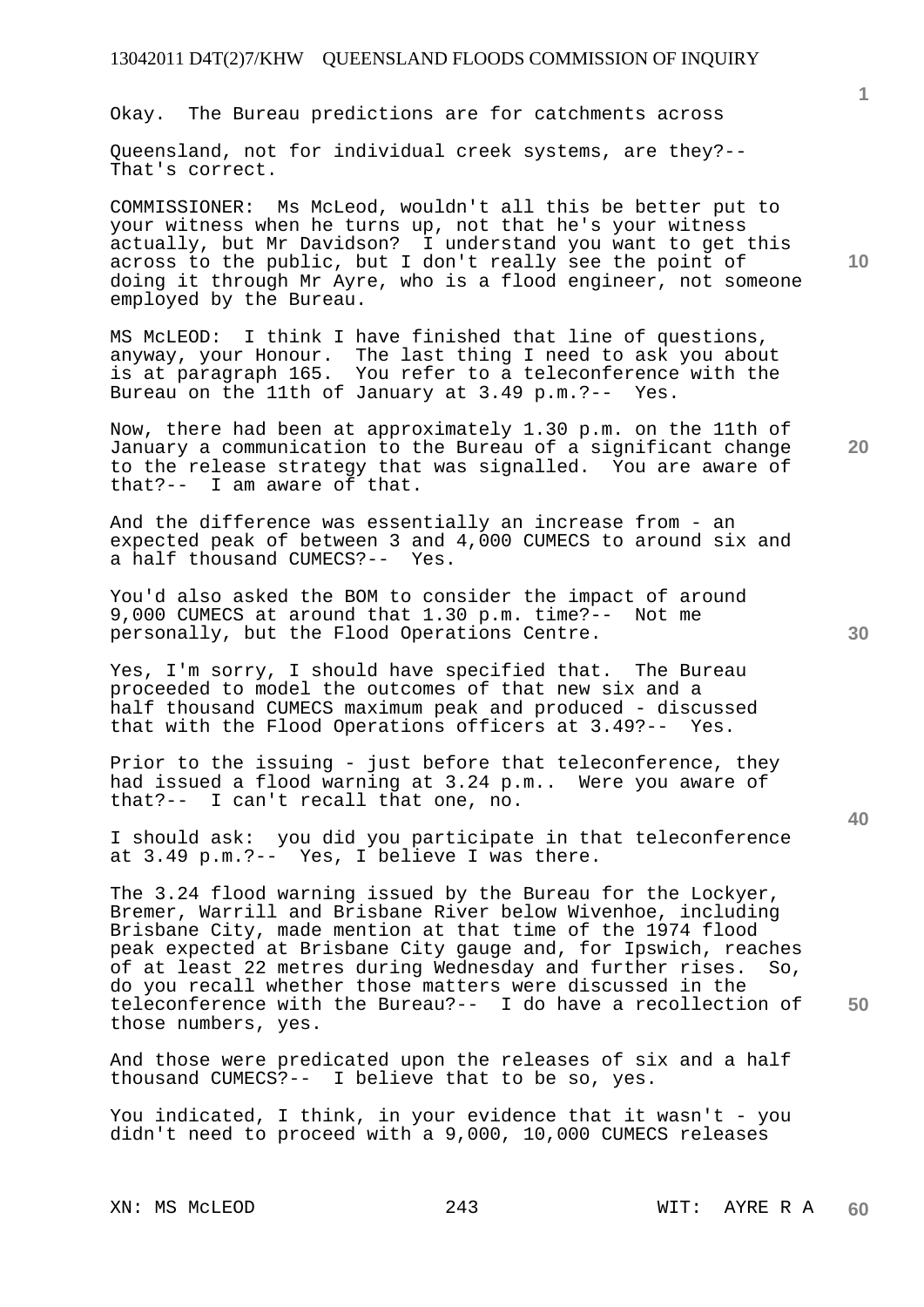because of the rerouting calculations you'd undertaken?-- Yes, that's correct.

Yes. The effect of the Bureau warning at 3.24 p.m. was, I

suggest, that Ipswich had at least 24 hours lead time of a flood of at least 22 metres and Brisbane City had a lead time of approximately 36 hours for floods exceeding the 1974 peak; do you agree with that?-- Yes.

This is, in fact, I suggest, an example of an efficient exchange of information between the Bureau and the Flood Operations Centre?-- I'd agree with that, yes.

And the net result was that Ipswich, Moggill and Brisbane well, Ipswich and Moggill had a warning about flood levels with about a 24 hour lead time, as I said, and Brisbane had about a 36 hour lead time?-- Yes.

Thank you, Mr Ayre.

COMMISSIONER: Mr Telford?

MR TELFORD: Thank you, your Honour. Mr Ayre, good afternoon. My interests involve the operation of the Splityard Creek Dam?-- Yes.

I have only two matters that I'd like to clarify concerning your evidence. Can I ask you to take Exhibit 18, which is your statement made 29 March, and turn to page 58, please, and also you have in front of you paragraph 8.1 of the Wivenhoe and Somerset Flood Manual. Do you have those?-- Yes, I have those.

Mr Ayre, at the commencement of paragraph 172, you describe a communication made to Tarong Energy?-- Yes.

**40**  It's the case, isn't it, that Tarong Energy complied with that request?-- They did indeed, yes.

Thank you. And cooperated with Seqwater?-- They did, yes.

Yes. Can I take you to the last sentence in paragraph 172?-- Yes.

The 300 millimetres that you referred to there you take from paragraph 8.1 of the manual?-- I believe I do so, yes.

That's not a calculation that you have arrived at yourself?-- No, not in that context.

Can I suggest to you that if you look at paragraph 8.1 of the manual, the figure of 300 millimetres involves two variables? The first is an input effectively of the entire volume of Splityard Creek Dam, 28,000-odd megalitres?-- Yes, it would.

**10** 

**1**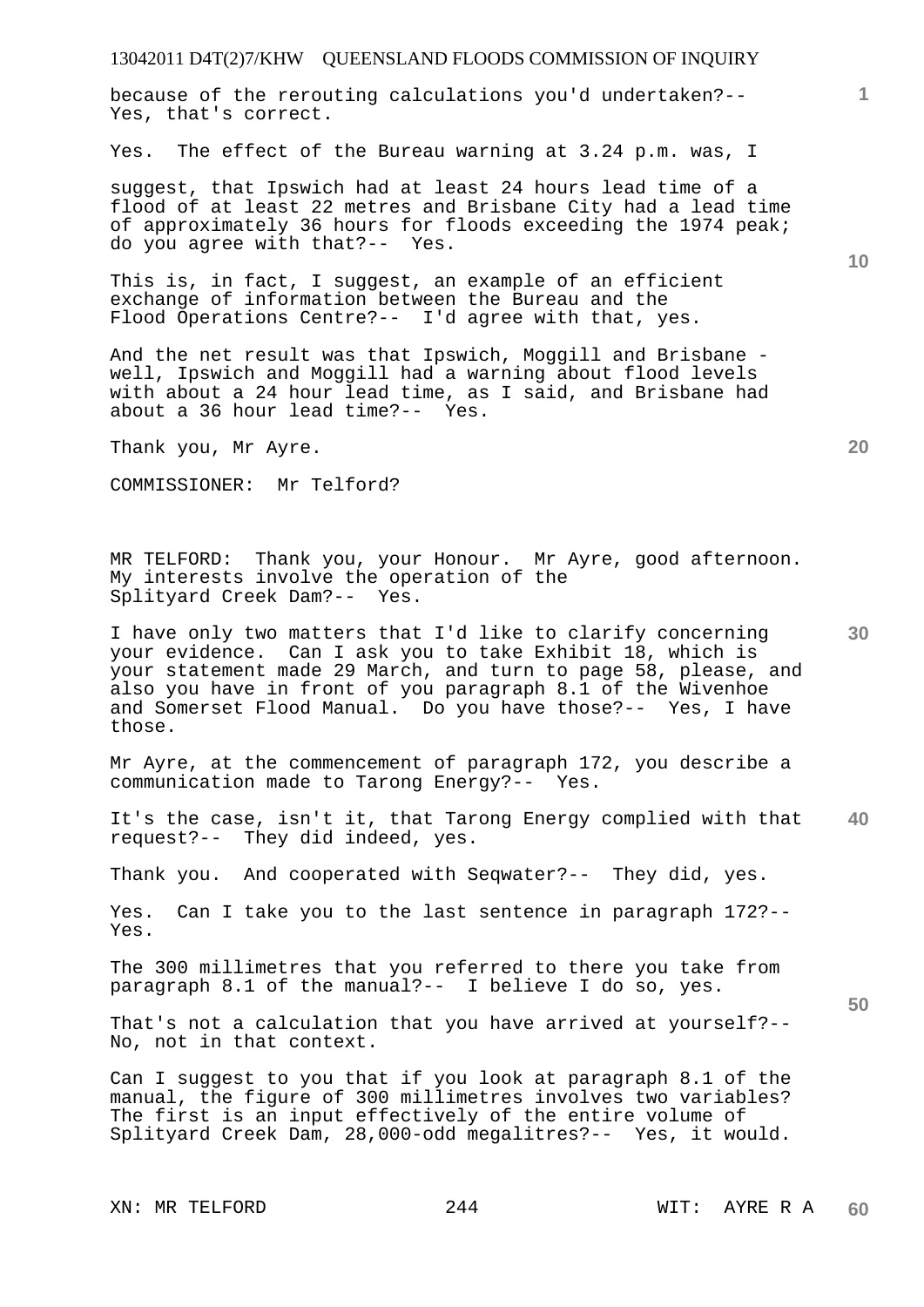And the second input is that discharge occurring at or about FSL?-- Yes, that's correct.

Neither of those things happened on this occasion, did they?-- No, that's right.

And, in fact, when you refer to the figure of 300 millimetres at paragraph 172, you are talking about initially an interaction or a conversation that occurs shortly prior to 6 p.m. on the 11th of January?-- Yes.

So, the reference there to 300 millimetres being added to the height of Wivenhoe Dam is not something that happened on the 11th of January?-- No, that wouldn't have been contemplated at that time.

Yes, thank you. Those are my questions, Commissioner.

COMMISSIONER: Thanks, Mr Telford. Mr O'Donnell?

MR O'DONNELL: Can I show you this, please? Did you recall it's the attached report I'm interested in, Rainfall Forecast for the Wivenhoe Dam Catchment."?-- Yes.

You have seen that before?-- I have, yes.

Around the time it issued?-- Yes, I believe it was some time in December.

And this was giving advice to the flood engineers specific to what reliance they can place upon the Bureau's rainfall forecasting in making decisions about the management of Wivenhoe Dam?-- Yes, it was.

Can I direct your attention to the second page, paragraph 6? Would you mind counting down with me to about halfway through the paragraph, there's a sentence, "Whilst it is not considered", do you see that?-- Yes.

"Whilst it is not considered that this will provide a sufficiently accurate method for objective decision-making for prereleases from Wivenhoe Dam, the probabilistic rainfall forecast may provide a basis for a risk management approach." Has that sentence, read in the context of the rest of the advice here, influenced the extent to which you as the flood engineer place reliance upon forecasts of rainfall and making decisions whether to release water from the dam?-- It is a consideration we take into account, yes.

In what respect or in what way?-- It's, I suppose, a judgment in terms of how reliable or how much uncertainty is associated with those forecasts.

XN: MR O'DONNELL 245 WIT: AYRE R A

**10** 

**20** 

**1**

**30** 

**40**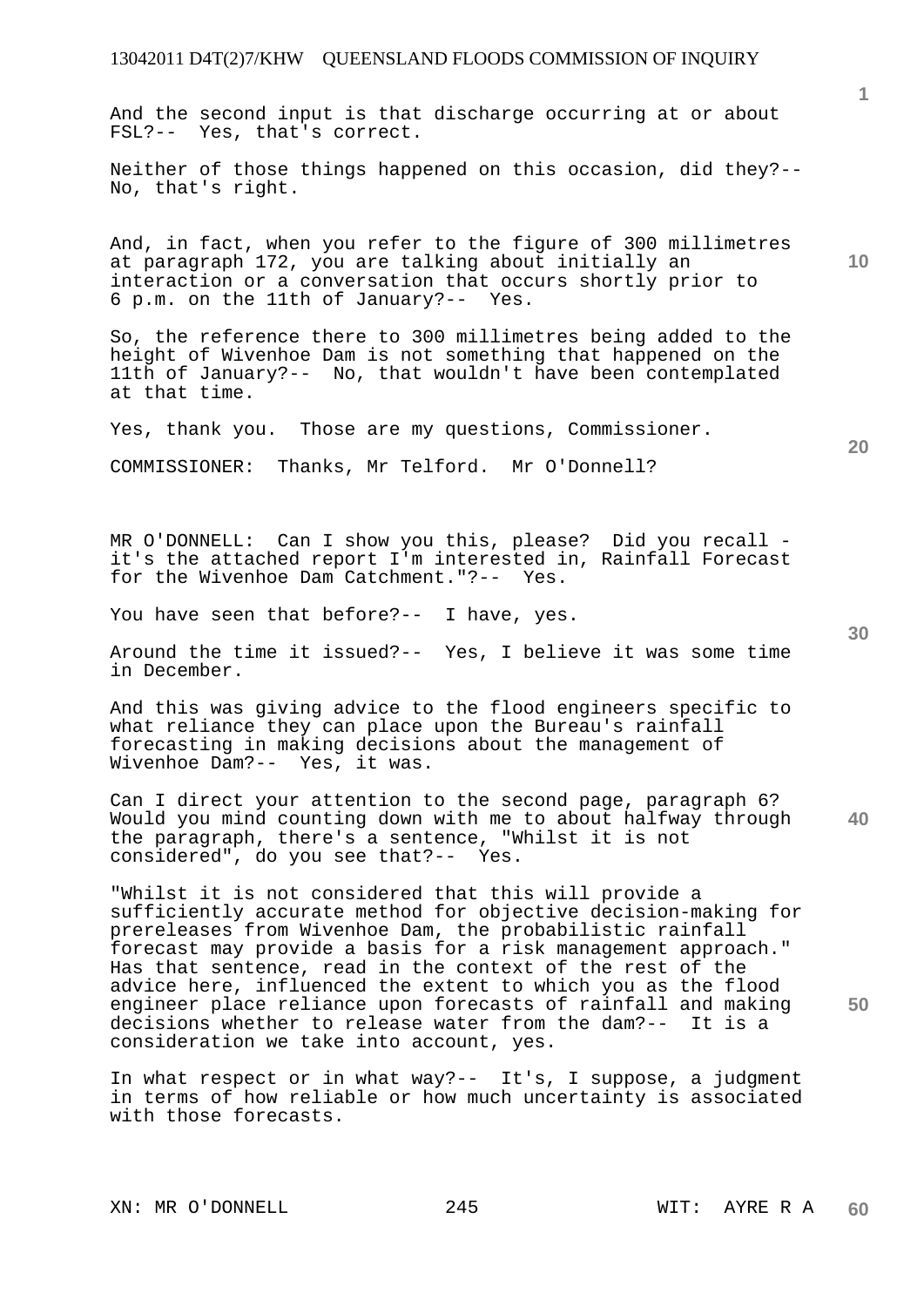In other words, the weight you put upon-----?-- Yes.

-----forecasts or modelling?-- Yes.

In particular, if someone was considering whether to move to a W4 strategy or not, given what you have told us here of the consequences of that strategy, what weight, in your opinion, ought to be placed upon modelling done with forecasts?-- I

would - I certainly wouldn't be relying on that approach solely, I would have to be very sure, and in consideration of page 29, the second paragraph in the manual, in fact, I would be putting - placing more weight on the actual lake levels in - before I invoked Strategy W4.

In other words, whether the level was at 74?-- Or close to, with a high degree of confidence that it would exceed EL74.

Thank you. Has any advice been issued from the Bureau, so far as you know, saying that reliance to be placed upon its forecasts has improved significantly since this advice was given?-- No, I don't believe so.

Thank you. I will tender that document, your Honour.

COMMISSIONER: Exhibit 36.

# ADMITTED AND MARKED "EXHIBIT 36"

MR O'DONNELL: Now, can I take you to something else? You can close that up, Mr Ayre. I would like you to have before you the model runs, which are now Exhibit 22-----?-- Yes.

-----the manual, the Flood Report and your second witness statement, which is Exhibit -----?-- I don't have the Flood Report with me.

If you go first to the model runs, Exhibit 22, and turn to model run 22, this is the model run on Sunday, the 9th at 8 p.m.?-- Yes.

And Counsel Assisting the Commission took you to page 120, which is the model Wivenhoe Dam level lakes?-- That's right. That's on the screen, yes.

**50**  And he showed you that the blue line exceeded the 74 level?-- Yes.

And one of the questions he put to you was along the lines of, "Well, there you are, the model shows above 74, so that's an appropriate justification for moving to W4 strategy on the night of Sunday, the 9th."?-- In light of the discussion we have just had, I would suggest that we would be relying more

XN: MR O'DONNELL 246 WIT: AYRE R A

**30** 

**10** 

**1**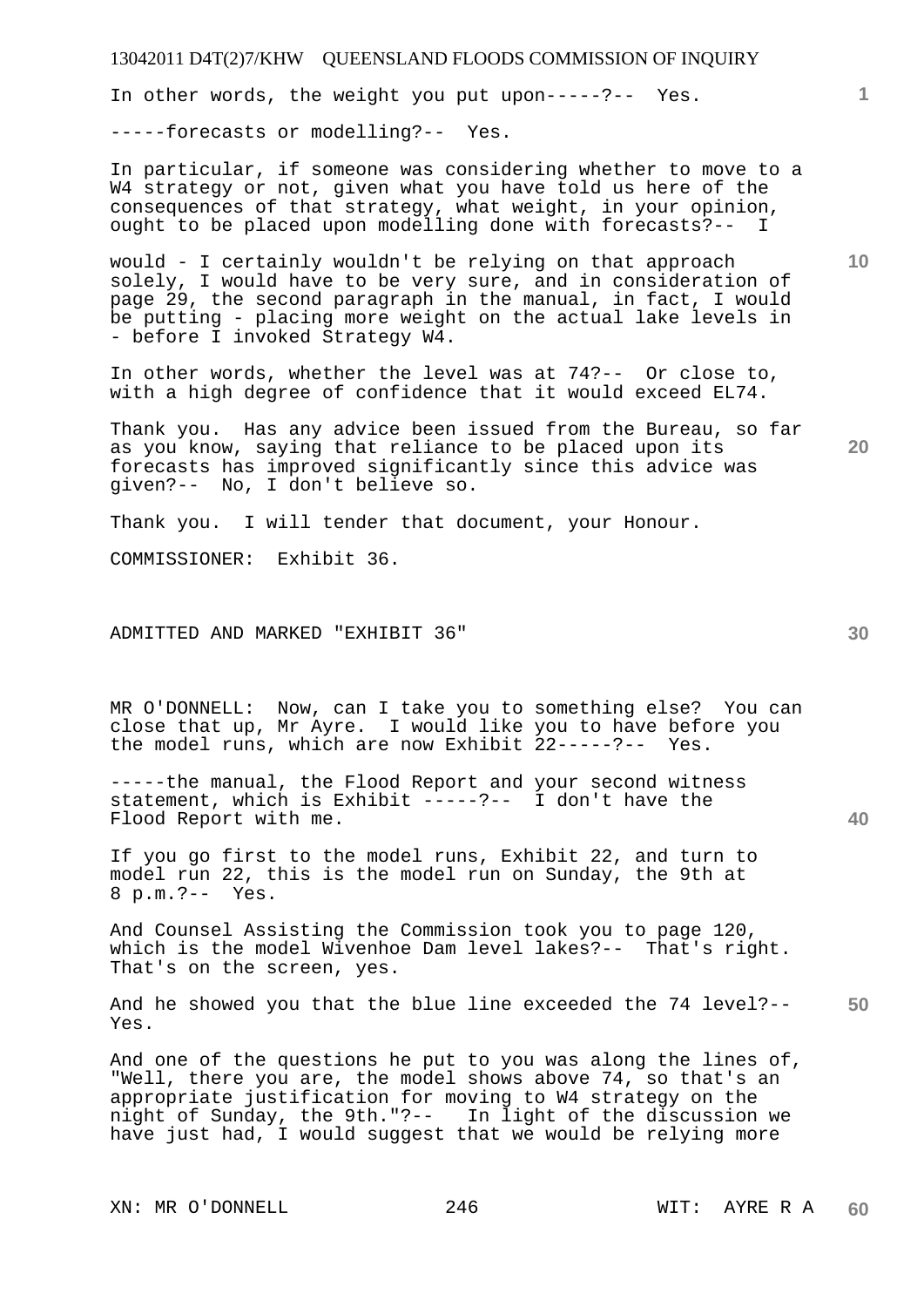heavily on the actual lake levels approaching the EL74 before we would actually invoke Strategy W4.

That's the area I want to explore with you. What I would like to do is imagine we are back in the Flood Operations Centre on Sunday the 9th and can we look at what was actually happening on the dam and what information was available to you as overall flies on the wall. Can we do that?-- Yes.

Now, firstly, can we look at the physical situation at the

dam? I think you will find some information about that in the Flood Report. I will go to page 157. Now, at page 157 is part of a section called, "Dam Inflow and Flood Release Details." ?-- Yes.

And if we can look down the left-hand column of page 157, for the 9th of January we see an entry at 8 p.m.?-- Yes, I do.

Which is the same time as the model-----?-- Model run, yes.

-----Counsel Assisting took you to, and if we look across to the right-hand examine columns, we see under the second column, "Lake Level.", the level of the lake at that time?-- 69.1 metres AHD.

Right. So, it's got nearly five metres to rise before the lake level actually crosses the 74 threshold?-- Yes.

Can we look across to the right-hand side of that page? See the columns, "Total Outflow.", and, "Total Inflow."?-- Yes.

Can we see from those what was the outflow of the lake at the time?-- The release was 1,419 cubic meters per second.

And the inflow?-- 7,338 cubic meters per second.

And can we also some of the other considerations applying at the time that are described in your second witness statement, if you wouldn't mind looking at pages 26 and 27? Page 26 at paragraph 76 commences with the situation report at about 9 p.m. on the 9th, so about an hour later than the time we're looking at?-- Yes.

Can you highlight for us what are the key features in that that bear upon this question of should you go to W4 at this time?-- The fact that there was heavy rainfall that had been recorded particularly in the upper reaches of the Brisbane and surrounding catchments which then flowed into Lake Wivenhoe and Lake Somerset.

All right?-- The other important features of it are the actual recorded - the lake levels at that particular time.

The 69.1?-- Yes.

All right. You also discuss at paragraph 78 and 87 a need to

XN: MR O'DONNELL 247 WIT: AYRE R A

**10** 

**20** 

**1**

**30** 

**40**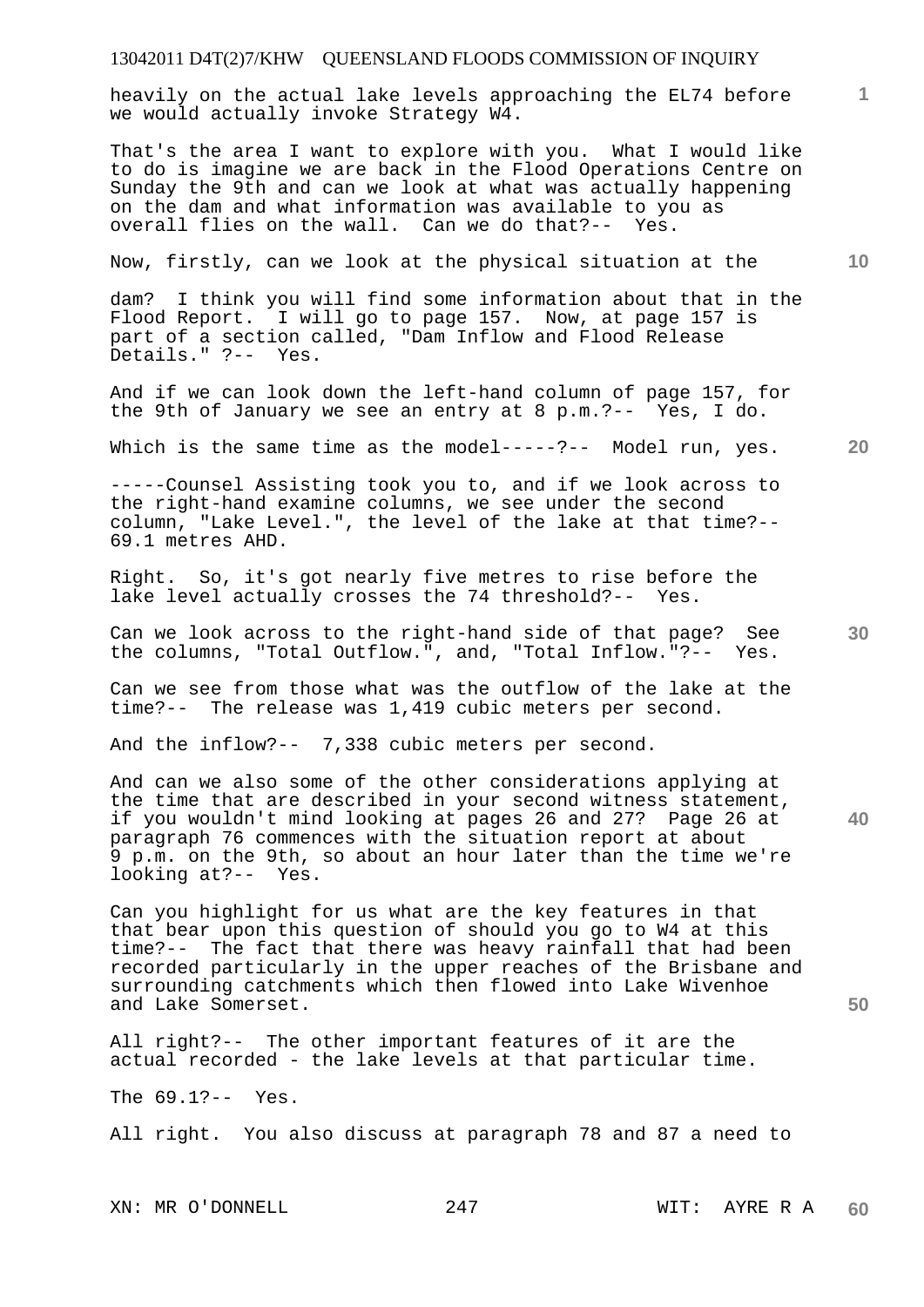close bridges before the releases are dramatically increased?-- Yes.

And that had yet to happen?-- No, Mt Crosby Weir Bridge and Fernvale Bridge, the Brisbane Valley Highway was still open at that stage.

So, they would have to be closed before you could ramp up that-----?-- Yes.

Let's say that Counsel Assisting the Commission though is there, he's standing in the room with you, and he's pointing

to that blue line and saying, "Time to move to W4." Let's just assume that for the moment. You're the senior engineer, it's your call?-- Yes, I would resist the suggestion, because I wouldn't think it was appropriate at that stage, given that the lake level was still at 69.10 metres.

**20**  Would you take into account the consequences if you then moved to the W4 strategy?-- The consequences would be very significant, yes.

Let's think about those for a moment. If we look at the manual as to what it tells us is to happen under a W4 strategy - I am looking at page 29 - about halfway down the page, under the paragraph commencing, "Under Strategy W4.", "The release rate is increased as the safety of the dam becomes a priority.", and then the next statement rather suggests the opening of the gates is to occur until the storage level at the Wivenhoe Dam begins to fall?-- Yes.

Now, as you would apply that in practice, does that mean you increase the gates until the outflows exceed inflows?-- Yes.

Now, if we look at the inflows to Wivenhoe Dam on this Sunday evening, if we go back to the Flood Report page 157? Can you tell us what the inflow was at the time?-- The inflow at 9 o'clock?

8 o'clock, I think it was?-- Oh, 8 o'clock when the model run was down was 7,338 cubic meters per second.

So, you would have to increase the releases until you had reached that figure or at least until that figure diminished below the release level?-- Yes, that's correct.

If you had began opening the gates up to release that sort of rate on the Sunday evening, given the flows from Bremer and Lockyer into the Brisbane River, can you give us some idea of what might have been the consequences in Brisbane?-believe very significant flooding would have occurred in the lower reaches of the Brisbane River due to the combination of the releases and the downstream tributaries.

So, does that mean water over people's floors?-- I believe it would be certainly a major flood in Brisbane.

XN: MR O'DONNELL 248 WIT: AYRE R A

**10** 

**1**

**40** 

**50**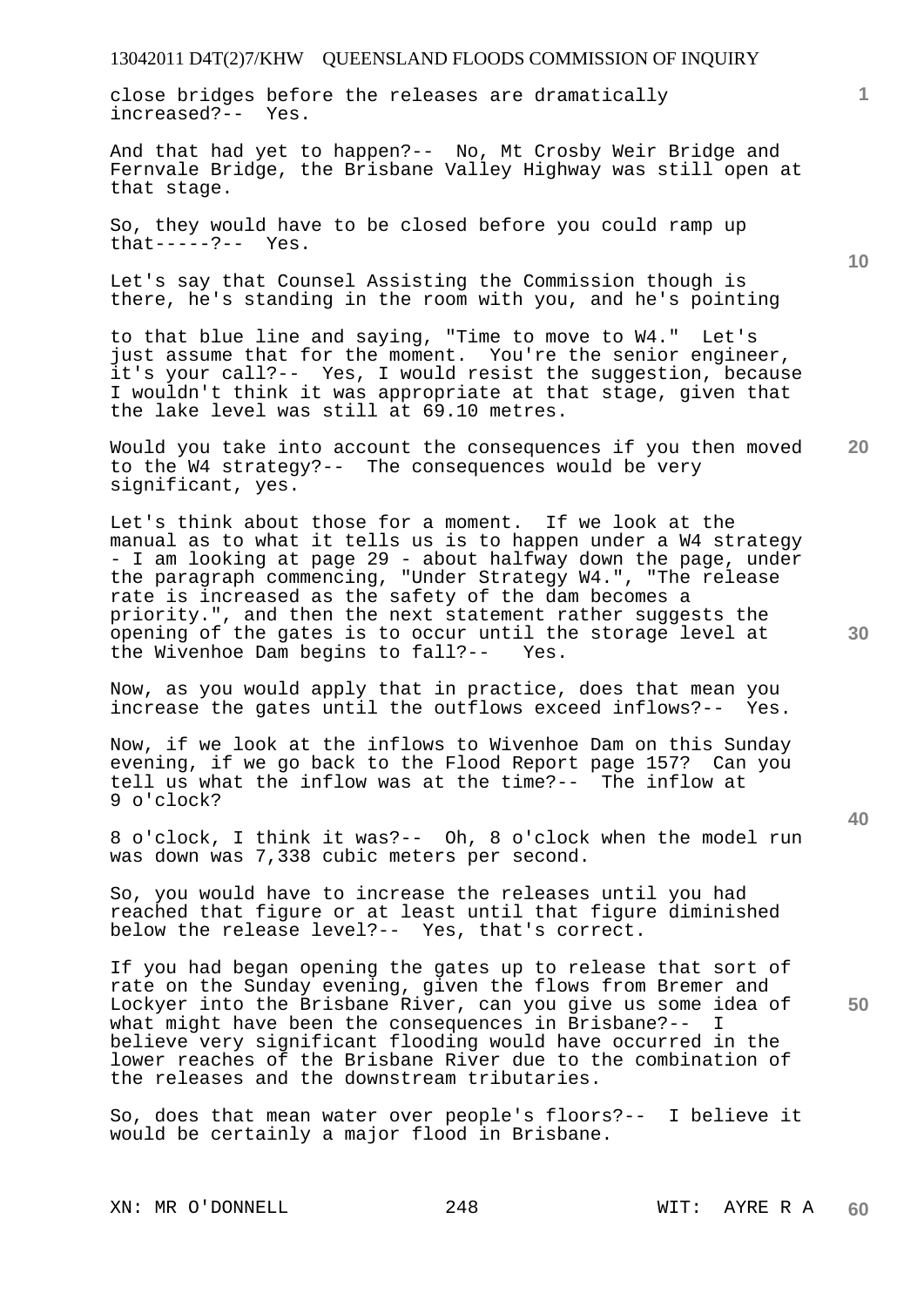The maximum release date from Wivenhoe in the January '11 period was about seven and a half thousand CUMECS, wasn't it?-- Yes.

So, you would be looking for release rates close to that?-- We're - just looking at the inflows, they don't peak until 8 a.m. on the Monday morning, so I would expect actually the release rates to be somewhere between 7,000 and, indeed, 10,000 cubic meters per second.

What would you say to residents of Brisbane who came to you and said, "Well, you flooded my house, but you didn't need to. Wivenhoe was still five metres below the 74 level. You

flooded my house on a forecast that the rain might not fall, it might not fall as much as the Bureau has said, might fall else where."?

COMMISSIONER: That's a rhetorical question, is it, Mr O'Donnell?

MR O'DONNELL: I am inviting a response from Mr Ayre.

COMMISSIONER: Well, what would you say?-- Well, I'd have to agree, there's no guarantee that rainfall in a forecast would necessarily occur in terms of the depth or the location that's been specified.

**30**  MR O'DONNELL: Would you say that this highlights the dangers of moving to a strategy like W4 based upon a forecast?-- Yes, I do believe that's the case.

And it highlights the W4 is more something of last resort rather than something you go to unless you're forced to?-- It's certainly a decision that we - or don't take lightly and, indeed, is only taken when there is little other alternative in which to deal with the flood.

Can I move from there? Counsel Assisting put to you that following that model run 22 there's a series of model run all showing the blue line over 74. So, I want to take you to a number of time periods between that Sunday evening and the Tuesday morning and get your assessment of the situation and where it was appropriate to move to W4 at other times as well. Can we look - you're on that nightshift, that Sunday night?-- I was, yes.

You finished the nightshift about 7 a.m. on Monday morning?-- Yes.

Can we look around the end of that shift on Monday morning? I think you will find the appropriate model run is number 25. Page 138 I am looking at?-- Yes.

Again, it shows the blue line above the 74, about 74 and a half?-- Yes.

XN: MR O'DONNELL 249 WIT: AYRE R A

**10** 

**20** 

**1**

**40**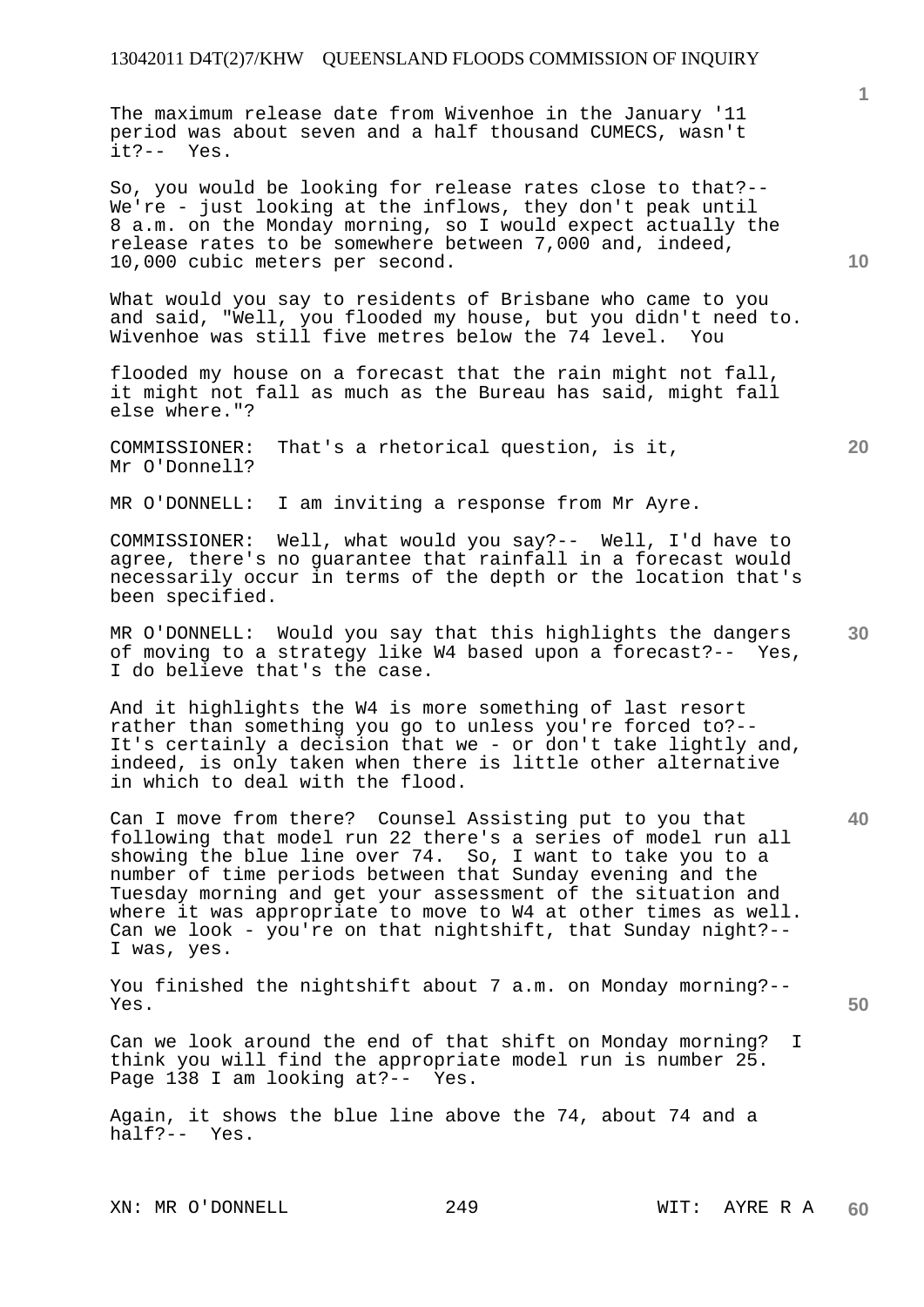The red line was well below, it was below 73?-- Yes.

Can we look at what's the physical situation of the dam at this time? Do we see that in the Flood Report, page 157, the 10th of January? I am looking at the entry for 6 o'clock, towards the end of your shift. We see that the level of the lake is now 70.96?-- It's just been scrolled off, sorry. Yes.

**10** 

**1**

**20** 

**40**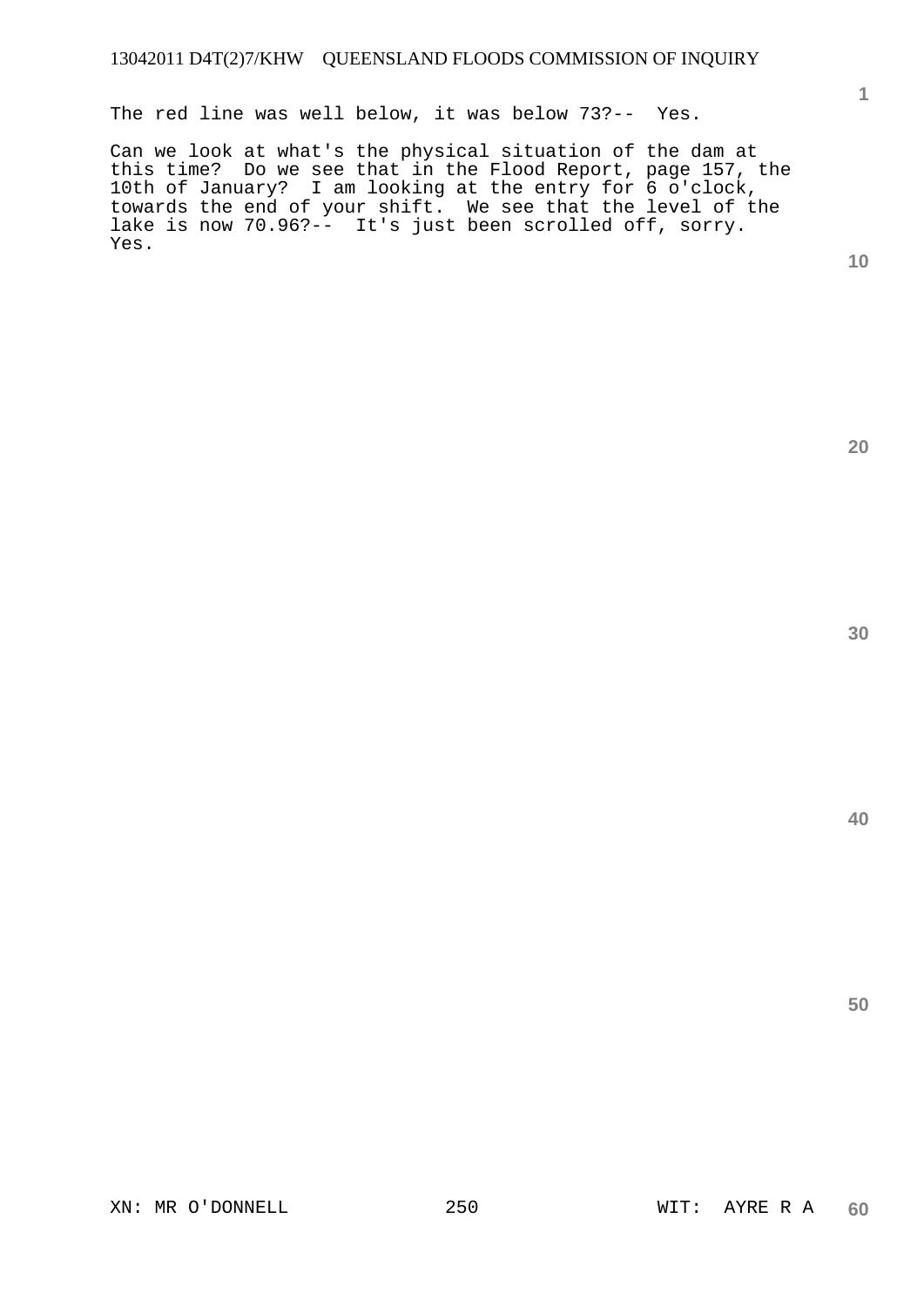So that's about 71?-- Yeah, very close to 71 metres. So it still has three metres to rise-----?-- Yes. -----before you cross the 74 line. The outflows are 1,806 and the inflows are 9,312?-- Yes.

And you describe the situation in your second affidavit at page 35. There is a condition report you quote from just at the end of this shift. Could you tell us what would be the material considerations you think would favour or be opposed to moving to W4 strategy at this time?-- The situation I believe in the Upper Brisbane, the levels had actually peaked and were now starting to fall, so indicating that at least in the Upper Brisbane catchment the inflows were diminishing. It is certainly a large event by any standards, rivalling that of the February 1999 flood, but an event I would expect, given the current lake level, could be contained within the strategy of W3.

Would you see it as a situation where the safety of the dam was under threat?-- Not at that stage.

Or a situation where it was necessary to cause releases which would produce urban flooding at Brisbane?-- No. At that stage I believe we could limit the releases to maximum of 4,000 cubic metres per second as required in strategy W3.

Was there a further consideration described in paragraph 100 and 101 of your statement? Was that a material consideration?-- It was a material consideration, that we were aware that the forecast was suggesting the rainfall moving further downstream from Wivenhoe Dam and, indeed, starting to impact on the lower downstream tributaries of the Bremer River and, indeed, Metropolitan Brisbane.

Can I take you to one other document on this topic? It is in flood report page 19? That's the Flood Event Summary-----?-- Yes.

-----which concludes on Monday the 10th at 9 a.m., so just shortly after your shift comes to an end?-- Yes.

It is on the right-hand column, the last dot point. Could you explain that? That was part of your thinking at the time?-- Yes, it was, although at 9 a.m. I wasn't necessarily on shift but the duty engineers, John Tibaldi and Terry Malone, they would have contributed to this. Effectively, we believed we could actually contain this flood using strategy W3 and limit the releases at that stage to less than 4,000 cubic metres per second.

So your strategy was to avoid urban flooding in Brisbane?-- Yes.

And the statement says "until it was certain it could not be avoided"?-- That's correct.

XN: MR O'DONNELL 251 WIT: AYRES R A

**60** 

**30** 

**20** 

**40** 

**50** 

**10**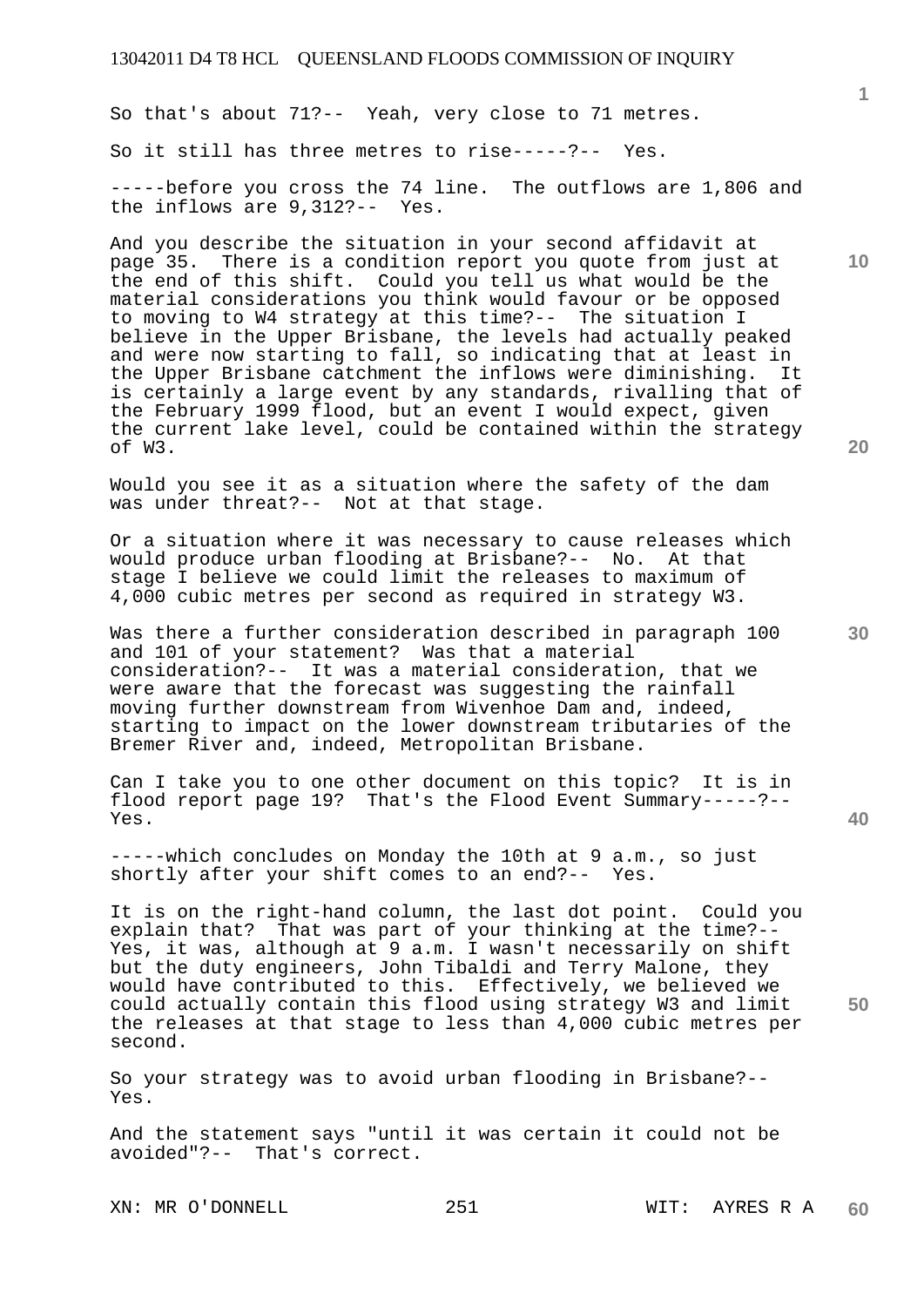Had you reached that stage, given the level of the lake?-- No, we did not believe so.

All right, thank you. Then can I move to another time, please, when you start your next shift, which is on the evening of Monday the 10th. The closest model looks to be 31. Could we have a look at that, please? I am looking at page 109. Again, Counsel Assisting would point out the blue line is over 74 and here the red line is somewhere between 73 and 74?-- Yes.

So it is approaching 74?-- It was, yes.

What were the conditions - or how would you assess the conditions, whether they favoured or did not favour moving to a W4 strategy at that stage?-- At that stage we were still of the opinion that the lake level would be contained below an elevation of 74 and thus not necessarily require the strategy W4 to be invoked.

And the lake level at that time?-- Did you say it was 22:00 hours? 20:00 hours. The lake level was 73.06 metres.

We see that on page 158. Finally, then, the area Counsel Assisting took you to, the following morning, Tuesday the 11th. He took you to model runs at 3 o'clock and 4 o'clock?-- Yes.

**30**  If I take you back to those? Your model run of 34 and 35. 34 shows the red line just touching 74?-- Yes.

35 shows the red line just nudging over 74?-- Yes.

In terms of the manual, do we have a situation where the water has yet reached 74?-- No, these were still predicted levels, so they were predicted to occur at 14:00 hours on the 12th, so the following day.

**40**  And do we see from the flood report page 158 the level of the lake at that time was about  $73.4$  ?-- Yes. lake at that time was about  $73.4$ ?--

So it has still got 600 millimetres to rise?-- Yes.

What were the factors which were in favour or opposed to moving to W4 at this time on the Tuesday morning?-- Well, we certainly were running out of freeboard between the actual Lettainity were running one of the term of the that stage our model predictions were suggesting that if, indeed, we did exceed EL 74 it would not necessarily be by a large margin. So on the basis of trying to maximise protection to downstream areas, we were having to maintain the strategy W3 for as long as possible.

Have you discussed this in your second witness statement at paragraph 139?-- Yes, I do.

And does that reflect you actually gave consideration to

XN: MR O'DONNELL 252 WIT: AYRES R A

**60** 

**20** 

**50**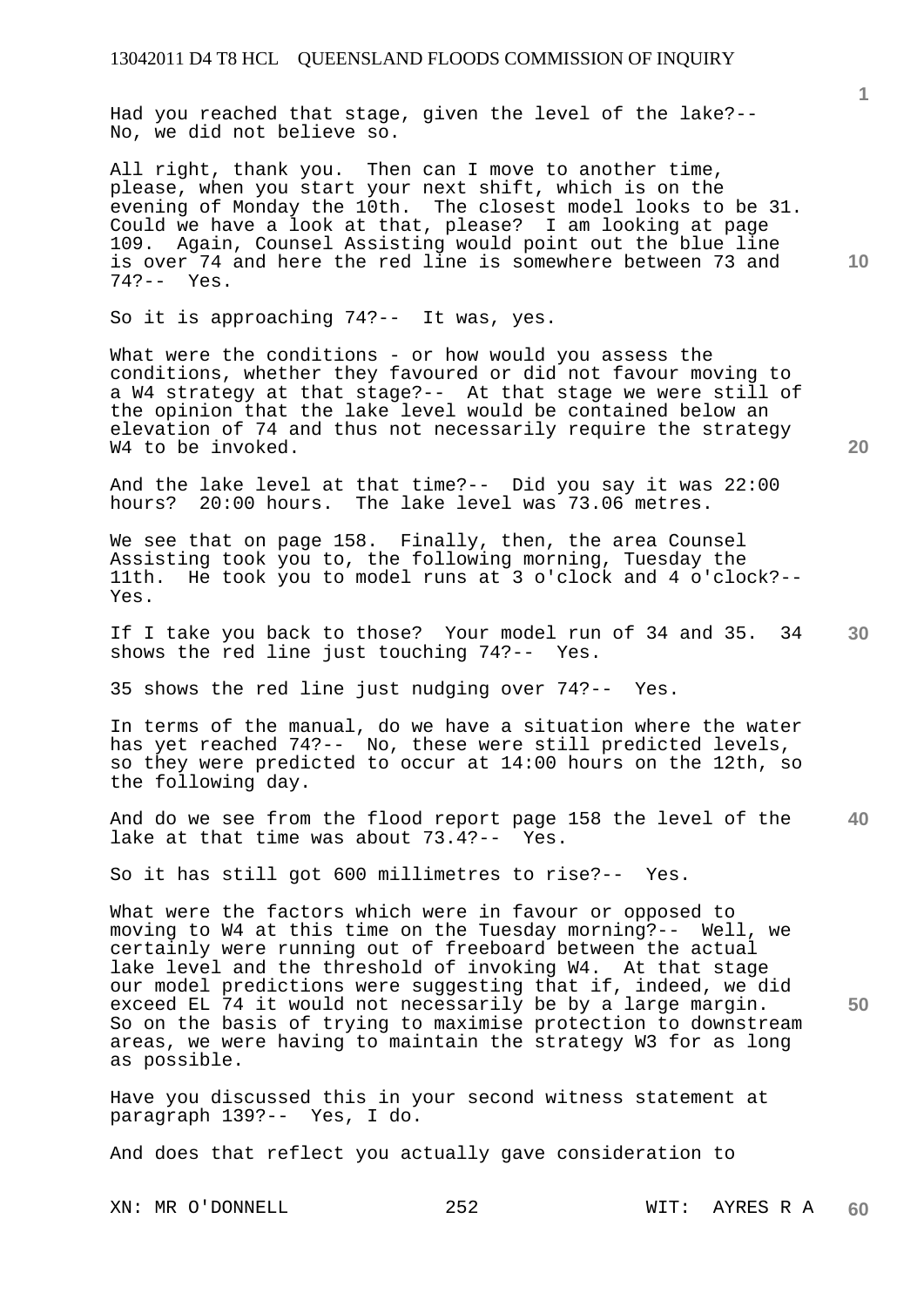moving to W4 at that stage?-- I believe it - we did contemplate whether we needed to but at this point we determined there was no immediate threat to Wivenhoe Dam in terms of security of the dam, so we continued to implement strategy W3.

And did you also speak to the Director of Dam Safety, Mr Allen, about whether it might be permissible to exceed 74 without invoking W4?-- Yes. About 9 p.m., I think it was, the previous evening we did have a discussion with Peter along those lines. Peter agreed in principle that he could consider the senior flood operations engineer using discretion provided the lake level didn't exceed EL 74 by more than a small amount, normally 100 to 200 millimetres, and for a relatively short duration, so less than 12 hours.

All right. That was using your discretion under 2.8 of the manual?-- To be able to do so we would have to apply to Peter to seek use of that discretionary power, yes.

Right. And are those conversations referred to in your witness statement at paragraph 117 and 118?-- Yes, they are.

And also 123?

COMMISSIONER: Mr Ayre, did you find the conversations with Mr Allen in those paragraphs?-- Sorry, yes, I did.

Thank you.

MR O'DONNELL: You can close that up, thank you. Can I ask you something else? If you go to the flood report, please, to page 140.

MR DEVLIN: Commissioner, I am having difficulty hearing counsel's questions. I am sure the rest of the room is as well. I am right behind him. I am just wondering if he will speak up?

**40**  MR O'DONNELL: I will try. I want to ask you a question on a different topic. Counsel Assisting asked you about a number of operational decisions that might or might not be made when managing the flood crisis?-- Yes.

But he didn't ask you the so-what question; in other words what difference would any of those have made. I would like to get you to stand back a bit from the flood event and look at the overall picture of the size and the consequences of the inflow of the water. I ask you to do it with hindsight. If we look at page 140 of the flood report, can we see there a comparison of this flood event with other flood events?-- Yes.

If I could just focus on the '74, the '99 and the 2011 flood events. If we look in the second column to the right under the heading "Wivenhoe", against the 2011 flood event we see the total inflow 2.65 million megalitres?-- Yes.

XN: MR O'DONNELL 253 WIT: AYRES R A

**10** 

**1**

**30** 

**20**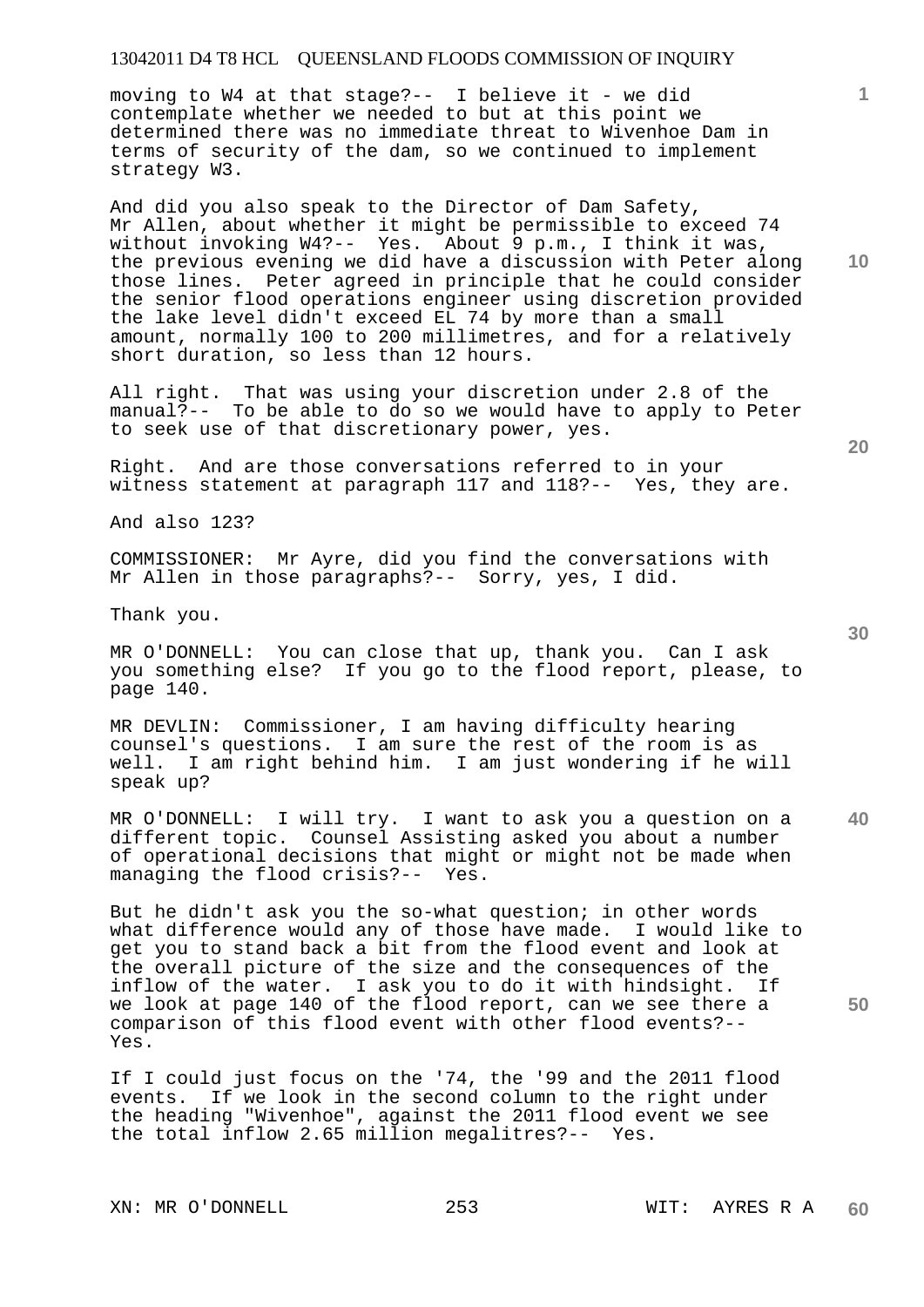Compared to the '74 flood which is 1.41?-- Yes.

And that must be a calculated inflow, assuming Wivenhoe had stood at that time?-- It is a volume flowing past the location Wivenhoe would have been, yes.

Against February 1999, 1.22 million litres indicating that the 2011 event was roughly twice the size of either '74 or '99?-- In volumetric terms, yes, it was certainly more than 200 per cent compared to the others.

Can we also look at the rate of the inflow into Wivenhoe? If you go back to (iv) in that report, please? Does the Commission have a copy of the flood report?

COMMISSIONER: It is being put up in front of me.

MR O'DONNELL: I am interested in the figure 9.1.2 in the flood report. The dark blue line which starts in the bottom left-hand corner indicating the inflows to the dam. You see the distinguishing feature of the two large spikes in the middle of the page in the dark blue line?-- Yes.

Being the two major inflows to the dam?-- They were, yes.

All of which takes place between about Sunday the 9th and the end of Tuesday the 11th?-- Yes.

So roughly three days?-- Yes, a very short duration event in the context of the flood volume.

And could I ask you to assume the calculation, if you take from the 2.65 million megalitres, the inflows before and after the 9th to the 12th - in other words, you are just looking at what was the inflow on the three days, the 9th, the 10th and the 11th?-- Yes.

We get a calculation of about 1.55 million megalitres?-- I believe that would be close to the mark, yes.

So you have got about 1.55 million megalitres flowing into Wivenhoe over three days?-- Yes.

Your flood capacity between level 68 and 74, if we look at what that capacity is compared to an inflow of 1.55?-- Notionally we have 1.42 million megalitres of flood storage available.

**50**  I am interested in the levels between 68 and 74. If you look in the manual, please, if you go to page 52. That's appendix C to the manual?-- Yes.

Now, down the left-hand column we have the levels and in the next adjoining columns we have the storage capacity and the flood capacity?-- Yes.

I am interested in the flood capacity which you see starts at zero at level 67?-- Yes.

**10** 

**20** 

**1**

**30**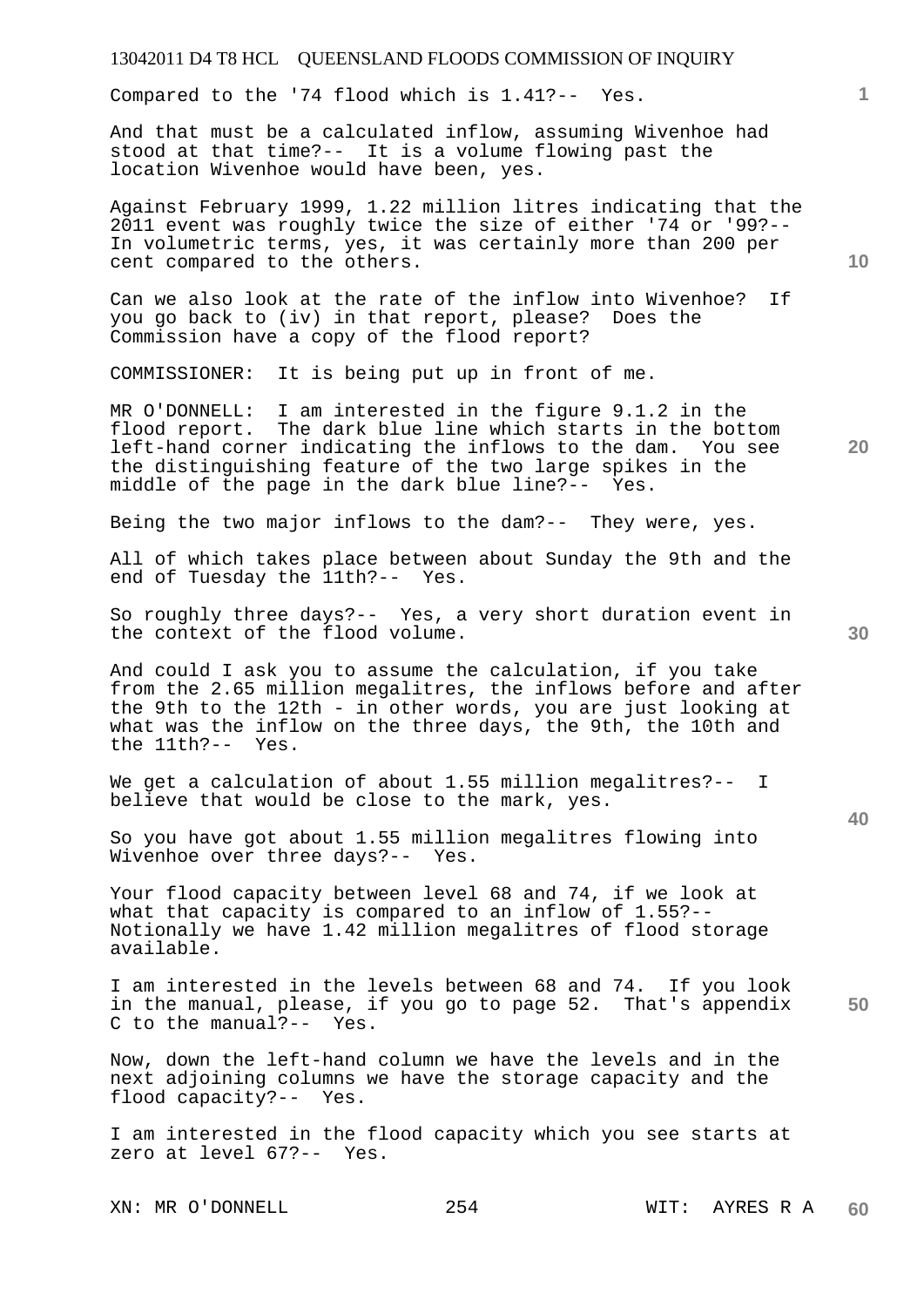If we look up to level 74, the flood capacity is 910,000 megalitres?-- Yes.

So if my figures are right, the inflow on the three days is about 1.55 million megalitres, it is well in excess of the storage capacity between level 67 and 74?-- Yes.

Did that have some - looking at it with hindsight - some inevitable consequences for the management-----?-- Certainly the characteristics of the event being a double peaked and effectively a back-ended loaded storm, meant that the size of the event during those periods was in excess of what is physically available in the flood mitigation compartments of Wivenhoe Dam.

Does it have any consequence in terms of the inevitability of going to a W4 strategy and therefore releasing high rates of water?-- Well, the effect of it means you have got no other option, yes.

So whether you enter a W4 strategy on the Sunday night, or the Monday morning, or the Tuesday morning, with hindsight was it inevitable, given the rate of inflow that you would have to go to a W4?-- I believe it would have been, yes.

And therefore it would have been in combination with flows from the Bremer and Lockyer flooding into Brisbane?-- Yes.

Thank you. You can close that up. Just a few last topics before I sit down. My learned friend Mr Rangiah who was sitting here asked you some questions this morning about whether there should have been higher releases on Saturday the 8th?-- Yes, I recall that.

Would you mind looking at the flood report at page 156? I am interested in the entries on the 8th of January. We can see in the - if you look on the right-hand side of the page under the headings "total outflow" and "total inflow", a comparison between the inflow to the dam on Saturday the 8th, hour by hour, as against the outflows from the dam?-- Yes.

Can you - by reference to those can you make any comment on his suggestion that circumstances on Saturday the 8th warranted higher outflows?-- Certainly the releases being made at that time were at or near the actual inflows, so if we were making greater releases then we wouldn't be acting as a flood mitigation storage.

He also suggested that if there had been higher releases on the Saturday the 8th, that would have led to lower releases being necessary on the following Tuesday and Wednesday. I think you agreed with that. Can you comment on what effect that would or would not have had on flooding on urban Brisbane?-- I believe it would not necessarily have had a material effect necessarily. It would be less than 300 millimetres.

**20** 

**10** 

**1**

**30** 

**40**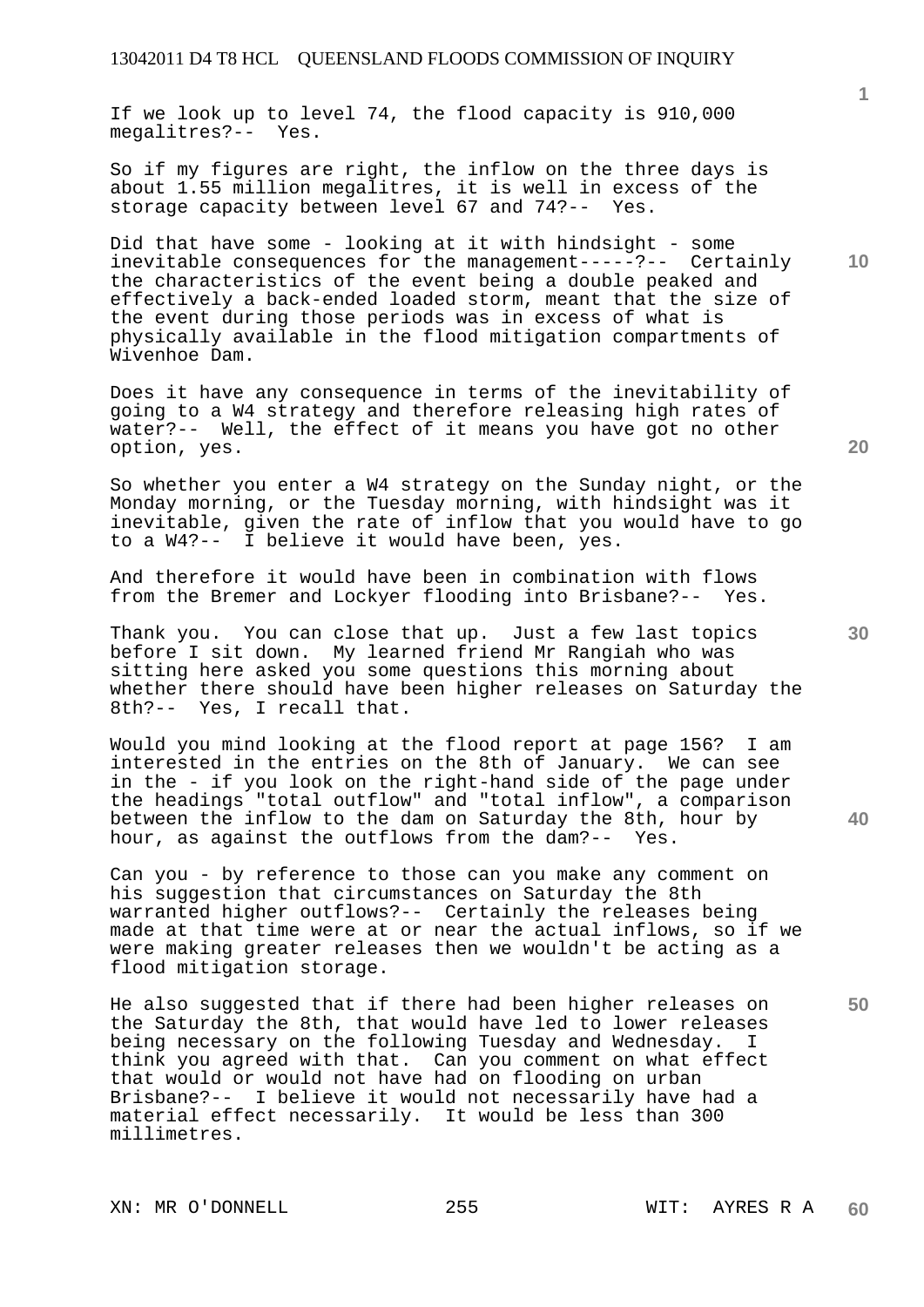Can you look in the flood log, please? If you go to the 10th of January - I am looking at page 85 - the 12.55 a.m. entry. "Reference: Engineer confirmed that if flows were kept below 3,500 the fuse plug would be triggered"?-- Yes.

Can we test that against the model run being done close to that time?-- Yes, we can.

**10**  Can we look, please, at - I think it is model 23 is the closest in time. What I might do is take you to the summary of model runs in volume 1 of the flood report?-- I have actually got the numbers here, yes.

You have got it? All right. I am looking at appendix A?-- I am just looking at my schedule 1A.

That's fine. Can you tell us, please, what's the predicted rate of flow at Moggill - the 1 a.m. model run taking into account the predicted releases from Wivenhoe?-- The rate for model run 23?

Yes?-- Is this with or without Wivenhoe releases?

With Wivenhoe releases?-- The rate of release at Wivenhoe with - sorry, rate of release at Moggill with Wivenhoe releases for model run 23 is 3,240.

So it is below the figure of 3,500 CUMECS?-- Yes.

What rate of release is then contemplated at Wivenhoe?--Sorry, I didn't hear that?

What was the maximum rate of release being contemplated for Wivenhoe?-- Under strategy W3 maximum rate from Wivenhoe is 4,000 CUMECS.

No, but at the time of that model run?-- At the time of that model run what was Wivenhoe releasing?

**40**  What was the predicted peak hour flow from Wivenhoe?-- 2,700 CUMECS.

So both the Wivenhoe predicted peak release and the predicted peak at Moggill were below 3,500?-- Yes.

What was the predicted lake level at the peak at Wivenhoe?-- The predicted lake level for run 23 with no further rain included is 72.9 metres.

**50**  Can you see on that model run an objective basis for fear that if the flow from Wivenhoe is kept under 3,500 CUMECS, or the flow at Moggill has to be kept under 3,500 CUMECS that the fuse plug could be triggered?-- No.

Thank you. You can close that up. One last topic I wanted to raise with you, something Counsel Assisting the Commission raised, whether the introduction of the fuse plugs in 2005 reduced the flood mitigation capacity of the dam?-- Okay.

XN: MR O'DONNELL 256 WIT: AYRES R A

**20** 

**1**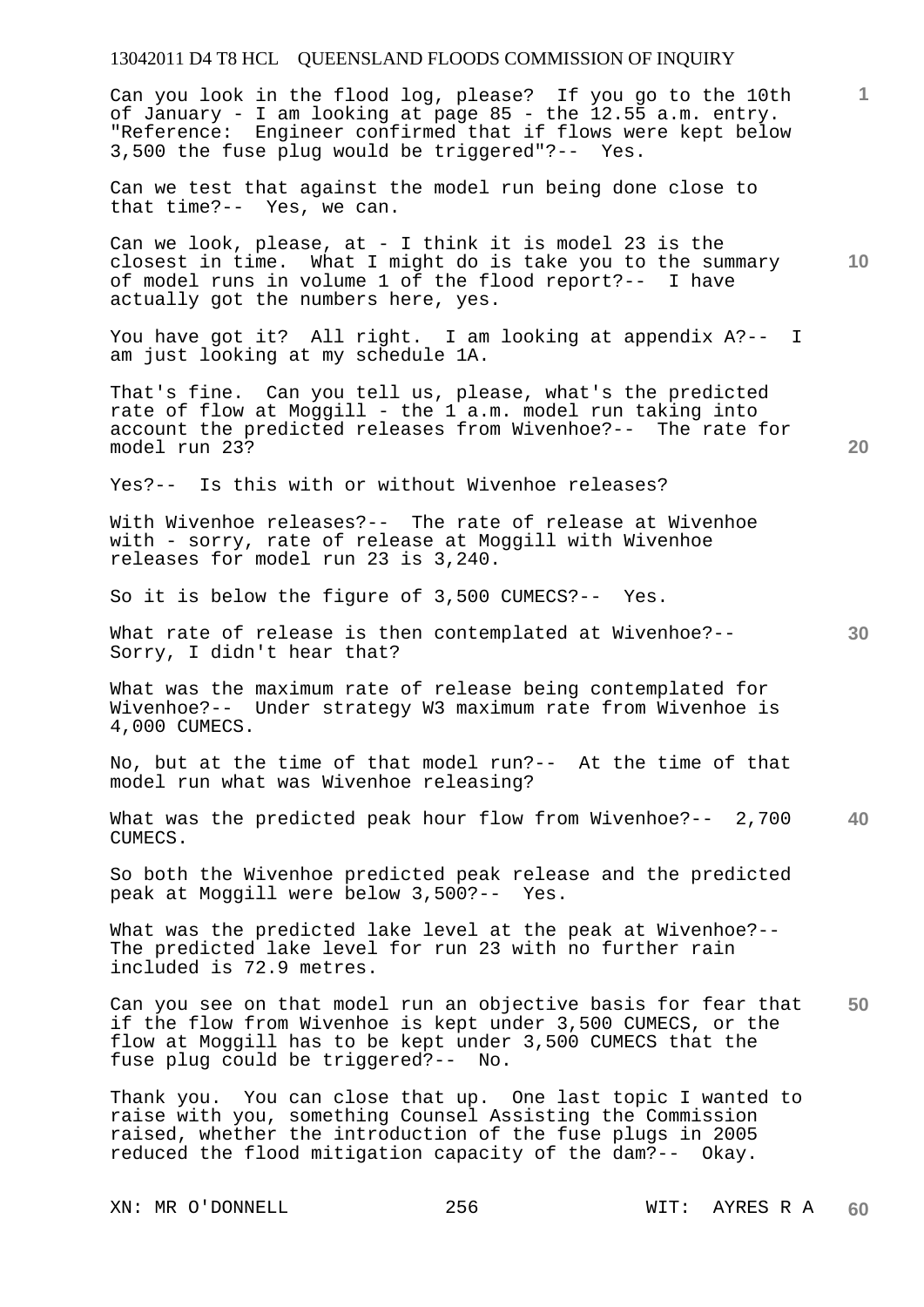Can I come at it this way: is it right that both before and after the fuse plugs were introduced, the manual for Wivenhoe prescribed 74 metres as the height at which strategy W4 should be introduced?-- Yes. That trigger levels remained constant.

So in other words, both before and after the fuse plugs, once the water level got to 74, the instruction was release water from the dam to the extent - to the point where outflows exceed inflows?-- Yes.

So it wasn't a case that before the 2005 fuse plugs, damage engineers could retain the water in the dam above 74 up to the crest of the dam but after the fuse plugs they couldn't because the fuse plugs would be triggered?-- No, no, that's not the case.

And is it right also that after the fuse plugs were introduced, in an extreme situation where the inflows to the dam - where the water level was above 74, radial gates were opened, the fuse plugs are triggered. If the inflow to the dam continues to be higher than the outflow, the dam would still retain water up to the crest of the walls which had been increased to 80 metres?-- Yes.

So in that sense its flood mitigation capacity had been enhanced?-- Yes, that's correct.

Thank you.

COMMISSIONER: Yes, Mr O'Donnell. Mr Schmidt?

MR SCHMIDT: Good afternoon, Mr Ayres. There have been references to the 1893 flood. Would you agree that the 1893 flood was a natural event without the impact of water impoundments?-- Yes, it occurred before any major dams were constructed in the Brisbane catchment.

**40** 

XN: MR SCHMIDT 257 WIT: AYRES R A **60** 

**20** 

**10** 

**1**

**30**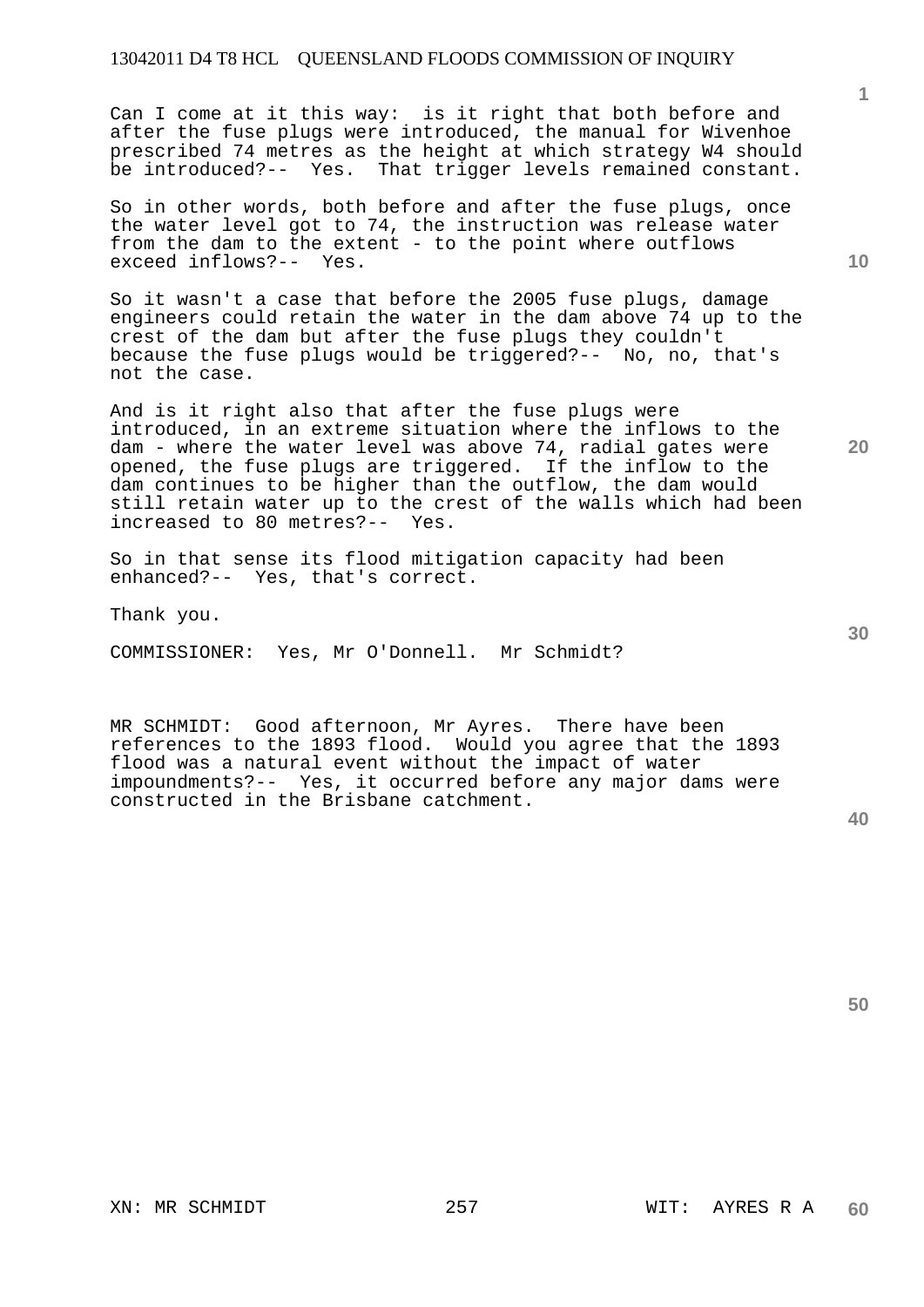Isn't it the case that in 2011 the flood water velocity was influenced by a peak release in excess of 7,000 CUMECS?-- Certainly downstream of the dam the velocities would have been affected by the releases, yes.

Thank you. Can I refer you to the Seqwater report on the operations of Somerset Dam and Wivenhoe Dam - I am sure we are fairly familiar with this by now - Exhibit 22? This is the model lake levels.

COMMISSIONER: Would you like a particular page put up, Mr Schmidt?

MR SCHMIDT: Page 82, sorry. It's model number 23. Had you been using the with forecast rainfall - that's the blue line modelling at this time, then is it true that you would have had the opportunity to increase the releases within W3 or move to W4?-- Well, that's not we've interpreted the manual, so we wouldn't have used that consideration.

Would it be at all possible for you to have done that?--  $I----$ 

Using those best forecast rainfall figures?-- It's not keeping with the way we interpret the manual.

Okay. I then refer you to the graph in figure 1 on page 2 of the second statement from Terrence Malone. You have been referring to this over the period of today and yesterday. Do you have a copy of that?-- No, I don't have a copy of that.

COMMISSIONER: We will get it put up, Mr Schmidt. That won't be a problem. You are looking at that now, Mr Ayre?-- Yes, I am.

MR SCHMIDT: Thank you. I refer to the graph on the second page, and I am just looking at the peak release from Wivenhoe. Sorry, Madam Commissioner, I am just trying to imagine what that peak would have been like in Fernvale if it was a 10,000 cubic metre peak. That was a peak of over 7,000 cubic metres?-- Yes.

And had the dam been releasing water earlier at the 3,000 cubic metre mark, as the model says, even though it goes against the manual, the peak would have been substantially reduced to just over 4,000 CUMECS; is that correct?-- In accordance with modelling that Terry's presented there, yes.

As you stated, as Mr Malone, this would have little effect on the peak flow at Moggill?-- Yes, I believe that's the case.

It would be slightly lower, though it would have little effect?-- Yes.

Okay. Would a substantial drop in the release rate like this, in your opinion, have had an effect on the peak flows at, say, the Savages Crossing gauge at Fernvale?-- It would have had some effect, yes.

XN: MR SCHMIDT 258 WIT: AYRE R A

**20** 

**40** 

**10**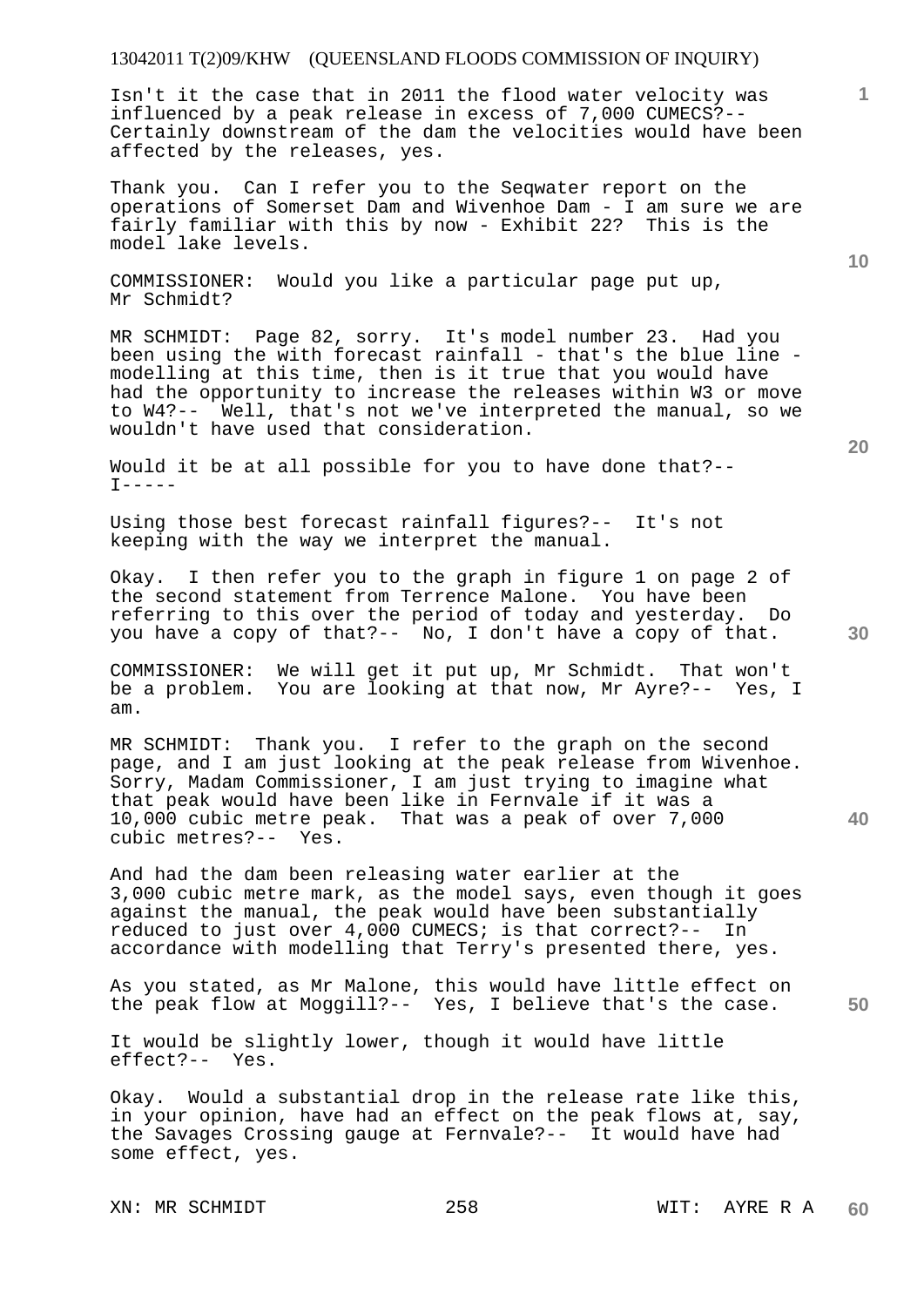Could you say as a hydrologist approximately how many metres lower it would have been with 3,000 CUMECS?-- Oh, no, not off the top of my head, in terms of - I am not that familiar with the rating curves.

Sorry, I thought you would have been, being an experienced hydrologist in the area, sorry. It may be a couple of metres difference?-- I wouldn't expect it to be necessarily more than two metres, no.

Are you aware that the township of Fernvale was inundated during the peak release for approximately eight hours on the night of Tuesday and early Wednesday morning and the levels were actually in excess of 1974?-- Yes, I was aware of that.

So, bearing that in mind, are you aware that the township of Fernvale is within the SEQ regional plan and part of the urban footprint, so is, therefore, classed as urban area?-- No, I wasn't actually aware it was-----

Okay. Well, it is, it is, I can vouch for that. So, then maybe perhaps by using that earlier release strategy, you could have dropped the level in Fernvale by one or two metres, which was about all that inundated the houses, and saved that urban area from inundation?-- Unfortunately the justifications earlier in the event I don't believe were there in terms of interpretation of the manual.

That's all, thank you.

COMMISSIONER: Thank you, Mr Schmidt. Now, I think we're back to you, Mr Devlin.

MR DEVLIN: Yes, I have only got a couple of matters.

COMMISSIONER: Actually before you do, I will just ask my fellow Commissioners if they have any questions.

**40**  MR CUMMINS: Just one question, Mr Ayre. What are the adverse consequences of triggering the first fuse plug, given that you can compensate for the outflow by a relatively minor adjustment of the gates?-- The - well, the adverse or disbenefit of the fuse plug going is for subsequent follow up floods in terms of - it then becomes essentially a fixed crest spillway which requires the modification of the gate strategies, but that can be accommodated. It's the reconstruction of that particular fuse plug is, I suppose, a disbenefit in that sense.

Can you quantify that?-- No, I'm not sure exactly how much material is required.

Fair enough.

COMMISSIONER: Mr Devlin?

**10** 

**30** 

**50**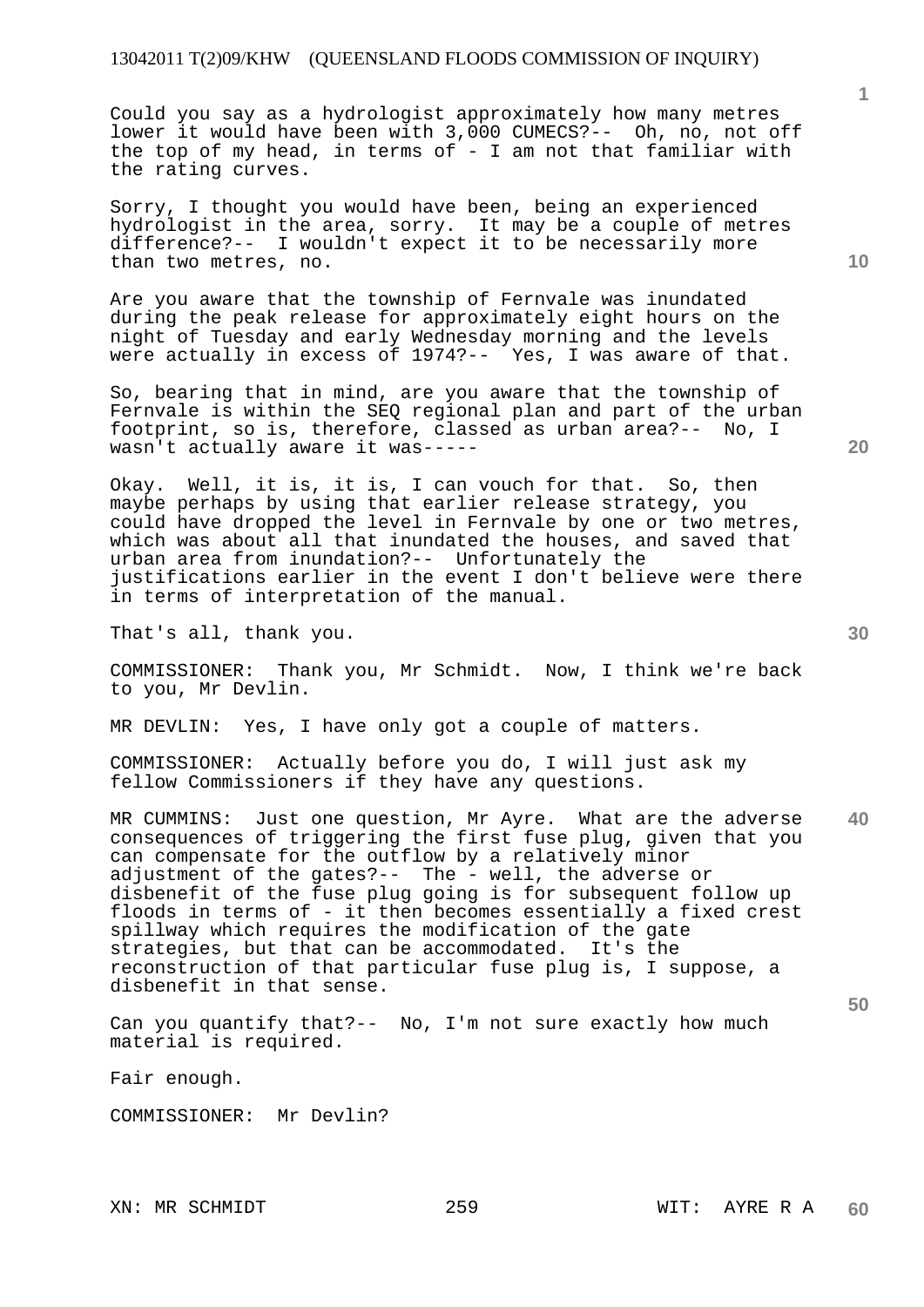MR DEVLIN: Yes, thank you. Mr Ayre, just a couple of matters. We have heard some discussion about the cooperation between the Flood Operations Centre and Tarong Power at Splityard Creek, but does the Flood Operations Centre have any power to direct hydro operations at that location to cease?-- I don't believe it's in the manual, no.

**10**  It can ask the operator to cease?-- We can certainly request it, yes.

To make that or to give the Flood Operations Centre that power, does that add anything to the way the dam then ultimately can be managed?-- I don't believe so, provided there's - the cooperation was continuing between the two entities.

Okay. So, do you think it would make any difference if there was a power to direct?-- Not necessarily, certainly not in this case.

At least so long as the cooperation continued, I suppose?-- Yes, that's correct.

All right. Finally, in answer to Mr Dunning, one of Mr Dunning's questions, you said words to this effect, "If the models are consistent, we are comfortable. If they are diverse, we are on notice of a possible change and we notify the authorities of possible bridge closures, for example, and perform more frequent modelling."?-- Yes.

Do you remembering giving an answer like that? If we go to your Schedule 1A - sorry, first of all, did you mean if the numbers for the predicted lake level start to diverge between no rainfall - no predicted - no forecast rainfall and the other figure-----?-- Further rainfall, yes, that's the case.

If they start to grow apart, you're saying to yourself, we have got a developing future situation?-- Yes.

We will, therefore, have to model more frequently?-- Yeah, we certainly need to keep a close eye on the situation as it develops.

Which causes more frequent modelling?-- Yes.

As those figures, the two figures of the two models, diverge?-- Yes.

Now, do we see evidence of more frequent modelling in your Schedule 1A over to the right there where you have got the various models, model runs noted?-- I believe so, and they correspond to - well, the first and second peaks, as I see it.

Yes. So, at the top of that Schedule 1A - I don't need to take you to it - we see the model runs more scattered, albeit regular, but then we see them very close together, hour by

**1**

**30** 

**40** 

**50**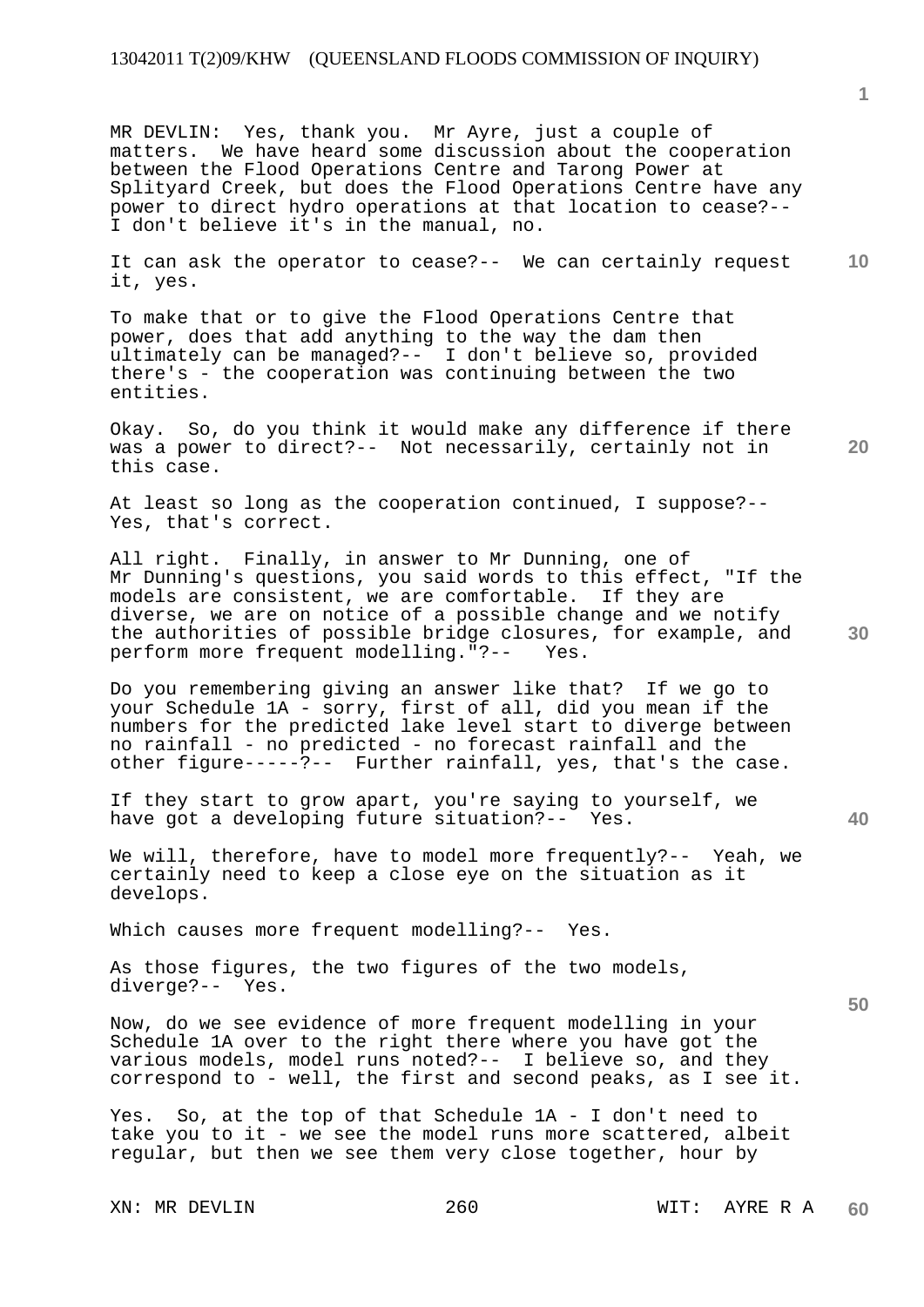hour?-- Yes, we start off normally every six hours as we get into the event, and, as you say, as we got into the rapidly developing situation, we were running models effectively hourly.

As those figures diverged?-- Yes.

And those two figures are partly built on rainfall outlooks?-- Yes.

COMMISSIONER: Was it because the figures were diverging or because the lake was going up that you were doing more?-- It's a combination of both, but the - taking into account that, indeed, if the lake levels are going up, it must mean the forecast rainfall is actually on the ground and so we can put a bit more weight into those particular forecast runs.

MR DEVLIN: Thank you, Mr Ayre.

COMMISSIONER: Mr Callaghan?

MR CALLAGHAN: Well, that last answer probably picks up on the one thing that I really wanted to clarify, and that is what weight is attached to the forecast rain predictions in determining the prediction of the lake level, not the prediction as to the strategy or releases or anything else, just the lake level? What weight, if any, is attached to the forecast rain when making a prediction as to the lake level?-- No, we rely more heavily on the models, we have no - no rain predictions.

So, the answer to my question is none? When you say "more heavily"-----?-- They're not considered strongly, no.

Or at all?-- Oh.

Just for that prediction?-- For that prediction, yeah. In most cases it wouldn't be included, no.

And certainly not in this case anyway?-- Yes.

And can we just clarify one thing which probably covers all of your evidence? Were you actually there in the Flood Operations Centre when W4 was formally adopted?-- Not when it was formally adopted, no.

That was after run 37?-- Yes. I'd left the flood room around about 7 a.m. and only returned at about 12.30 p.m. on the Tuesday.

All right. Thank you. And it follows from that, I suppose, that when we have been talking about transition to W4, you had been speaking about what the practice is or ought to be as you have understood it?-- Yes, that's correct.

Yes. And in that regard, in terms of the transition between

XN: MR CALLAGHAN 261 2012 WIT: AYRE R A

**20** 

**40** 

**50** 

**30** 

**10**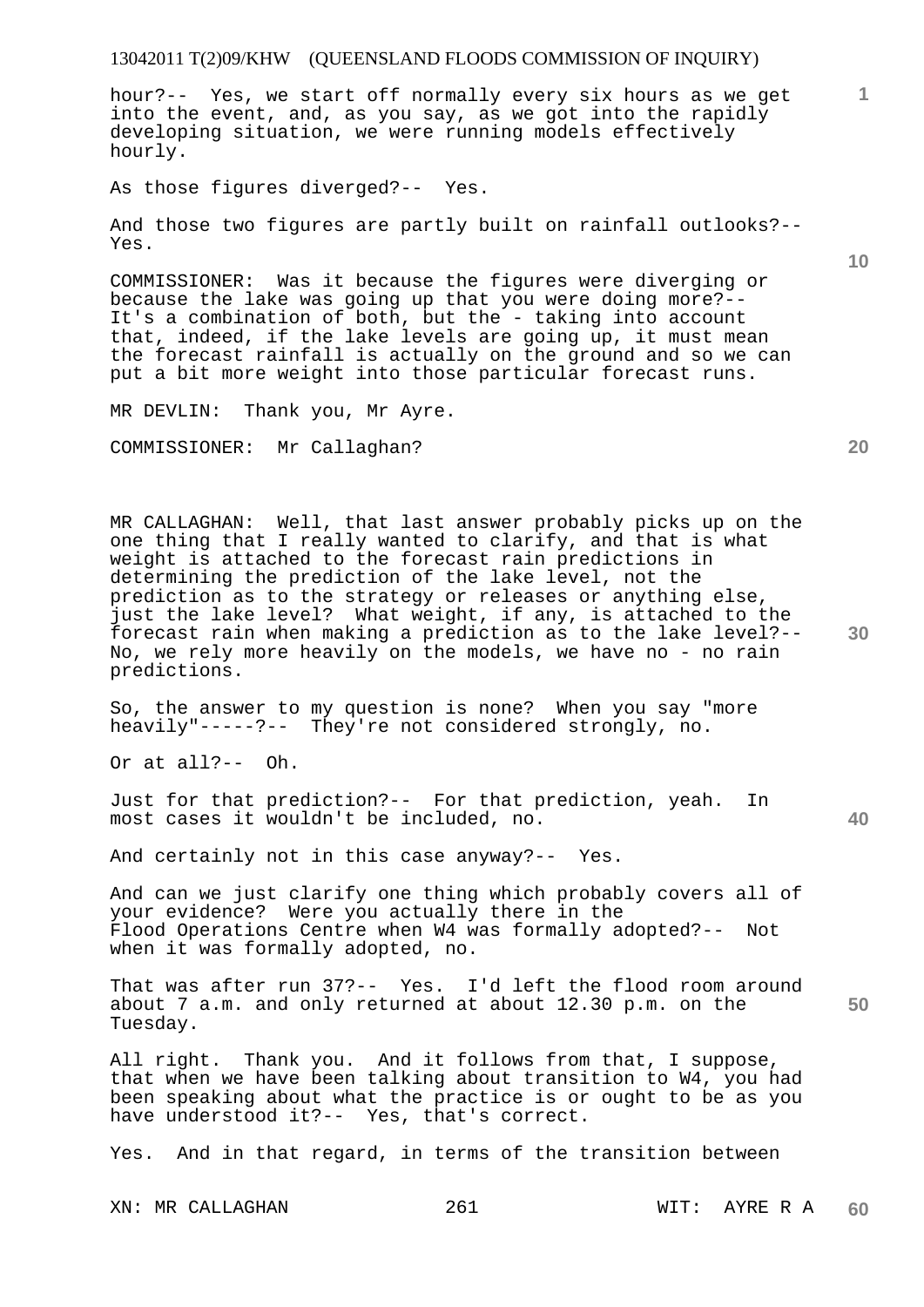the strategies, at one stage, I think during Mr Rangiah's cross-examination of you, you said, "It's not a step/jump process between strategies, it's a gradual transition."?-- Yes.

But at least let's just confine ourselves to considering W4.<br>The fact is you're either there or you're not, isn't it? The The fact is you're either there or you're not, isn't it? strategy is either in play or it's not?-- When you have decided that it's inevitable that the lake level will exceed EL 74 then, yes, you are committed to that strategy.

So perhaps the thought processes about the strategy are an evolving process?-- Yes.

It's a gradual movement in your state of mind towards the declaration of W4?-- Yes.

But once you reach that point, it is, indeed, a step/jump to W4?-- It is, yes, that's fairly distinctive, yes.

And there's only one consideration?-- Yes.

One primary consideration?-- One primary consideration, yes.

Given that - it may not matter so much - but I do want to clarify just one part of the transcript, I anticipate the transcript from this morning will read. You will recall that you were being asked by Madam Commissioner about how long you might be in transition for, and Madam Commissioner asked you is it an hour, is it 36 hours, and you said yes. That all happened very quickly. I wasn't sure whether the "yes" was adopting the hour before the 36 hour question came or not. Do you recall that exchange?-- I do, and it was an agreement that the transition can actually take a variable amount of time for certainly the lower level objectives.

Yes. What about the - but I think, as I said, you probably clarified the actual transition only takes as long as it takes to say?-- Yes, "we are now committed to that strategy."

Obviously, you are thinking about it for a long time before that?-- Yes.

Okay. That's all I have, thank you, Madam Commissioner.

COMMISSIONER: Can Mr Ayre now be excused?

MR CALLAGHAN: Yes, after all that.

**50**  COMMISSIONER: You will be relieved to hear that, I imagine.

WITNESS EXCUSED

**10** 

**1**

**20** 

**30**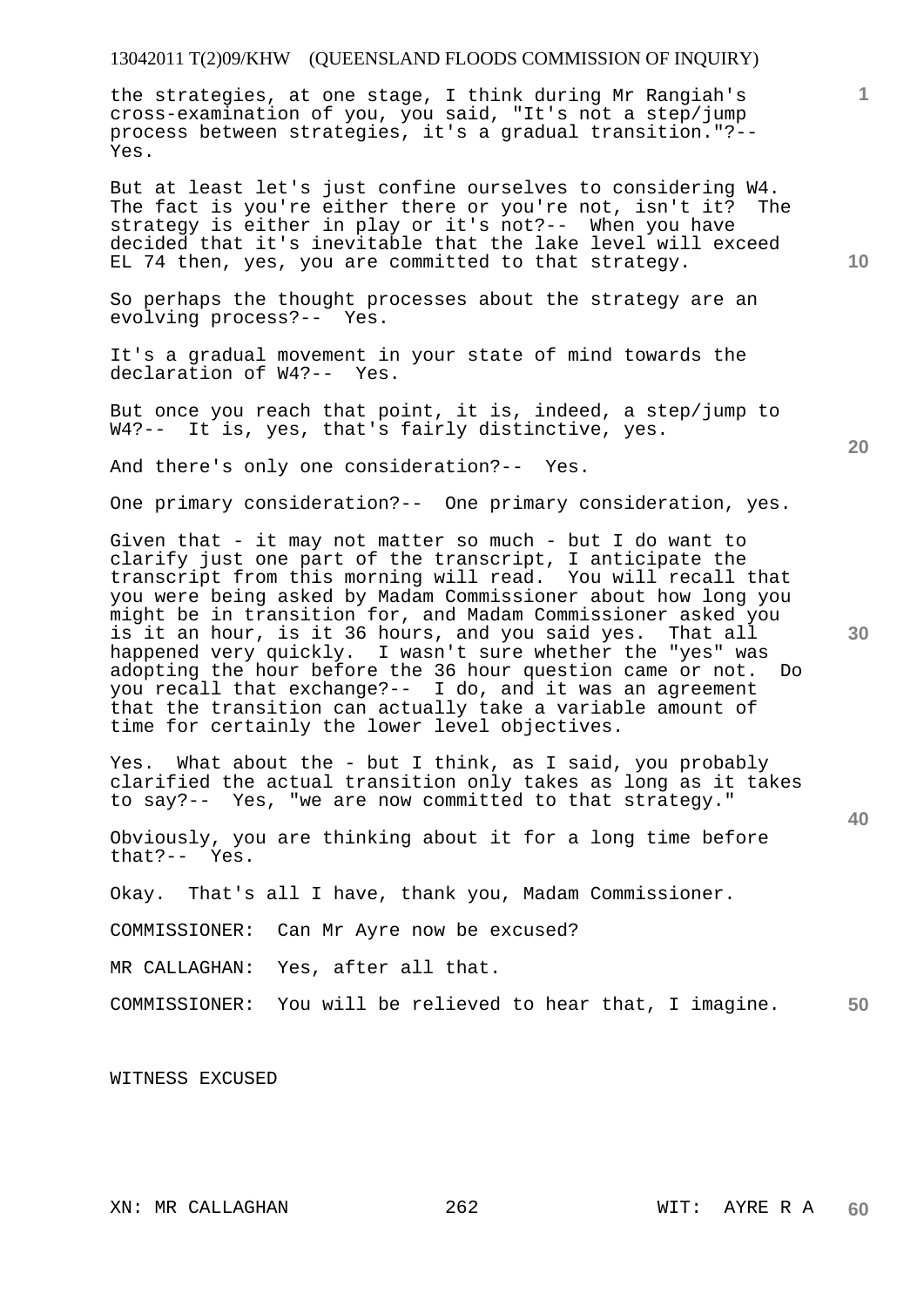COMMISSIONER: Who is your next witness?

MR CALLAGHAN: Mr Davidson. Can I say about Mr Davidson, from the Bureau of Meteorology, that his evidence is relevant to more than one Term of Reference, more than one topic. He will be called next week in Toowoomba and we anticipate that he will be called again later in these sittings in relation to issues such as early warning systems generally. So, I will be submitting to the Commission that the questioning for Mr Davidson at this stage be confined, so much as it can be, towards questions relevant to the Wivenhoe issue. Obviously there will be overlap. We are not seeking to confine cross-examination unnecessarily, I suppose, just putting everybody on notice, as I think they were already, there will be other opportunities to explore other issues with Mr Davidson at a later stage.

COMMISSIONER: All right. That seems entirely rational. Does anyone know what that volume still remaining in the witness box is?

JAMES THOMAS DAVIDSON, SWORN AND EXAMINED:

MR CALLAGHAN: Could you tell the Court your full name and occupation?-- James Thomas Davidson, regional director, Bureau of Meteorology, Queensland.

Mr Davidson, there are a number of documents which have been<br>prepared for the assistance of the Commission by you. There prepared for the assistance of the Commission by you. is, firstly, a statement dated the 4th of April 2011?-- That's correct.

Yes. I tender that.

COMMISSIONER: Exhibit 37.

ADMITTED AND MARKED "EXHIBIT 37"

MR CALLAGHAN: That statement also includes the report provided in response to a request for information from the Queensland Flood Commission; is that correct, Mr Davidson?-- Yes, that's correct.

All right. You have also prepared a revision of preliminary meteorological and hydrological information background briefing; is that correct?-- Yes, that's right.

I tender that.

COMMISSIONER: Exhibit 38.

**20** 

**40** 

**50** 

**10**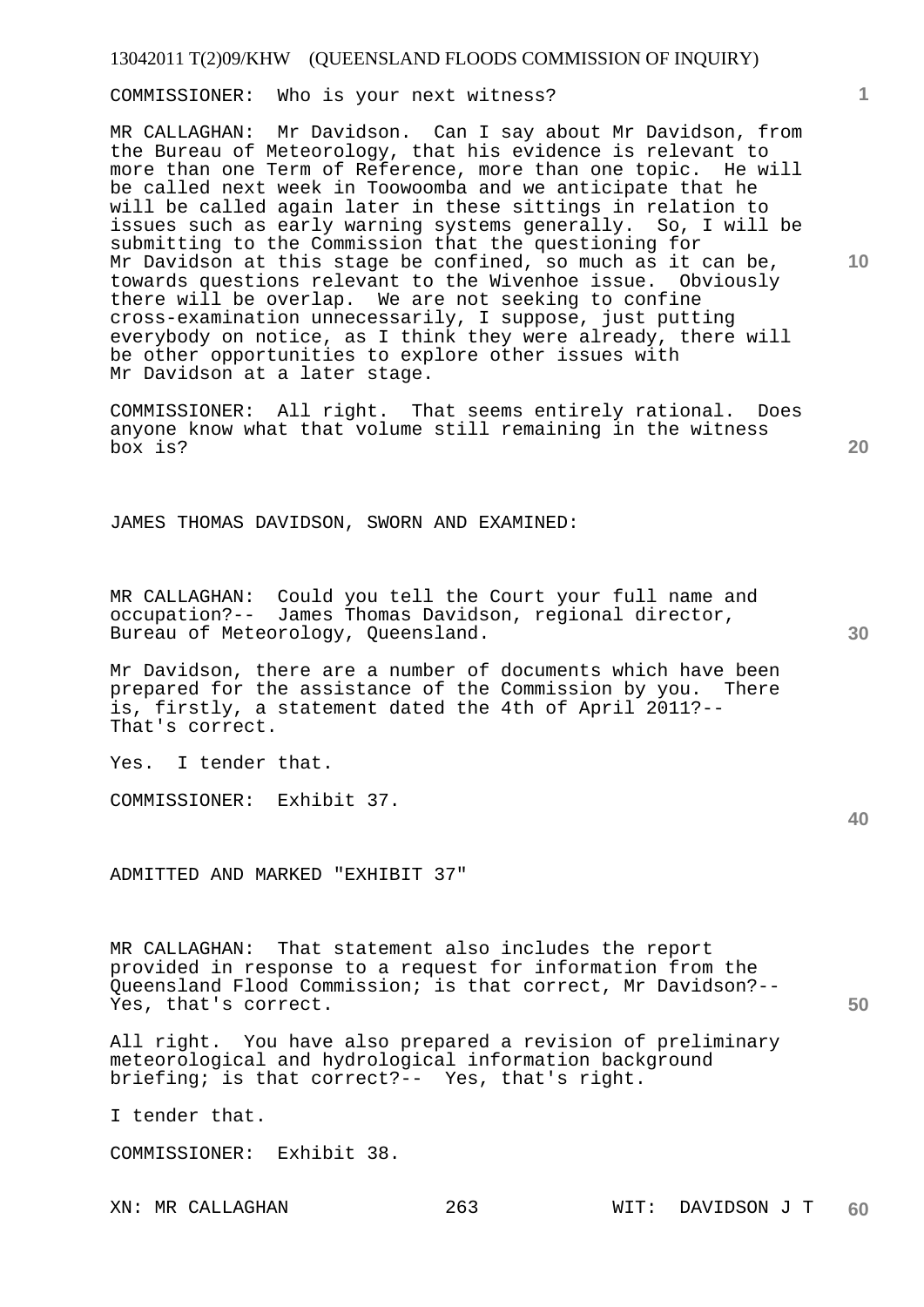ADMITTED AND MARKED "EXHIBIT 38"

MR CALLAGHAN: And, finally, for the assistance of all present, you have actually prepared a presentation referable to the weather events of late last year and early this year; is that correct?-- Yes, that's correct.

Just tell us the form of that presentation, that is to say is it on a disc, or-----?-- It's on a USB stick, although I believe the Commission does have a copy.

Yes. I will tender the presentation.

COMMISSIONER: Exhibit 39.

ADMITTED AND MARKED "EXHIBIT 39"

MR CALLAGHAN: And I think at this stage with leave, Madam Commissioner, it might be appropriate if Mr Davidson simply gave the presentation.

COMMISSIONER: Is this going to involve a laser pointer?

MR CALLAGHAN: I hope so. We have got one especially.

COMMISSIONER: Do you think you will be pointing to things, Mr Davidson?-- I will just see - no, I don't think it will - I don't think it will work, Commissioner. I can't see the no.

Do you need to point to things?-- I will get around it, Commissioner, thanks.

Thank you?-- Okay. Now, good afternoon, everyone. Through the Commissioner, I can go as quickly or as slowly through this presentation as you wish. So, I am in your hands as to how fast I need to go.

All right. What do we want first up, next page, next slide?-- Sorry, next page, yes. Okay. I have got one corporate slide at the beginning, and all this does is say the Bureau of Meteorology is a Commonwealth agency, and in the context of this Inquiry, the legal basis for our activities in disaster mitigation is the Meteorology Act of 1955, the Commonwealth Act, and the Bureau does contribute to all aspects of disaster management, including planning, preparation, response and recovery, and later on I will say a few more words about that. Effective partnerships are the key to success in disaster management, so the Bureau works very

**1**

**10** 

**40**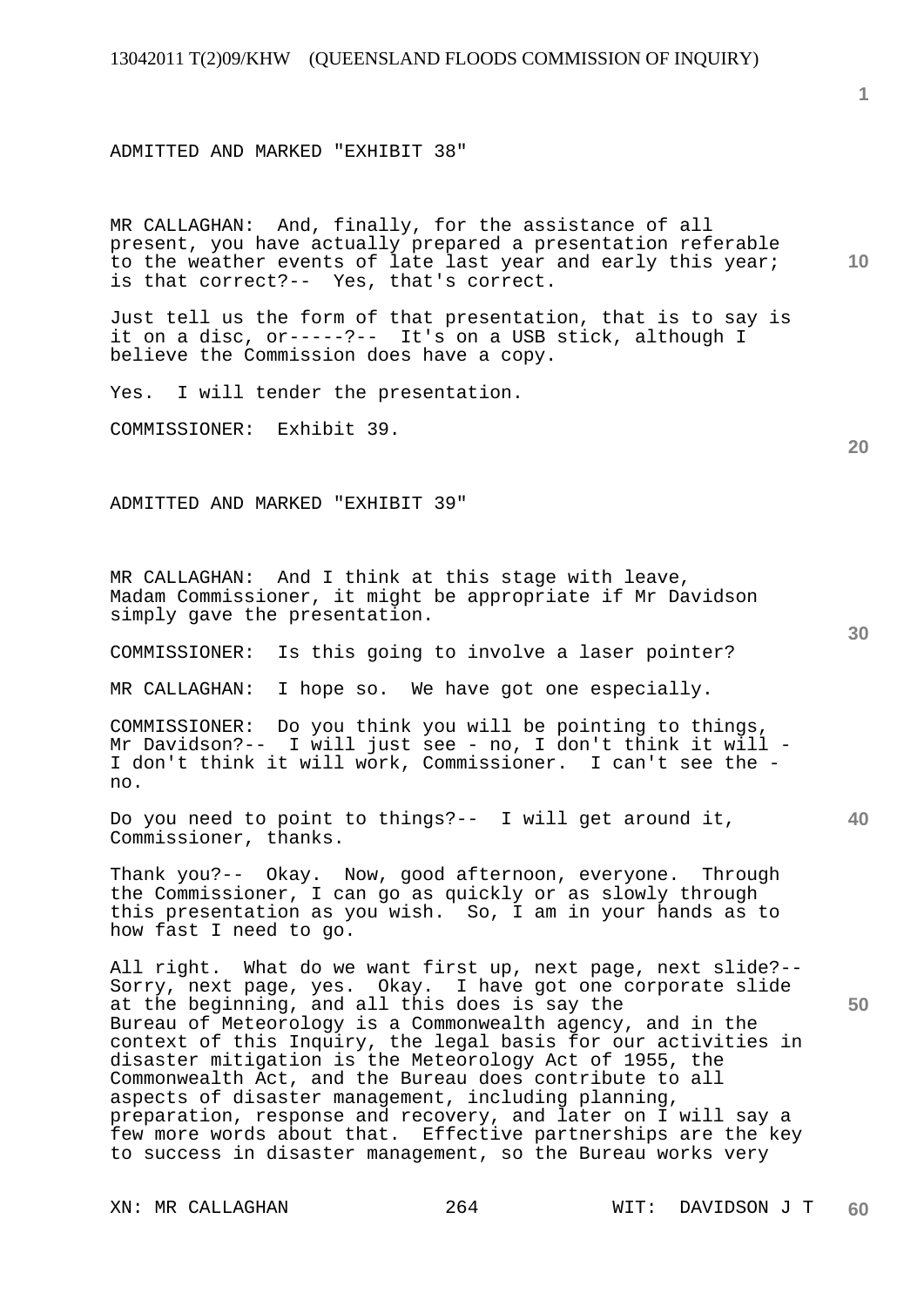closely with State disaster managers and State and local governments in order to routinely provide the best possible meteorological and hydrological advice and warning service. This presentation is in nine parts. As you heard at the outset, this particular session of the Inquiry will not look too closely at the events that unfolded, the tragic events that unfolded in Toowoomba and the Lockyer Valley. There are probably about half-a-dozen slides that relate to those events, so I will quickly skip through those when the time comes. So, the first action is our Bureau offices networks and the main purpose of this slide is to say that the heart of our operations here in Queensland is the Queensland regional office, which is just around the corner, and in the Queensland regional office you find the Brisbane Regional Forecast Centre and colocated with the Forecast Centre is the Queensland Flood Warning Centre, and the Queensland Tropical Cyclone Warning<br>Centre. There's about 150 staff in Oueensland. During the There's about 150 staff in Queensland. During the recent floods and Cyclone Yasi we did supplement our staffing with valuable support and assistance from our colleagues from around Australia. So, our numbers were bolstered during that period at times by 10 or more. Okay. Our Weather Watch Radar network - we now have 14 Weather Watch Radars in Queensland with one more to go in into Mt Isa in the next 12 months or so. The flagship of our radar network is the Doppler radar at Mt Staplylton near Brisbane. That has the capacity in Doppler mode to see out to about 150 kilometres, which extends to about 25 kilometres west of Toowoomba. The other radar, which has Doppler capability, is the Gympie radar, although the Mt Staplylton radar is definitely the more high performing one. There's redundancy in the network as far as South East Queensland here is concerned. We can see the greater Brisbane area from at least three radars, the Mt Stapylton, the Marburg and the Gympie radar.

Would you mind explaining the Doppler capability, Mr Davidson?-- Okay. In very simple terms, Commissioner, it relates to the - to the ability to estimate the speed and direction of the low level wind. It sees not only precipitation but also wind flows. Okay. Here we have a map of the Queensland weather observing stations. We have over 100 AWSs, the Automatic Weather Stations. At least eight or 10 of those are on inshore or offshore reefs as a frontline defence against tropical cyclones, we are able to monitor tropical cyclones when they're still a fair way off the coast. The other 90 or more are over the mainland. Besides our weather station network, we have field observers in the offices, which you may have seen on the previous slide, which provide manual observations several times a day or more. Now, once again, in the context of this Inquiry, these are maps of our flood warning rainfall and River Height Stations in Queensland and for those who are able to read the words down the bottom, the Flood Warning Centre and the other warning centres and the Regional Forecast Centre has access to about 2,200 stations owned by the Bureau and various partner agencies providing rainfall and/or water level information, and about 60 per cent of those stations transmit their data feeds directly into the Regional Forecast Centre and the warning centre. You can gain an appreciation there of the red

XN: MR CALLAGHAN 265 WIT: DAVIDSON J T **60** 

**10** 

**1**

**20** 

**30** 

**40**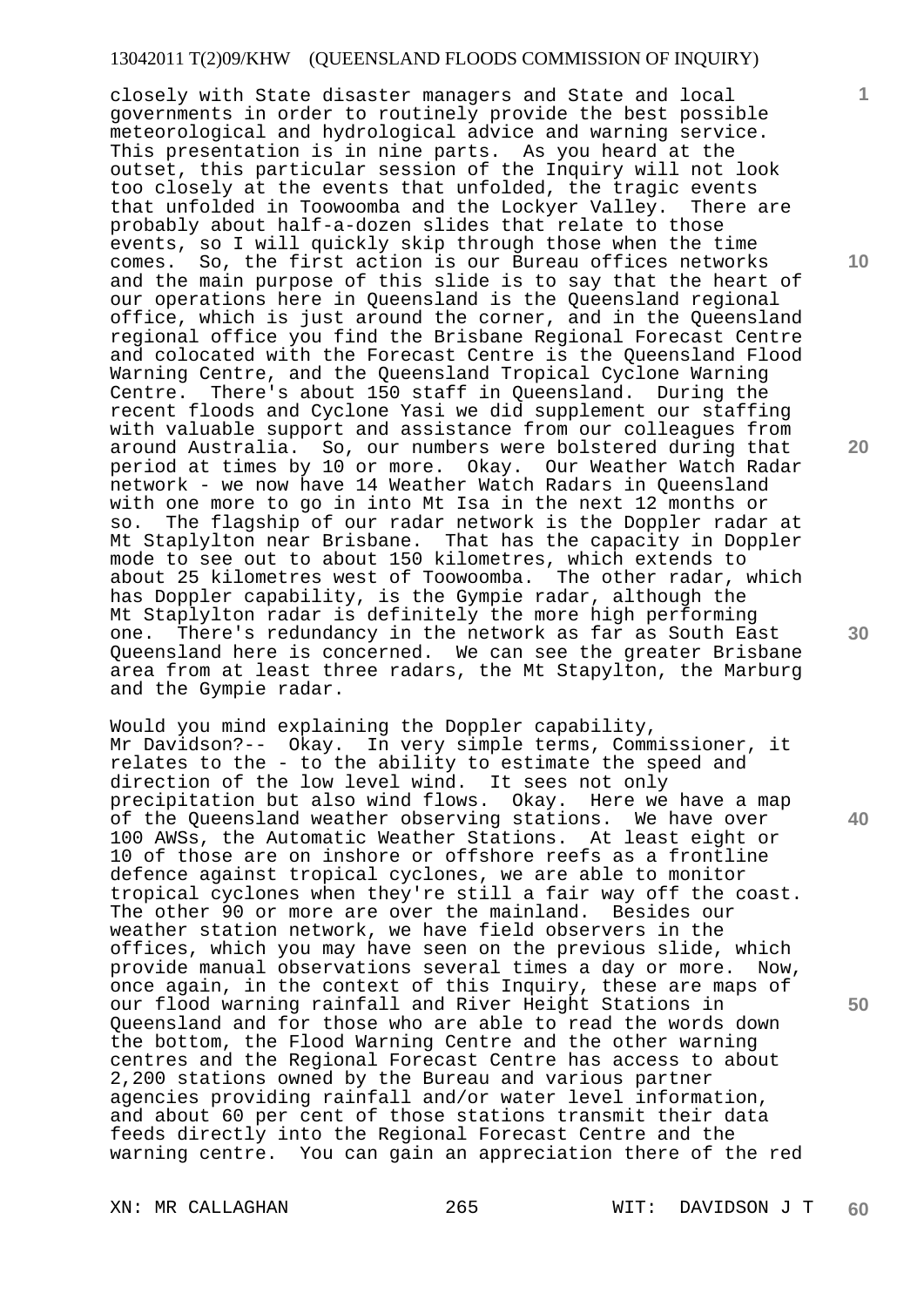dots, they're our high level ALERT station networks. They're heavily clustered around the main population centres. I guess there's very good reason for that, that's where the people are most vulnerable, we have more people in those areas. There was a comment made, I think it was yesterday, about the adequacy of the networks. Even though those red dots may seem as if there's lots of them, we can always do with more. There are various ways we have of collecting the flood warning data, ranging from the manual observations, which we receive by remote observer terminal and telephone, through to the more sophisticated networks which involve the ALERT system, VHF radio communication, and these ALERT systems, and there's quite a number in Queensland, have a base station and ground stations, and they're ideal in a sense for - they're an ideal network for establishing a flash flood warning system. The ownership of the 2,200 stations used for flood warning in Queensland, the Bureau itself owns about 40 per cent. We share ownership with another 20 per cent or so and other agencies, such as Seqwater, Sunwater and local governments and the like own the other 40 per cent. Once again, if anyone does want - through the Commissioner, if someone does want to ask a question, please do. This is just a flow diagram of meteorological and hydrological information and how - what sort of information we gather, which feeds into our database, not only from other agencies, as I have already referred to, but satellite and radar. The amount of satellite data is growing exponentially. Almost every few years, a lot more radar data is getting into our database. There on the right, for those who can see it, we have pluviographs, that's the rainfall registrations, and along that part of the diagram too we talk about storm spotters, and we won't be talking much about those today but in Toowoomba next week we will be referring to them, and all that data feeds into our computer models, and the next slide will show the access model in a minute, but before we do that, if you can just go back a sec, I'm sorry. I just want to make a point here of the two orange boxes at the base there, one is labelled, "Forecast and Warnings.", and the other is, "Briefings." We see our complete forecast and morning package as including extensively liaison and briefings with our many stakeholders. So, in that, "Briefing.", box is all the media crosses and the like that we do, and the many, many briefings we do to local government, to emergency services and the like, and Seqwater during events, and, as I said, all our data feeds into, in the Bureau's case the ACCESS model. That's our numerical model which is based on the UK Met Office Unified Model. It's run at various resolutions. The global model in that suite is run twice a day and the output from that model goes out to eight days. The higher resolution model surrounding the cities, the main capital cities, the model output from those runs goes out to 36 hours. Thank you. Okay. I was asked to do a 101 on La Nina and the associated climate phenomena, so I will do that now, and the first slide - I have tried to capture in on one slide what a La Nina is. Just excuse me a moment while I just get a bit more organised. Okay. When you talk about La Nina and its partner El Nino, it's really a major shift in weather patterns across the Pacific, usually in one to three year cycles. So, what we have is a large scale

**1**

**10** 

**20** 

**30** 

**40**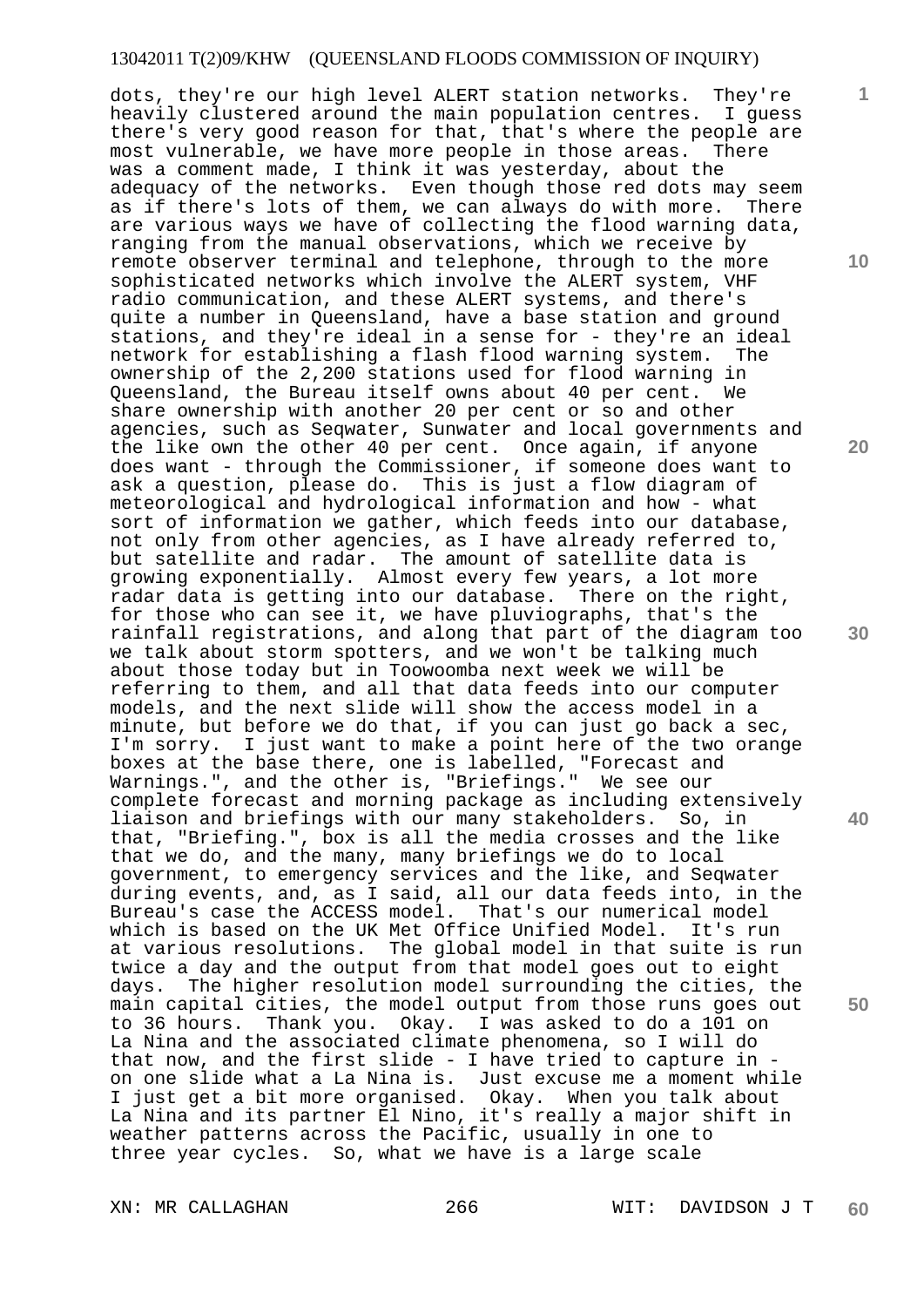oscillation across the Pacific between La Nina and El Nino and some people refer to that as a see-saw effect. This particular slide highlights La Nina, which, of course, we have had over the past six months or more now, and I know I can't point - I can here. Okay. And when we do have a La Nina situation over northern Australia, we see relatively low pressures, warm oceans, increased cloudiness, and together they induce a higher likelihood of rain and tropical cyclones which once again we saw this particular summer.

**10** 

**1**

**20** 

**40**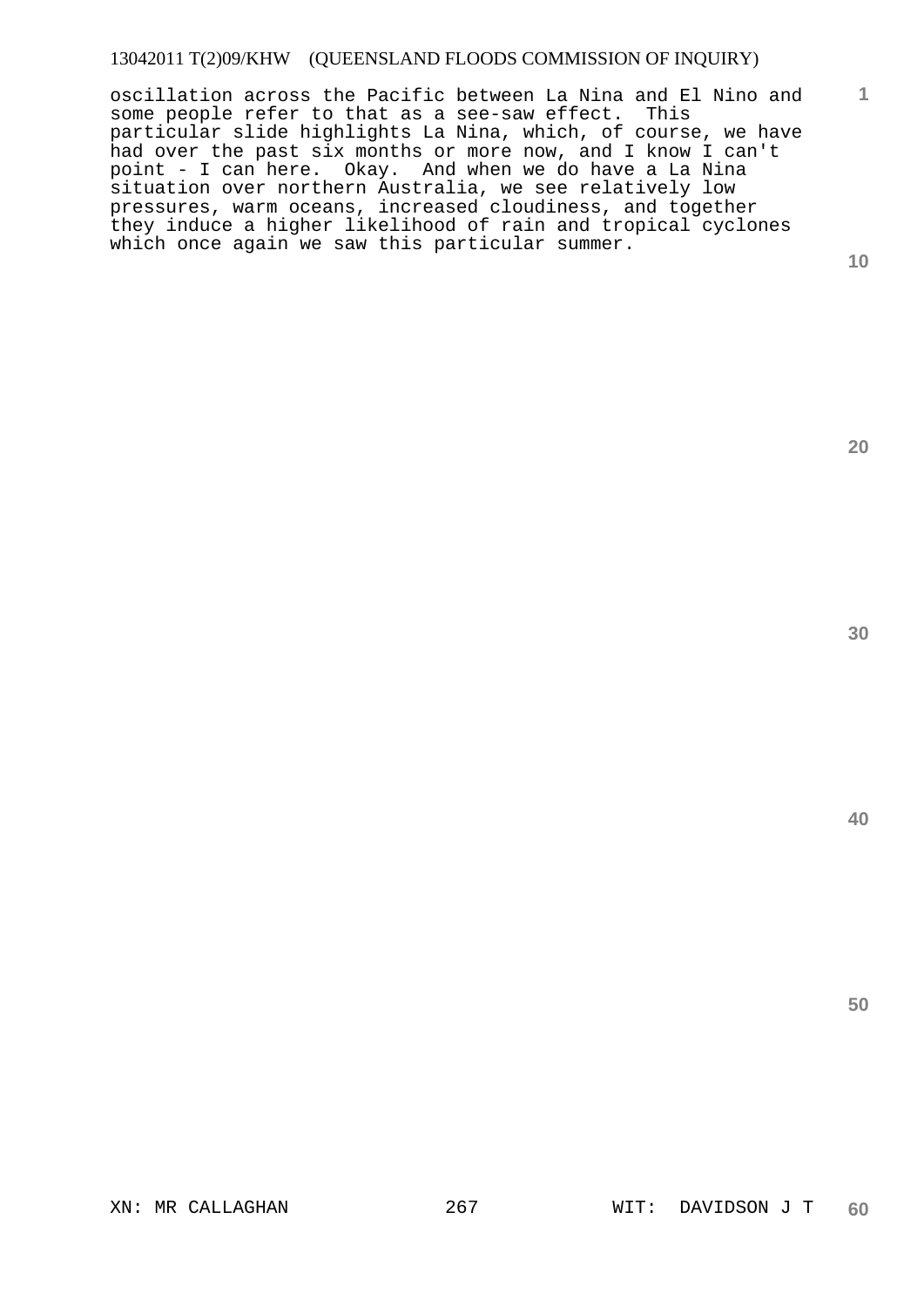When we have those conditions around northern Australia out in the central and further out in the Pacific we have the opposite; high pressures, cool oceans, decreased cloudiness, and a lower likelihood of rain and tropical cyclones. Now, perhaps the principal way we have of measuring how strong a La Nina is or how strong an El Nino is is what we call the Southern Oscillation Index - or SOI is the acronym - is the normalised pressure difference between Darwin and Tahiti. So when pressures are high in Tahiti, as they are at the moment, and low in Darwin, you end up with a positive SOI. So that's pretty well it in a very few short words. The other strong influence we have at this time of year is the monsoon. The Queensland wet season officially extends from October to April, although in the last season it did start a bit earlier than that. We had our wettest September on record, but officially normally from October to April. And during that wet season we would normally see three or four bursts of the monsoon, and that's been pretty much the case this year, although some - one or two of those bursts of the monsoon this year have stayed around a bit, they haven't kept going, and that's - that was one of the reasons we had the rain continue for more than just the normal week or so. In a couple of cases the rain persisted for a few weeks. But in a typical wet season we normally find that the dryer half of the cycles between the bursts of the monsoon is actually longer than the period the rain is with us. But not so this year. The rain periods actually lasted overall longer than the dryer periods. Okay. Just having a look at what we normally did expect in terms of rainfall in La Nina years, this particular map is 12 strong La Nina years, summer rainfall, and there will be quite a few - well, a number of maps in this presentation which are decile maps - and at the outset I should briefly explain that with these decile maps, the darker the blue colour - there is a fair bit of blue on that one and green - the more above average the rain is. And the darker the red colour colours there is no red on there, or very little - the darker the red the more below average. So what we find on average during strong La Nina years is above average rain over pretty well all of Queensland, and in some cases very much above average rain. The opposite - no, keep going, sorry. The opposite El<br>Nino years is quite interesting. This is 12 moderate to Nino years is quite interesting. strong classic El Ninos in our database, and the bias is nowhere near as strong as it is during La Nina years. You will see far northern Queensland, there is definitely a reduction in rain on average in El Nino years but not so much over southern Brisbane, including the greater Brisbane area. If we're forecasting an El Nino, it doesn't necessarily mean conditions will be relatively dry, and I will have another slide in a minute, but last year, for example - last reason, for example, the Southern Oscillation Index was negative, which one would expect would be a relatively dry year, a relatively dry season, but it wasn't. For two reasons: (1) there is no clear bias and we will also see in a minute that the other reason was the ocean temperature surrounding Australia were quite warm even during our El Nino years, which is not what we normally see. The distribution of cyclones between El Nino and La Nina years is quite marked. During El

XN: MR CALLAGHAN 268 WIT: DAVIDSON J T **60** 

**1**

**10** 

**20** 

**30** 

**40**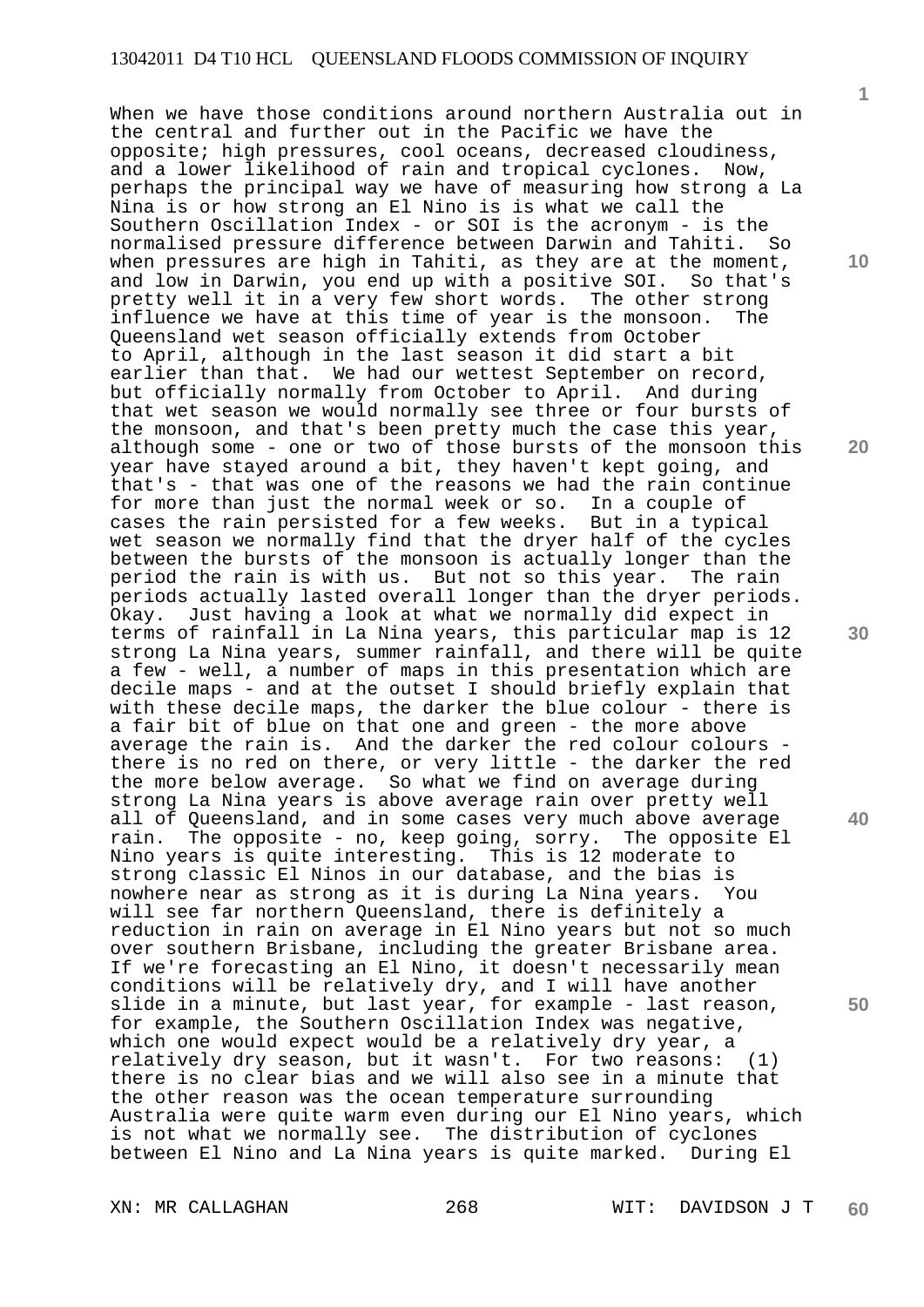Nino years, the spread across the specific is quite - it goes as far east as Tahiti, or even a bit further, whereas in La Nina years, the cyclones are more clustered in the Coral Sea and close to the Queensland coast with very few out further east. So it does have a bearing on the distribution of cyclones as to whether we're heading into a La Nina or El Nino. And you will see that reflected in our seasonal outlooks as you would have last year. Okay, I will be very quick on this one. We have had four tropical cyclones this year. Tasha was the first and, of course, that was the beginning of a big wet between Christmas and New Year. I'll talk a little bit more about that in a minute. Zelia had little impact on Queensland. Cyclone Anthony was a category 2 at landfall and that was the forerunner to Cyclone Yasi. The media at the time were billing that as little and big brother and we had Yasi come ashore just days after Cyclone Anthony. Just for the record we call Tropical Cyclone Yasi a marginal category 5 at landfall. The post analysis we have done so far more or less confirms that. The information we do have to hand suggests that it was a borderline category 5 at landfall but you will hear more about that in coming months.

I don't know that we will, Mr Davidson?-- The Commission won't but the media probably.

Right?-- Okay. That's a good point, Commissioner. Southern Oscillation Index, as I said this is perhaps, along with sea surface temperature, is one of the indicators that we use to distinguish El Nino and La Nina. You will see this is a plot from 2006 through to the present and those - I haven't got a pointer - but the four marked periods you see there, two La Ninas followed by an El Nino and then the recent La Nina, we have had four very wet seasons in a row in Queensland after a fairly prolonged period of drought. And, as I said, it came as, I guess, a bit of a surprise to quite a few people that last year was so wet, but quite a plausible explanation for that being the very warm ocean temperatures around Australia. As you will see at the bottom of the slide, this particular La Nina was the second strongest on record after 1917/18, and for interest, the SOI is still plus 26. The ocean temperatures are quickly returning to normal now. We did expect the La Nina to break down in Autumn. It is certainly doing that but the southern oscillation index is lagging behind what we're seeing in the oceans.

What's the significance of that? What does that mean?-- I wish I had an answer for that, Commissioner, but I guess the science is such at the moment that we probably can't provide a good explanation. I think.

What about the consequences? Will it have any consequences in terms of the amount of rain we get over the balance of the year or-----?-- Okay, no - yes, that's a very good question, Commissioner. If I could just say, first of all, I think the main reason why it is still so positive is the monsoon trough has been hanging around northern Australia now for the last week or two, not particularly strong but it has been there, which has kept the pressures low. There is no cyclone

**10** 

**1**

**20** 

**40**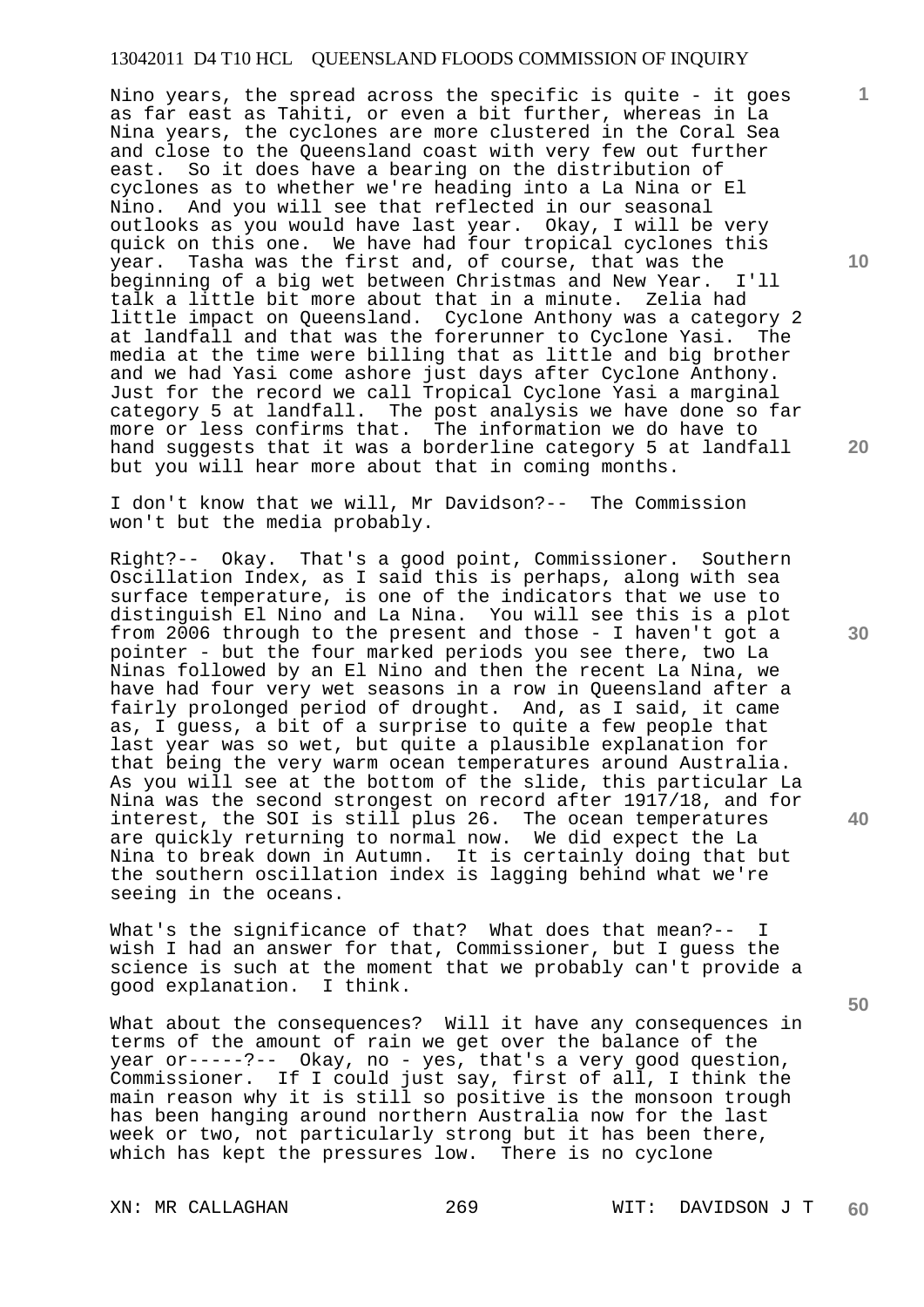activity around Tahiti so that's what's keeping up the SOI. The second part of the question, Commissioner, was to do with what does this possibly mean for the rest of the season. You will find that our current three-month outlook is showing the likelihood - a moderate likelihood of above average rain over southern Queensland for the next few months. You will probably find that trend continue on our outlooks until we see a significant reduction in the SOI.

Thanks?-- This particular snapshot just highlights the sea conditions that we were experiencing just before the summer rain set in in intensity. So that bright orange colour is the highest on record in terms of sea surface temperatures between September and December. So most of the northern tropical waters were very, very warm. Okay. This particular - slightly different colour shades but it, too, is showing in this case sea surface temperature anomalies, that is how much warmer or colder the sea surface was for the week 9th to the 16th of January, the week that we have discussed at some length here in the inquiry, and you can see the relatively cool tongue, a broad large relatively cool tongue of water stretching from South America right through to Papua New Guinea and warm water - relatively warm water surrounding much of Australia and the oceans to the south of the cooler water. That type of pattern, that sea surface temperature and anomaly pattern is what you would expect with a La Nina. Before we switch to the next slide, the next slide is a moving loop. You will probably be able to see it. It runs from the 2009 middle of 2009 to the current time and you will see in the middle of 2009 where that blue tongue of water is - band of water, it was red. So, as I said, the season before last we were in El Nino. That particular part of the Pacific Ocean was red but the difference with this El Nino and most El Ninos is the water surrounding Australia was relatively warm, as I said earlier. Normally with an El Nino, that would be relatively cool, and that's why the main reason we think that the rains were above average. So if we can just run that loop, and we can run it twice if we have to. You can see that - as I said, that's July 2009. Can you just click on it to see whether it will run, thanks? No, just go back again. It looks like the loop won't run. But at least you can see the first - the first snapshot in that loop. It is a contrast to what we saw with the previous picture in terms of that tongue stretching from South America. Okay, we will move on. Okay, this is perhaps the most complex slide I will be showing today. There is good reason for showing this because as our knowledge has increased of what does - what the factors are that lead to increased rainfall and the like, we've come to monitor this Madden Julian Oscillation much more closely. Basically the Madden Julian Oscillation is an eastward moving pulse of cloud and rainfall which moves from the Indian Ocean across to the Pacific Ocean. Doesn't always move at the same speed, isn't always at the same strength but it generally occurs about every 30 to 50 days during the year but, of course, we're only - we only see the impacts, really, during the warmer months. Now, the plot on the left is what the southern - is what the MJO, Madden Julian Oscillation was doing up until New Year's - up until New Year and the plot on

XN: MR CALLAGHAN 270 WIT: DAVIDSON J T **60** 

**10** 

**1**

**20** 

**30** 

**40**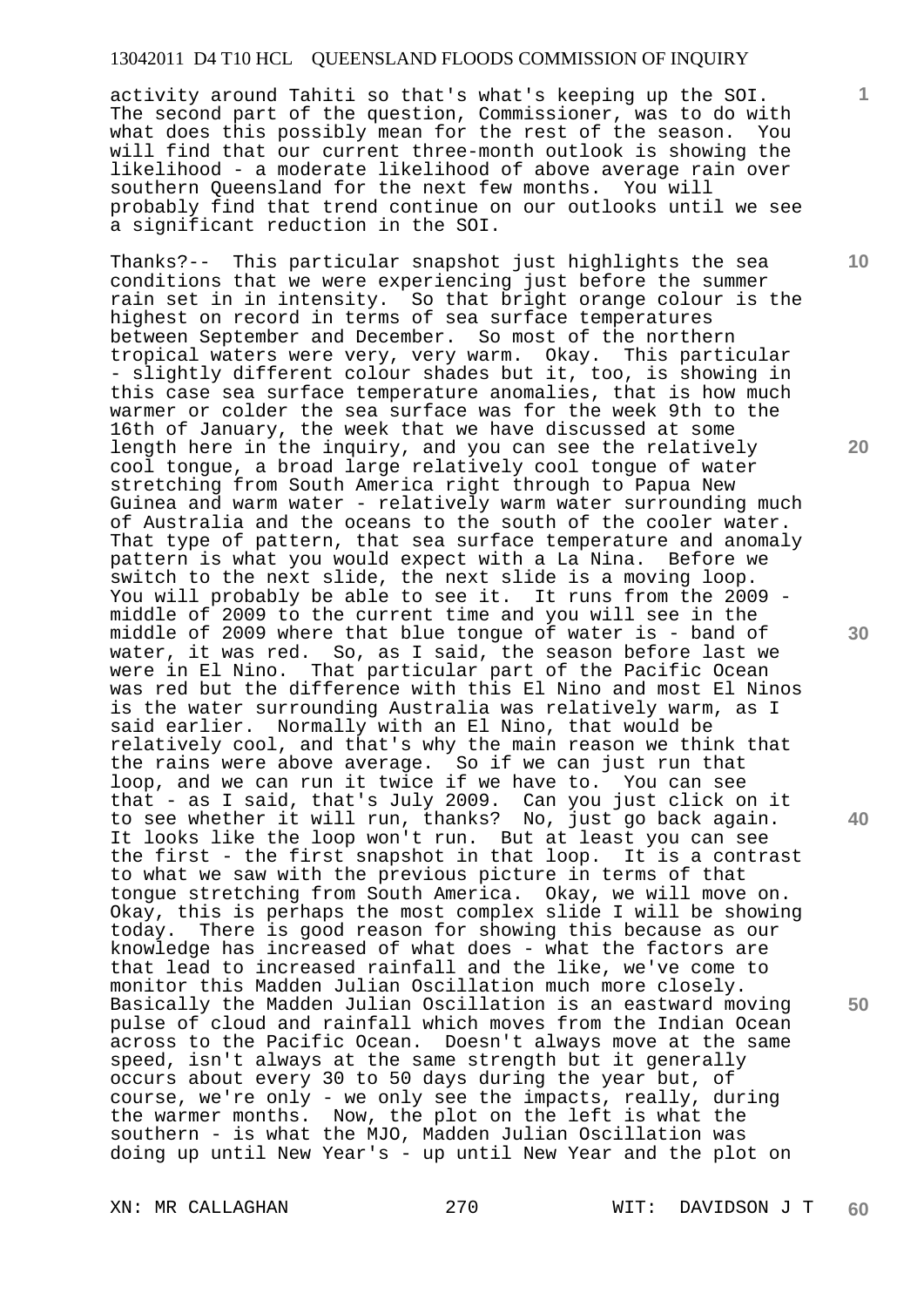**10 20 50**  the right is this year. Now, this is a particular plot diagram which is now freely available on our website. I would encourage you to look at it if you get an opportunity. But what it is showing is which sector of the Pacific, the Madden Julian Oscillation is at any time and the sectors of most interest to us are sectors 5 and 6 which is up to the north-east. So when the plot is going through those two particular sectors, it means that the MJO is enhancing the monsoon over Queensland. And you will see that - and the further it is from the centre of the plot, the stronger it is. That red area on the left is what the MJO was doing during October. So when we issued the media release the preseason outlook on the 18th of October - no, it was the 4th of October, sorry - that particular strengthening of the monsoon was already taking place, and that was the strongest the MJO has been since the early 1980s. So we saw that as being quite significant at the time and had an impact of what we wrote in our seasonal outlook, and the same thing happened at another - very strong bursts of the MJO happened about the time of the Brisbane floods. The early part of that red trace on the right is early - first half of January. So we tend now to monitor this MJO very closely. Okay, that's the end of section 2. Section 3, Queensland rainfall to January 2011. Once again we're using decile maps so the blue means above average and this is the year's map, 2010, and it was our wettest year on record in Queensland. That's one single message in that picture. We had three other records. It was our wettest spring on record and that's the springtime map. And down the bottom of that you will see Queensland also experienced its wettest September and December on record. So we were going into this season, as it has been said many times already this inquiry, with very wet catchments. Here we have the decile maps lined up from August. This is the top row for those - August, September, October is on the top line, November, December January on the bottom line. You can see most of the months - for most of the months most of Queensland had above average rain but when it comes to January, it is quite interesting. This, of course is the month for the Brisbane floods. The focus for that month was very much on south east Queensland. The rainfall over south west Queensland was a little bit above normal, but it was south east Queensland, which did see the heaviest rain and we can certainly attribute those heavy falls in great part to a strong upper level low, which I will show in a minute, and to just one map of rainfall totals to January 2010. As that previous decile map showed, the focus over south east Queensland, and those very bright colours just around to the north-west of Brisbane are the maximum rainfall for the month. There was in excess of 800 millimetres. So that's very, very heavy rain. Okay, just quickly running through now our main media releases and briefings. I won't dwell too much on this first slide because it has been mentioned a number of times already. On the 4th of October we did alert Queensland to the fact that we could be in for a very active summer and the message was reinforced by the bureau at various briefings to government and disaster management authorities, including an invited briefing to Premier and Cabinet on the 18th of October. I should say, though, that in framing the

XN: MR CALLAGHAN 271 WIT: DAVIDSON J T **60** 

**30** 

**1**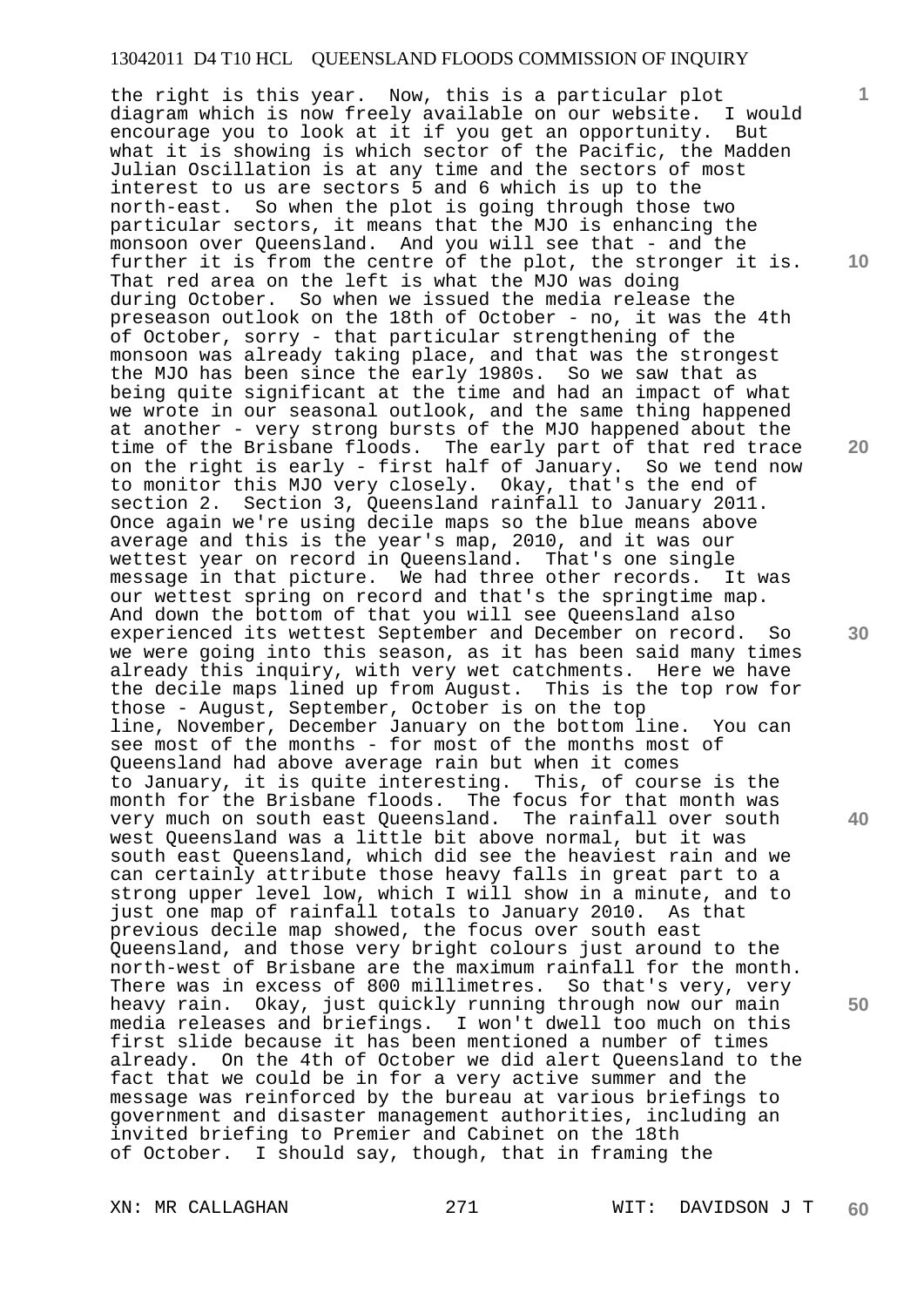seasonal outlook, I did enjoy the support and assistance of my professional colleagues around Australia. This was very much a team effort, and this particular slide appears in some of the inquiry submissions. It was a slide I used at some of the high level presentations, and the first line "This is not a run-of-the-mill La Nina", and the final dot point spoke about those wet catchments. I won't dwell on that in the interests of time. Our preseason public awareness campaign just before the season started is something we have been doing now for 25 years or more, where we go to cyclone and flood prone areas of the State. We talk to disaster manages, we conduct seminars, and the idea of the campaign is to prepare disaster management officials and the wider community for the wet season ahead. We started in Charleville on the 7th of September, finished in Kowanyama on the 27th of October. The second last entry there you will see a flood exercise ORKO, which is a three-day exercise in the Toowoomba and Lockyer Valley. The most suitable, I guess, Commission session for talking about that will be in Toowoomba. So I won't dwell on that at the moment. Now, there were two, I guess, main periods of rain once we got towards Christmas. There was the big rains we saw between Christmas and New Year following Cyclone Tasha, and then, of course, the Brisbane flood episode. Just before the Christmas to New Year rains were experienced we did - the Bureau of Meteorology issued a media release alerting Queenslanders warning Queenslanders to prepare for heavy rain and flooding during the holiday period, and the message was reinforced as earlier ones were by the bureau at Extraordinary - at an Extraordinary State Disaster Management Group meeting the following day. And then the day after that Cyclone Tasha came ashore and the rains commenced. Now, the other main period, of course, is the Brisbane floods. Just before the Brisbane floods on the 4th of January, Peter Baddiley, my chief hydrology expert, and I briefed an Extraordinary meeting of the State Disaster Management Group and the next day, 5th of January, gave a similar briefing by invitation to Premier and Cabinet. At both these briefings reference was made to the large and intense upper level low developing over south east Queensland and the impact that was likely to have on rainfall and flooding during the following week. I thought it worthwhile just to show the very high level briefings that the bureau participated in. You will see there quite a few Extraordinary State Disaster Management Group meetings. That's where we get the opportunity to brief the state Director-Generals of the departments, and we value that highly. It is something the bureau truly appreciates. And right down the bottom it talks about the bureau participation in twice daily teleconferences hosted by the State Disaster Coordination Centre, and those occurred between day between Christmas eve and the 20th of January. I think this has been a real success story for disaster management in Queensland. It is my recollection that these teleconferences commenced probably after Cyclone Larry and for all the major events since, Emergency Management Queensland has hosted these teleconferences, which enables all the stakeholders to share information at the one time in the one session. And from the Bureau of Meteorology perspective, it gives both the weather side and the flood side an opportunity at the front end of

**1**

**10** 

**20** 

**30** 

**40**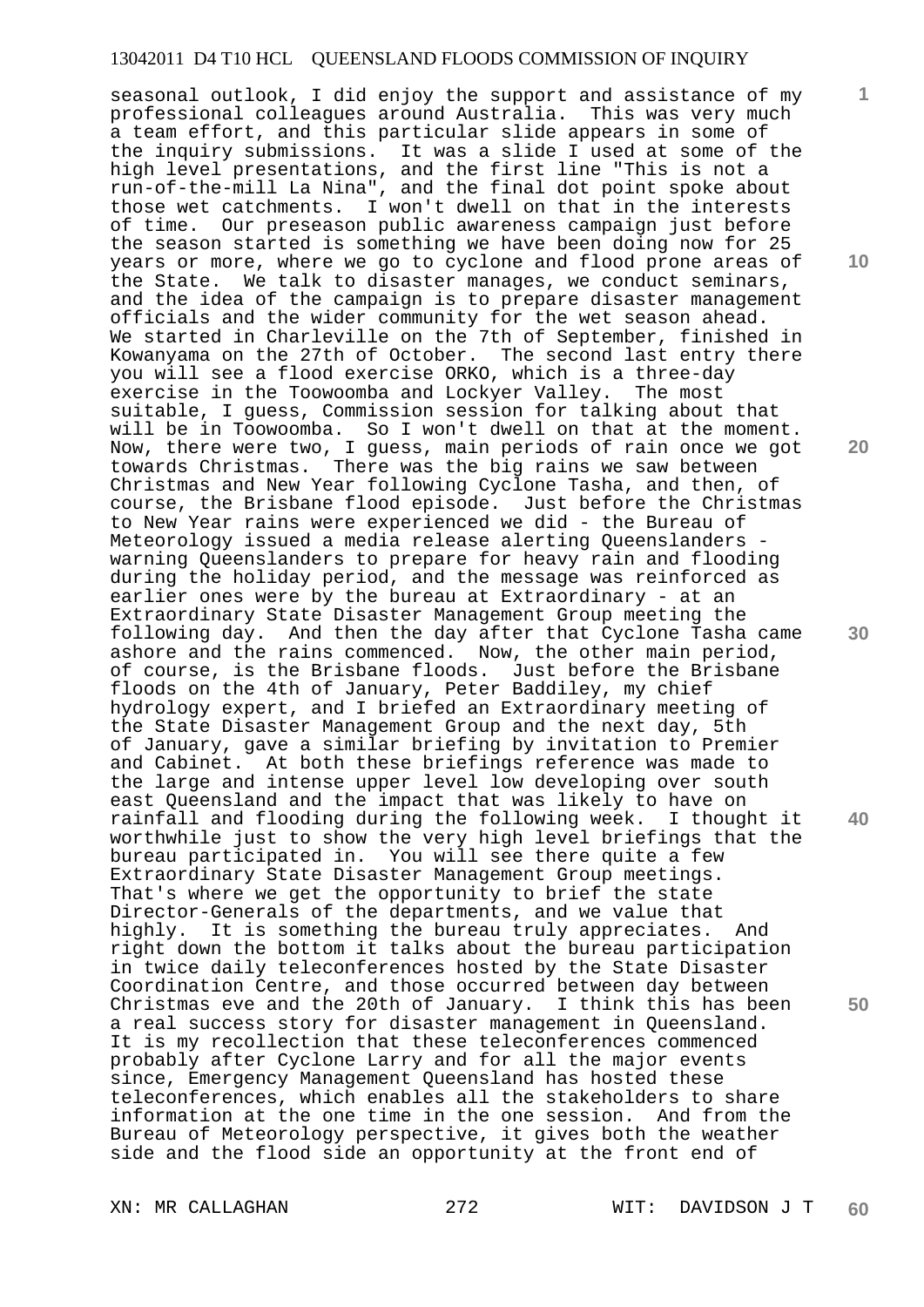these teleconferences to present their story. And so, as I said, that's been a real success story in disaster management in Queensland, along with our briefings to the State Disaster Management Group. Communication channels - we're up to section 5, halfway through. Communication between the bureau and disaster management authorities, and this particular schematic is intended to show the total warning system, the end-to-end warning system, the importance of developing partnerships earlier on, getting the stakeholders involved, the public awareness exercises and that that I spoke about before, and during the impact, the media interviews, the briefings to disaster management, and following the impact, the continuing provision of briefings at those teleconferences, the provision of forecasts and warnings for the impact area and then reporting on that at the end. So this is the second time I have mentioned this: we believe we do have a role in all phases of the disaster management cycle and right through - from prevention right through to recovery. Bureau communication channels, we had a little difficulty how best to show this. We didn't want it to seem as if the bureau was the centre of the universe. That's not what we intend. What this is showing is the number of agencies and the like that we do engage with, not just during events but preseason and post events, ranging from the very high level Premier and Cabinet, State Disaster Management Groups, through to the all-important Disaster District Management Groups and Local Disaster Management Groups. That's where the people on the ground need the best intelligence they can to make the very important decisions that they have to make. There is another layer of briefings which isn't on this and that's the many, many phone calls we take in the Flood Warning Centre and the regional forecast centre at these times. On the main days this year we had over 300 calls into the forecast centre and the co-located warning centre another 300. So we can get over 600 telephone calls in a day and we cope with those as best we can. We hope we're responding to at least the important ones. Down the bottom is how we get to the general public, media. Of course we do a lot of media, radio courses, TV grabs, and through the internet, on line media and the like, and our website - the next slide will be about the website - recorded phone messages. So we have many - quite a number of channels of ways of getting our message out to the public. We believe that redundancy should be very much part of our service provision. Right down the bottom I had - it doesn't really matter - there is a dedicated telephone hot line between the bureau and the State Disaster Coordination Centre which enables direct, secure and rapid transfer of key information, and we also have a special email on the flood side which enables stakeholders to email the flood group in the Flood Warning Centre, which goes straight to the key people. Just a plot of our website hits since July 2005 to February 2011 and you will see three peaks there which is December, January, February. Each of those months we had over 4 billion hits. So we were in record territory from the moment the rain started. Our web servers coped with that, which was very good. So a lot of people, including disaster management authorities and the media getting their information from our website, which is great. Okay, forecast rainfall from October

XN: MR CALLAGHAN 273 WIT: DAVIDSON J T **60** 

**10** 

**1**

**20** 

**30** 

**40**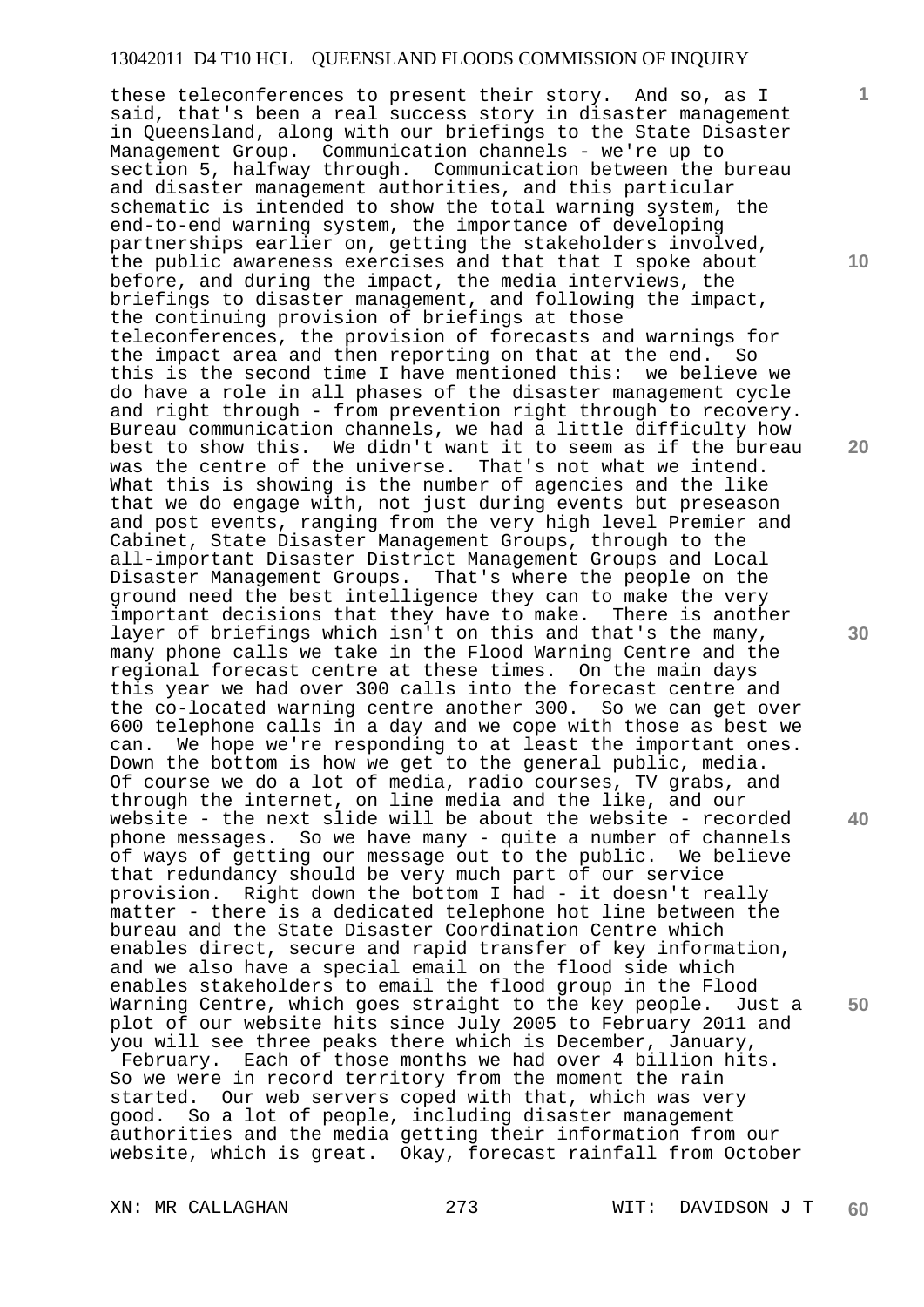2010. These are our three-month outlooks. It is currently based on a statistical model. We hope to introduce a numerical model in the not too distant future but at the moment we're running a statistical model. The top two maps are October-December, which was released in late September. The next one is November-January, which was released in late October, and so on. The bottom on the left was released in late November, and then late December for the next one. And it does show that all four of the three-month outlooks show, generally speaking, the chance of exceeding median rainfall in Queensland was greater than 50 per cent. If you see, say, a 75 per cent probability on one of these maps, it is based on our historical records. So if you see 75 per cent it means that in three or four occasions in the past where we've seen a similar set of circumstances, the rainfall has been above normal. Important also to note, though, on one occasion out of four it has been below normal. So it is all about probabilities. So it doesn't mean, as has also been said several times during this inquiry, that it will rain or it will be above normal, it is just a probability estimate from our statistical model. And I guess it is no secret that from the November-January outlook through to January-March, there was a bit of an emphasis on the south-east corner of Queensland. It was showing the higher probability of exceeding median rainfall. What's also been referred to in this inquiry is our Water and the Land website, which is growing in popularity. On this particular website is the model output. There is no forecaster input to the products on this website. The WATL - Water and the Land is called WATL the WATL rain and forecast maps are generated automatically by weather forecast, numerical weather prediction models. So up to eight models are combined, which includes the bureau's ACCESS Model. And the four day - no, sorry, the four day WATL rainfall forecasts about that period of the Brisbane floods, the top line is the four days from the 7th to the 10th of January. So that was issued on - catching up - that was issued on the Thursday. The next one, the 8th to the 11th of January was issued on the Friday, and then the bottom two issued on the Saturday and Sunday. And I guess - you might notice the consistency from one run to the next, and what a forecaster would be looking for is exactly that. The more we see consistency in successive model runs, the more likely we'll believe what the models are telling us. So I guess when we saw that we had a higher level of confidence, that what the models were showing was more likely to be correct than not. So it is just a little tool we have. And the other thing we look for is how strong the dynamics are, how strong are the weather systems that are generating the particular heavy rain. In this case, as I have already referred to, the upper lows. So we knew we had strong dynamics, we had consistency from one model run to the next. So from a forecaster viewpoint, we were more likely than not to believe what the models are telling us. And on that particular website is a daily forecast as well, and probabilities. I haven't got a probability map in this particular presentation but they are available. And this was the rainfall forecast on Monday the 10th of January issued on the Sunday. And there is a - I guess a maximum over this extreme south-east corner of

XN: MR CALLAGHAN 274 WIT: DAVIDSON J T **60** 

**1**

**10** 

**20** 

**30** 

**40**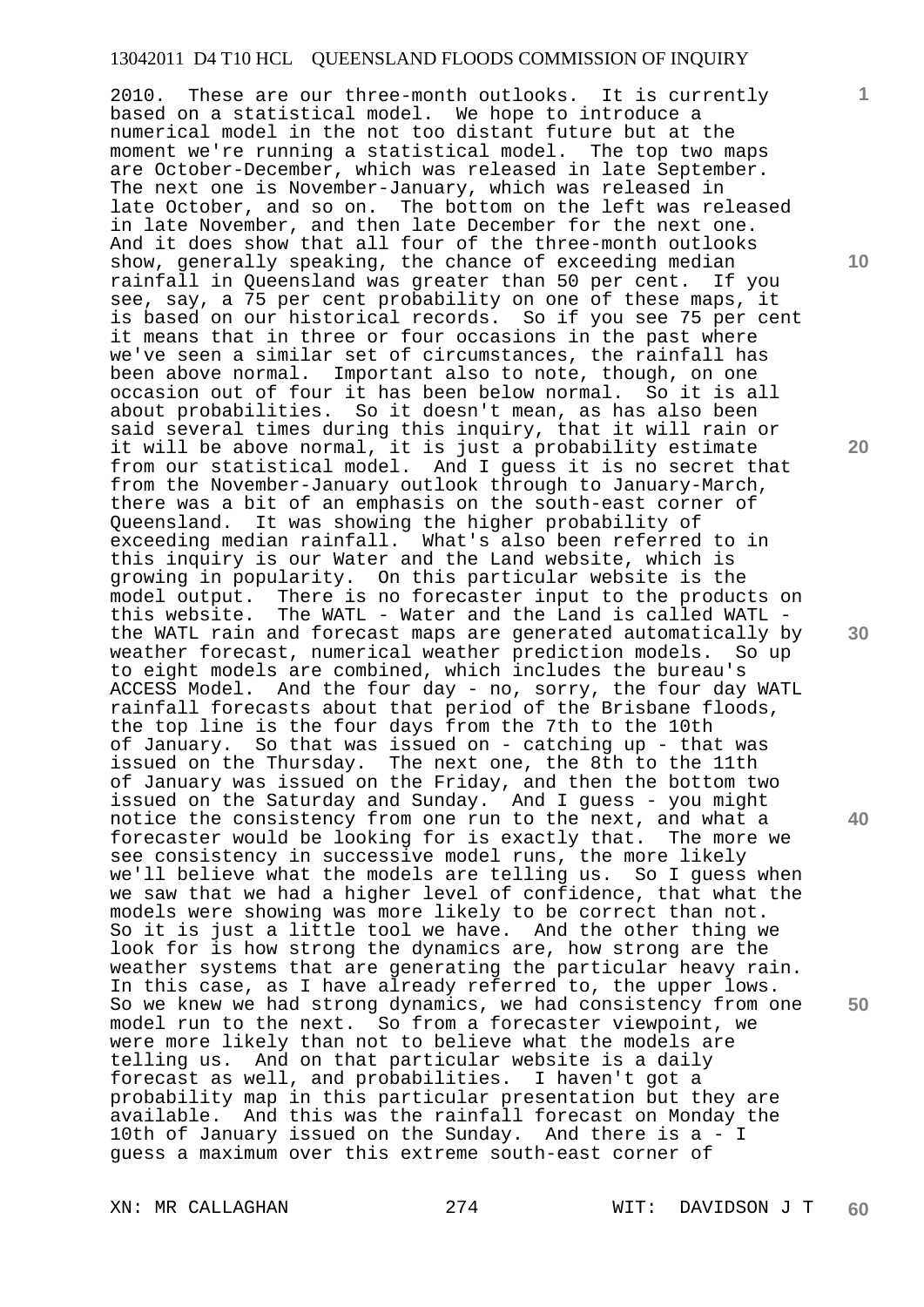Queensland between 150 and 200 millimetres but we have all heard so far that this is really just a heads-up. It is saying, "Look, somewhere over the south-east corner of Queensland it is quite - it is possible that you will see very heavy rainfalls." What you can't conclude from this particular map is that that - is very heaviest rainfalls will be in exactly that location. Thank you.

**10** 

**1**

**30** 

**20**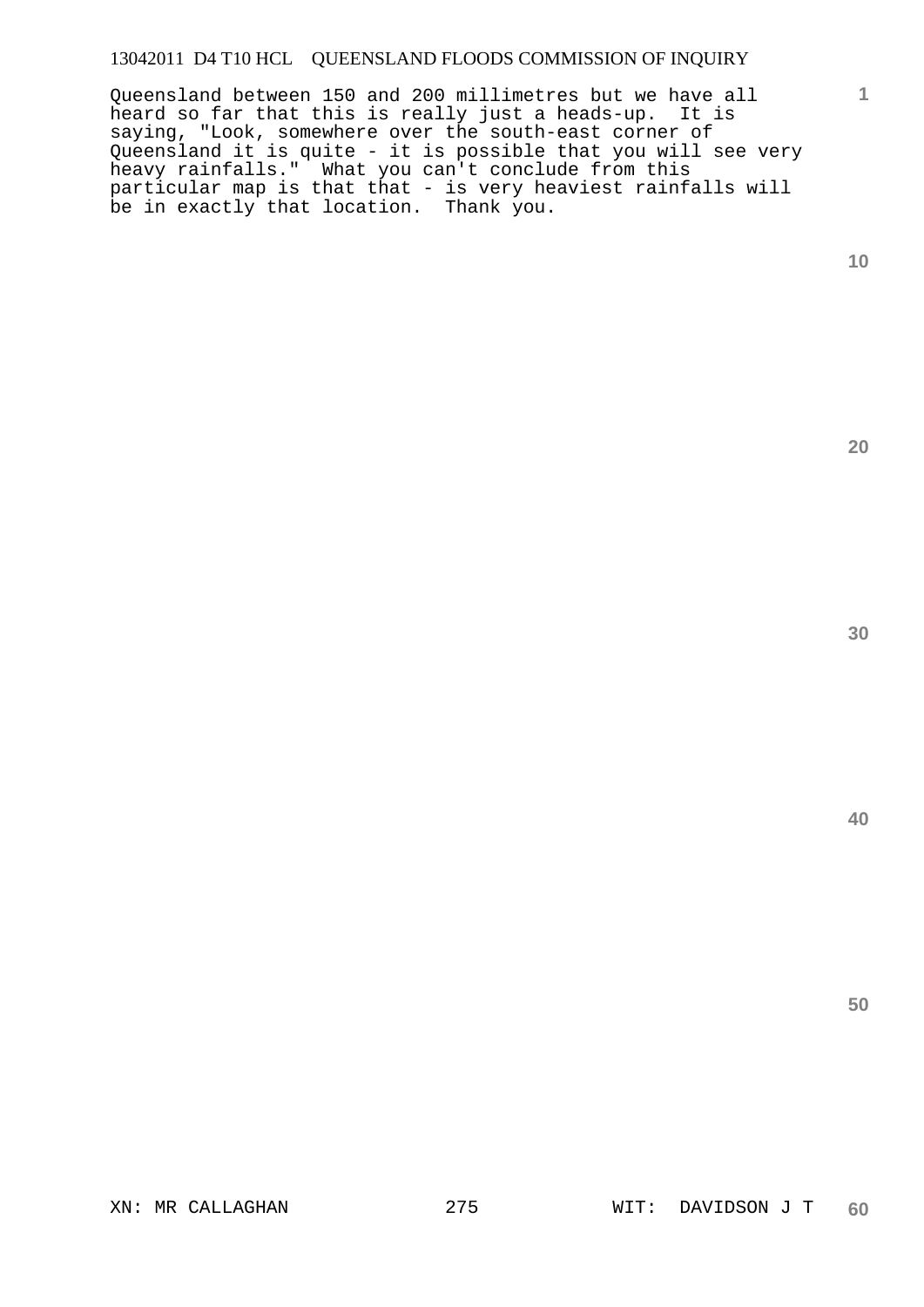Okay. We have gone to some efforts to verify how accurate these Brisbane and Toowoomba - these WATL rain forecasts are, and I must say that the - these verifications are very much in the early stage. What we see here is a verification for Brisbane and Toowoomba for the two months, December and January, and it's showing a very good match, but I think to be totally honest, we should also point out that on the occasions when the heavier rainfall was experienced, it could easily be out by a factor of two, you can overestimate or under estimate by a factor of two. But one of the important things, I feel, is it is really showing promise, this particular method of generating rainfall forecasts by looking at what all the models are telling us, the average of the models. Quantitative Precipitation Forecast, now, I may not - I might be able to just about skip over this. What the first - the - Peter Baddiley, my colleague, the hydrology head in the Queensland Bureau, if I can just draw the Commission's attention to his witness statement, paragraphs 20 to 25? To me, that is a very comprehensive story - my screen's gone dead - a very comprehensive story on what the Bureau's position is with respect to Quantitative Precipitation Forecasts. So, if you want to read the full story, I refer you to his witness statement. The summary points, though, are on this slide and the next. I haven't got a picture. It doesn't matter. Keep talking?

It will come back?-- Come back. Okay. These two slides were referred to by an earlier counsel. The first dot point talks about the longer - longer range forecast for this wet season. They did provide - well, we believe they did provide a good quality guidance for disaster managers and dam owners and operators regarding the expected very heavy rainfalls, and the second point's also important, as I have just said, the Bureau also believes that the WATL rainfall products are useful in providing advance notice of a possible heavy rainfall situation, especially when the rainfall forecast pattern is reasonably consistent from one model run to the next, and, plus, as I said also, the dynamics which are generating that rain are strong, as they were in this case. And the second slide-----

I think we may not - sorry, was there another slide in that section that-----?-- Just one more slide in the section. Once again, I can quickly - just reiterate, it may well have been brought up earlier, but the improved skill of NWP models in recent years has been largely in forecasting the development and movement of broad scale synoptic features, that's larger scale features, that would likely produce high rainfalls. These large scale features include decaying topical cyclones, east coast lows, and significant upper level troughs and lows as we saw in this case. However, while these systems may be well forecast on a time scale of two to three days, the very heavy rainfall concentrations are dependent on finer scale convective features, such as thunderstorm complexes. So, while is often the ability to forecast the potential for a significant rain event to occur, it is difficult, if not impossible, to predict the actual location of the heaviest rain, even with only a few hours notice. And

XN: MR CALLAGHAN 276 WIT: DAVIDSON J T **60** 

**10** 

**1**

**20** 

**40**